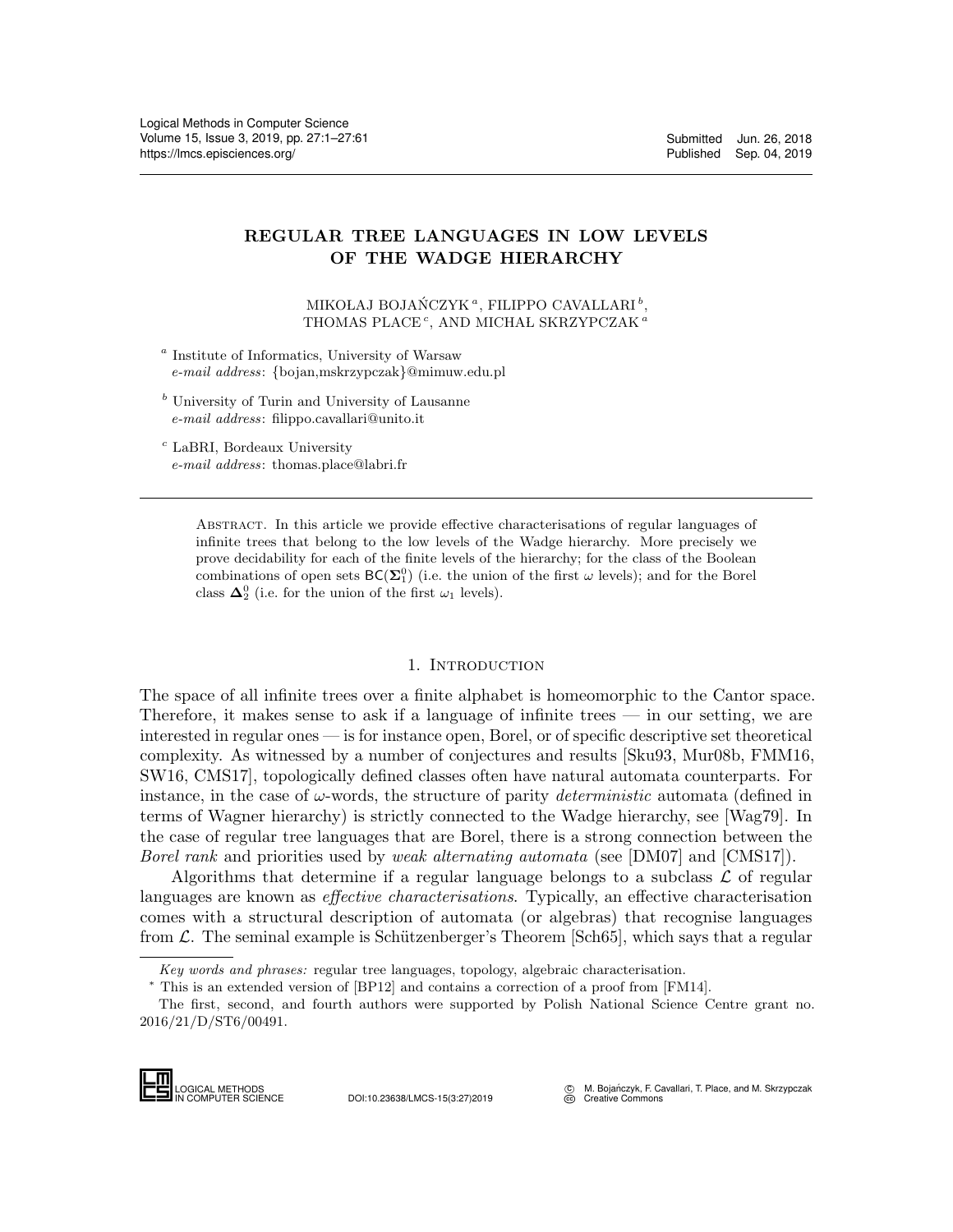

<span id="page-1-0"></span>Figure 1: The first  $\omega_1 + 1$  levels of the Wadge hierarchy for infinite trees; together with their decidability results. The self-dual classes are depicted by  $\bullet$ , they are formed by the intersection of the two consecutive non self-dual classes.

language is star-free if and only if it is recognised by an aperiodic semigroup. For other examples about finite words, see the survey [\[PZ15\]](#page-59-7), which discusses effective characterisations for the low levels of the quantifier alternation hierarchy. For examples on  $\omega$ -words, including topologically motivated ones, see [\[PP04\]](#page-59-8). For examples on finite trees, see e.g. [\[BW08\]](#page-58-1) or a survey [\[Boj10\]](#page-58-2).

Most of the known effective characterisations speak about languages of words (finite or infinite) or finite trees. The case of regular languages of infinite trees seems to be much more difficult, mainly because of the inherent non-determinism needed to recognise these languages [\[Blu11,](#page-58-3) [BS13\]](#page-58-4). Thus, the known examples of effective characterisations are usually limited either to simple classes of sets (e.g. open sets [\[KW02,](#page-59-9) [Wal02a\]](#page-60-3)) or to restricted classes of languages given as the input (e.g. recognised by deterministic automata [\[Mur08a\]](#page-59-10)).

In this work we focus on the very low levels of the Borel hierarchy: the class  $BC(\Sigma_1^0)$ of Boolean combinations of open sets; and the self-dual class  $\Delta_2^0$  at the second level of the hierarchy. We use algebraic methods for infinite trees, i.e. our characterisations are defined by equations which must be satisfied by the syntactic algebra of a language.

This paper continues a line of work aimed at understanding the algebraic theory of regular languages of infinite trees [\[Blu11,](#page-58-3) [BS13,](#page-58-4) [BI09a\]](#page-58-5). The obtained results show that even simple algebras (i.e. not strong enough to distinguish all regular languages or not complete, see Subsection [7.1\)](#page-57-0) can be adequate for characterising classes of languages that are sufficiently simple. This opens the possibility that a bit more complex algebraic structure (but a priori not complete) might be enough for the successive levels of the Borel hierarchy, like  $\mathbf{\Delta}^0_3$ .

Contribution of this article. Consider a class  $\Gamma$  of languages (e.g. the class of open sets  $\Sigma_1^0$ ). Then, an *effective characterisation* of  $\Gamma$  is an algorithm for the following decision problem:

**Problem 1.1** (Effective Characterisation of Γ). Given a representation of a regular language L, decide if  $L \in \Gamma$ .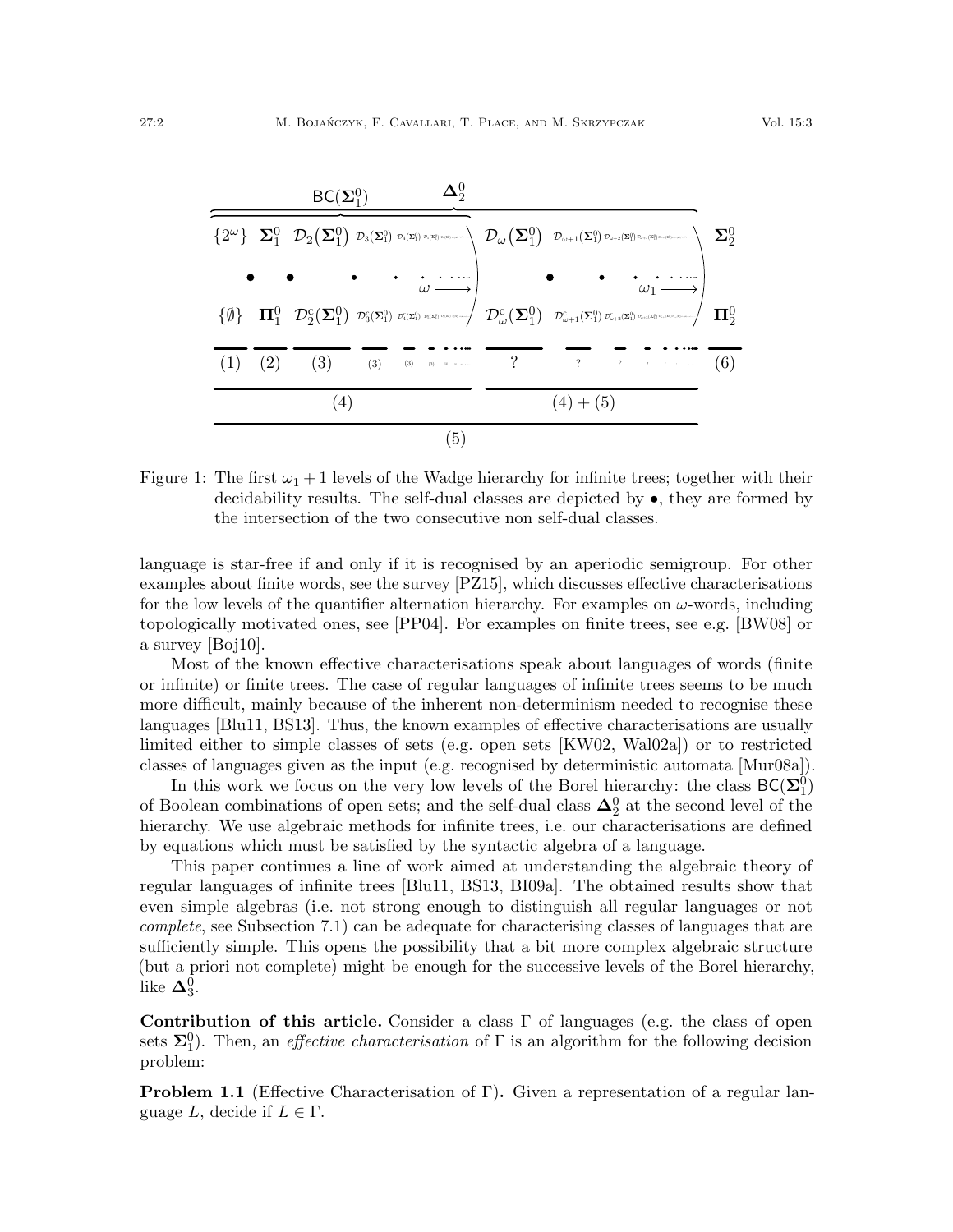As explained above, there are multiple results providing effective characterisations for various classes of languages. In this article we focus on the classes of the Wadge hierarchy inside  $\mathbf{\Delta}^0_2$ , see Figure [1](#page-1-0) (the relevant technical notions are introduced in Section [2\)](#page-3-0). Notice that, since regular languages are effectively closed under complement, an effective characterisation of Γ provides at the same time an effective characterisation of  $\Gamma^c$  and  $\Gamma \cap \Gamma^c$ . Thus, we will focus on non self-dual classes on one *side* of the hierarchy. Since Tr<sub>A</sub> is homeomorphic to  $2^{\omega}$  (see Fact [2.2\)](#page-5-0) all the results from Subsections [2.4](#page-6-0) and [2.5](#page-8-0) apply. Therefore, the Wadge hierarchy over  $Tr_A$  introduces the following classes of sets:

- (1) The class  $\{Tr_A\}$ . A language L belongs to  $\{Tr_A\}$  if and only if  $L = Tr_A$ , thus solving the effective characterisation for that class boils down to checking universality of  $L$ , which reduces to non-emptiness of the complement of  $L$  [\[Rab69\]](#page-59-11).
- (2) The class of open sets  $\Sigma_1^0$ . That characterisation follows from [\[KW02,](#page-59-9) [Wal02a\]](#page-60-3).
- (3) The classes of the difference hierarchy  $\mathcal{D}_n(\Sigma_1^0)$  for  $2 \leq n \lt \omega$ . These classes are characterised in this paper, see Theorem [3.8.](#page-13-0)
- (4) The class  $BC(\Sigma_1^0) = \bigcup_{n \in \omega} \mathcal{D}_n(\Sigma_1^0)$  of Boolean combinations of open sets. This is the main contribution of this paper, see Theorem [5.1.](#page-30-0)
- (5) The self-dual class  $\Delta_2^0 = \bigcup_{\xi \leq \omega_1} \mathcal{D}_\xi(\Sigma_1^0)$  of the Borel hierarchy. This result was claimed in [\[FM14\]](#page-59-6), however the arguments there contain a flow, see discussion in Section [6.](#page-52-0) In this paper we provide a complete argument, see Theorem [6.1.](#page-52-1)
- (6) The class  $\Sigma_2^0$  from the second level of the Borel hierarchy. This class seems to be out of reach of the algebras considered in this paper, see Subsection [7.1.](#page-57-0) However, an effective characterisation for that class exists, see [\[CMS17\]](#page-59-3).

What remains open is how to characterise the specific classes  $\mathcal{D}_{\xi}(\Sigma_1^0)$  for  $\omega \leq \xi < \omega_1$ . Notice that there are only countably many regular languages and therefore there must exist  $\xi_0 < \omega_1$ such that no regular language belongs to  $\mathcal{D}_{\xi}(\Sigma_1^0)$  for  $\xi \geq \xi_0$ . However, the value of  $\xi_0$  is not known. Duparc and Murlak [\[DM07\]](#page-59-4) have proved that there exist regular languages in any Wadge degree with Wadge rank less than  $\omega^{\omega}$  (i.e.  $\xi_0 \geq \omega^{\omega}$ ). We do not know if  $\xi_0 = \omega^{\omega}$ , even if this is a quite reasonable conjecture.

Related work. First, a series of works [\[NW05,](#page-59-12) [NW03,](#page-59-13) [Mur08b,](#page-59-1) [FMM16\]](#page-59-2) provide effective characterisations for almost all natural classes when the input is restricted to deterministic automata or their dualised variant — the so-called game automata. These results are based on the pattern method saying that the language recognised by a deterministic automaton is complex if and only if the automaton itself contains a complex pattern. Unfortunately, there is no known method allowing to extend these techniques to languages involving non-determinism.

Recently, certain new techniques have been developed that show how to deal with the non-determinism of regular languages of infinite trees. The first result of this kind is the reduction of the general Rabin-Mostowski index problem to a certain boundedness problem for cost automata [\[CL08\]](#page-59-14). Unfortunately, the latter problem is not known to be decidable. However, the game approach used in the above reduction turned out to work for the lowest indices [\[CKLV13\]](#page-58-6). By adopting these techniques, the authors of [\[SW16\]](#page-60-1) provided a characterisation of Borel sets among languages recognisable by Büchi automata. A similar approach used in [\[CMS17\]](#page-59-3) provided an effective characterisation of the Borel class  $\Pi^0_2$  among all regular tree languages. An effective (but not algebraic) characterisation of the class  $\Delta_2^0$ follows directly from that result, however it does not solve the more difficult case of  $BC(\Sigma_1^0)$ .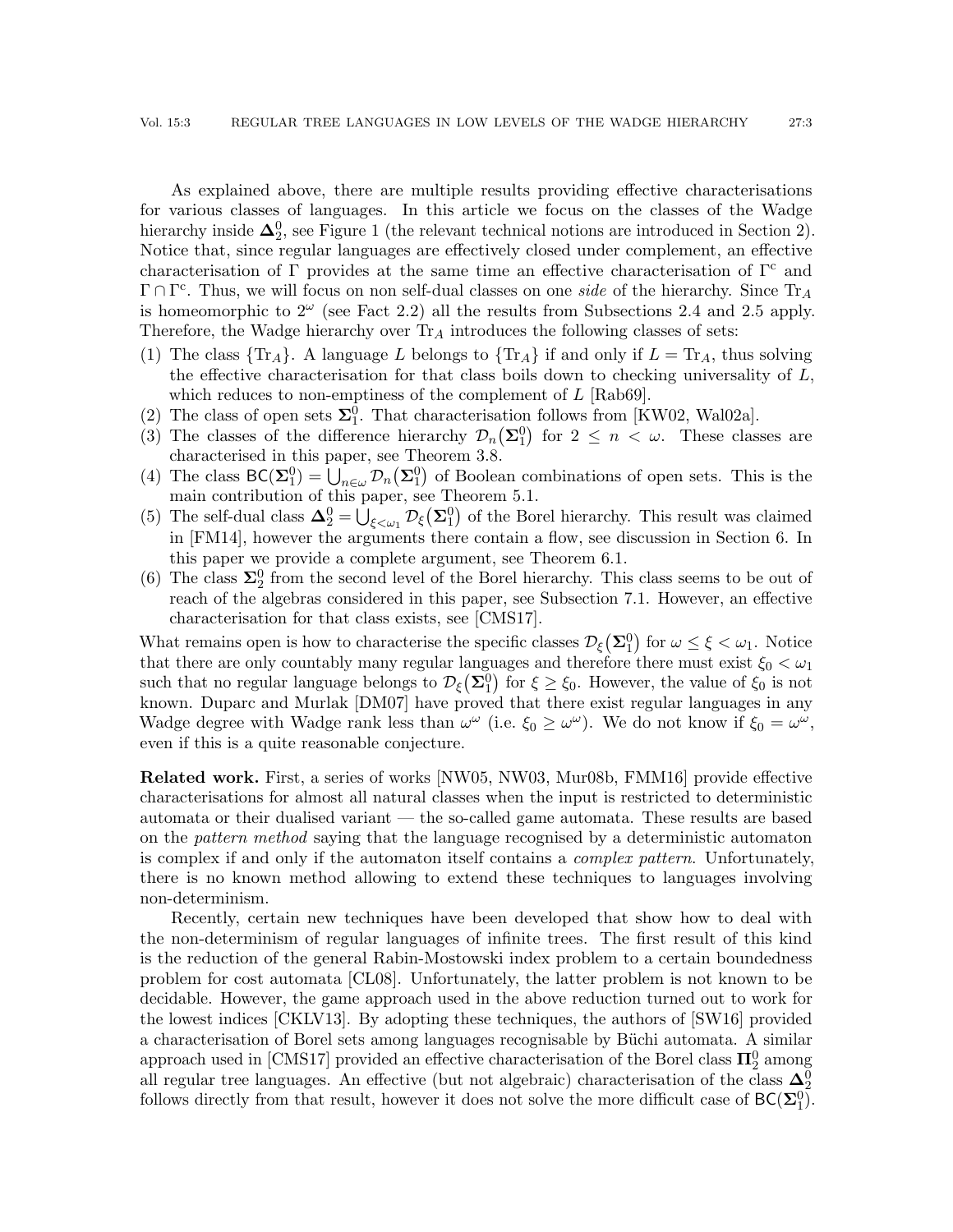The paper is based on the conference papers [\[BP12\]](#page-58-0) and [\[FM14\]](#page-59-6), see Conclusions for a discussion on relations between the new paper and the original ones.

Structure. The paper is structured as follows. In Section [2](#page-3-0) we recall some basic notions about words and trees and we set the notation used throughout the article, with a special emphasis on the topological hierarchies involved. In Section [3](#page-10-0) we describe a topological game that will be used to obtain effective characterisations of the levels of the Wadge hierarchy up to  $\omega$ . Subsection [3.1](#page-15-0) provides an easy application of the game to prove decidability of each of the first  $\omega$  levels of the Wadge hierarchy (i.e. all the finite levels). Subsection [3.2](#page-15-1) extends the game to an infinite variant used later to characterise  $\Delta_2^0$ . In Section [4](#page-19-0) we present the algebraic structure used in this paper to represent regular languages of infinite trees. In Section [5](#page-30-1) we state Theorem [5.1](#page-30-0) characterising the class  $BC(\Sigma_1^0)$  in terms of equations defined in the syntactic algebra. The proof of this theorem is spread across Subsections [5.2,](#page-31-0) [5.3,](#page-33-0) [5.4](#page-39-0) and [5.5.](#page-48-0) Finally, in Section [6](#page-52-0) we state and prove Theorem [6.1](#page-52-1) that uses the algebraic tools from Theorem [5.1](#page-30-0) to characterise the Borel class  $\Delta_2^0$ .

### 2. BASIC NOTIONS

<span id="page-3-0"></span>If f is a function, by dom(f) we denote the domain of f. We denote by  $\omega$  the first infinite ordinal and by  $\omega_1$  the first uncountable ordinal.

2.1. Words and trees. Consider a non-empty set A. We call A an *alphabet* if A is finite. Let  $A^n$  be the space of the functions of the form  $s: \{0, \ldots, n-1\} \to A$ . Such a function can be represented as a word  $s = (s(0), \ldots, s(n-1)) = s_0 \cdots s_{n-1}$  over A. If  $s = s_0 s_1 \cdots s_{n-1}$ then we say that n is the *length* of s, and we denote it by  $lt(s)$ . The empty word is denoted by  $\epsilon$ , i.e.  $lt(\epsilon) = 0$  and  $A^0 = {\epsilon}$ . By  $A^{\leq n}$  we denote the set of words over A of length at most n, i.e.  $A^{\leq n} \stackrel{\text{def}}{=} A^0 \cup A^1 \cup \cdots \cup A^n$ . We denote by  $A^*$  the set of all the finite words over A:  $A^* \stackrel{\text{def}}{=} \bigcup_{n \in \omega} A^n$ . By  $A^{\omega}$  we denote the set of infinite words over the alphabet A, formally the elements of this space are functions of the form  $\alpha$ :  $\omega \to A$ . Such a function can be represented as an infinite sequence  $(\alpha(0), \alpha(1), \alpha(2), ...) = \alpha_0 \alpha_1 \alpha_2 \cdots$  Finally, we set  $A^{\leq \omega} \stackrel{\text{def}}{=} A^* \cup A^\omega$ .

If  $\alpha \in A^{\leq \omega}$  and  $n \in \omega$ , we define  $\alpha \upharpoonright n \stackrel{\text{def}}{=} \alpha_0 \alpha_1 \cdots \alpha_{n-1} \in A^n$  (if  $\alpha$  is finite this definition makes sense only if  $n \leq lt(\alpha)$ ). We say that  $s \in A^*$  is a prefix of  $\alpha \in A^{\leq \omega}$  if  $s = \alpha \upharpoonright n$  for some *n*; in symbols  $s \preceq \alpha$ . We write  $s \prec \alpha$  if  $s \preceq \alpha$  but  $s \neq \alpha$ . The *concatenation* of  $s, t \in A^*$ , where  $s = s_0 \cdots s_{n-1}$  and  $t = t_0 \cdots t_{m-1}$ , is the word  $s^t = st = s_0 \cdots s_{n-1} t_0 \cdots t_{m-1}$ . We can also consider the concatenation  $s \hat{\;} \alpha$  of a finite word s and an infinite word  $\alpha$  defined in the obvious way:  $s \hat{\;} \alpha = s_0 s_1 s_2 \cdots s_{lt(s)-1} \alpha_0 \alpha_1 \cdots$ 

Now let us generalise these notions to trees. In this article, we focus on trees with binary branching, where the two directions are left  $\mathsf{L}$  and right  $\mathsf{R}$ . A partial tree over an alphabet A is a partial function  $t: \{\mathsf{L},\mathsf{R}\}^* \to A$  with a non-empty prefix-closed domain dom(t) (i.e. if  $s \in \text{dom}(t)$  and  $s' \preceq s$  then  $s' \in \text{dom}(t)$ . A node  $u \in \text{dom}(t)$  is either an *internal node* (i.e. both  $u\hat{ }$  and  $u\hat{ }$  a belong to dom(t)), a unary node (i.e. exactly one of  $u\hat{ }$  and  $u\hat{ }$  a belongs to dom(t)), or a *leaf* (i.e. none of  $u^{\dagger}$  and  $u^{\dagger}$  belongs to dom(t)). For the sake of readability, we write  $u \in t$  to denote that  $u \in \text{dom}(t)$  is a node of t. The empty sequence  $\epsilon$ belongs to every partial tree and it is called the *root* of a tree. A *branch* of a partial tree t is a word  $\pi$  such that  $\pi \upharpoonright n \in t$  for any  $n \leq lt(\pi)$  if  $\pi$  is finite (resp. for any  $n \in \omega$  if  $\pi$  is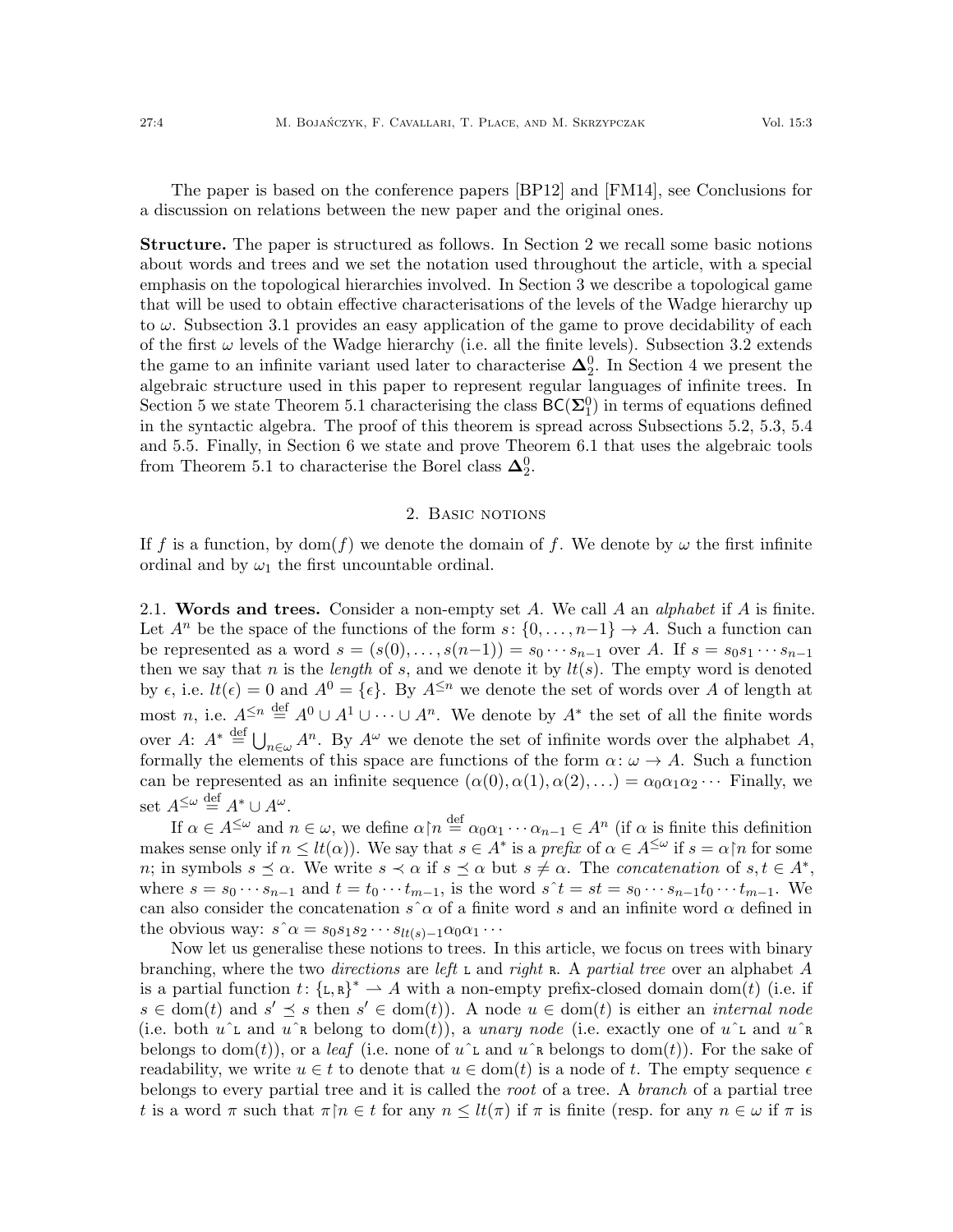infinite). An infinite branch of a partial tree t is called a path of t. A node u is on a branch (finite or infinite)  $\pi$  if it is a prefix of  $\pi$ , i.e. if  $u \leq \pi$ . A partial tree t is finite if its domain dom(t) is finite. A tree is a partial tree t with dom(t) = { $L, R$ }<sup>\*</sup> (i.e. a *complete tree*). The set of all trees over an alphabet A is denoted  $\text{Tr}_A$ , that is  $\text{Tr}_A \stackrel{\text{def}}{=} \{t \mid t: \{\text{L}, \text{R}\}^* \to A\}.$ 

If p and t are partial trees, we say that p is a prefix of t, and we denote it by  $p \subseteq t$ , if  $dom(p) \subseteq dom(t)$  and  $p(u) = t(u)$  for any  $u \in dom(p)$ . We write  $p \subset t$  if  $p \subseteq t$  but  $p \neq t$ . Finally, if t is a partial tree and u is a node of t, by t.u we indicate the partial tree t truncated in u: for any w such that  $uw \in \text{dom}(t)$ , we have  $t.u(w) = t(uw)$ .

For  $d > 0$  a *d-prefix* of a tree t is the prefix  $p \stackrel{\text{def}}{=} t \upharpoonright \{L, R\}^{< d}$ , i.e. the prefix of t containing all the nodes at depths smaller than  $d$ . For instance, the 1-prefix of  $t$  consists of the root of t only.

A subset  $L \subseteq \text{Tr}_A$  is a *tree language. Regular* tree languages are the ones recognised by parity non-deterministic automata or, equivalently, definable in Monadic Second-order Logic (for this equivalence see for example [\[GTW02\]](#page-59-15)).

2.2. Polish spaces. The subsequent subsections recall the topological notions coming from Descriptive Set Theory that we will use throughout the article. We do not aim for completeness, for more details we refer the reader to [\[Kec95\]](#page-59-16). In the first subsection we define Polish spaces, that are the main objects studied in Descriptive Set Theory. In the remaining section we introduce the main hierarchies usually considered for Polish spaces, i.e. the Borel, difference, and Wadge hierarchies.

We denote a topological space by  $(X, \tau)$ , where X is a non-empty set and  $\tau$  is a family of subsets of X called *open sets*. If  $\tau$  is understood from the context we write just X and suppress  $\tau$  from the notation. We say that X is a *Polish space* if  $\tau$  is completely metrizable (i.e. there exists a complete metric on X that generates  $\tau$ ) and separable (i.e. there exists a countable dense subset of  $X$ ).

If a space X is known from the context and  $A \subseteq X$  then by  $A^c \stackrel{\text{def}}{=} X \setminus A$  we denote the complement of A in X. Similarly, if  $\Gamma$  is a family of subsets of X then  $\Gamma^c \stackrel{\text{def}}{=} \{A^c \mid A \in \Gamma\}.$ 

Consider a non-empty at most countable set B. We will now introduce the so-called prefix topologies on the spaces  $B^{\omega}$  and Tr<sub>B</sub> by providing explicitly their bases. However, it is worth noticing that these topologies coincide with the Tychonoff topologies when  $B$  is considered as a discrete topological space, see [\[Eng89,](#page-59-17) Section 2.3].

The prefix topology on the space of infinite words  $B^{\omega}$  over B is generated by the basic open sets of the form:

$$
N_s = \{ \alpha \in B^{\omega} \mid s \prec \alpha \},\
$$

with  $s \in B^*$ . When  $B = \{0, 1\}$ , we obtain the *Cantor space*, denoted by  $2^{\omega}$ . When  $B = \omega$ , we obtain the *Baire space*, denoted by  $\omega^{\omega}$ . Every space of the form  $B^{\omega}$  with the prefix topology is Polish. It is easy to check that the prefix topology is completely metrizable: the metric  $d(\alpha, \beta) = 2^{-n}$ , where *n* is the minimum index such that  $\alpha(n) \neq \beta(n)$  (and  $d(\alpha, \beta) = 0$ ) if  $\alpha = \beta$ ), is complete and it generates the prefix topology. Moreover, if we fix a symbol  $c \in B$ , the set

$$
D = \{ s \hat{c}cc \cdots | s \in B^* \}
$$

is countable (since  $B^*$  is countable) and dense, so  $B^{\omega}$  is separable. In particular, the Cantor space and the Baire space are Polish spaces.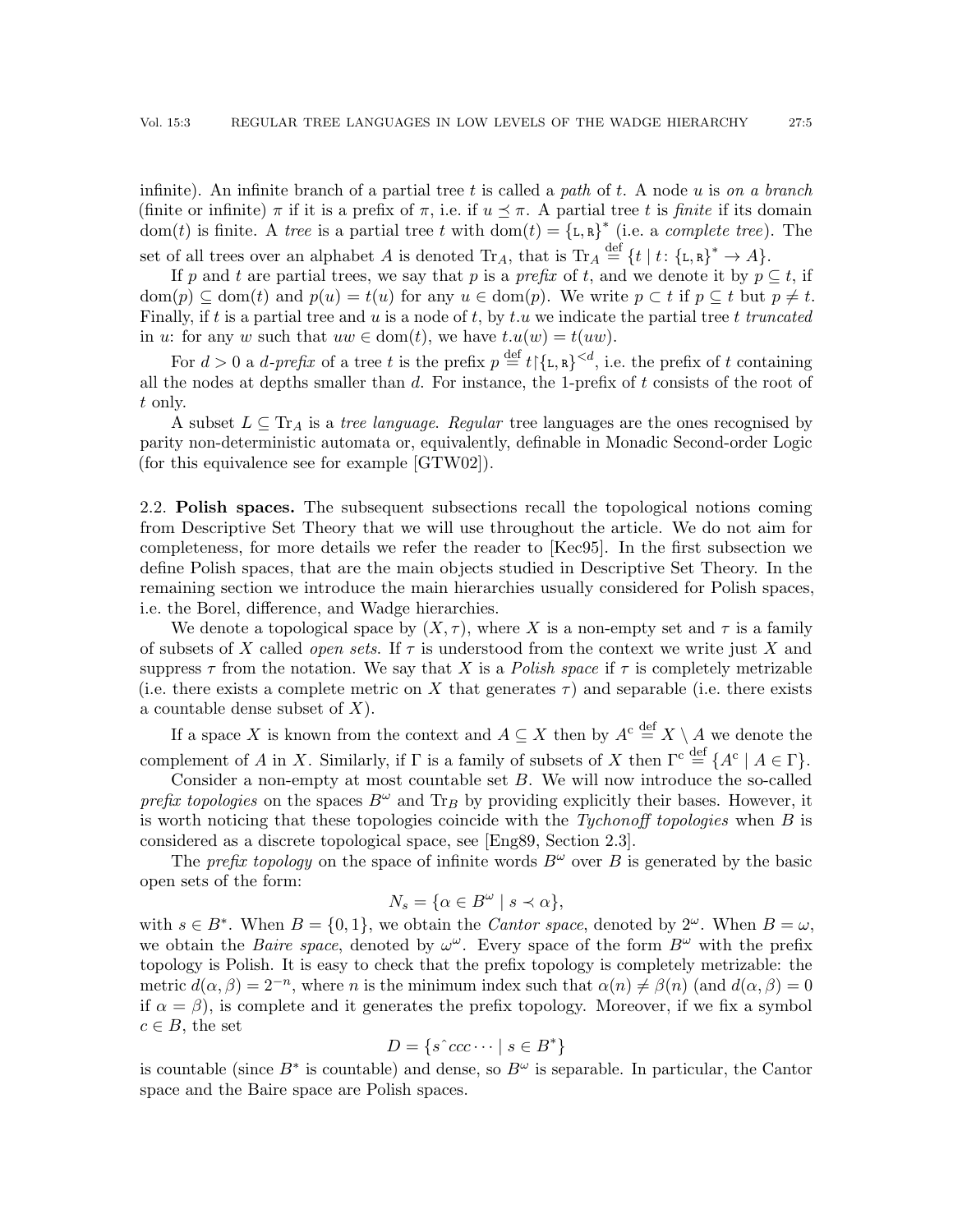The prefix topology can easily be generalised to trees  $Tr_A$ , with basic open sets of the form:

$$
N_p = \{ t \in \text{Tr}_A \mid p \subset t \},\
$$

where p is a finite partial tree. Every  $N_p$  is actually a clopen (i.e. both open and closed). We denote this topology by  $\tau_{\text{pref}}$ . The topology  $\tau_{\text{pref}}$  is generated by several metrics. The usual metric considered to generate  $\tau_{\text{pref}}$  is  $d_{\text{pref}}(t_1, t_2) = 2^{-n}$  where n is the minimum length of a node u such that  $t_1(u) \neq t_2(u)$  (and  $d_{\text{pref}}(t_1, t_2) = 0$  for  $t_1 = t_2$ ). Each open ball of  $d_{\text{pref}}$  is a basic clopen set  $N_p$  for a certain finite partial tree p.

Notice that the metric  $d_{\text{pref}}$  satisfies the following strengthening of the triangle inequality:

$$
d_{\text{pref}}(x,z) \le \max\left(d_{\text{pref}}(x,y), d_{\text{pref}}(y,z)\right).
$$

Such a metric is called an *ultrametric*, see [\[Kec95,](#page-59-16) Exercise 2.2]. This property makes  $d_{\text{pref}}$ too rigid for our way of choosing optimal witnesses (see Definition [5.16](#page-37-0) of optimal strategy trees). Therefore, we will also consider a different metric, denoted by  $\lambda$  and called the discounted distance. This metric also generates  $\tau_{\text{pref}}$  but has a less intuitive family of open balls. Fix some enumeration  $u_0, u_1, \ldots$  of all the nodes in  $\{\mathsf{L},\mathsf{R}\}^*$ . Given two trees  $t_1$  and  $t_2$ , for any node u, define  $\text{dist}(t_1(u), t_2(u)) = 0$  if  $t_1(u) = t_2(u)$ , 1 in the other case. Let

$$
\lambda(t_1,t_2) \stackrel{\text{def}}{=} \sum_{n\geq 0} \frac{1}{2^n} \cdot \text{dist}\big(t_1(u_n), t_2(u_n)\big).
$$

**Fact 2.1.** Regardless of the enumeration  $(u_0, u_1, \ldots)$ , the prefix and discounted distances yield the same topology.

*Proof.* It is enough to observe that  $\tau_{\text{pref}}$  is exactly the product topology obtained by starting from the discrete topology and the discounted distance is exactly the product metric.  $\Box$ 

<span id="page-5-0"></span>Fact 2.2. Tr<sub>A</sub> with the topology  $\tau_{\text{pref}}$  is a Polish space homeomorphic to the Cantor space  $2^{\omega}$ .

Proof. The proof is a standard encoding of one compact product space into another. One can also use a characterisation of the Cantor space, see [\[Kec95,](#page-59-16) Theorem 7.4, page 35].  $\Box$ 

2.3. The Borel hierarchy. Let  $(X, \tau)$  be a topological space. Recall that  $\omega_1$  is the first uncountable ordinal. We define, by a transfinite recursion on  $1 \leq \xi < \omega_1$ , the following classes:

$$
\Sigma_1^0(X) \stackrel{\text{def}}{=} \{ A \subseteq X \mid A \text{ is open} \};
$$
  
\n
$$
\Pi_{\xi}^0(X) \stackrel{\text{def}}{=} \{ A^c \subseteq X \mid A \in \Sigma_{\xi}^0(X) \} = (\Sigma_{\xi}^0(X))^c;
$$
  
\n
$$
\Sigma_{\xi}^0(X) \stackrel{\text{def}}{=} \{ \bigcup_n A_n \mid A_n \in \Pi_{\xi_n}^0(X), 1 \le \xi_n < \xi, n \in \omega \}.
$$

Moreover, for  $1 \leq \xi < \omega_1$ , we define the intersection of the two classes  $\mathbf{\Delta}_{\xi}^0(X) \stackrel{\text{def}}{=} \mathbf{\Sigma}_{\xi}^0(X) \cap$  $\Pi^0_{\xi}(X).$ 

Fact 2.3. For each  $1 \le \xi < \omega_1$ , the classes  $\sum_{\xi}^{0}(X)$  and  $\Pi_{\xi}^{0}(X)$  are closed under finite unions and finite intersections. The class  $\Delta_{\xi}^{0}(X)$  is also closed under complement and therefore forms a Boolean algebra.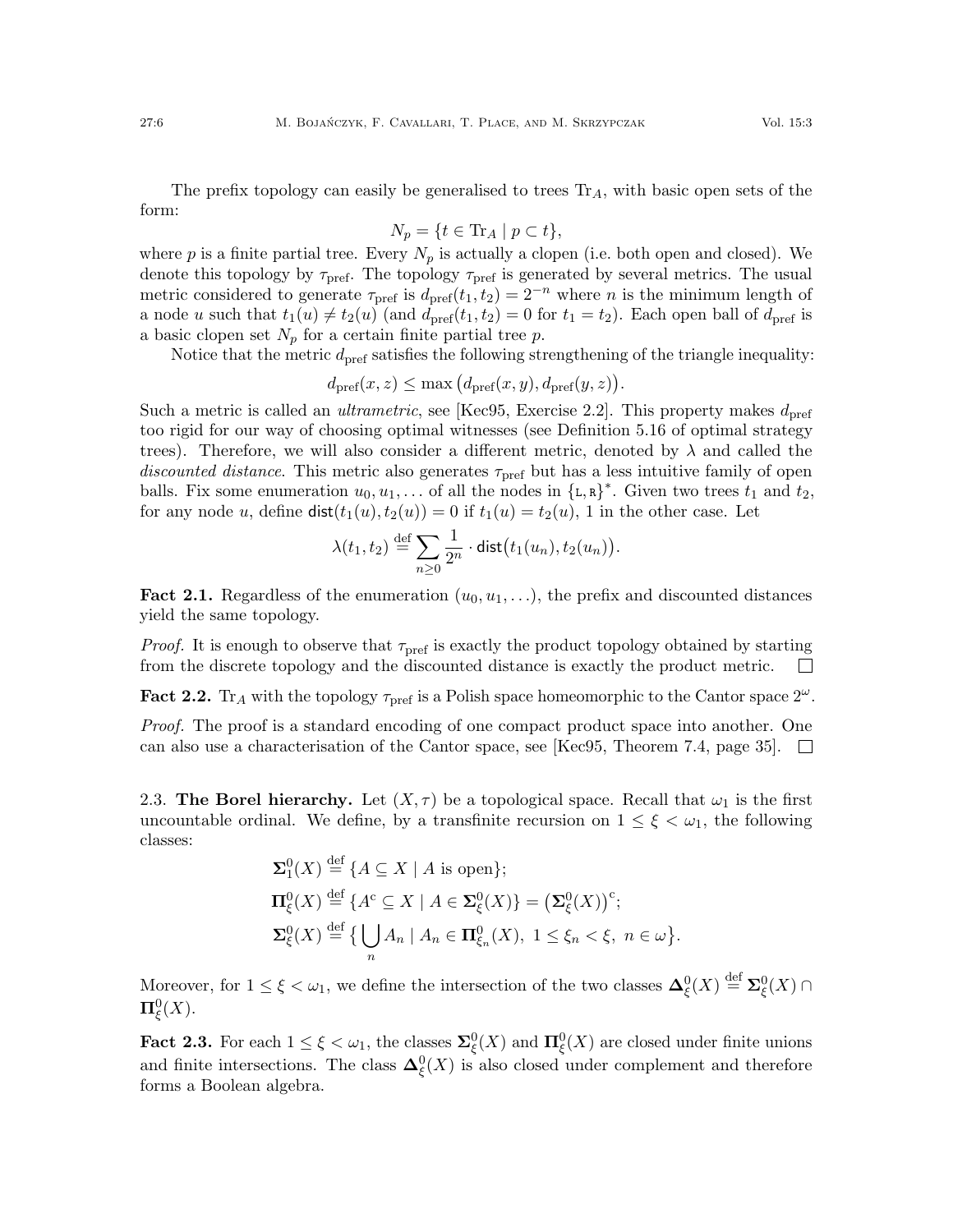

<span id="page-6-1"></span>Figure 2: The first levels of the Borel hierarchy.

The smallest Boolean algebra containing all the sets from  $\mathbf{\Sigma}_{\xi}^{0}(X)$  is denoted  $\mathsf{BC}(\mathbf{\Sigma}_{\xi}^{0})(X)$ . The above fact implies that  $BC(\Sigma_{\xi}^{0})(X) \subseteq \Delta_{\xi+1}^{0}(X)$ . For uncountable Polish spaces the inclusion is strict, this fact follows from [\[Kec95,](#page-59-16) Exercise 22.26(iii)].

The *Borel sets* of X are:

$$
\mathcal{B}(X) = \bigcup_{\xi \in \omega_1} \Sigma^0_{\xi}(X) = \bigcup_{\xi \in \omega_1} \Pi^0_{\xi}(X) = \bigcup_{\xi \in \omega_1} \Delta^0_{\xi}(X).
$$

When the space X is clear from the context, we omit it and write just  $\Sigma_{\xi}^{0}$ ,  $\Pi_{\xi}^{0}$ , etc...

Notice that if  $\xi \leq \xi' < \omega_1$  then directly from the definition we know that  $\mathbf{\Sigma}_{\xi}^0 \subseteq \mathbf{\Sigma}_{\xi'}^0$ . The following fact shows that the opposite containment does not hold in general.

**Fact 2.4** [\[Kec95,](#page-59-16) Theorem 22.4]. Let  $(X, \tau)$  be an uncountable Polish space. Then the Borel hierarchy of X does not collapse i.e. every class  $\Sigma^0_\xi$  is properly contained in  $\Sigma^0_{\xi+1}$ .

For the rest of the article we will focus on the first two levels of the Borel hierarchy, as depicted in Figure [2.](#page-6-1)

<span id="page-6-0"></span>2.4. The difference hierarchy. The Borel hierarchy is refined by the so-called the *differ*-ence hierarchy, see [\[Kec95,](#page-59-16) Section 22.E]. First notice that every ordinal  $\theta$  can be uniquely written as  $\lambda + n$ , where  $\lambda$  is 0 or a limit ordinal and  $n \in \omega$ . We say that the *parity* of  $\theta$  is even (resp. odd) if n is even (resp. odd).

**Definition 2.5.** Let X be a topological space,  $\Gamma$  a family of subsets of X, and  $\theta < \omega_1$ a countable ordinal. A set  $A \subseteq X$  is called a  $\theta$ -difference of  $\Gamma$  sets if and only if there exists a θ-indexed sequence of sets  $(A_{\eta})_{\eta<\theta}\subseteq \Gamma$  that is non-decreasing (i.e.  $A_{\eta}\subseteq A_{\eta'}$  if  $\eta\leq \eta'$ ) and:

> $x \in A \Longleftrightarrow$  the minimum  $\eta < \theta$  such that  $x \in A_n$ , has parity opposite to that of  $\theta$ .

The family of all  $\theta$ -differences of  $\Gamma$  sets is denoted  $\mathcal{D}_{\theta}(\Gamma)$ . In particular, for each  $\xi < \omega_1$  the class  $\mathcal{D}_{\theta}(\Sigma_{\xi}^{0})(X)$  is the family of all  $\theta$ -differences of sets from the Borel class  $\Sigma_{\xi}^{0}(X)$ .

The above definition requires the sequence  $(A_{\eta})_{\eta<\theta}$  to be non-decreasing and we will focus on  $\Gamma = \Sigma_{\xi}^{0}(X)$ . These are important assumptions, because of the following remark.

**Remark 2.6.** For each  $\xi < \omega_1$  we have  $\mathcal{D}_{\omega}(\Pi_{\xi}^0) = \Sigma_{\xi+1}^0$ .

*Proof.* The inclusion  $\mathcal{D}_{\omega}(\Pi_{\xi}^0) \subseteq \Sigma_{\xi+1}^0$  follows directly from the definition. For the opposite direction, consider a set  $A \in \Sigma_{\xi+1}^0$ . It is easy to check that A can be written as  $\bigcup_{n \in \omega} A_n$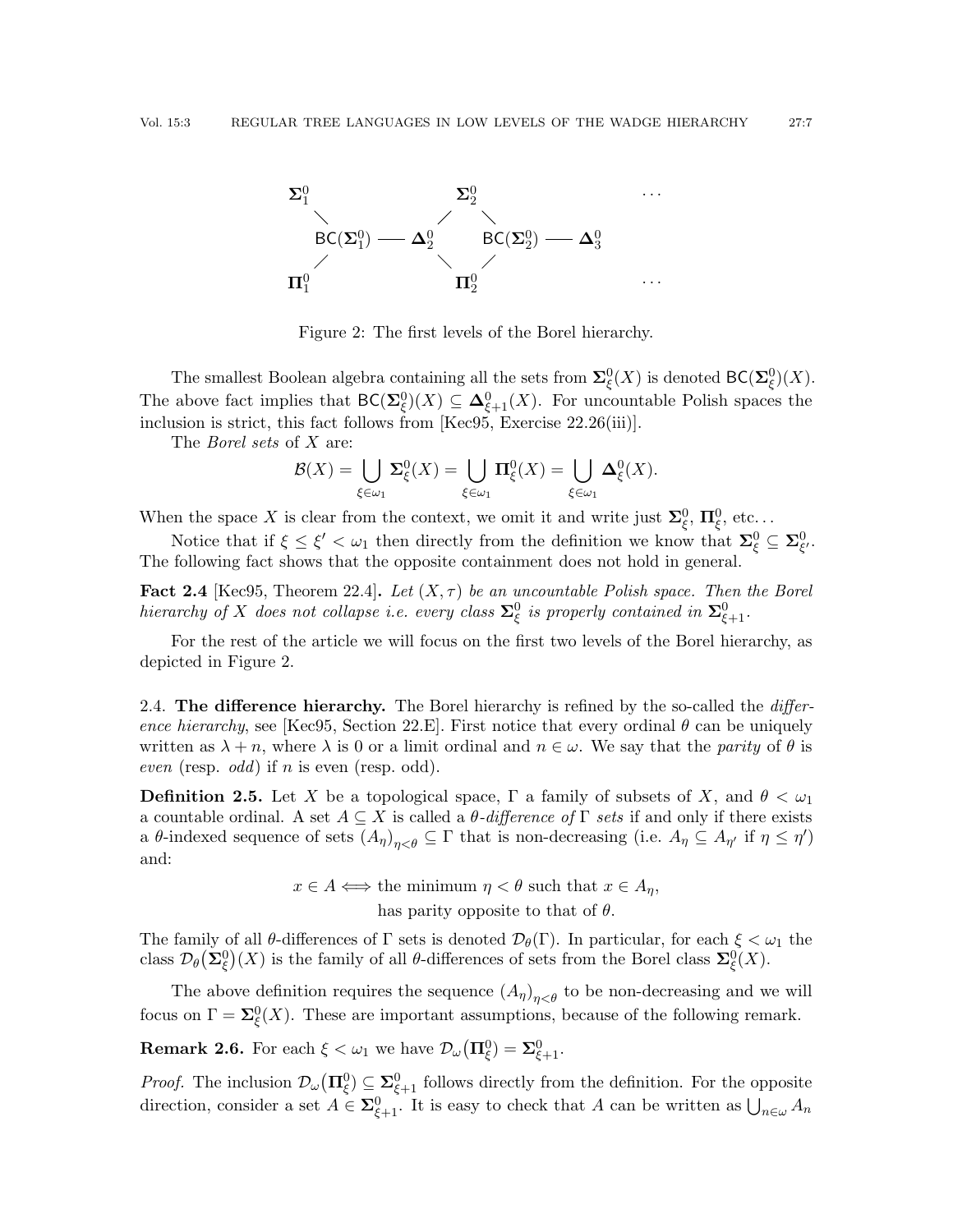

<span id="page-7-0"></span>Figure 3: A set  $A = A_0 \cup (A_2 \setminus A_1) \cup \cdots \cup (A_{n-1} \setminus A_{n-1})$  (A is the union of the black parts) with  $A_0 \subseteq A_1 \subseteq A_2 \subseteq \cdots \subseteq A_{n-2} \subseteq A_{n-1}$  and  $A_i \in \Sigma_{\xi}^0$  for every *i*.

with  $(A_n)_{n\in\omega}$  non-decreasing and each  $A_n$  in  $\mathbf{\Pi}_{\xi}^0$ . Then take  $A'_n \stackrel{\text{def}}{=} A_{\lfloor n \rfloor}$  and notice that this sequence is also non-decreasing and contains only  $\Pi_{\xi}^{0}$  sets. However,  $x \in A$  iff  $\exists n.$   $x \in A_n$ iff the minimum n such that  $x \in A_n'$  is even. Therefore, A is an  $\omega$ -difference of  $\Pi_{\xi}^0$  sets and  $A\in\mathcal{D}_\omega(\mathbf{\Pi}^0_{\xi}).$  $\Box$ 

Notice that for a natural number n we have  $A \in \mathcal{D}_n(\Sigma_\xi^0)$  if and only if it can be written as follows (see Figure [3\)](#page-7-0):

$$
A = A_0 \cup (A_2 \setminus A_1) \cup \cdots \cup (A_{n-1} \setminus A_{n-2}) \qquad \text{if } n \text{ is odd}, \tag{2.1}
$$

$$
A = (A_1 \setminus A_0) \cup \cdots \cup (A_{n-1} \setminus A_{n-2})
$$
 if *n* is even, (2.2)

with  $A_0, \ldots, A_{n-1}$  belonging to  $\Sigma_{\xi}^0$ .

As one can easily check from the definition, the classes  $\mathcal{D}_{\eta}(\Sigma_{\xi}^{0})$  are monotone both in  $\eta$ and in  $\xi$ .

<span id="page-7-1"></span>**Fact 2.7.** For each  $\eta \leq \eta'$  and  $\xi \leq \xi'$  we have

$$
\mathcal{D}_{\eta}(\mathbf{\Sigma}_{\xi}^{0})\subseteq \mathcal{D}_{\eta'}(\mathbf{\Sigma}_{\xi'}^{0}).
$$

The following theorem shows that the difference hierarchy over  $\Sigma_{\xi}^{0}$  saturates the successive class  $\mathbf{\Delta}^0_{\xi+1}$ .

**Theorem 2.8** (Hausdorff, Kuratowski, see [\[Kec95,](#page-59-16) Theorem 22.27, page 176]). In Polish spaces and for any  $1 \leq \xi < \omega_1$  we have that

$$
\mathbf{\Delta}^0_{\xi+1} = \bigcup_{1 \leq \theta < \omega_1} \mathcal{D}_{\theta}(\mathbf{\Sigma}^0_{\xi}).
$$

Similarly, the first  $\omega$  levels of the hierarchy coincide with the class  $BC(\Sigma_{\xi}^0)$ :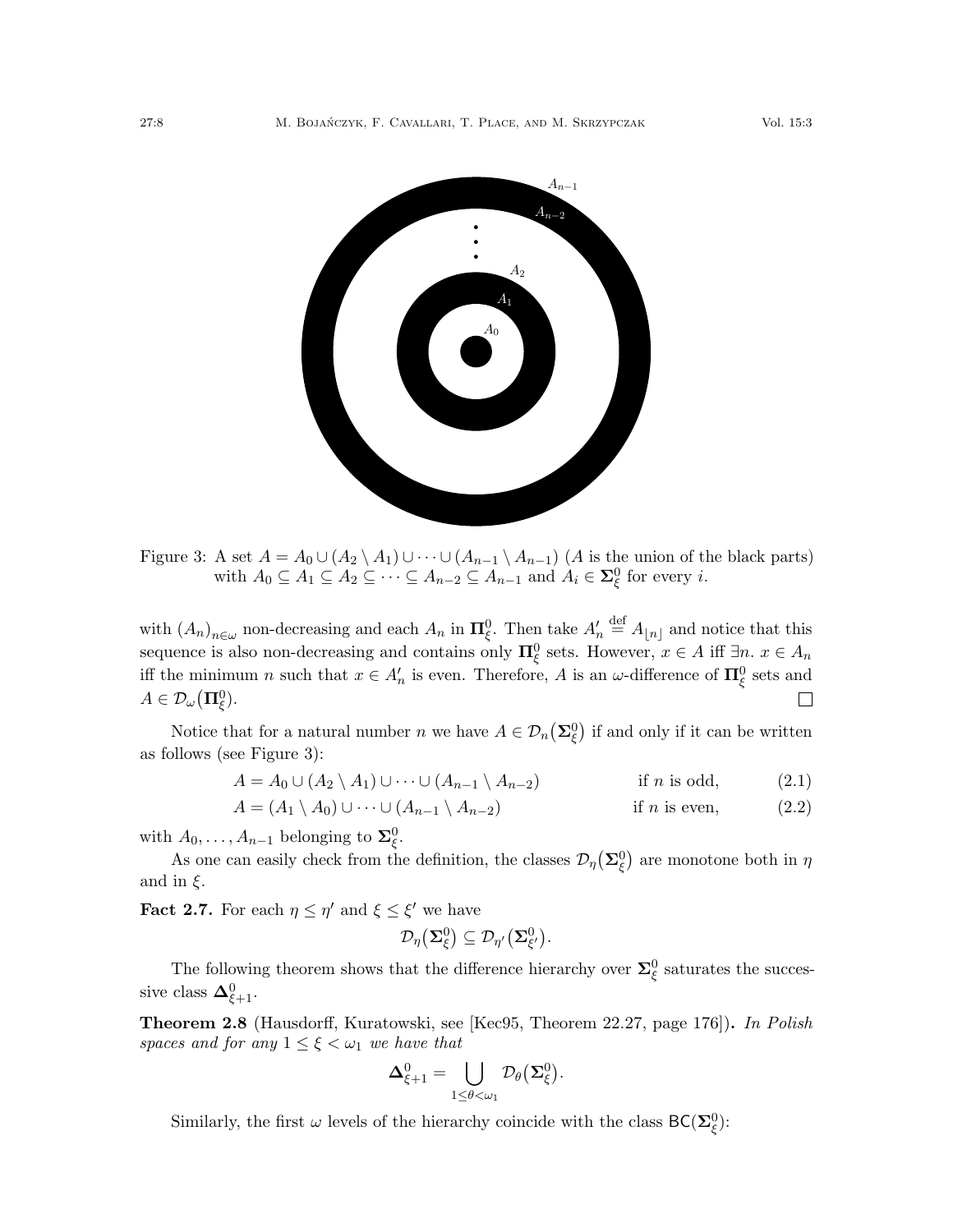**Theorem 2.9** [\[Kec95,](#page-59-16) Exercise 22.30, page 177]. In Polish spaces and for any  $1 \leq \xi < \omega_1$ we have that

$$
\mathsf{BC}(\mathbf{\Sigma}_{\xi}^0)=\bigcup_{1\leq\theta<\omega}\mathcal{D}_{\theta}(\mathbf{\Sigma}_{\xi}^0).
$$

<span id="page-8-0"></span>2.5. The Wadge hierarchy. We are now in the position to define the Wadge hierarchy of a general topological space. Later in the article we will focus on the specific case of the Wadge hierarchy of the Cantor space  $2^{\omega}$ .

**Definition 2.10.** Let X, Y be two topological spaces. We say that a set  $A \subseteq X$  continuously *reduces* to  $B \subseteq Y$  if there is a continuous function  $f: X \to Y$  such that the pre-image  $f^{-1}(B) = \{x \in X \mid f(x) \in B\}$  is equal to  $A$  (i.e.  $x \in A \Leftrightarrow f(x) \in B$  for every  $x \in X$ ).

The following proposition shows that continuous reductions preserve the topological classes defined above.

**Proposition 2.11.** Let  $\Gamma$  be a level of the Borel hierarchy or of the difference hierarchy. Then  $\Gamma$  is closed under continuous preimages: if B is a subset of a topological space Y such that  $B \in \Gamma(Y)$  and  $f: X \to Y$  is a continuous function from a topological space X to Y, then  $f^{-1}(B) \in \Gamma(X)$ .

Now we are in place to define the Wadge order.

**Definition 2.12.** Let X and Y be two topological spaces and let  $A \subseteq X$  and  $B \subseteq Y$ . We say that A is Wadge reducible to B, and we denote it by  $A \le_W B$ , if there exists a continuous reduction of A to B. We say that A is Wadge equivalent to B, in symbols  $A \equiv_W B$ , if  $A \leq_{\text{W}} B$  and  $B \leq_{\text{W}} A$ . Finally, we write  $A \leq_{\text{W}} B$  if  $A \leq_{\text{W}} B$  and  $B \leq_{\text{W}} A$  does not hold.

**Fact 2.13.**  $\leq_W$  is an equivalence relation.

The relation  $\leq_W$  induces a partial order between the  $\equiv_W$ -classes, called *Wadge degrees*, of subsets of topological spaces. If we fix a space  $X$  and we restrict the ordering induced by  $\leq_W$  to the sets of X, we obtain the *Wadge hierarchy* of X. If A is a subset of X, then by  $[A]_W$  we denote its Wadge degree:

$$
[A]_{\mathcal{W}} = \{ B \subseteq X \mid B \equiv_{\mathcal{W}} A \}.
$$

Even tough the Wadge hierarchy can be defined for any topological space, its shape for a generic space can be very complicated (for example the Wadge hierarchy of many non zero-dimensional topological spaces, including the space of real numbers, is very complicated: see for instance [\[MRS14\]](#page-59-18) and [\[MRSS15\]](#page-59-19)). Also, the good properties of the hierarchy (like its width or well-foundedness) depend on the determinacy of related games. Therefore, in our work we will restrict our attention to the order  $\leq_W$  restricted to the first levels of the Borel hierarchy of the Cantor space  $2^{\omega}$ . We refer the reader to [\[AC13\]](#page-58-7) for a description of the structure of the Wadge hierarchy for  $2^{\omega}$ .

**Theorem 2.14** (Wadge's lemma, see [\[Kec95,](#page-59-16) Theorem 21.14, page 156]). For any  $A, B \in$  $\mathcal{B}(2^{\omega})$  it holds that

$$
A \leq_{\mathrm{W}} B \quad or \quad B^{\mathrm{c}} \leq_{\mathrm{W}} A.
$$

**Theorem 2.15** (Wadge, Martin, Monk, see [\[Kec95,](#page-59-16) Theorem 21.15, page 158]). The ordering  $\leq_W$  among the Borel sets of  $2^{\omega}$  is well-founded.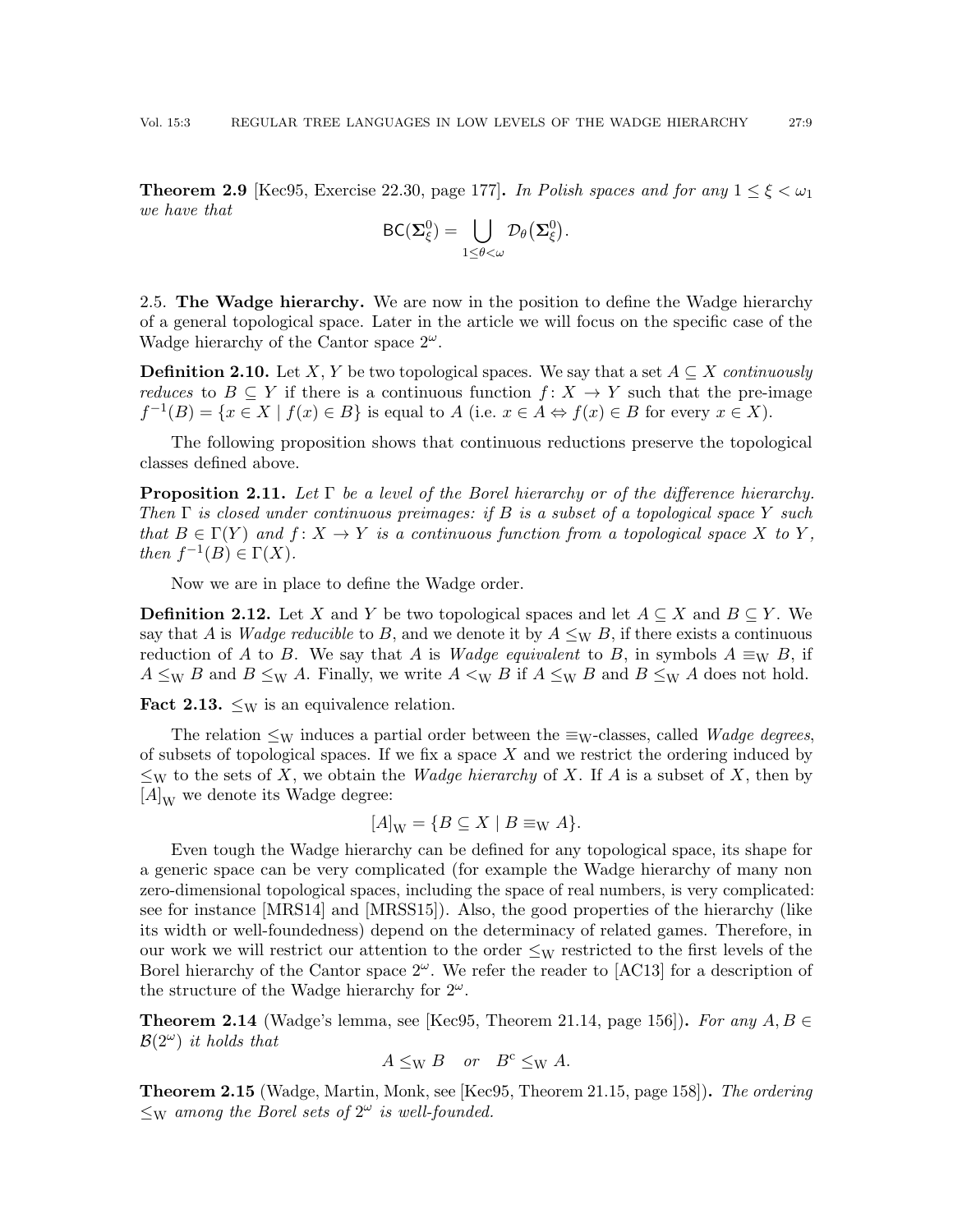**Definition 2.16.** A set which is Wadge reducible to its complement is called *self-dual*, otherwise it is called non self-dual.

**Example 2.17.** It is easy to check that every non-trivial (i.e. different than  $\emptyset$  and  $2^{\omega}$ ) clopen subset of  $2^{\omega}$  is self-dual.

Since the notion of self-duality is invariant under  $\equiv_W$  we can speak of self-dual and non self-dual Wadge degrees. If  $[A]_W$  is a non self-dual Wadge degree then we say that the pair  $\{[A]_{\text{W}}, [A^{\text{c}}]_{\text{W}}\}$  is a non self-dual pair.

Corollary 2.18. The anti-chains in the Wadge degrees have length at most 2 and are of the form  $\epsilon_{\rm max}$ 

$$
\{[A]_{\mathcal{W}}, [A^{\mathcal{C}}]_{\mathcal{W}}\},\
$$

with A non self-dual.

Notice that technically every Wadge degree does not contain the elements contained in the previous degrees of the hierarchy. For example, the Wadge degree  $[C]_W$ , where C is a clopen set different from  $2^{\omega}$  and  $\emptyset$ , contains all the clopen sets except the whole space  $2^{\omega}$  and the empty set  $\emptyset$ . This is obvious, since any Wadge degree is an equivalence class of the relation  $\equiv_W$ . We define the *Wadge class* of a set as the union of its Wadge degree with all its predecessors in the hierarchy. For example the Wadge class  $\Delta_1^0$  is obtained by taking the union of the Wadge degree  $\Delta_1^0 \setminus \{\emptyset, 2^{\omega}\}\$  with its predecessors  $\{\emptyset\}$  and  $\{2^{\omega}\}\$ . It is clear that the two hierarchies, the one of Wadge degrees and the one of Wadge classes, are isomorphic as orders, so we can treat both the hierarchies in the same way. In the pictures of this section we show the hierarchy of the Wadge classes, because they are more intuitive and easier to describe.

**Theorem 2.19** (See [\[AC13\]](#page-58-7)). In the Cantor space,  $[2^{\omega}]_W = {2^{\omega}}$  and  $[\emptyset]_W = {\emptyset}$  are the two minimal Wadge degrees and they clearly form a non self-dual pair. Then we have the Wadge degree formed by any clopen set different from  $2^{\omega}$  and  $\emptyset$  and this is a self-dual Wadge degree. The hierarchy continues with a constant alternation of a non self-dual pair and one self-dual Wadge degree. All the limit levels of the Wadge hierarchy consist of a non self-dual pair. Certain specific Wadge classes coincide with the levels of the Borel hierarchy.

Hence, the Wadge hierarchy of the Cantor space has the shape as depicted in Figure [1.](#page-1-0)

Now we can assign an ordinal to any level of the hierarchy. This ordinal is the Wadge rank of a Wadge degree (or of the corresponding Wadge class). The two bottom Wadge degrees  $\{\emptyset\}$  and  $\{2^{\omega}\}$  have Wadge rank 1, the Wadge degree  $\mathbf{\Delta}_1^0 \setminus \{\emptyset, 2^{\omega}\}$  has Wadge rank 2 (so it has the Wadge class  $\Delta_1^0$ ), and so on.

Among the non self-dual Wadge classes we find the classes  $\Sigma_n^0$  and  $\Pi_n^0$ . The classes  $\Sigma_1^0$ and  $\Pi_1^0$  are immediately after the Wadge class  $\Delta_1^0$ , so their Wadge rank is 3. Then, between the non self-dual pair

$$
\{\boldsymbol{\Sigma}^0_n,\boldsymbol{\Pi}^0_n\}
$$

and the successive

$$
\{\boldsymbol{\Sigma}^0_{n+1}, \boldsymbol{\Pi}^0_{n+1}\}
$$

there are  $\omega_1^{\omega_1^{\dots^{\omega_1}}}$  $\frac{\omega_1}{1}$ <sup>n times</sup> Wadge classes. In particular, there are  $\omega_1$  Wadge classes between the pair  $\{\mathbf{\Sigma}_1^0, \mathbf{\Pi}_1^0\}$  and  $\{\mathbf{\Sigma}_2^0, \mathbf{\Pi}_2^0\}$ . Hence, the Wadge rank of the Wadge classes  $\mathbf{\Sigma}_2^0$  and  $\mathbf{\Pi}_2^0$  is  $\omega_1$ , and the Borel class  $\Delta_2^0$  contains  $\omega_1$  different levels of the Wadge hierarchy.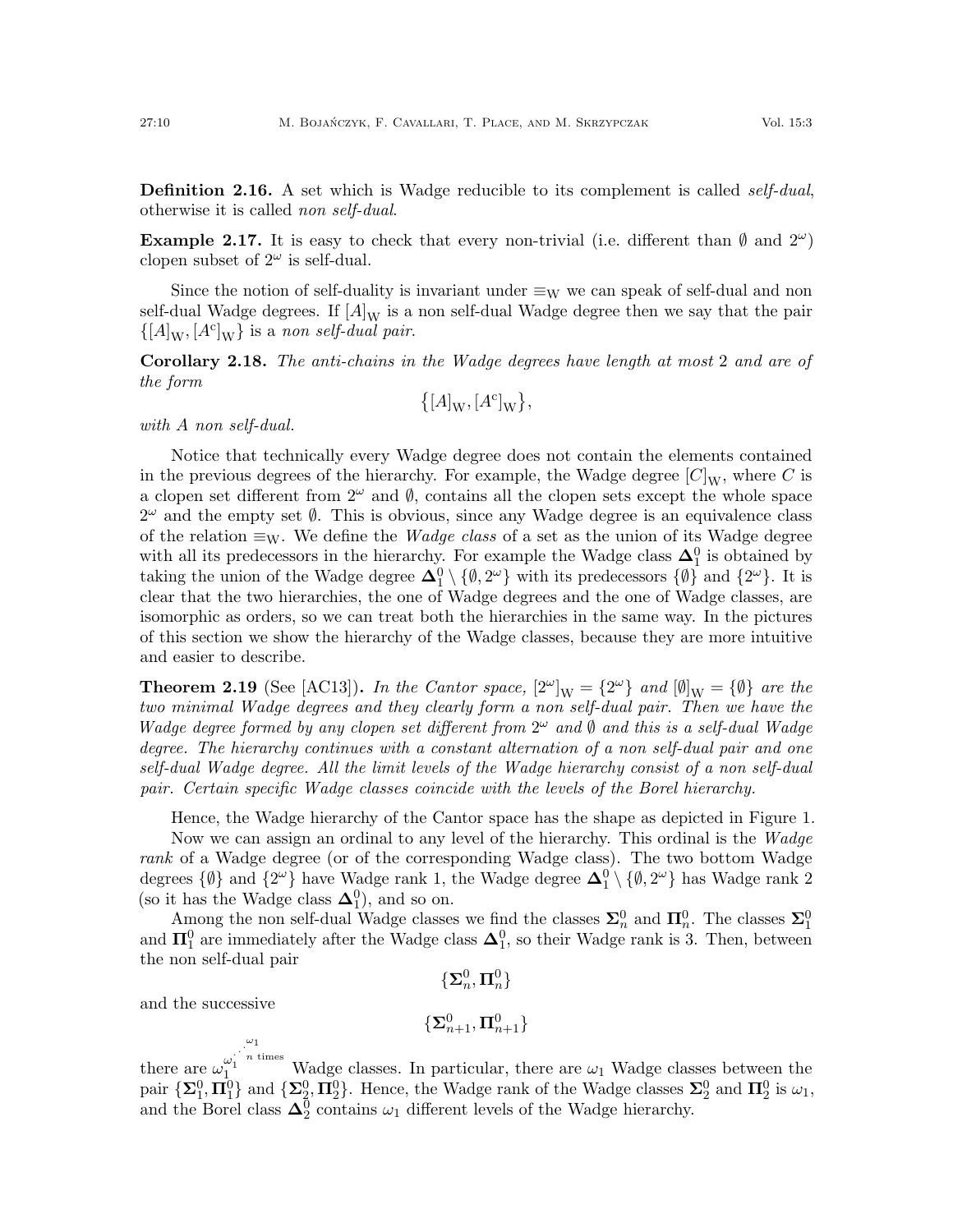

Figure 4: An initial fragment of the Wadge hierarchy inside the Borel hierarchy of  $2^{\omega}$ .

Now we focus on the segment that we will study in this article, that is the initial segment from the beginning of the hierarchy until the Wadge classes  $\Sigma_2^0$  and  $\Pi_2^0$ . Using this notion we can express a characterisation of the first  $\omega_1$  levels of the Wadge hierarchy in  $2^{\omega}$  in terms of the difference hierarchy.

**Theorem 2.20** (See [\[AC13\]](#page-58-7)). For every  $m \geq 1$  every class  $\mathcal{D}_{\theta}(\mathbf{\Sigma}_{m}^{0})$  corresponds to a Wadge class of a non self-dual pair. For  $m = 1$  these are essentially all Wadge classes: there is no non self-dual Wadge class between  $\mathcal{D}_{\theta}(\mathbf{\Sigma}_1^0)$  and  $\mathcal{D}_{\theta+1}(\mathbf{\Sigma}_1^0)$ . Therefore, Figure [1](#page-1-0) depicts the first  $\omega_1$  levels of the Wadge hierarchy.

Hence, in the Cantor space the difference hierarchy is an important tool to understand the Wadge hierarchy, especially in the initial part up to  $\Sigma_2^0$ . Beyond that level, the difference hierarchy becomes much coarser (i.e. it skips a lot of Wadge degrees).

### 3. The game for Wadge ranks

<span id="page-10-0"></span>In this section we define a game that we will use in this article to obtain results of decidability of Wadge degrees with Wadge ranks up to  $\omega$  (i.e. the classes  $\mathcal{D}_n(\Sigma_1^0)$  for  $n \in \omega$ ). This game is played by two players, named Alternator and Constrainer and it is a finite duration game. In this article we work on the space  $Tr_A$ , but a priori this game can be defined in any topological space and the characterization that it gives holds in general. Yet, in the case of regular languages of trees, it is possible to decide which player wins the game. This fact will be crucial to state the results about decidability.

Let us describe the game. Let X be a topological space,  $U_0 \subseteq X$  open and non-empty, and let  $X_1, \ldots, X_n$  be arbitrary subsets of X. We define the game

$$
\mathcal{H}_{U_0}(X_1,\ldots,X_n)
$$

played by Constrainer (choosing open subsets of X) and Alternator (choosing points of X). The game will last for n rounds, a round i for  $1, \ldots, n$  of the game is played as follows:

- (1) Alternator chooses a point  $x_i \in U_{i-1} \cap X_i$ . If there is no such point  $x_i$ , the game is interrupted and Constrainer wins immediately.
- (2) Constrainer chooses an open set  $U_i \subseteq U_{i-1}$  that contains  $x_i$  and the next round is played. If Alternator manages to survive n rounds then he wins, otherwise Constrainer wins.

A special variant of the game, when  $U_0 = X$  is the whole space, is denoted simply as  $\mathcal{H}(X_1,\ldots,X_n)$ . Now we prove some properties of this game.

Let  $(X, \tau)$  be a topological space,  $U \subseteq X$  open non-empty, and let  $X_1, \ldots, X_n$  be subsets of X. Consider the game  $\mathcal{H}_U(X_1,\ldots,X_n)$ . In this framework we can represent a position of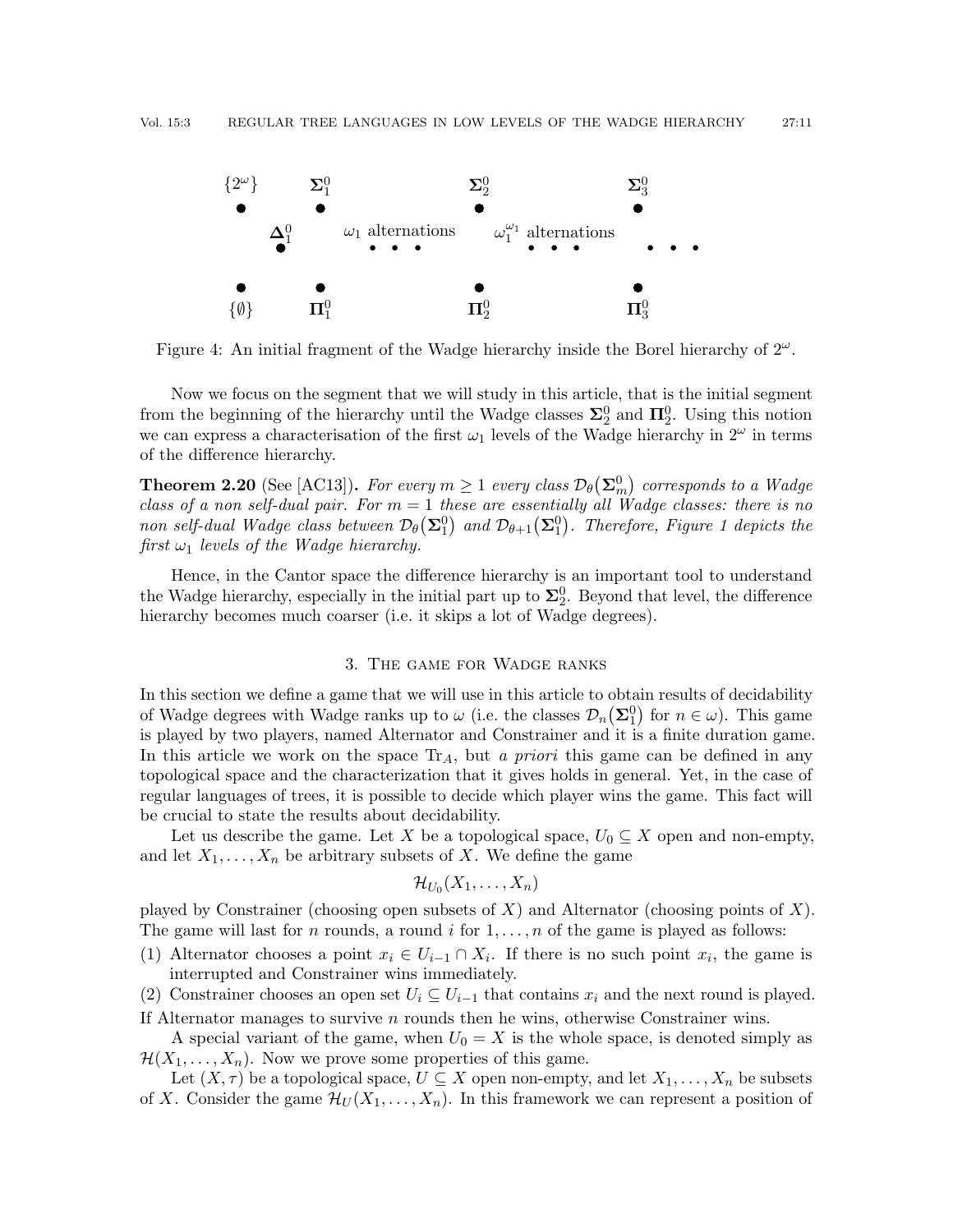a play trough a tuple

$$
\langle U_0, x_1, U_1, x_2, U_2, \ldots, x_i, U_i \rangle,
$$

where  $x_1, \ldots, x_i \in X$  and  $U_0, U_1, \ldots, U_i \in \tau$  with  $U_0 = U$ . A strategy for Constrainer in the game  $\mathcal{H}_U(X_1,\ldots,X_n)$  is a function

$$
\sigma\colon X^{\leq n}\to\tau.
$$

If s is a word belonging to  $X^{\leq n}$  compatible with the game H and with  $\sigma$ , then  $\sigma(s)$  is the open set played by Constrainer in the position

$$
\langle s_0, \sigma(s_0), s_1, \sigma(s_0s_1), \ldots, s_{lt(s)-1}, \sigma(s) \rangle.
$$

If s does not represent a position compatible with the game  $H$  and with  $\sigma$  (for example because the second letter of s is not an element of  $X_2$  or it is not an element of  $\sigma(s_0)$ , then we put  $\sigma(s) = \emptyset$  by convention. As usual, a strategy  $\sigma$  for Constrainer is winning if Constrainer wins every play where he follows  $\sigma$ . In a specular way we could define strategies for Alternator, but we will not use them in this article.

Since the duration of the game is finite, it is determined — one of the players has a winning strategy. The following remark is not used in this article but provides a simplified form for the strategies of the players.

**Remark 3.1.** The game  $\mathcal{H}_U(X_1, \ldots, X_n)$  is positionally determined: the winner of the game does not change if we insist that the players' strategies depend only on the number of the round and the last move of the opponent. This means that we can freely assume that Alternators's point  $x_i$  depends only on i and the current open set  $U_{i-1}$ ; while Constrainer's open set  $U_i$  depends only on i, the current point  $x_i$ , and the previous open set  $U_{i-1}$ .

The first property we prove is Refinement Lemma, that states that if the sets  $X_1, \ldots, X_n$ are split into finitely many parts each and Alternator wins  $\mathcal{H}(X_1, \ldots, X_n)$  then he can win for some choice of parts of  $X_1, \ldots, X_n$ .

<span id="page-11-0"></span>**Lemma 3.2** (Refinement Lemma). Let  $X_1, \ldots, X_n$  be subsets of a topological space X. For  $i \in \{1, \ldots, n\}$ , let  $\mathcal{Y}_i$  a finite family of sets partitioning  $X_i$ . For any non-empty open  $U \subseteq X$ , if Alternator wins

$$
\mathcal{H}_U(X_1,\ldots,X_n)
$$

then there exist  $Y_1 \in \mathcal{Y}_1, \ldots, Y_n \in \mathcal{Y}_n$  such that Alternator wins

$$
\mathcal{H}_U(Y_1,\ldots,Y_n).
$$

*Proof.* We prove the theorem by induction on  $n$ . The induction base is immediate, because Alternator always wins when  $n = 0$  and he wins when  $n = 1$  if and only if  $X_1 \neq \emptyset$ . Now prove the induction step. Consider the first move by Alternator, and assume that he chooses the same point  $x \in U$  as chosen by his winning strategy in  $\mathcal{H}_U(X_1, \ldots, X_n)$ . This point necessarily belongs to some  $Y_1 \in \mathcal{Y}_1$ . For  $i \in \omega$ , let  $U_i$  be the open ball around x of radius  $\frac{1}{i}$ . By the definition of the game, we know that for every  $i < \omega$  Alternator wins

$$
\mathcal{H}_{U_i}(X_1,\ldots,X_n).
$$

Thus, he also wins  $\mathcal{H}_{U_i}(X_2,\ldots,X_n)$  and by the inductive assumption, we know that for every *i* there exist  $Y_2^{(i)} \in \mathcal{Y}_2, \ldots, Y_n^{(i)} \in \mathcal{Y}_n$  such that Alternator wins

$$
\mathcal{H}_{U_i}(Y_2^{(i)},\ldots,Y_n^{(i)}).
$$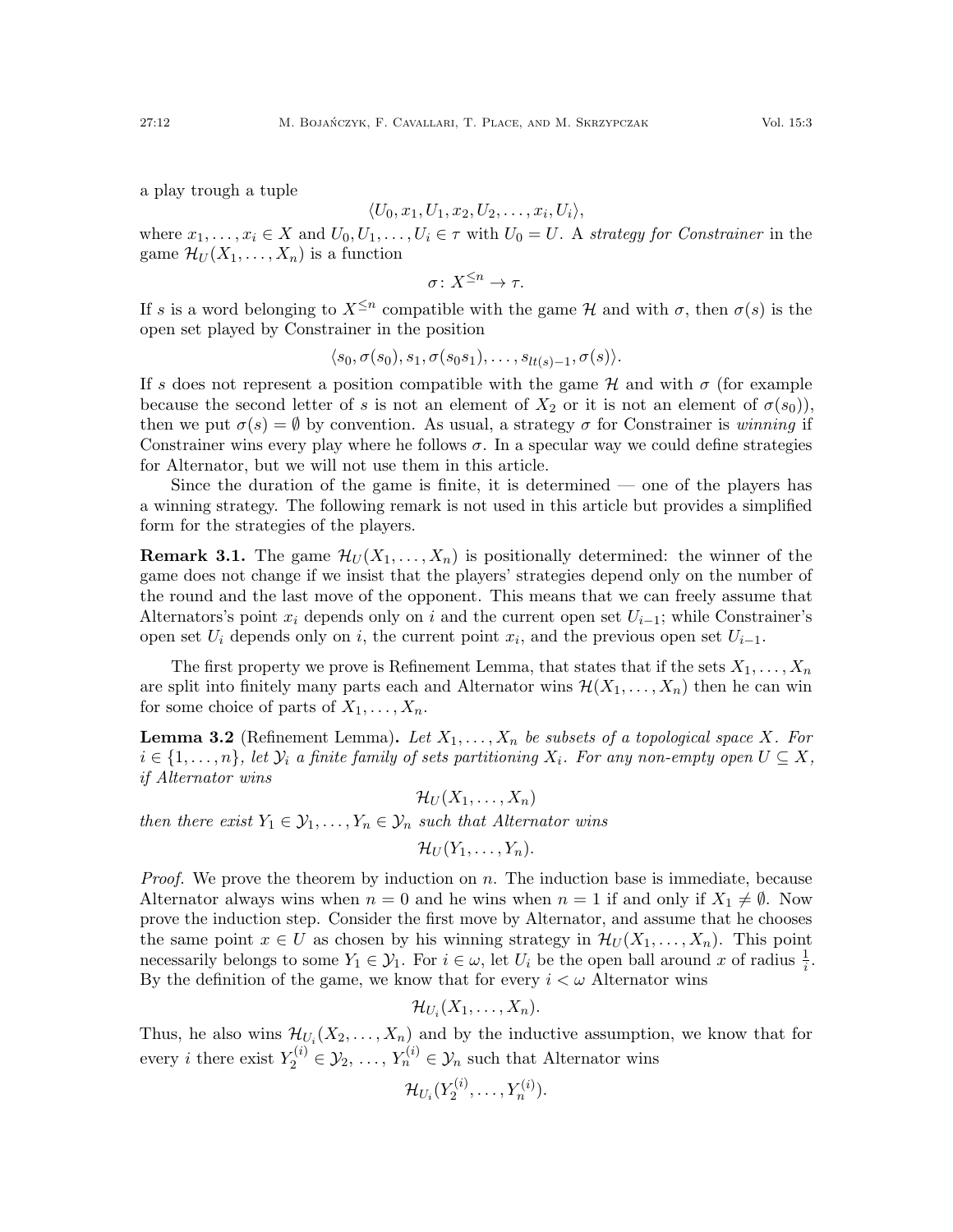By Pigeon-hole Principle, there must be some  $Y_2, \ldots, Y_n$  such that

$$
(Y_2, \ldots, Y_n) = (Y_2^{(i)}, \ldots, Y_n^{(i)})
$$

holds for infinitely many i. Since the game  $\mathcal{H}_V(Y_2, \ldots, Y_n)$  grows more difficult for Alternator as the open set  $V$  becomes smaller, and since every open set  $V$  that contains  $x$  contains some  $U_i$ , we conclude that Alternator wins

$$
\mathcal{H}_V(Y_2,\ldots,Y_n)
$$

for every  $V$  that contains  $x$ . By viewing  $V$  as a response of Constrainer to Alternator's move  $x \in Y_1$ , we conclude that Alternator wins the game

$$
\mathcal{H}_U(Y_1,\ldots,Y_n).
$$

Now let  $Y$  be a subset of our topological space  $X$  and consider a particular case of the game where the sets  $X_1, \ldots, X_n$  alternate between Y and its complement, i.e. we consider  $\mathcal{H}(X_1,\ldots,X_n)$  where  $X_i$  is Y if i is odd, Y<sup>c</sup> otherwise. We denote by  $\mathcal{H}^{\in,\notin}(Y,n)$  that game and by  $\mathcal{H}_{II}^{\in,\notin}$  $U^{\epsilon, \psi}(Y, n)$  the variant relativised to a non-empty open set  $U \subseteq X$ .

**Example 3.3.** Consider the game where the topological space  $X$  is the space of real numbers R and  $Y = \mathbb{Q}$ , i.e. the rational numbers. Then for every n, Alternator wins the game  $\mathcal{H}^{\in,\notin}(Y,n)$ .

**Remark 3.4.** Notice that if Alternator wants to survive in  $\mathcal{H}^{\in,\notin}(Y,n)$  as long as possible, he has to avoid to play points in the interior<sup>[1](#page-12-0)</sup> of Y and the interior of  $Y<sup>c</sup>$ . For example, if at the first round Alternator plays x belonging to the interior of Y then Constrainer can play (a subset of) the interior of Y and Alternator loses because he cannot go outside Y any more.

**Example 3.5.** In the real numbers  $\mathbb{R}$ , let Y be the complement of  $\{\frac{1}{n}\}$  $\frac{1}{n} \in \mathbb{R} \mid n \in \omega$ . Alternator wins  $\mathcal{H}^{\in,\notin}(Y,3)$ . Indeed, in the first round Alternator can play  $0 \in Y$ . In the second round, Alternator plays  $\frac{1}{n} \notin Y$  for some large *n* depending on Constrainer's move. In the third round, Alternator plays  $\frac{1}{n} + \epsilon \in Y$ , for some small  $\epsilon$  depending on Constrainer's move.

We now argue that Constrainer wins  $\mathcal{H}^{\in,\notin}(Y,n)$  for  $n \geq 4$ . Notice that since  $x_2$  must belong to  $Y^c = \{\frac{1}{n} \in \mathbb{R} \mid n \in \omega\}$ , Constrainer can choose  $U_2 \subseteq U_1$  in such a way to guarantee that  $x_2 \in U_2$  but  $0 \notin U_2$ . Then Alternator chooses a point  $x_3 \in Y \cap U_2$  that must be distinct from 0. Thus, there exists an open set  $U_3$  such that  $x_3 \in U_3 \subseteq U_2$  but  $U_3 \subseteq Y$ . This guarantees that Alternator is not able to choose  $x_4 \in Y^c \cap U_3$ , making him lose the game  $\mathcal{H}^{\in,\notin}(Y,4).$ 

<span id="page-12-1"></span>**Remark 3.6.** Let  $\sigma_1$  and  $\sigma_2$  be two strategies for Constrainer such that  $\sigma_1(s) \subseteq \sigma_2(s)$  for any finite word  $s \in X^{\leq n}$ . If  $\sigma_2$  is winning for Constrainer then  $\sigma_1$  is winning for Constrainer too.

**Lemma 3.7.** Choose some basis  $B$  for the topology of the topological space  $X$ . If Constrainer has a winning strategy in  $\mathcal{H}^{\in,\notin}(Y,n)$  then he has a winning strategy which uses only basic open sets from B.

<span id="page-12-0"></span><sup>&</sup>lt;sup>1</sup>Recall that the interior of a set Y is the union of all open sets contained in Y.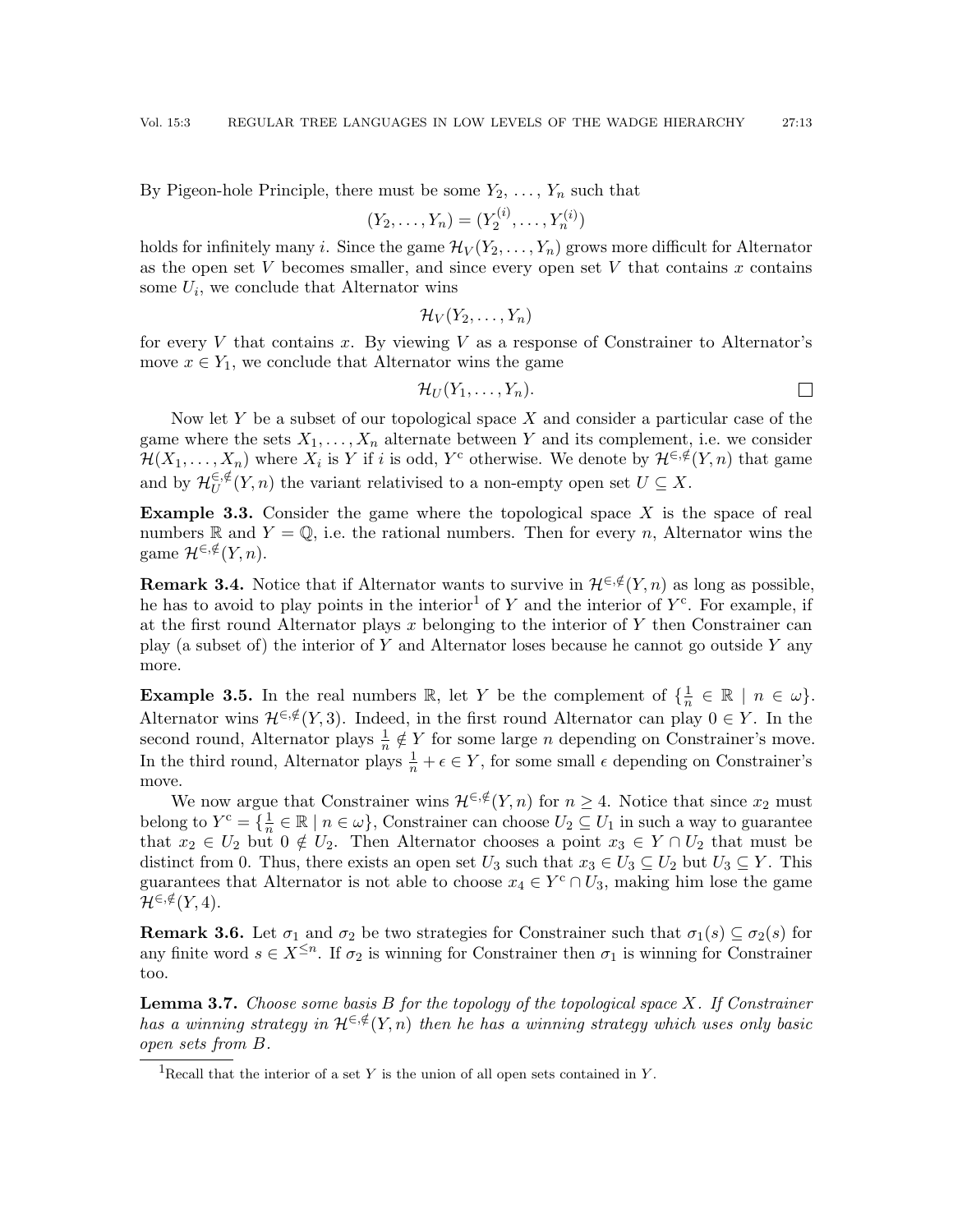*Proof.* Consider any function f that to every pair  $(U, x)$ , where U is an open set and  $x \in U$ , assigns a basic open set  $V \in B$  such that  $x \in V$  and  $V \subseteq U$ . Let  $\sigma$  be a winning strategy for Constrainer. We can define another winning strategy  $\bar{\sigma}$  that always takes sets from B: given a finite word s of length i, we define  $\bar{\sigma}(s) = f(\sigma(s), s_i)$ . Since  $\sigma$  was winning for Constrainer, by Remark [3.6](#page-12-1) also  $\bar{\sigma}$  is winning.  $\Box$ 

Now we are ready to give a characterization of  $\mathcal{D}_n(\mathbf{\Sigma}_1^0)$  sets in terms of the game  $\mathcal{H}$ .

<span id="page-13-0"></span>**Theorem 3.8.** Let X be a topological space and let  $Y \subseteq X$ . The following conditions are equivalent:

- (1) Y belongs to  $\mathcal{D}_n(\mathbf{\Sigma}_1^0)$ .
- (2) Constrainer wins the game  $\mathcal{H}^{\in,\notin}(Y, n+1)$ .

Proof. We have to prove both directions separately.

**Implication**  $1 \Rightarrow 2$ . Suppose that *n* is odd and let

<span id="page-13-1"></span>
$$
Y = A_0 \cup (A_2 \setminus A_1) \cup \dots \cup (A_{n-1} \setminus A_{n-2}),\tag{3.1}
$$

where  $A_0 \subseteq A_1 \subseteq A_2 \subseteq \cdots \subseteq A_{n-2} \subseteq A_{n-1}$  and every  $A_i$  is open for  $0 \leq i \leq n-1$ . Then, a winning strategy for Constrainer in  $\mathcal{H}^{\in,\notin}(Y,n)$  is to play  $A_{n-1}$  as the first move,  $A_{n-2}$ as the second move, and so on. Equation [\(3.1\)](#page-13-1) implies that this is a valid strategy of Constrainer. The nth move will be  $A_0$ , and since  $A_0 \subseteq Y$ , at that point Alternator loses at the  $(n+1)$ th round. The case of n even is completely dual, in that case  $A_0 \subseteq Y^c$ .

**Implication**  $2 \Rightarrow 1$ . Suppose that n is odd, the opposite case can be solved by an entirely dual argument. Our aim is to present Y as in  $(3.1)$ . For  $i = 0, 1, 2, \ldots$  define sets

$$
A_i \stackrel{\text{def}}{=} \bigcup \{ U \mid \text{Construct } w \text{ in } H_U^{\in, \notin}(Y, i+1) \} \qquad \text{for odd } i
$$
  

$$
A_i \stackrel{\text{def}}{=} \bigcup \{ U \mid \text{Construct } w \text{ in } H_U^{\in, \notin}(Y^c, i+1) \} \qquad \text{for even } i
$$

where the unions range over open sets  $U \subseteq X$ . Notice that if Constrainer wins  $\mathcal{H}_{U}^{\in, \notin}$  $\mathop{\mathrm{U}}\limits^{\in,\#}(Y,i)$ then he also wins  $\mathcal{H}_{U}^{\in\mathcal{J}}(Y^c, i+1)$  by the same strategy, just playing U in the first round. Therefore, the family  $(A_i)$  is increasing. By the definition, all the sets  $A_i$  are open. Clearly, the assumption that Constrainer has a winning strategy in  $\mathcal{H}^{\in,\notin}(Y,n+1)$  implies that  $A_n$ is the whole space. Thus, it is enough to inductively prove the following claim.

# <span id="page-13-2"></span>Claim 3.9. For  $i = 0, 1, \ldots$  the following holds

$$
Y \cap A_i = A_0 \cup (A_2 \setminus A_1) \cup \cdots \cup (A_{i-1} \setminus A_{i-2})
$$
 for odd i  

$$
Y^c \cap A_i = (A_1 \setminus A_0) \cup (A_3 \setminus A_2) \cup \cdots \cup (A_{i-1} \setminus A_{i-2})
$$
 for even i

Notice that by the definition  $A_0 \subseteq Y$  — whenever there exists  $x \in U \cap Y^c$  then Alternator wins  $\mathcal{H}_{II}^{\in,\notin}$  $U$ <sup>∈,∉</sup>( $Y$ <sup>c</sup>, 1) by playing x. Therefore, the above claim holds for  $i = 0$  as  $Y$ <sup>c</sup> ∩  $A_0 = \emptyset$ . Assume that Claim [3.9](#page-13-2) holds for  $i-1$  and consider the two cases for i.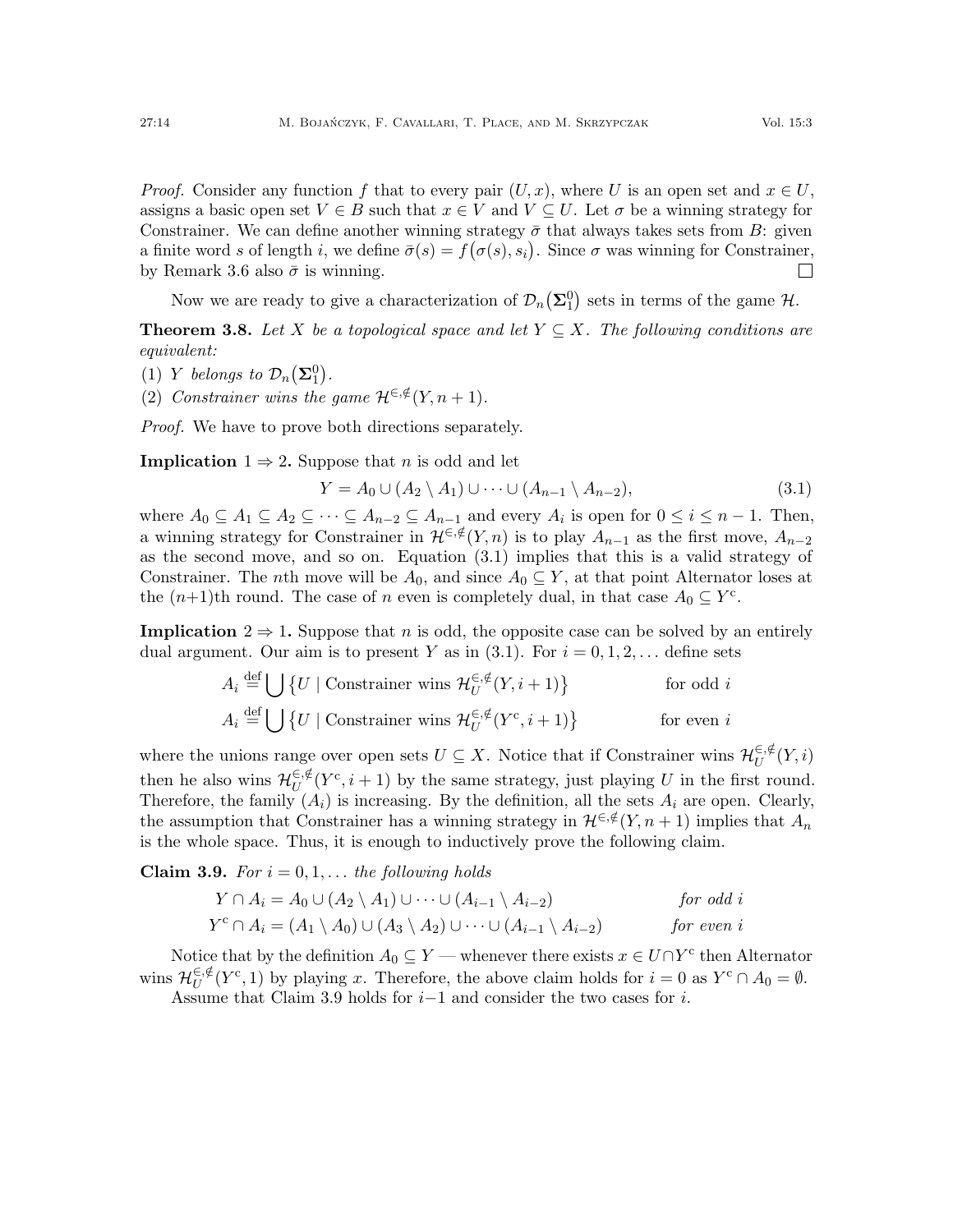The case of odd *i*. In that case we need to prove that  $Y \cap A_i$  is of the form from [\(3.1\)](#page-13-1). Consider a point  $x \in A_i$ . First consider the case that  $x \in A_{i-1}$ . Then by the inductive assumption  $x \in Y$  if and only if

$$
x \notin (A_1 \setminus A_0) \cup (A_3 \setminus A_2) \cup \cdots \cup (A_{i-2} \setminus A_{i-3})
$$

what is equivalent to the disjunction of  $x \in (A_{i-1} \setminus A_{i-2})$  or

$$
x \in A_0 \cup (A_2 \setminus A_1) \cup \cdots \cup (A_{i-3} \setminus A_{i-4}).
$$

Thus,  $x \in Y$  if and only if

$$
x \in A_0 \cup (A_2 \setminus A_1) \cup \cdots \cup (A_{i-1} \setminus A_{i-2}).
$$

Thus, the statement of Claim [3.9](#page-13-2) holds in that case.

Now assume that  $x \notin A_{i-1}$ . We will prove that in that case  $x \notin Y$ . Assume contrarily that  $x \in Y$ . Since  $x \in A_i$ , there exists an open set U such that  $x \in U \subseteq A_i$  and Constrainer wins  $\mathcal{H}_{II}^{\in,\notin}$  $U^{\in, \notin}(Y, i + 1)$ . Consider the first round of  $\mathcal{H}_U^{\in, \notin}$  $U^{\epsilon,\mu}(Y, i+1)$  in which Alternator plays x and a winning strategy of Constrainer replies with  $V \ni x$ . This means that Constrainer has a winning strategy in  $\mathcal{H}_V^{\in,\notin}$  $V^{\in, \notin}(Y^{\mathsf{c}}, i)$  and therefore by the definition  $x \in V \subseteq A_{i-1}$ , a contradiction.

**The case of even** i. This case is entirely dual: we take  $x \in A_i$  and consider the case that  $x \in A_{i-1}$ . Then the following conditions are equivalent:

$$
x \notin Y
$$
  
\n
$$
x \notin A_0 \cup (A_2 \setminus A_1) \cup \cdots \cup (A_{i-2} \setminus A_{i-3})
$$
  
\n
$$
x \in (A_1 \setminus A_0) \cup (A_3 \setminus A_2) \cup \cdots \cup (A_{i-3} \setminus A_{i-4}) \text{ or } x \in (A_{i-1} \setminus A_{i-2})
$$
  
\n
$$
x \in (A_1 \setminus A_0) \cup (A_3 \setminus A_2) \cup \cdots \cup (A_{i-1} \setminus A_{i-2})
$$

and therefore Claim [3.9](#page-13-2) holds in that case. If  $x \notin A_{i-1}$  then we need to prove that  $x \in Y$ . Since  $x \in A_i$ , we know that  $x \in U \subseteq A_i$  with Constrainer winning  $\mathcal{H}_U^{\in, \notin}$  $\mathcal{U}^{\epsilon,\notin}(Y^{\epsilon},i+1)$  for some open U. Assume contrarily that  $x \notin Y$  and as before we see a contradiction, as x is a valid move of Alternator in  $\mathcal{H}_{U}^{\in,\notin}$  $U^{\epsilon,\notin}(Y^{\epsilon}, i+1)$  and therefore  $x \in A_{i-1}$ .  $\overline{\phantom{a}}$ 

<span id="page-14-1"></span>Corollary 3.10. The following conditions are equivalent for a set  $Y$ :

(1) Y belongs to  $\bigcup_{n\in\omega} \mathcal{D}_n(\mathbf{\Sigma}^0_1) = \mathsf{BC}(\mathbf{\Sigma}^0_1).$ 

(2) Constrainer wins the game  $\mathcal{H}^{\in,\notin}(Y,n)$  for all but finitely many n.

Proof. It follows directly from Theorem [3.8](#page-13-0) and Fact [2.7.](#page-7-1)

Since the family of sets defined by prefixes  $N_p$  for all finite prefixes p is a basis of the topology on  $\text{Tr}_A$ , we obtain the following corollary for the case  $X = \text{Tr}_A$ .

 $\Box$ 

<span id="page-14-0"></span>**Corollary 3.11.** Assume that  $X = \text{Tr}_A$  is the space of all trees and  $L \subseteq \text{Tr}_A$ . Then, when considering strategies of Constrainer in  $\mathcal{H}^{\in,\notin}(L,n)$  we can assume that each open set  $U_i$ played by him is a basic open set, i.e.  $U_{i+1} = N_p$  for a finite prefix p of the currently played tree  $t_i$ . Then the condition that  $U_{i+2} \subseteq U_{i+1}$  boils down to the assumption that  $p_{i+2} \supseteq p_{i+1}$ .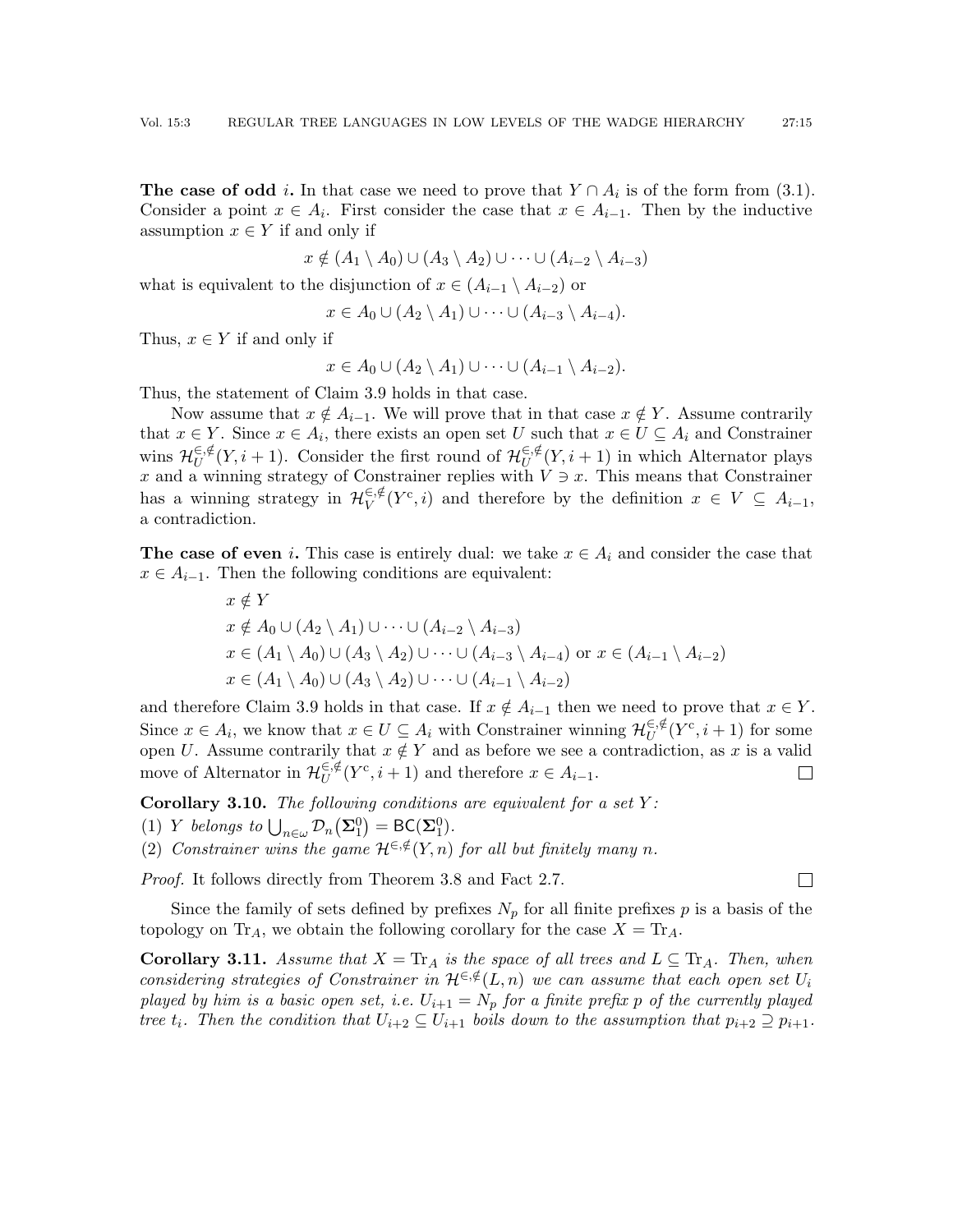$\Box$ 

<span id="page-15-0"></span>3.1. Decidability of finite levels of the Wadge hierarchy. In this short subsection we use the game  $\mathcal{H}(L_1, \ldots, L_n)$  to show that, given a natural number n, it is decidable if a regular language L is an *n*-difference of open sets (i.e. belongs to  $\mathcal{D}_n(\Sigma_1^0)$ ). Recall that, without loss of generality (see Corollary [3.11\)](#page-14-0) we can assume that Constrainer plays finite prefixes of the trees played by Alternator, and Alternator has to extend the finite prefixes played by Constrainer.

Example 3.12. Consider the language

 $L = \{t \in \text{Tr}_A \mid \text{infinitely many letters } a \text{ appear in } t\}.$ 

L is regular and it is easy to check that Alternator wins the game  $\mathcal{H}^{\in,\notin}(L,n)$  for every  $n \in \omega$ . This is because every finite prefix can be extended to a tree with finitely many a or to a tree with infinitely many  $a$ . So  $L$  is not a Boolean combination of open sets (it is easy to see, indeed, that L is a  $\mathbf{\Pi}_2^0$  set but it is not a  $\mathbf{\Sigma}_2^0$  set).

<span id="page-15-2"></span>**Lemma 3.13.** Given regular tree languages  $L_1, \ldots, L_n$ , one can decide who wins the game  $\mathcal{H}(L_1,\ldots,L_n)$ . In particular, given L and n, one can decide who wins  $\mathcal{H}^{\in,\notin}(L,n)$ .

*Proof.* We prove the statement for two regular languages  $L_1, L_2$ . It is easy to generalise it to n regular languages. The sentences "Alternator wins the game  $\mathcal{H}(L_1, L_2)$ " and "Constrainer wins the game  $\mathcal{H}(L_1, L_2)$ " can be effectively formalized in Monadic Second-order Logic on the complete binary tree. For instance, the sentence for

"Alternator wins the game  $\mathcal{H}(L_1, L_2)$ "

is:

there exists a tree  $t_1 \in L_1$  such that for any finite prefix p of  $t_1$ there exists a tree  $t_2 \in L_2$  that extends p.

In a similar way we can write the sentence that says that Constrainer wins for  $n > 2$ .  $\Box$ 

So we obtain:

<span id="page-15-3"></span>**Corollary 3.14.** It is decidable, given a regular tree language L and  $n \in \omega$ , whether L is an n-difference of open sets.

Proof. It directly follows from Theorem [3.8](#page-13-0) and Lemma [3.13.](#page-15-2)

Hence, since Wadge degrees with Wadge ranks below  $\omega$  are formed by Boolean combinations of the levels of the difference hierarchy, we easily obtain:

**Theorem 3.15.** Given a regular language L and a Wadge degree  $[A]_W$  with Wadge rank less than  $\omega$ , it is decidable if L belongs to  $[A]_W$ .

<span id="page-15-1"></span>3.2. The infinite variant of the game. We denote by  $\mathcal{H}^{\infty}(Y)$  the infinite variant of  $\mathcal{H}^{\in,\notin}(Y,n)$ :  $\mathcal{H}^{\infty}(Y)$  is the infinite duration game played the same way as  $\mathcal{H}^{\in,\notin}(Y,n)$  but the winning condition for Alternator is that he has to survive for infinitely many turns. By  $\mathcal{H}_U^{\infty}(Y)$  we denote the relativised game.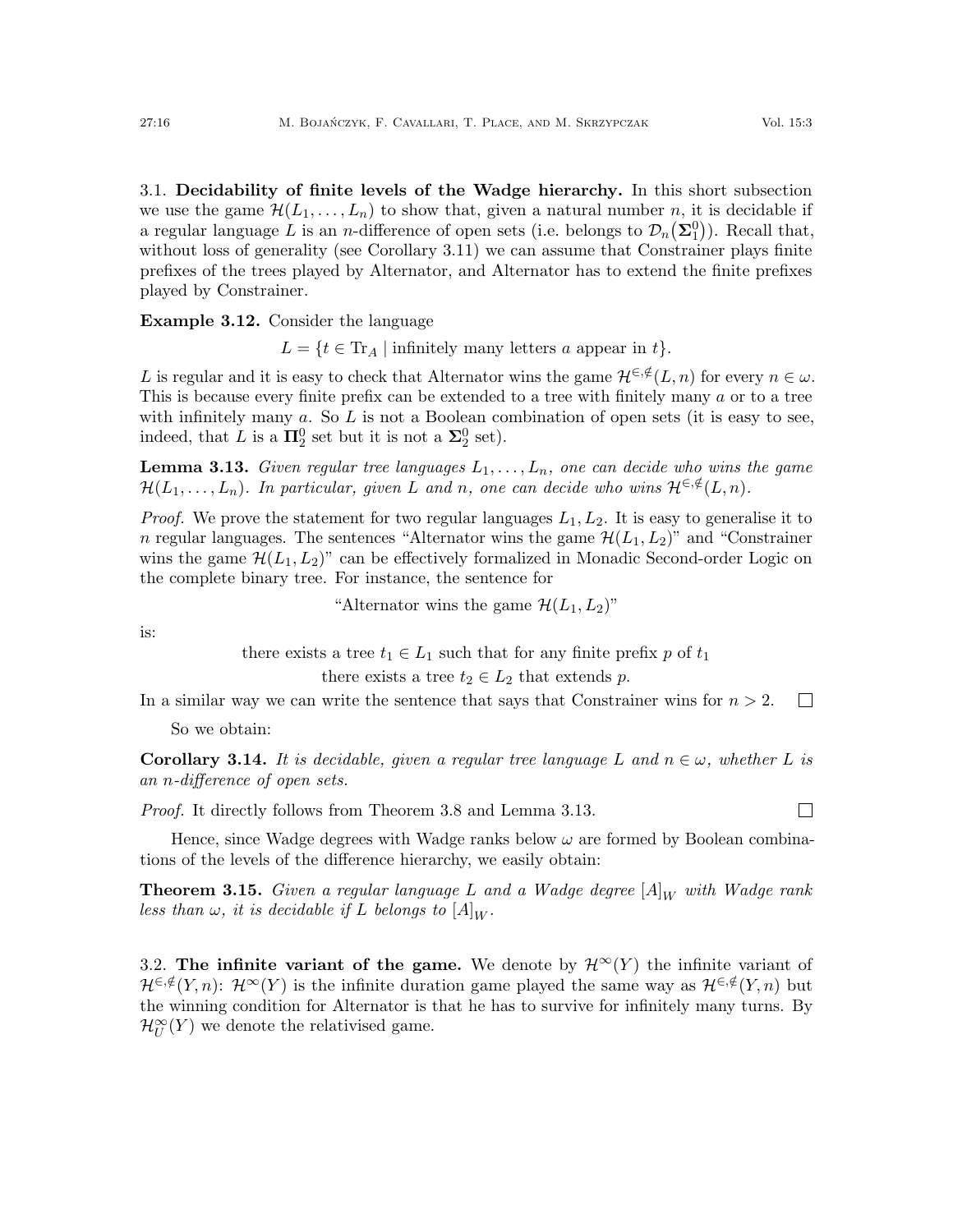**Remark 3.16.** The game  $\mathcal{H}^{\infty}(Y)$  is determined: every play where Constrainer wins is finite. Therefore, the winning condition for Constrainer is an open condition, while the winning condition for Alternator is a closed condition, both in the space<sup>[2](#page-16-0)</sup>  $(X \times \tau)^\omega$ , where the sets X and  $\tau$  are taken with the discrete topology. Hence, the game is determined by Gale–Stewart Theorem [\[GS53\]](#page-59-20) (see also [\[Mar75\]](#page-59-21) for the more general result for Borel sets).

<span id="page-16-2"></span>Remark 3.17. In the same fashion as in the case of the finite game, without loss of generality we can assume that Constrainer in his strategies uses only basic open sets, see Corollary [3.11.](#page-14-0)

The following fact follows directly from the definition of the two variants of the game.

<span id="page-16-1"></span>**Fact 3.18.** If Alternator wins  $\mathcal{H}^{\infty}(Y)$  then he wins  $\mathcal{H}^{\infty}(Y,n)$  for any n.

**Proposition 3.19.** The converse to Fact [3.18](#page-16-1) is not true, even for regular tree languages L.

This proposition follows a posteriori from Theorem [5.1](#page-30-0) and Proposition [3.20,](#page-17-0) using the fact that the involved games are determined and there exist sets in  $\Delta_2^0 \setminus \mathcal{BC}(\Sigma_1^0)$ . However, the proof provided here is supposed to provide an informative illustration of the considered games.

Proof. We have to exhibit a counterexample. To do that it is convenient to work with an alphabet with three different symbols, so let A be the alphabet  $\{a, b, c\}$ . For the sake of this example, assume that if  $t_1, \ldots, t_n$  are trees, by  $[t_1, \ldots, t_n]$  we denote the tree



Now let L be the language of all the trees of the form  $[t_1, \ldots, t_n]$  where for every  $i \in \{1, \ldots, n\}$ the tree  $t_i$  is

- (1) either a tree with every node labelled by  $a$ ,
- $(2)$  or a tree that contains only finitely many letters different than c, i.e. a tree for which there exists a finite prefix p of  $t_i$  such that  $t_i(u) = c$  for any node  $u \notin p$ .

If  $t_i$  respects the first condition we say that  $t_i$  is a *first case tree*, if it respects the second condition we say it is a second case tree. We first prove that Alternator wins  $\mathcal{H}^{\in,\notin}(L,n)$  for any  $n$ . Fix a natural number  $n$ , we provide a winning strategy for Alternator for the game  $\mathcal{H}^{\in,\notin}(L,2n)$ . We define the following sets of trees:

<span id="page-16-0"></span><sup>&</sup>lt;sup>2</sup>Since Alternator chooses points in X and Constrainer chooses open sets in  $\tau$ , each round of the game can be represented as an element of  $X \times \tau$ . Thus, the winning condition of the game is a subset of  $(X \times \tau)$ <sup>"</sup>.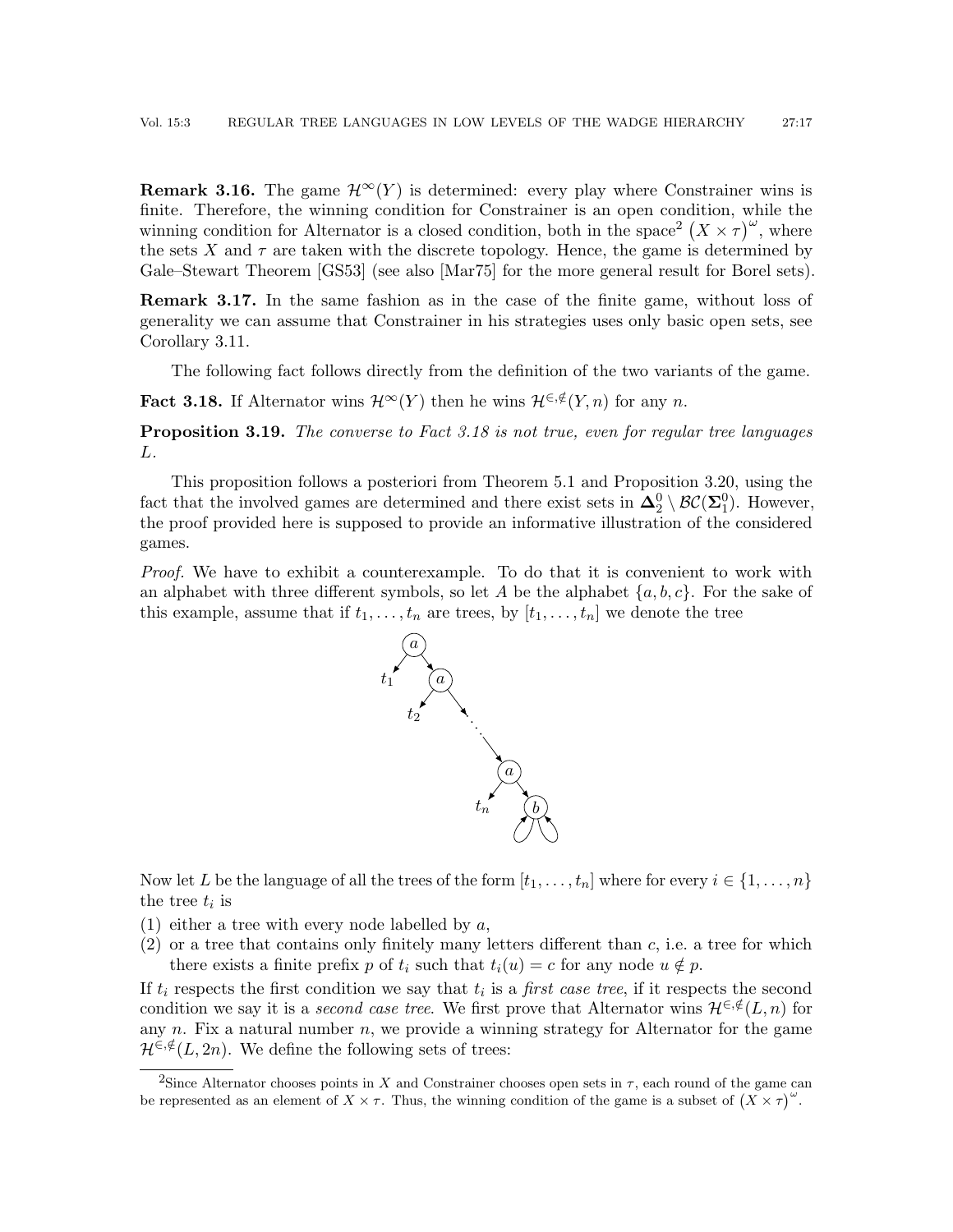- For  $i \in \{1, \ldots, n\}$  let  $L_i$  be the set of trees  $[t_1, \ldots, t_n]$  such that the trees  $t_1, \ldots, t_{i-1}$  are second case trees and the trees  $t_i, \ldots, t_n$  are first case trees. It is clear that  $L_i \subseteq L$  for any  $i$ .
- We define  $L_i'$  as  $L_i$  except that the tree  $t_i$  contains both a and b nodes, but no c nodes. Obviously  $L_i^j$  is disjoint from L.

Every prefix of a tree in  $L_i$  can be completed into a tree in  $L'_i$  and every prefix of a tree in  $L'_{i}$  can be completed into a tree in  $L_{i+1}$ . It follows that Alternator wins the game

$$
\mathcal{H}(L_1,L'_1,L_2,L'_2,\ldots,L_n,L'_n)
$$

and therefore also Alternator wins  $\mathcal{H}^{\in,\notin}(L, 2n)$ .

Now we move to a proof that Alternator loses  $\mathcal{H}^{\infty}(L)$ . Consider the tree played by Alternator in the first round. Since this tree belongs to L, it must be of the form  $[t_1, \ldots, t_n]$ with  $t_1, \ldots, t_n$  either first case trees or second case trees. Let  $p_1$  be a finite prefix of this tree which contains the node  $\mathbb{R}^n$ . Constrainer uses a strategy, which preserves the following properties:

- (1) All prefixes played by Constrainer extend the prefix  $p_1$ . Consequently, all the trees played by Alternator are of the form  $[s_1, \ldots, s_n]$ . Indeed, the prefix  $p_1$  guarantees that the played trees t satisfy  $t(\mathbf{R}^n) = b$  and  $t(\mathbf{R}^k) = a$  for  $k < n$ . Hence, all the modifications done by Alternator are relative to the trees  $t_1, \ldots, t_n$  and therefore for  $k \in \{1, \ldots, n\}$ it is meaningful to talk about the kth coordinate of the tree played by Alternator in a round which refers to the tree  $s_k$ .
- (2) Suppose that Alternator plays a tree  $[s_1, \ldots, s_n]$  in some round i. Let  $p_i$  be a finite prefix of this tree such that for every coordinate  $k \in \{1, \ldots, n\}$  we have:
	- If  $s_k$  is a second case tree then  $p_i$  contains a prefix of  $s_k$  such that under that prefix every node is labelled by c.
	- If  $s_k$  contains some b then  $p_i$  contains some b in the subtree  $s_k$ .

In the next round Constrainer chooses  $p_i$ . Consequently, if  $i, j$  are rounds with  $i < j$ and  $k \in \{1, \ldots, n\}$  then

- If the kth coordinate of Alternator's tree in round  $i$  is a second case tree then also the kth coordinate of Alternator's tree in round  $j$  has to be a second case tree.
- If the kth coordinate of Alternator's tree in round  $i$  contains a b then also the kth coordinate of Alternator's tree in round  $j$  contains a  $b$ .

So, in an odd-numbered round, Alternator's tree belongs to the language and therefore all the coordinates with a b are second case trees. In an even-numbered round, Alternator's tree is outside the language. Therefore, when going from an odd-numbered round to the next even-numbered round, Alternator must change some coordinate from a first case tree without b to a tree with b. It follows that the number coordinates with b increases in each even-numbered round. Since this can happen at most  $n$  times, Alternator must lose after at most 2n rounds.

The proof is complete.

Now we can give a non-effective characterisation of the class  $\mathbf{\Delta}^0_2$  for topological spaces that are completely metrizable (for the levels  $\mathcal{D}_n(\Sigma_1^0)$ ) we gave a characterisation that holds in general for any topological space, but here we are forced to require complete metrizability).

<span id="page-17-0"></span>**Proposition 3.20.** Let X be a completely metrizable topological space with a countable basis of the topology (i.e.  $X$  is second-countable). The following conditions are equivalent for a subset  $Y$  of  $X$ :

 $\Box$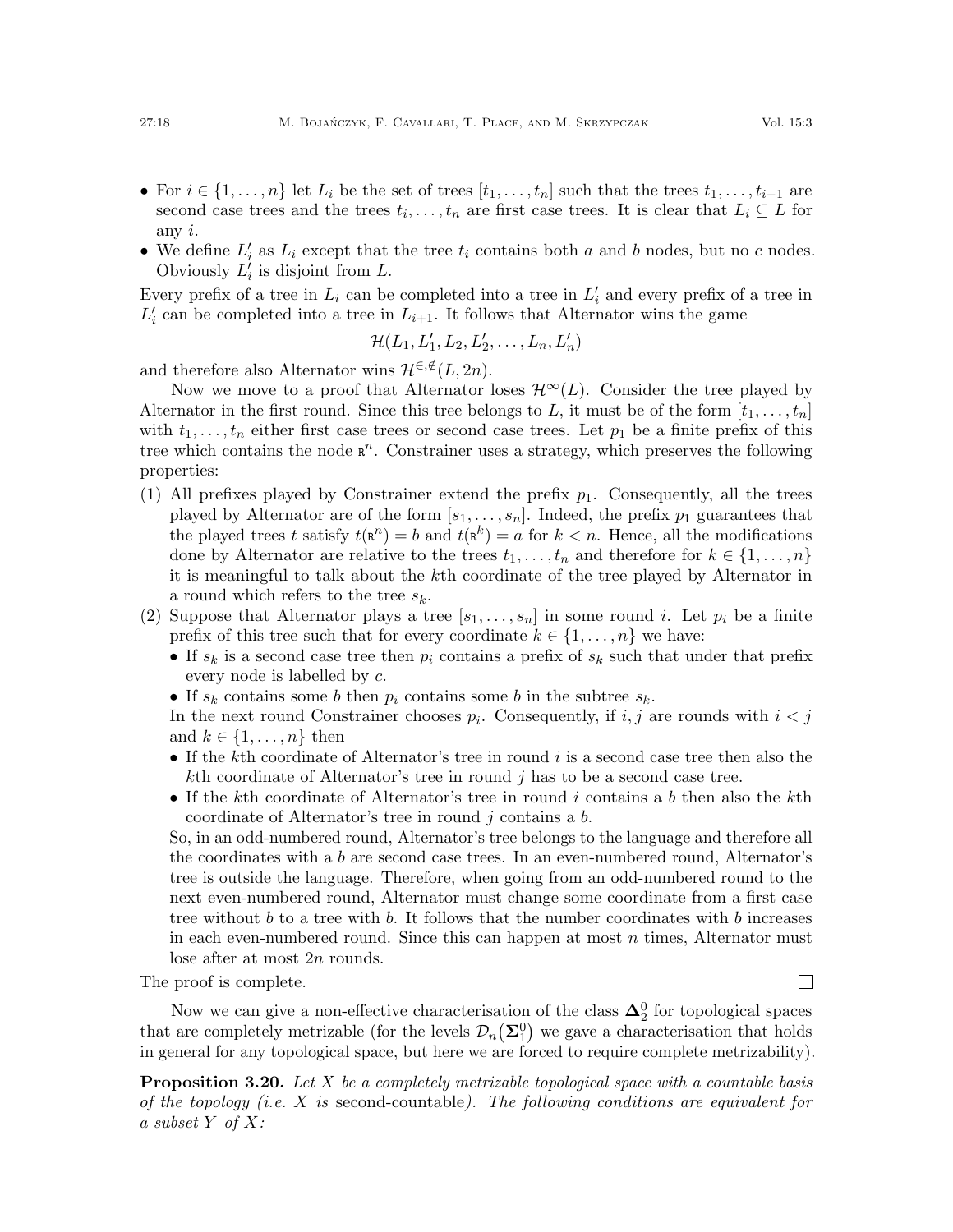(1) Constrainer wins  $\mathcal{H}^{\infty}(Y)$ . (2)  $Y \in \Delta_2^0(X)$ .

Proof. The proof is very similar to the analysis of other games of this kind, for instance Banach–Mazur game, see [\[Kec95,](#page-59-16) Section 8.H].

**Implication**  $1 \Rightarrow 2$ . Assume that Constrainer has a winning strategy  $\sigma$  in  $\mathcal{H}^{\infty}(Y)$ . By Remark [3.17](#page-16-2) we can assume that  $\sigma$  plays only basic open sets.

Notice that  $\sigma$  (seen as a tree) is well-founded because the strategy is winning and therefore it admits no infinite play. We will prove by induction on the structure of  $\sigma$  that if  $\langle U_0, x_1, U_1, \ldots, U_{i-1} \rangle$  is a position compatible with  $\sigma$  then  $Y \cap U_{i-1} \in \Delta_2^0$ . Consider such a position  $P = \langle U_0, x_1, U_1, \ldots, U_{i-1} \rangle$  and assume that the thesis holds for all the positions extending that one. If the position  $P$  is instantly winning for Constrainer (i.e. Alternator cannot play a single round from P) then, depending on parity of i, either  $U_{i-1} \subseteq Y^c$  or  $U_{i-1} \subseteq Y$ . In both cases the inductive thesis holds. Now assume that P is not instantly winning for Constrainer. By the symmetry lets assume that  $i$  is odd, i.e. Alternator is forced to play  $x_i \in U_{i-1} \cap Y$ . Let  $(B_x)_{x \in U_{i-1} \cap Y}$  be the indexed family of basic open sets  $B_x$  played by  $\sigma$  as a response to Alternator playing x. By the inductive assumption we know that for each  $x \in U_{i-1} \cap Y$  we have  $Y \cap B_x \in \mathbf{\Delta}_2^0$ .

By the definition of the family  $B_x$  we know that

$$
Y \cap U_{i-1} = \bigcup_{x \in U_{i-1} \cap Y} (B_x \cap Y),
$$

where the union is in fact countable since there is only countably many basic open sets in  $X$ . As every set taken in the union is  $\Sigma^0_2$  (in fact  $\Delta^0_2$ ) we know that  $Y \cap U_{i-1}$  is  $\Sigma^0_2$ . Dually

$$
Y^{c} \cap U_{i-1} = \left(U_{i-1} \setminus \bigcup_{x \in U_{i-1} \cap Y} B_{x}\right) \cup \bigcup_{x \in U_{i-1} \cap Y} \left(B_{x} \cap Y^{c}\right),
$$

which again is a  $\Sigma_2^0$  presentation of  $Y^c \cap U_{i-1}$ .

Thus, the above induction implies that  $Y \cap U_0 = Y \cap X = Y$  is  $\Delta_2^0$ .

**Implication**  $2 \Rightarrow 1$ . We need to prove that if  $Y \in \Delta_2^0$  then Constrainer wins  $\mathcal{H}^{\infty}(Y)$ . Indeed, if Y is in  $\Delta_2^0$  we can write Y and its complement as

$$
Y = \bigcap_{j \in \omega} A_j \quad \text{and} \quad Y^c = \bigcap_{j \in \omega} B_j,
$$

where all the sets  $A_i$  and  $B_i$  are open. Now we can describe a winning strategy for Constrainer in  $\mathcal{H}^{\infty}(Y)$ . Suppose  $i = 1, 2, \ldots$  is the round we are playing and i is odd (resp. i is even). Let  $j=\lfloor \frac{i-1}{2} \rfloor$  $\frac{-1}{2}$ . Assume that  $U_{i-1}$  is the open set that was played last  $(U_0 = X)$  and let  $x_i$ be the point played by Alternator in the current round. By the definition of the game, if  $i$ is odd then  $x_i \in Y$  and otherwise  $x_i \in Y^c$ . Let Constrainer play  $U_i$  such that  $\overline{U_i} \subseteq U_{i-1}$ ;  $U_i \subseteq A_j$  (resp.  $U_i \subseteq B_j$ ); and the diameter of  $U_i$  is smaller than  $2^{-i}$ . Such a set exists because  $x_i \in U_{i-1} \cap A_j$  (resp.  $x_i \in U_{i-1} \cap B_j$ ).

Clearly it is a valid strategy of Constrainer. Consider an infinite play consistent with this strategy. Since X is Polish and the sets  $U_i$  are of decreasing diameter with  $\overline{U_i} \subseteq U_{i-1}$ , there must exists  $x \in \bigcap_{n \in \omega} U_i$ . But by the construction of  $U_i$ , such x must belong to both  $\bigcap_{j\in\omega}A_j=Y$  and  $\bigcap_{j\in\omega}\widetilde{B_j}=Y^c$ , a contradiction. Thus, each play consistent with the above strategy is finite and therefore winning for Constrainer. $\boxed{\phantom{1}}$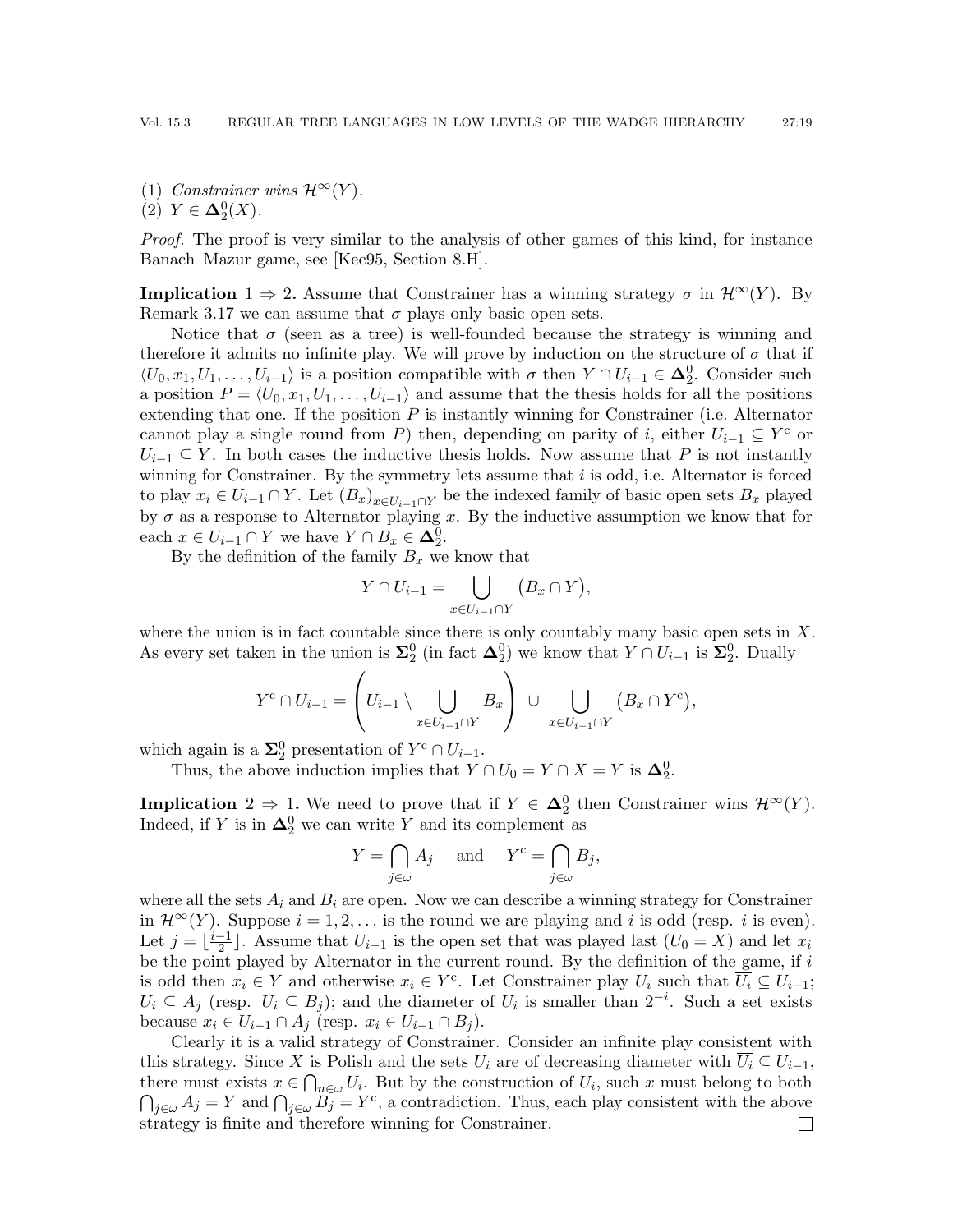**Corollary 3.21.** Let X be a completely metrizable topological space and Y be a subset of X. Then  $Y \in \Delta_2^0 \setminus BC(\Sigma_1^0)$  if and only if Alternator wins  $\mathcal{H}^{\in,\notin}(Y,n)$  for all n but he loses  $\mathcal{H}^{\infty}(Y)$ .

#### 4. The algebra on trees

<span id="page-19-0"></span>Our next goal is decidability of the class  $\bigcup_{n\in\omega} \mathcal{D}_n(\Sigma_1^0) = \mathsf{BC}(\Sigma_1^0)$ . Notice that Corollary [3.14](#page-15-3) gives us a semi-algorithm for deciding if a regular language is in  $\bigcup_{n\in\omega}\mathcal{D}_n(\Sigma_1^0)$ . Indeed, for  $n = 1, 2, ...$  we can use Corollary [3.14](#page-15-3) to decide if  $L \in \mathcal{D}_n(\Sigma_1^0)$ . If for some n this is the case then  $L \in \bigcup_{n \in \omega} \mathcal{D}_n(\Sigma_1^0)$  and the algorithm terminates. Otherwise, the algorithm does not terminate. Section [5](#page-30-1) provides an alternative algebraic algorithm that always terminates and solves the above decision problem.

The algebraic approach we define in this section is based on the so-called *Myhill–Nerode* equivalence that allows to distinguish trees based on their behaviour when put into certain contexts.

**Definition 4.1.** A *multicontext* over an alphabet A is a partial tree t over  $A \sqcup {\square}$  where  $\Box \notin A$  such that: t does not contain any unary nodes and a node of t is a leaf if and only if it is labelled  $\Box$ . A port of a multicontext C is any node of t that is labelled  $\Box$  (i.e. any leaf of  $t$ ).

The number of ports is called the *arity* of the multicontext. A priori a multicontext may have infinitely many ports and in that case the arity is  $\infty$ . A multicontext with exactly one port is called a *context*. Given a multicontext C and a valuation  $\eta$  which maps ports of C to trees in Tr<sub>A</sub>, we write  $C[\eta]$  for the tree obtained by replacing each port u by the tree  $\eta(u)$ . The tree  $C[\eta]$  is said to extend the multicontext C. If L is a set of trees and C is a multicontext then by  $C[L]$  we denote the set of trees obtained by plugging trees of L in the ports of C in all the possible ways. The set of all trees extending a multicontext C is denoted by  $C[*]$ . If C is a multicontext, possibly with infinitely many ports, and t is a tree, we denote by  $C[t]$  the tree obtained by putting t in every port of C.

**Example 4.2.** The multicontext  $C_0$  consists of only one node — the root. It is called the *trivial context* and denoted  $\Box$ .  $C_1$  is a tree, it has no ports, and  $C_1[*]$  is  $\{C_1\}$ . The multicontext  $C_2$  is a context and if we complete  $C_2$  with a tree we obtain a tree where the root label is a and the left subtree of the root is labelled with only letters b. Finally,  $C_3$  is a finite multicontext and  $C_3[*] = \{t \mid t(\epsilon) = a\}.$ 



Now we focus on contexts, i.e. multicontexts with exactly one port. We write  $\mathsf{C}t_A$  for the set of all non-trivial contexts over A. Given two contexts  $C, D$  we write  $C \cdot D$  for the context obtained by replacing the port of C with D. Moreover, if  $C \neq \square$  (i.e. C is non-trivial) then we write  $C^{\infty}$  for the infinite tree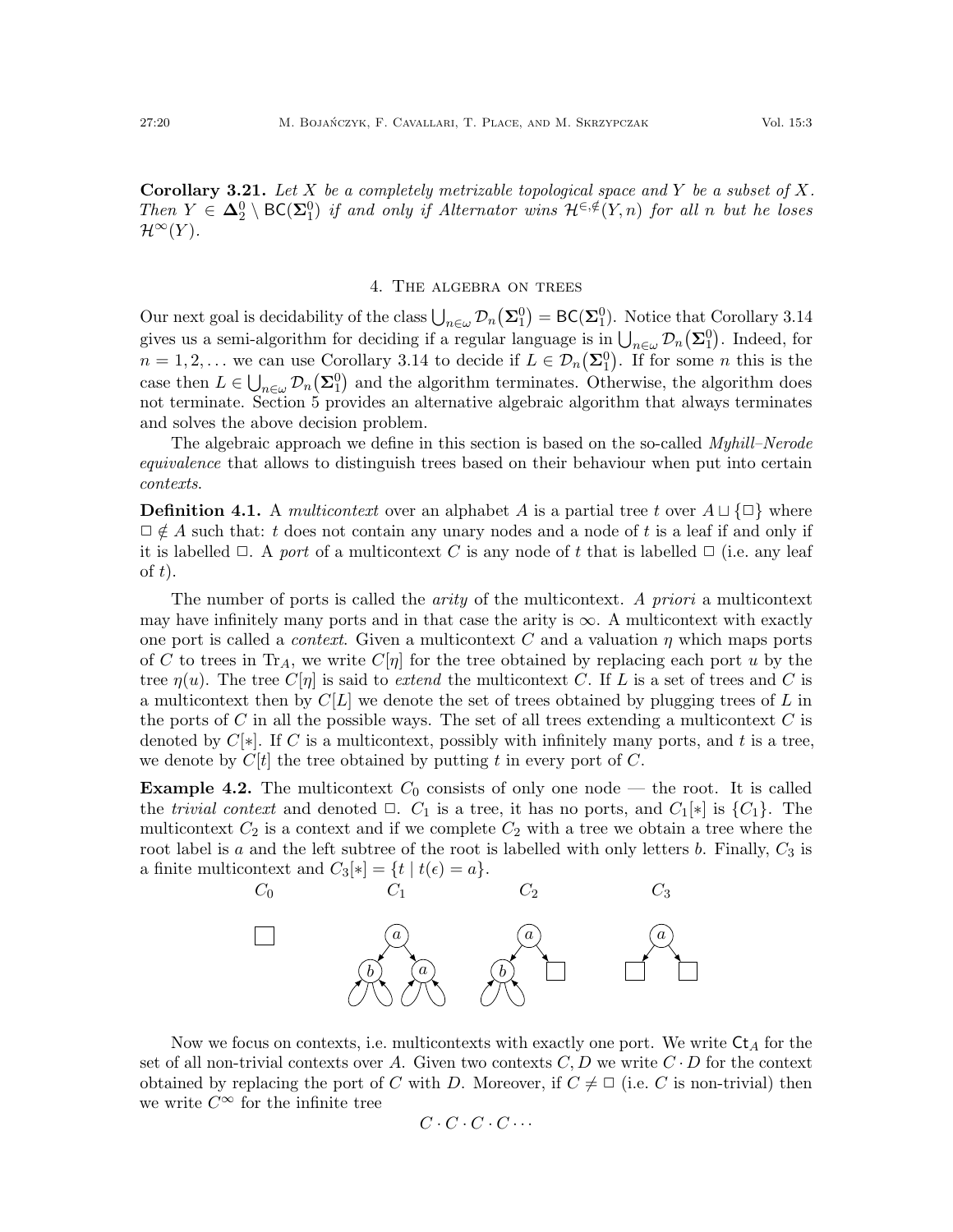Notice that the above definition does not construct a tree for  $C = \Box$  (the trivial context). That is why we restrict the set of contexts  $\mathsf{C}t_A$  to only non-trivial ones.

**Remark 4.3.** It is easy to verify that  $\cdot$  is associative, therefore  $( Ct_A \sqcup \{\Box\}, \cdot)$  is an infinite monoid, with  $\cdot$  associative and the trivial context  $\Box$  as the neutral element.

Now we define the two Myhill–Nerode equivalence relations: one for trees and one for contexts. These equivalence relations depend on a fixed language  $L \subseteq Tr_A$ .

<span id="page-20-2"></span>**Definition 4.4.** In the Myhill–Nerode equivalence for trees, we say that two trees  $t$  and  $t'$ are *L*-equivalent (denoted  $t \stackrel{\text{Tr}}{\approx}_L t'$ ) if

 $C[t] \in L \Longleftrightarrow C[t'] \in L$  for every multicontext C.

<span id="page-20-1"></span>**Remark 4.5.** Notice that because of the duality between L and the complement  $L^c$  in the above definition, we know that the equivalence relations  $\mathbb{E}_{L}^{\text{Tr}}$  and  $\mathbb{E}_{L^{c}}$  coincide. Moreover, since  $\Box$  (i.e. the trivial context) is a multicontext we know that if  $t \in L$  and  $t' \in L^c$  then  $t \stackrel{\text{\tiny T_{L}}}{\not\approx} t'.$ 

The above remark says that the equivalence relation  $\mathbb{R}^{T_r}_L$  is always able to distinguish trees from  $L$  from those not in  $L$ . In the following example these are the only two classes of  $\overset{\text{Tr}}{\approx}_L$ , i.e.  $\overset{\text{Tr}}{\approx}_L$  is not able to distinguish anything else.

**Example 4.6.** Consider the language  $L = \{t \in \text{Tr}_A \mid t(\epsilon) = a\}$ . In this case we have just two equivalence classes that are L and the complement  $L^c$ . The multicontext that establishes if a tree belongs to L or  $L^c$  is the trivial context  $\Box$ .

To give a similar definition for contexts, we use a variant of multicontexts where the ports can be substituted by contexts and not trees.

**Definition 4.7.** A *context environment* over an alphabet A is a partial tree labelled by  $A \sqcup \{\Box\}$  such that: t has no leaves and a node of t is unary if and only if it is labelled  $\Box$ . A port of a context environment is any node of t that is labelled  $\Box$  (i.e. any unary node of t).

Given a context environment E and a non-trivial context  $C$ , we write  $E[C]$  for the tree obtained by substituting C for every port of E in the following way. For each port v of E we first plug a copy of C into that port and then plug the subtree of  $E$  below that port into the port of C. Notice that there may be more than one occurrence of  $\Box$  on a branch of E and the above plugging needs to be performed in each of them, see the left-most branch of  $E[C]$  in Example [4.8.](#page-20-0) This guarantees that  $E[C]$  is a tree — it does not contain any port of  $E$  nor any of the copies of the port of  $C$ .

The assumption that  $C$  is non-trivial is important in the above construction, because if E is a unary tree labelled everywhere  $\Box$  (i.e. a  $\Box$ -labelled infinite path) and  $C = \Box$  is the trivial context, then  $E[C]$  (if defined at all) does not contain any node.

<span id="page-20-0"></span>**Example 4.8.** In the following figure, C is a context, E is a context environment, and  $E[C]$ is a tree.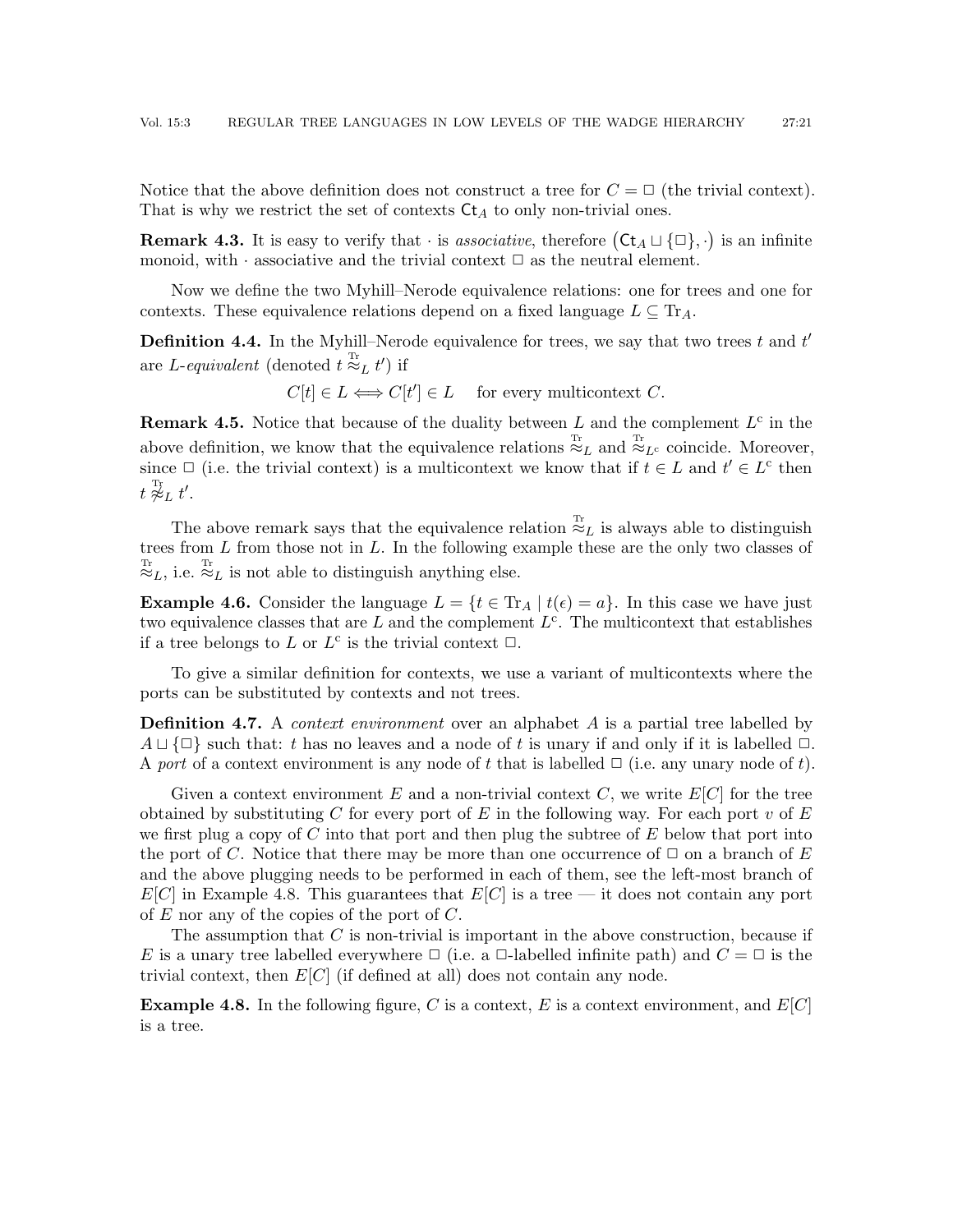

<span id="page-21-3"></span>**Definition 4.9.** We define two non-trivial contexts  $C$  and  $C'$  to be *L*-equivalent (denoted  $C \stackrel{\rm Ct}{\approx}_L C')$  if

 $E[C] \in L \Longleftrightarrow E[C'] \in L$  for every context environment E.

4.1. The syntactic tree algebra  $(H_L, V_L)$ . We denote by  $H_L$  the set of the equivalence classes of trees with respect to  $L$ , the elements of  $H_L$  are called tree types. Similarly we denote by  $V_L$  the set of the equivalence classes of non-trivial contexts with respect to  $L$ , the elements of  $V_L$  are called *context types*. By  $1_L$  we denote an additional type corresponding to the trivial context  $\Box$ . Since  $V_L$  denotes types of the non-trivial contexts, in general  $1_L \notin V_L$ .

We will now prove a number of results, showing that the sets  $H_L$  and  $V_L$  bear certain algebraic structure. We start with a simple fact following directly from the definition of L-equivalence.

<span id="page-21-0"></span>**Fact 4.10.** For every multicontext D and context environment E, the following two operations preserve the L-equivalence:

- (1) the operation  $t \to D[t]$ , i.e. if  $t \stackrel{\text{Tr}}{\approx}_L t'$  then  $D[t] \stackrel{\text{Tr}}{\approx}_L D[t']$ ,
- (2) the operation  $C \to E[C]$ , i.e. if  $C \stackrel{\text{ct}}{\approx}_L C'$  then  $E[C] \stackrel{\text{Tr}}{\approx}_L E[C']$ .

The following corollary follows directly from Fact [4.10.](#page-21-0)

<span id="page-21-1"></span>**Corollary 4.11.** Given a multicontext D, a context environment E, and elements  $h \in H_L$ ,  $v \in V_L$ , the sets

$$
D[h] \stackrel{def}{=} \{D[t] \mid t \in h\} \subseteq \text{Tr}_A,
$$
  

$$
E[v] \stackrel{def}{=} \{E[C] \mid C \in v\} \subseteq \text{Tr}_A.
$$

are L-equivalence classes, i.e. elements of  $H_L$ .

Thus, each multicontext D (resp. context environment E) induces an operation  $H_L \to H_L$ (resp.  $V_L \rightarrow H_L$ ).

As expressed by the next lemma, the following natural operations on contexts and trees respect the L-equivalence.

<span id="page-21-2"></span>**Lemma 4.12.** The following operations respect L-equivalence.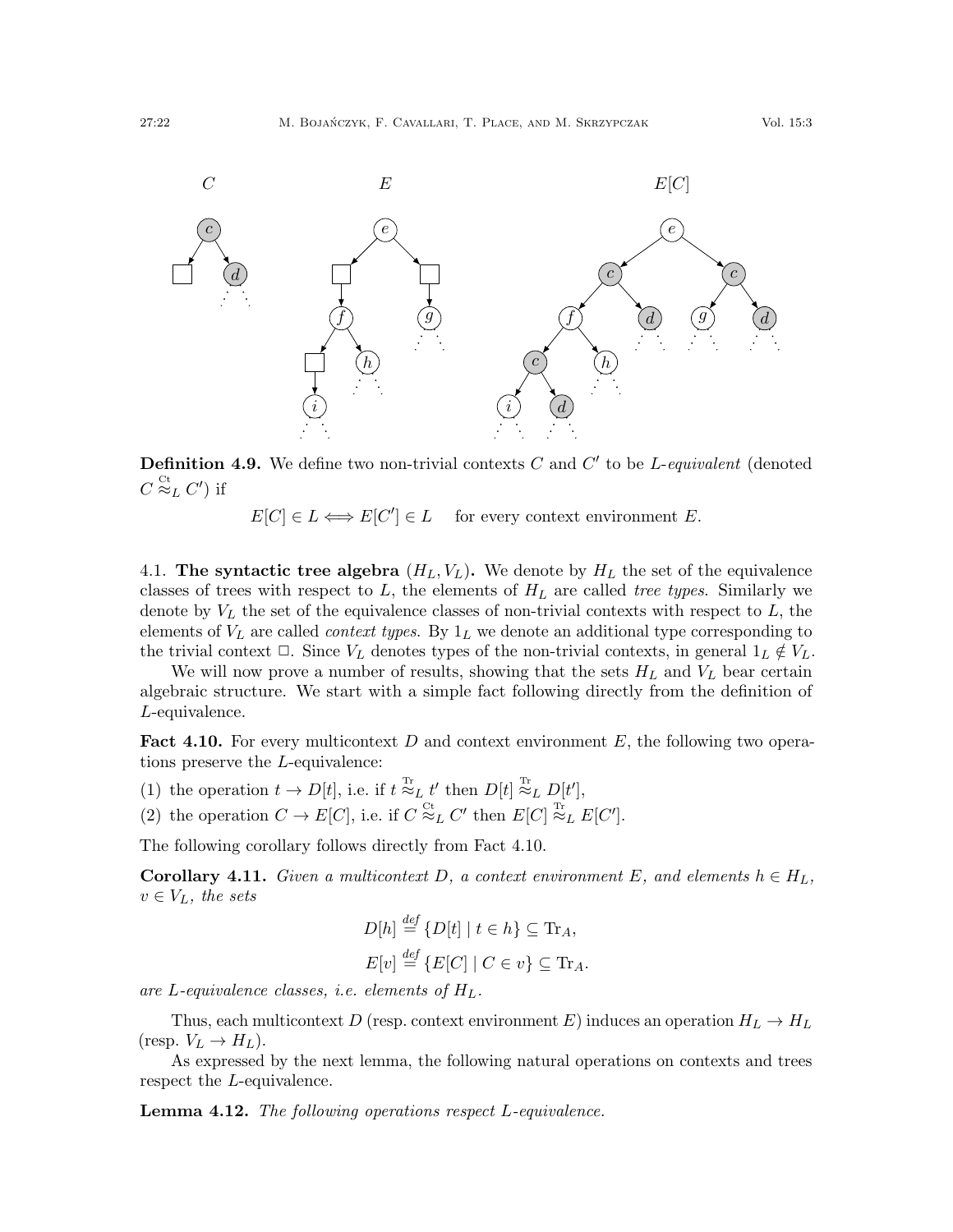- (1) The composition of contexts  $(C_1, C_2) \rightarrow C_1 \cdot C_2$ .
- (2) Substituting a tree in the port of a context  $(C, t) \rightarrow C[t]$ .
- (3) Infinite iteration of a non-trivial context  $C \to C^{\infty}$ .
- (4) For every symbol  $c \in A$ , the operations  $t \mapsto c(t, \Box)$  and  $t \mapsto c(\Box, t)$ , that produce new contexts with roots labelled c, and t plugged as the left or the right subtree under the root, respectively.

Proof. We prove all the items.

**Item 1.** Let  $C_1$ ,  $C_2$ ,  $D_1$ ,  $D_2$  be contexts such that  $C_1$  is L-equivalent with  $D_1$  and  $C_2$  is L-equivalent with  $D_2$ . Let E be some context environment, we prove that

$$
E[C_1 \cdot C_2] \in L \Leftrightarrow E[D_1 \cdot D_2] \in L.
$$

We construct from  $E, C_1$  and  $E, D_2$  respectively two new context environments  $E_C$  and  $E_D$  such that

$$
E_C[C_2] = E[C_1 \cdot C_2]
$$
 and  $E_D[D_1] = E[D_1 \cdot D_2]$ .

By the symmetry, lets focus on  $E<sub>C</sub>$ . This context environment is obtained from E by inserting into each occurrence of  $\Box$  a whole copy of  $C_1$  (including its own  $\Box$ ). Thus, the overall number of holes of  $E_C$  and E is the same and the above equality follows.

Using the L-equivalence, we have:

$$
E_D[C_1] \in L \Leftrightarrow E_D[D_1] \in L
$$
  

$$
E_C[C_2] \in L \Leftrightarrow E_C[D_2] \in L
$$

Note that by the definition of  $E_C$  and  $E_D$  we have  $E_C[D_2] = E_D[C_1]$ . It follows that

 $E[C_1 \cdot C_2] \in L \Leftrightarrow E_C[C_2] \in L \Leftrightarrow E_C[D_2] \in L \Leftrightarrow E_D[C_1] \in L \Leftrightarrow E_D[D_1] \in L.$ 

Therefore,  $C_1 \cdot C_2$  and  $D_1 \cdot D_2$  are *L*-equivalent.

**Item 2.** Let  $C$ ,  $C'$  be *L*-equivalent contexts and  $t$ ,  $t'$  be *L*-equivalent trees. We want to prove that  $C[t]$  and  $C'[t']$  are two L-equivalent trees. Let D be a generic multicontext. We prove that

$$
D[C[t]] \in L \Leftrightarrow D[C'[t']] \in L.
$$

Let D' be a multicontext such that  $D'[t] = D[C[t]]$  and E a context environment such that  $E[C'] = D[C'[t']].$  Using the L-equivalence we have:

$$
D'[t] \in L \Leftrightarrow D'[t'] \in L,
$$
  

$$
E[C] \in L \Leftrightarrow E[C'] \in L.
$$

By the definition of E and D' we have  $D'[t'] = E[C]$ . It follows that

 $D[C[t]] \in L \Leftrightarrow D'[t] \in L \Leftrightarrow D'[t'] \in L \Leftrightarrow E[C] \in L \Leftrightarrow E[C'] \in L \Leftrightarrow D[C'[t']] \in L.$ Therefore,  $C[t]$  and  $C'[t']$  are L-equivalent.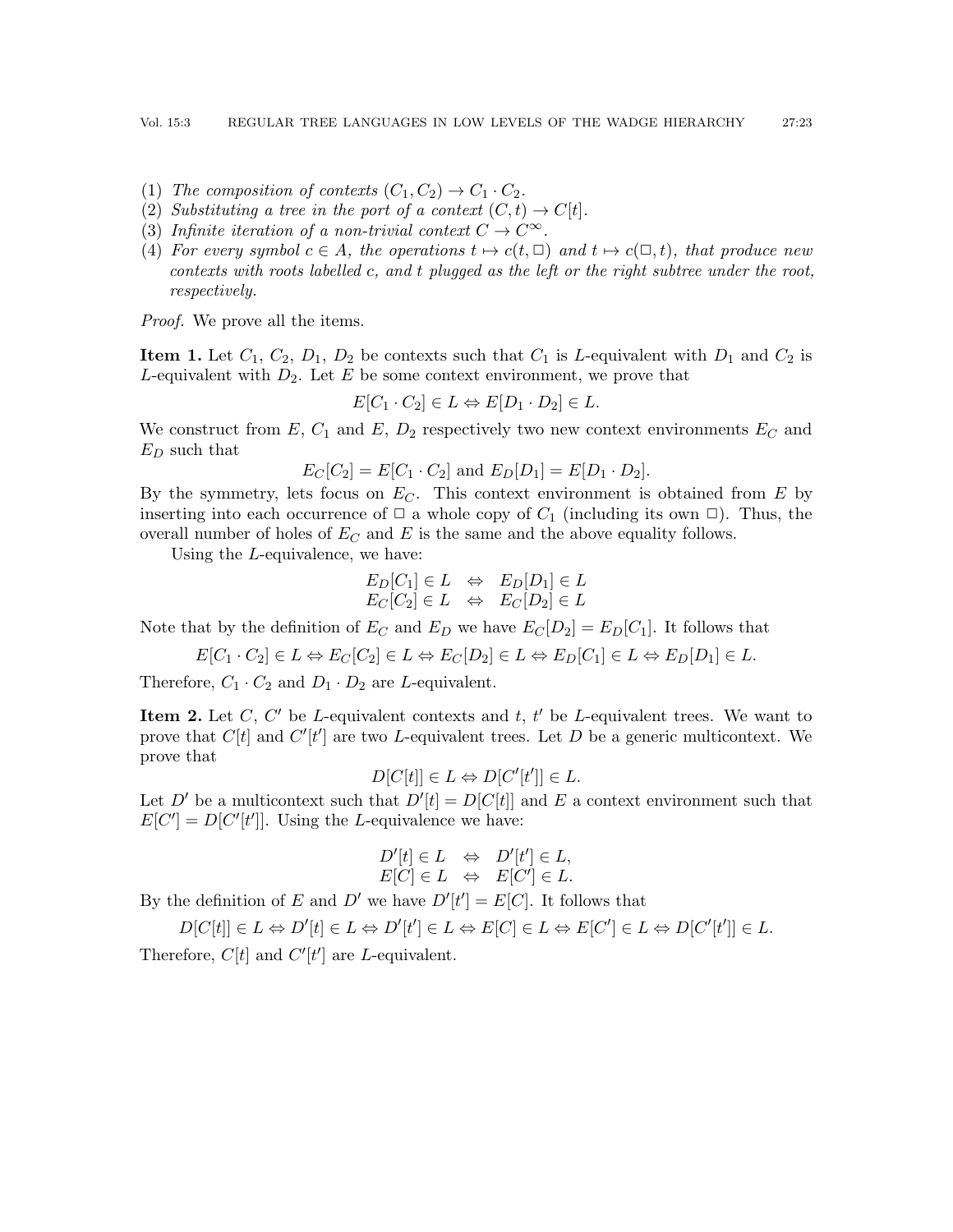**Item 3.** Let C, C' be L-equivalent non-trivial contexts. We want to prove that  $C^{\infty}$  and  $C^{\prime\infty}$  are two L-equivalent trees. Let D be some multicontext, we prove that

$$
D[C^{\infty}] \in L \Leftrightarrow D[C'^{\infty}] \in L.
$$

Consider a context environment  $E$  constructed from  $D$  by replacing each port of  $D$  with an infinite chain of ports. Using L-equivalence of  $C$  and  $C'$  we get:

$$
E[C] \in L \Leftrightarrow E[C'] \in L
$$
  
By definition of  $E$  we have  $E[C] = D[C^{\infty}]$  and  $E[C'] = D[C'^{\infty}]$ . It follows that  

$$
D[C^{\infty}] \in L \Leftrightarrow D[C'^{\infty}] \in L.
$$

Therefore,  $C^{\infty}$  and  $C'^{\infty}$  are *L*-equivalent.

**Item 4.** We only do the proof for  $t \mapsto c(t, \square)$ , the other operations is handled symmetrically. Let  $t, t'$  be L-equivalent trees. Let E be some context environment, we prove that

$$
E[c(t, \Box)] \in L \Leftrightarrow E[c(t', \Box)] \in L.
$$

By inserting c into the ports of E we construct a multicontext C such that for all trees  $s$ ,  $C[s] = E[c(s, \Box)].$  Using L-equivalence of t and t' we get:

$$
C[t] \in L \Leftrightarrow C[t'] \in L
$$

Therefore,  $c(t, \Box)$  and  $c(t', \Box)$  are L-equivalent.

<span id="page-23-0"></span>Corollary 4.13. The above operations on  $\text{Tr}_A$  and  $\text{C}_{A}$  induce the following algebraic structure on  $(H_L, V_L)$ :

- composition of context types  $V_L \ni u, v \longmapsto u \cdot v \in V_L$ ,
- action of  $V_L$  on  $H_L$  i.e.  $V_L \times H_L \ni (u, h) \longmapsto u \cdot h \in H_L$ ,
- infinite composition  $V_L \ni u \longmapsto u^{\infty} \in H_L$ ,
- creation of contexts  $H_L \ni h \longmapsto c(\square, h), c(h, \square) \in V_L$  for  $c \in A$ .

Moreover,  $(V_L, \cdot)$  is a semigroup acting over  $H_L$  via  $\cdot$ ,  $(V_L \sqcup \{1_L\}, \cdot)$  is a monoid, and  $(H_L, V_L)$  satisfy the axioms of a Wilke algebra [\[Wil93\]](#page-60-4).

A pair of sets  $(H, V)$ , equipped with the operations as in Corollaries [4.11](#page-21-1) and [4.13,](#page-23-0) is called a *tree algebra*. Once restricted to the operations from Corollary [4.13,](#page-23-0) it becomes a *thin* algebra<sup>[3](#page-23-1)</sup>. An advantage of a thin algebra is that (given that H and V are finite) it can be represented effectively on a computer by giving the sets and the multiplication tables for the five involved operations. Because of the simplicity of the considered classes of topological complexity, the operations involved in our characterisations involve only operations of thin algebras, see Equations [\(5.1\)](#page-30-2) and [\(5.2\)](#page-30-3).

Notice that the pair  $(Tr_A, Ct_A)$  with the actual operations of composition of trees and contexts is in fact a tree algebra, we call it the free tree algebra.

The *syntactic morphism* of a language L, denoted by  $\alpha_L$ , is the two-sorted function

$$
\alpha_L\colon (\mathrm{Tr}_A,\mathsf{Ct}_A)\to (H_L,V_L),
$$

that maps a tree  $t \in \text{Tr}_A$  into its  $\stackrel{\text{Tr}}{\approx}_L$ -equivalence class  $\alpha_L(t) \in H_L$  and a context  $C \in \text{Ct}_A$ into its  $\stackrel{\text{Ct}}{\approx}_L$ -equivalence class  $\alpha_L(C) \in V_L$ .

 $\Box$ 

<span id="page-23-1"></span><sup>&</sup>lt;sup>3</sup>The name comes from the theory of *thin trees*, sometimes called *scattered trees*, see [\[ISB16\]](#page-59-22).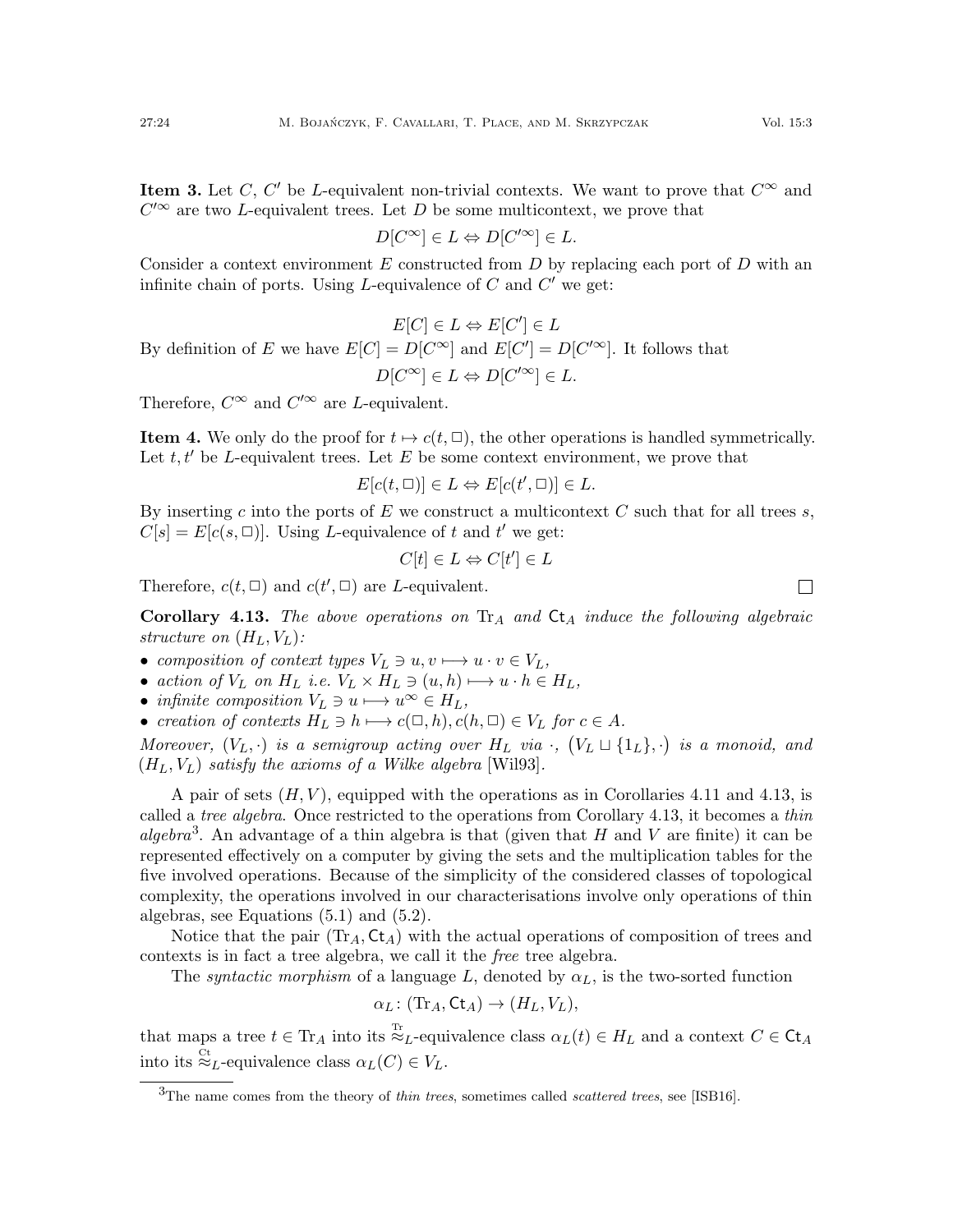The next fact is considered folklore, see for instance [\[PP04,](#page-59-8) Proposition 1.11 in Annex A on page 442. The usual notation for the number  $\sharp$  is  $\omega$ , however it is better not to use that symbol in this paper to avoid confusion with the infinite repetition.

<span id="page-24-1"></span>**Fact 4.14.** Given any finite semigroup V, there is a number  $\sharp_V$  (denoted just  $\sharp$  if V is known from the context) such that for each element v of V the element  $v^{\sharp}$  is an idempotent, i.e.  $v^{\sharp} = v^{\sharp} \cdot v^{\sharp}$ .

4.2. **Congruences.** To be able to compute the syntactic tree algebra  $(H_L, V_L)$  we will need to start with its approximation. This notion is formalised as follows.

**Definition 4.15.** Consider a two-sorted function  $\alpha: (\text{Tr}_A, \text{C}_{A}) \rightarrow (H, V)$  that is surjective onto a pair of sets  $(H, V)$ . We say that it is a *congruence* if the following two conditions hold:

• for every multicontext D and every pair of trees  $t, t' \in \text{Tr}_A$  such that  $\alpha(t) = \alpha(t')$  we have

$$
\alpha(D[t]) = \alpha(D[t']).
$$

• for every context environment E and every pair of contexts  $C, C' \in \mathsf{C}$ t<sub>A</sub> such that  $\alpha(C) = \alpha(C')$  we have

$$
\alpha(E[C]) = \alpha(E[C']).
$$

We say that  $\alpha$  recognises a set of trees  $L \subseteq Tr_A$  if  $L = \alpha^{-1}(S)$  for some subset  $S \subseteq H$ .

<span id="page-24-2"></span>**Remark 4.16.** If  $\alpha$  is a congruence that recognises L then its kernel is finer than the L-equivalence in the sense that for each pair of trees  $t, t'$  and pair of contexts  $C, C'$  we have:

$$
\alpha(t) = \alpha(t') \Rightarrow t \stackrel{\text{Tr}}{\approx_L} t'
$$
 and  $\alpha(C) = \alpha(C') \Rightarrow C \stackrel{\text{Ct}}{\approx_L} C'.$ 

*Proof.* Assume that  $S \subseteq H$  is such that  $\alpha^{-1}(S) = L$ . Consider the first claim and take two trees  $t, t' \in \text{Tr}_A$  such that  $\alpha(t) = \alpha(t')$ . We need to prove that  $t \stackrel{\text{Tr}}{\approx}_L t'$ . Take a multicontext D and assume by the symmetry that  $D[t] \in L$ , i.e.  $\alpha(D[t]) \in S$ . However, the assumption that  $\alpha$  is a congruence implies that  $\alpha(D[t']) = \alpha(D[t])$  and therefore  $D[t'] \in \alpha^{-1}(S) = L$ .  $\Box$ 

Corollary [4.11](#page-21-1) implies that the syntactic morphism  $\alpha_L: (\text{Tr}_A, \text{Ct}_A) \rightarrow (H_L, V_L)$  is a congruence. Lemma [4.12](#page-21-2) implies that  $\alpha_L$  is a homomorphism of thin algebras, i.e. it commutes with the operations of these algebras — for instance for the operation  $v \cdot v'$  one needs to observe that for every two contexts  $C, C' \in \mathsf{C}t_A$  we have

$$
\alpha_L(C) \cdot \alpha_L(C') = \alpha_L(C \cdot C').
$$

Additionally, Remark [4.5](#page-20-1) implies that  $\alpha_L$  recognises L.

4.3. **Computing**  $(H_L, V_L)$ . We will now prove that the syntactic algebras can be constructed effectively, as stated by the following proposition.

<span id="page-24-0"></span>**Proposition 4.17.** If L is a regular language then both  $H_L$  and  $V_L$  are finite. Moreover, given a parity non-deterministic automaton  $A$  recognising  $L$ , one can compute in EXPTIME the syntactic algebra  $(H_L, V_L)$  for L, together with the structure of thin algebra on  $(H_L, V_L)$ . Additionally, both  $H_L$  and  $V_L$  have at most exponentially many elements in the number of states of A.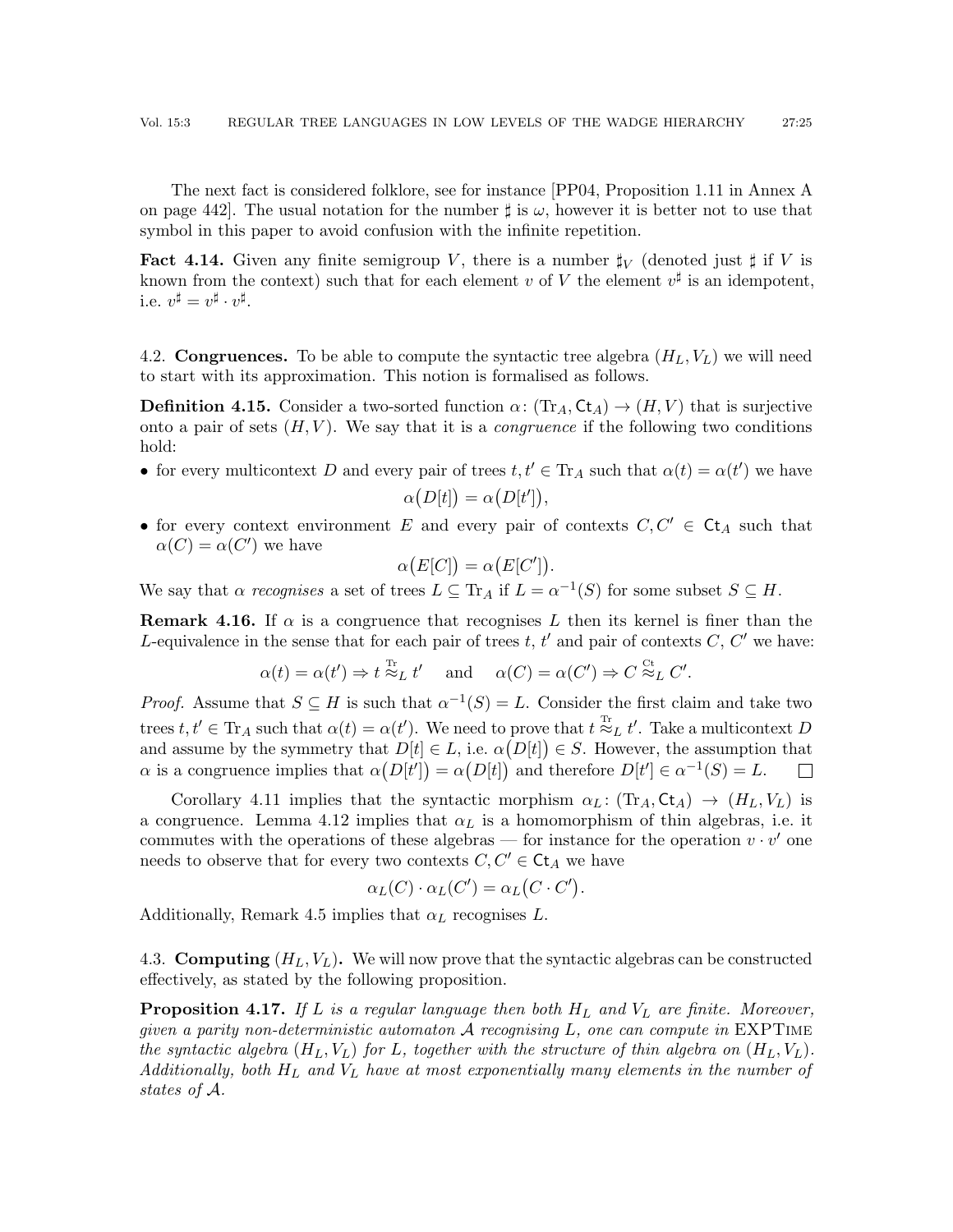The following remark shows that finiteness of  $H_L$  and  $V_L$  is not sufficient for regularity (the remark is motivated by Running Example 2 in [\[Boj15a\]](#page-58-8)).

**Remark 4.18.** Both  $H_L$  and  $V_L$  are finite for any language defined in MSO+U (see [\[Boj04\]](#page-58-9)).

The rest of this subsection is devoted to a proof of Proposition [4.17.](#page-24-0) We follow implicitly the approach from [\[Boj15a\]](#page-58-8), see [\[Boj15b,](#page-58-10) Theorem 3.1] in the full version of the paper. A very similar construction is also given in [\[BI09b,](#page-58-11) Appendices D.1 and D.2] or [\[Idz12\]](#page-59-23).

The proof is divided into two stages. The first stage shows how to construct some congruence  $\alpha: (\text{Tr}_A, \text{Ct}_A) \to (H, V)$  recognising L, such that the sets H and V are at most exponential in the number of states of  $\mathcal{A}$  — a non-deterministic automaton recognising L. The second stage merges certain elements of that congruence to obtain the syntactic algebra  $(H_L, V_L)$ .

The first stage — a congruence  $\alpha$ . We assume the notions of parity automata over infinite trees as in [\[Tho96\]](#page-60-5): such an automaton is a tuple  $\mathcal{A} = (A, Q, q_1, \delta, \Omega)$ , where A is an alphabet, Q is a set of states,  $q_1 \in Q$  is an initial state,  $\delta \subseteq Q \times A \times Q^2$  is a transition relation and  $\Omega: Q \to \{i, \ldots, j\}$  is a priority assignment. We use the standard concepts of an accepting run of a given automaton over a given tree.

Define a two-sorted function  $\alpha \colon (\text{Tr}_A, \text{Ct}_A) \to (2^Q, 2^{Q \times \{i, ..., j\} \times Q})$  as follows:

 $\alpha(t) \stackrel{\text{def}}{=} \{q \in Q \mid A \text{ has an accepting run over } t \text{ from } q\},\$  $\alpha(C) \stackrel{\text{def}}{=} \{(q, \ell, q') \in Q \times \{i, \ldots, j\} \times Q \mid$  $A$  has an accepting run over  $C$  that: starts from  $q$  in the root of  $C$ , reaches  $q'$  in the port of  $C$ , and the maximal priority seen in that run on the path to from the root to the port equals  $\ell$ .

Let  $(H, V)$  be the range of  $\alpha$ . Intuitively, the value  $\alpha(t)$  says from which states the automaton A can accept a given tree. In particular,  $t \in L$  if and only if  $q_1 \in \alpha(t)$  (thus,  $\alpha$ recognises L). Similarly, the value  $\alpha(C)$  for a context C contains information about the relation between the states  $\mathcal A$  can have in the root and in the port of C. However, as our algebra needs to deal with the operation  $C^{\infty}$ , we additionally need to know what is the maximal priority on the considered path, to make sure that it satisfies the parity condition once repeated infinitely many times.

Claim 4.19.  $\alpha$  is a congruence.

Proof. We start with the first bullet of the definition (the second bullet speaking about contexts is analogous). Consider two trees  $t, t' \in \text{Tr}_A$  such that  $\alpha(t) = \alpha(t') = h \in H$  and let D be a multicontext. Our aim is to prove that  $\alpha(D[t]) = \alpha(D[t'])$ . Assume by the symmetry that  $q \in \alpha(D[t])$ , i.e. the tree  $D[t]$  can be accepted from a state  $q \in Q$ . We need to prove that  $q \in \alpha(D[t'])$  (the symmetric case is analogous). There exists a run of A over  $D[t]$  that is accepting and starts from the state q in the root of  $D[t]$ . By the assumption that  $\alpha(t) = \alpha(t')$  we can construct a new run of A over  $D[t']$  that is also accepting and starts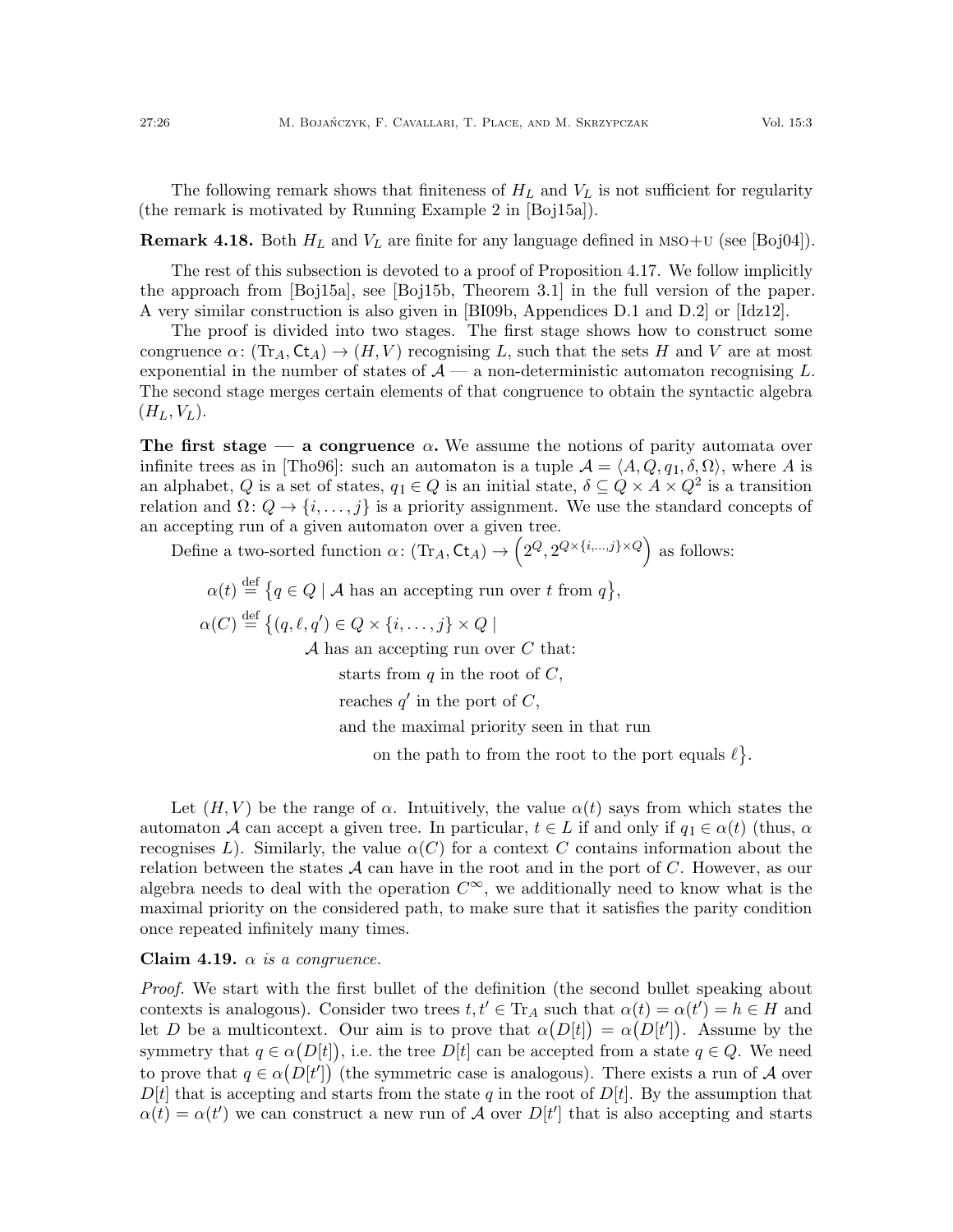from  $q$ , it is enough to replace the runs over t by the respective runs over  $t'$ , below each of the ports of D.  $\Box$ 

We will now define explicitly the operations of thin algebra on  $(H, V)$ , for  $h \in H_A$ ,  $v, v' \in V_{\mathcal{A}}$ , and  $c \in A$ :

$$
v \cdot v' \stackrel{\text{def}}{=} \{ (q, \max(\ell, \ell'), q'') \mid (q, \ell, q') \in v, (q', \ell', q'') \in v' \},
$$
  
\n
$$
v \cdot h \stackrel{\text{def}}{=} \{ q \in Q \mid (q, \ell, q') \in v, q' \in h \},
$$
  
\n
$$
v^{\infty} \stackrel{\text{def}}{=} (v^{\sharp})^{\infty}
$$
  
\n
$$
e^{\infty} \stackrel{\text{def}}{=} \{ q \in Q \mid (q, \ell, q') \in e, (q', 2\ell', q') \in e \}
$$
  
\n
$$
c(\Box, h) \stackrel{\text{def}}{=} \{ (q, \Omega(q), q_{\text{L}}) \mid (q, c, q_{\text{L}}, q_{\text{R}}) \in \delta, q_{\text{R}} \in h \},
$$
  
\n
$$
c(h, \Box) \stackrel{\text{def}}{=} \{ (q, \Omega(q), q_{\text{R}}) \mid (q, c, q_{\text{L}}, q_{\text{R}}) \in \delta, q_{\text{L}} \in h \}.
$$

It is relatively easy to check that the above operations are compatible with  $\alpha$ , i.e.  $\alpha$  is a homomorphism of thin algebras. Thus, we have constructed a congruence  $\alpha: (\text{Tr}_A, \text{C}_{A}) \rightarrow$  $(H, V)$  that recognises L and additionally we have given explicitly a structure of thin algebra on  $(H, V)$ .

The second stage — a quotient of  $(H, V)$ . We now provide a sketch of the second stage of the construction: computing the equivalence relation  $\approx$  on  $(H, V)$  defined as:

> <span id="page-26-0"></span> $t \stackrel{\text{Tr}}{\approx_L} t' \Leftrightarrow \alpha(t) \approx \alpha(t') \quad \text{ and } \quad C \stackrel{\text{Ct}}{\approx_L} C' \Leftrightarrow \alpha(C) \approx \alpha(C')$  $(4.1)$

First notice that this is a correct definition that does not depend on the choice of witnesses because of Remark [4.16.](#page-24-2)

For the sake of simplicity we will focus on the case of trees, i.e. we need to compute in EXPTIME if  $h \approx h'$ . However, Equation [\(4.1\)](#page-26-0) says that  $h \not\approx h'$  if and only if there exists a multicontext D such that  $D[h] \in L \Leftrightarrow D[h'] \notin L$  (the question whether  $D[h] \in L$  is well-posed because  $\alpha$  is a congruence recognising  $L$ ).

This goal is achieved by constructing a non-deterministic parity tree automaton  $\mathcal{C}_h$ of size polynomial in  $A$ , that recognises the language of those multicontexts  $D$  such that  $D[h] \in L$ . The automaton  $\mathcal{C}_h$  non-deterministically guesses an accepting run of A over  $D[t]$ for some hypothetical tree t. When it reaches a port of  $D$ , it verifies if the current state q of A belongs to h. Once these automata are constructed, the question whether  $h \approx h'$  boils down to checking if  $L(\mathcal{C}_h) = L(\mathcal{C}_{h'})$ , which can be done in EXPTIME.

Now, that the equivalence relation  $\approx$  is computed, it is enough to divide  $(H, V)$  by it. Because of [\(4.1\)](#page-26-0), there is a bijection between the quotient  $(H, V)/\approx$  and the syntactic algebra  $(H_L, V_L)$ . Moreover, since both  $\alpha$  and  $\alpha_L$  are homomorphisms of thin algebras, the thin algebra operations in  $(H, V)$  must preserve  $\approx$ . This means that we can obtain the structure of a thin algebra on  $(H, V)/\approx$  that corresponds to the thin algebra structure of  $(H_L, V_L)$ . This concludes the proof of Proposition [4.17.](#page-24-0)

<span id="page-26-1"></span>4.4. Quotients. Similarly as in the case of finite words, the syntactic algebra induces a natural notion of a quotient of a language: given a multicontext D with n holes and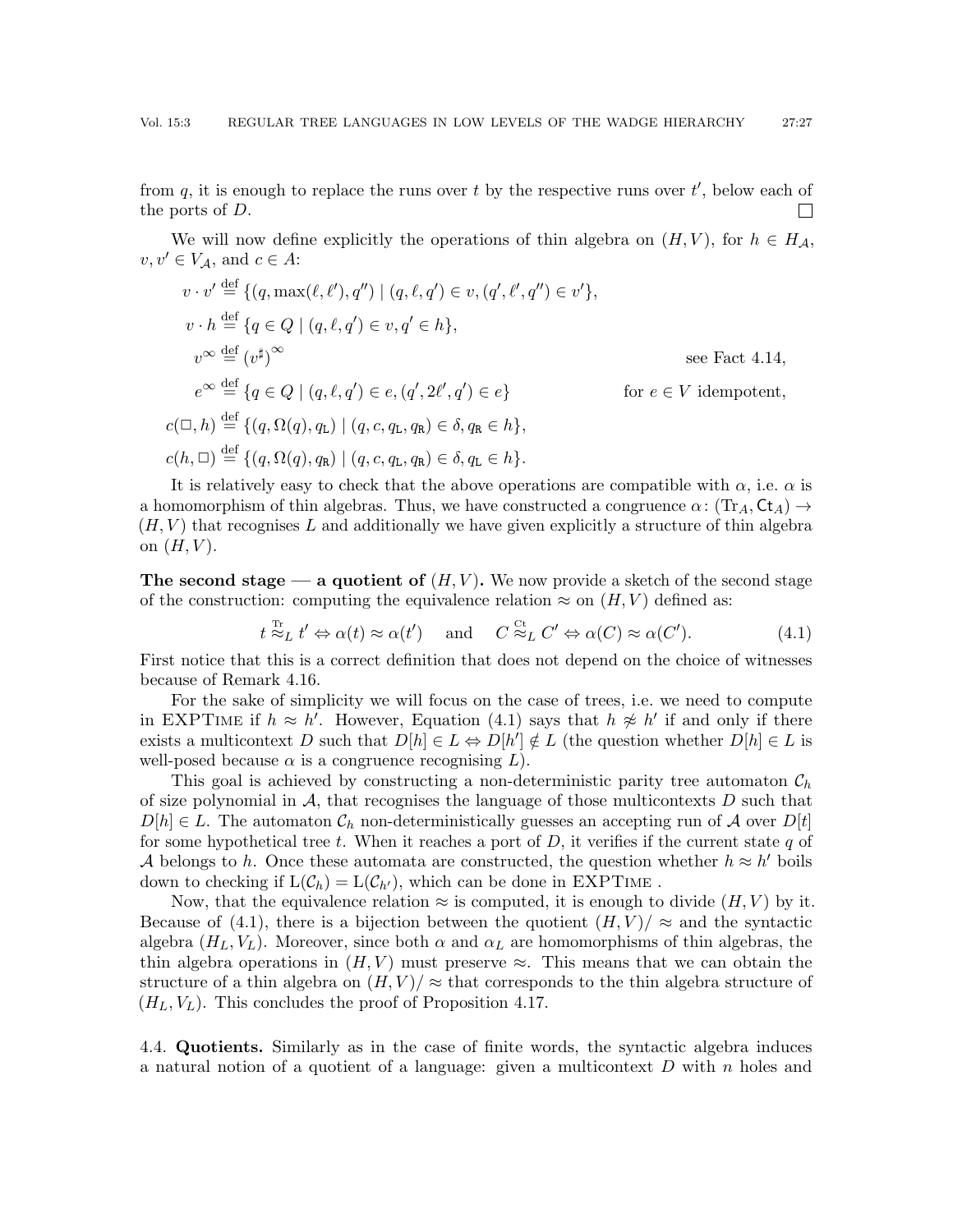a language K of trees, by  $D^{-1}(K)$  we denote the set of tuples  $(t_1, \ldots, t_n)$  such that the valuation  $\eta$  mapping the *i*th port of D into  $t_i$  satisfies

$$
D[\eta] \in K.
$$

Notice that if D is a context then in fact  $D^{-1}(K)$  is a set of 1-tuples of trees, which we identify with trees, i.e.  $D^{-1}(K) \subseteq \text{Tr}_A$ .

If L is a language recognised by a morphism  $\alpha_L$  then the fact whether  $D[t] \in L$  depends only on  $\alpha_L(D) \in V_L \sqcup \{1_L\}$  and  $\alpha_L(t) \in H_L$ . Therefore, it makes sense to write  $v^{-1}(L)$ for  $v \in V_L \sqcup \{1_L\}$ . Also in that case  $v^{-1}(L)$  is a language recognised by the morphism  $\alpha_L$ . Directly from the definition we get that

<span id="page-27-1"></span>
$$
(vu)^{-1}(L) = u^{-1}(v^{-1}(L)).
$$
\n(4.2)

<span id="page-27-0"></span>4.5. The game on types. Now we want to extend the definition of the game  $H$  to sets of contexts. Recall that contexts are defined as a special case of partial trees, with an additional port label that appears in exactly one leaf. Notice that if  $p$  is a finite partial context (i.e. p has exactly one leaf labelled  $\Box$ ) then every context in the basic open set  $N_p$ must have the same port as  $p$  — in such a case we say that p fixes the port. Also, if U is an open set of contexts and  $C \in U$  then there exists a sufficiently big prefix  $p \subset C$  such that  $C \in N_p \subseteq U$  and p fixes the port. Thus, without loss of generality we can assume that we consider only those basic open sets  $N_p$  where p does fix the port. This means that every two contexts  $C, C' \in N_p$  must have the same position of the port.

This yields the definition of a game  $\mathcal{V}(K_1, \ldots, K_n)$  for a sequence  $K_1, \ldots, K_n$  of context languages (i.e. subsets of  $\mathsf{C} t_A \sqcup \{\Box\}$ ), which is played by Alternator and Constrainer. The game is played in *n* rounds. Round  $i = 1$  is special: Alternator chooses a context  $C_1 \in K_1$ . Let u be the port of the context  $C_1$ . This port will stay fixed for the rest of the game; all contexts produced by Alternator will have their port in the node  $u$ . Next, Constrainer chooses a finite prefix  $D_1$  of  $C_1$ , which has one of its leaves in the node u (i.e. fixes the port).

A subsequent round  $i \in \{2, \ldots, n\}$  is played as follows. Let  $D_{i-1}$  be the finite partial tree over  $A \sqcup {\Box}$  chosen by Constrainer in the previous round with a leaf in the node u.

- Alternator provides a context  $C_i$ , which extends  $D_{i-1}$ , belongs to  $K_i$ , and has its port in the node u. If there is no such context, the game is interrupted and Constrainer wins immediately.
- Constrainer chooses a finite prefix  $D_i$  of  $C_i$  and which has a leaf in the node u.

If Alternator manages to survive n rounds then he wins. Recall that by the definition of the syntactic morphism, a tree type  $h \in H_L$  is actually equal to the set of trees  $\alpha_L^{-1}$  $L^{-1}(h)$ , similarly for a context type  $v \in V_L$ . Therefore, it makes sense to talk about the games  $\mathcal{H}(h_1, \ldots, h_n)$ , and  $\mathcal{V}(v_1,\ldots,v_n)$  for sequences of types. Using these games we define the following sets of sequences of types:

Definition 4.20. We define two sets:

$$
\mathcal{H}_L = \{(h_1, \ldots, h_n) \in (H_L)^* \mid \text{Alternative wins } \mathcal{H}(h_1, \ldots, h_n)\},\
$$
  

$$
\mathcal{V}_L = \{(v_1, \ldots, v_n) \in (V_L)^* \mid \text{Alternative wins } \mathcal{V}(v_1, \ldots, v_n)\}.
$$

A comment on notation is in order here. The sets  $\mathcal{H}_L$  and  $\mathcal{V}_L$  contain words, over alphabets  $H_L$  and  $V_L$ , respectively. Usually when dealing with words, one omits the brackets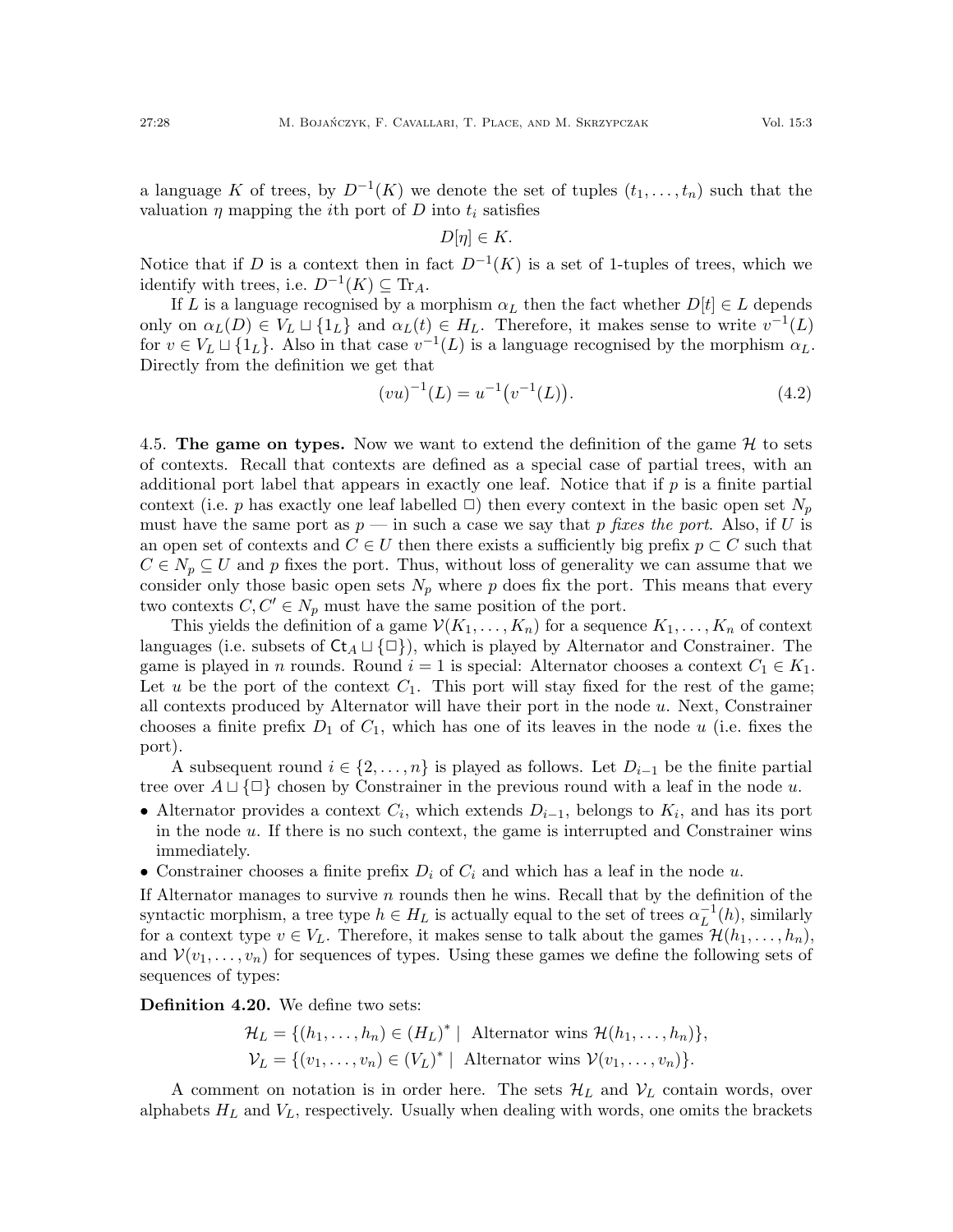and commas and writes abc instead of  $(a, b, c)$ . When the alphabet is  $V<sub>L</sub>$  this leads to ambiguity, since the expression vwu can be interpreted as a word with a single letter obtained by multiplying the three context types  $v, w$ , and  $u$ , or a three-letter word over the alphabet  $V_L$ . These two interpretations should not be confused, so we write  $(v_1, \ldots, v_n)$  for *n*-letter words over the alphabet  $V_L$ . For the sake of uniformity, we also write  $(h_1, \ldots, h_n)$ for *n*-letter words over the alphabet  $H_L$ , although there is no risk of ambiguity here.

It turns out that the sets of words  $\mathcal{H}_L$  and  $\mathcal{V}_L$  have specific structure. We say that a word u is a *subword* of w if u can be obtained from w by removing some letters.

<span id="page-28-2"></span>**Fact 4.21.** Both sets  $\mathcal{H}_L$  and  $\mathcal{V}_L$  are closed under removing letters, i.e. if u is a subword of w and  $w \in \mathcal{H}_L$  then also  $u \in \mathcal{H}_L$  (similarly for  $\mathcal{V}_L$ ).

*Proof.* It is clear from the definitions of the games  $H$  and  $V$ .

The order induced by the subword relation (known also as the Higman's order) has the following finiteness property.

 $\Box$ 

**Lemma 4.22** (Higman's Lemma, see [\[Hig52\]](#page-59-24)). The set of finite words  $A^*$  over a finite alphabet A with the subword ordering is a well-quasi order: there is no infinite antichain nor an infinite descending chain.

<span id="page-28-0"></span>Fact 4.23. If  $L \subseteq A^*$  is closed under removing letters then L is regular.

*Proof.* Consider  $L \subseteq A^*$  that is closed under removing letters. Then L forms a downward-closed set with respect to the subword relation. Thus, Higman's Lemma implies that there exists a finite set of words  $w_1, \ldots, w_N$  such that w does not belong to L if and only if one of  $w_1, \ldots, w_N$  is a subword of w. Such a condition is a regular condition.  $\Box$ 

**Corollary 4.24.** Both  $\mathcal{H}_L$  and  $\mathcal{V}_L$  are regular languages of finite words.

Proof. Both languages are closed under removing letters and therefore Fact [4.23](#page-28-0) applies.  $\Box$ 

The above corollary is amusing, but useless for our needs, because it does not say how to compute automata for  $\mathcal{H}_L$  and  $\mathcal{V}_L$  as a function of a representation of the language L.

<span id="page-28-1"></span>**Lemma 4.25.** The following properties hold for each context  $C$  and context environment  $E$ :

(1)  $(h_1, \ldots, h_n) \in \mathcal{H}_L$  implies  $(C[h_1], \ldots, C[h_n]) \in \mathcal{H}_L$ .

<span id="page-28-3"></span>(2)  $(v_1, \ldots, v_n) \in \mathcal{V}_L$  implies  $(E[v_1], \ldots, E[v_n]) \in \mathcal{H}_L$ .

(3)  $(v_1, ..., v_n), (w_1, ..., w_n) \in \mathcal{V}_L$  implies  $(v_1w_1, ..., v_nw_n) \in \mathcal{V}_L$ .

(4)  $(v_1, \ldots, v_n) \in \mathcal{V}_L$ ,  $(h_1, \ldots, h_n) \in \mathcal{H}_L$  implies  $(v_1h_1, \ldots, v_nh_n) \in \mathcal{H}_L$ .

(5)  $(v_1, \ldots, v_n) \in \mathcal{V}_L$  implies  $(v_1^{\infty}, \ldots, v_n^{\infty}) \in \mathcal{H}_L$ .

(6)  $(h_1, \ldots, h_n) \in \mathcal{H}_L$  implies  $(c[\Box, h_1], \ldots, c[\Box, h_n]) \in \mathcal{V}_L$ .

(7)  $(h_1, \ldots, h_n) \in \mathcal{H}_L$  implies  $(c[h_1, \Box], \ldots, c[h_n, \Box]) \in \mathcal{V}_L$ .

Proof. All properties are proved by composing strategies, we prove the first one. All other properties are proved similarly. Assume that  $(h_1, \ldots, h_n) \in \mathcal{H}_L$ , and consider some multicontext C (possibly with infinitely many ports). For all  $i \leq n$  let  $L_i$  be the set of trees that are Alternator's first move in some winning strategy for  $\mathcal{H}(h_i, \ldots, h_n)$ . Note that since  $(h_1, \ldots, h_n) \in \mathcal{H}_L$ ,  $L_i$  is non-empty for all *i*.

Lemma [4.25](#page-28-1) follows directly from the following claim.

**Claim 4.26.** For all  $i \leq n$ , for all trees t obtained by plugging trees of  $L_i$  in the ports of C, Alternator has a winning strategy in  $\mathcal{H}(C[h_i], \ldots, C[h_n])$  such that the tree chosen in round 1 is t.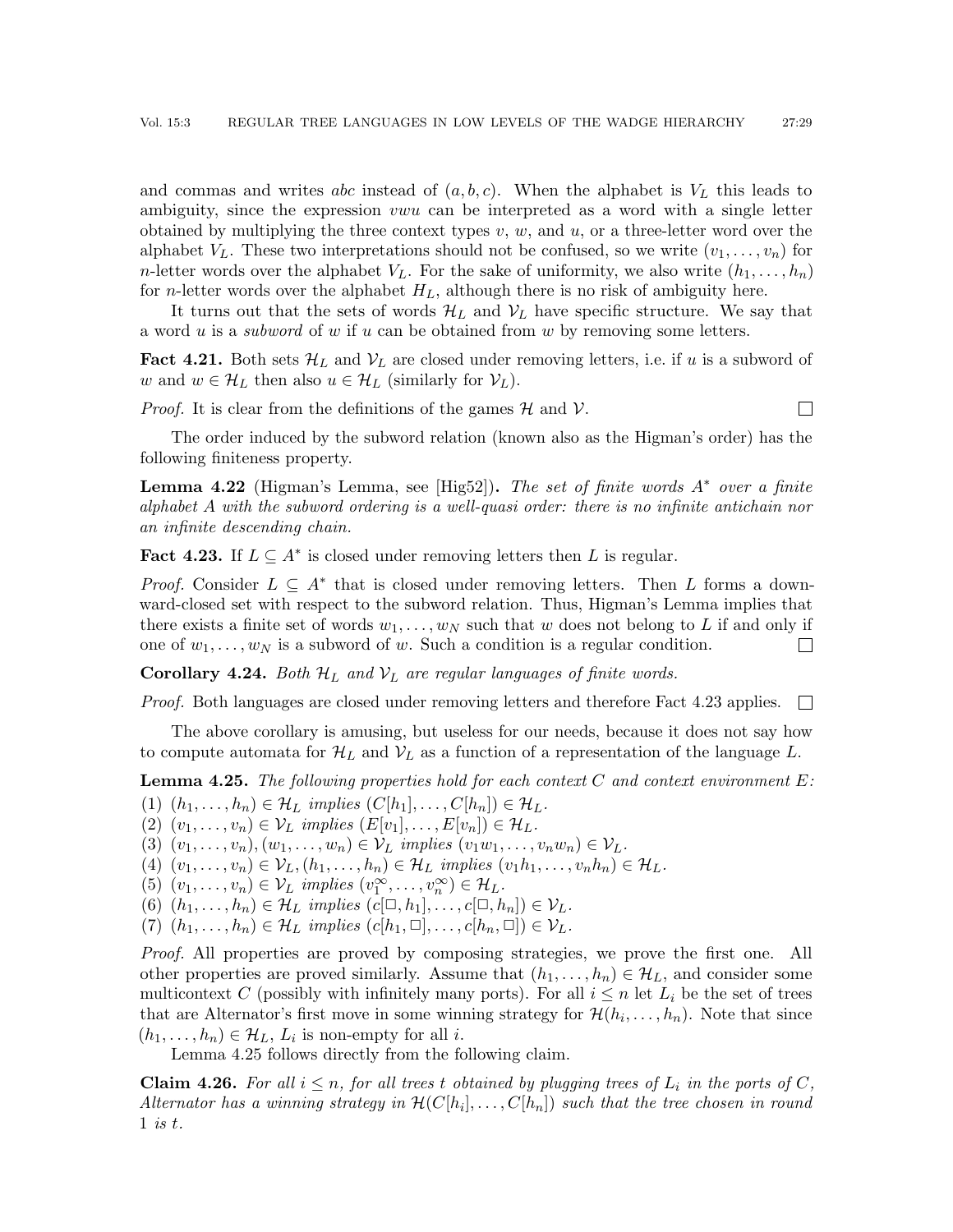$\Box$ 

*Proof.* We proceed by induction on i. For  $i = n$  this is obvious. Assume the result holds for i and we prove it for  $i-1$ . Let p be a prefix of t, for all subtree s plugged into a port of C, p yields some (possibly empty) prefix  $p_s$  of s. Since  $s \in L_{i-1}$ ,  $p_s$  can be completed into a tree  $s' \in L_i$ . It follows that p can be completed into t' obtained by plugging trees of  $L_i$  in the ports of C. By induction hypothesis, Alternator has winning strategy in  $\mathcal{H}(C[h_i], \ldots, C[h_n])$ such the tree chosen in round 1 is  $t'$ . Finally we conclude that Alternator has winning strategy in  $\mathcal{H}(C[h_{i-1}], \ldots, C[h_n])$  such the tree chosen in round 1 is t.  $\Box$ 

This completes the proof of Lemma [4.25.](#page-28-1)

<span id="page-29-1"></span>**Definition 4.27.** We define the *alternation* of a finite word to be the length of the word obtained by iteratively eliminating letters that are identical to their predecessors. We say that a set of words has *unbounded alternation* if it contains words with arbitrarily large alternation. In the other case we say that a set has bounded alternation. A word is alternating if every two consecutive letters are distinct.

For example the alternation of *abccbbb* is 4 and *abcb* is the alternating word witnessing that. The notion of *alternation* gives us another characterization of the class  $BC(\Sigma_1^0)$ .

<span id="page-29-0"></span>**Lemma 4.28.** For a regular language  $L$  of infinite trees, the following conditions are equivalent:

- (1) Alternator wins the game  $\mathcal{H}^{\in,\notin}(L,n)$  for infinitely many n.
- (2) The set  $\mathcal{H}_L$  has unbounded alternation.

Clearly, if  $n \leq n'$  and Constrainer wins the game  $\mathcal{H}^{\in,\notin}(L,n)$  then he also wins the game  $\mathcal{H}^{\in,\notin}(L,n')$ . This means that in fact there are only two possibilities: either Alternator wins  $\mathcal{H}^{\in,\notin}(L,n)$  for all n; or Constrainer wins  $\mathcal{H}^{\in,\notin}(L,n)$  for all except finitely many n. Thus, the conditions of Lemma [4.28](#page-29-0) are in fact equivalent to saying that Alternator wins the game  $\mathcal{H}^{\in,\notin}(L,n)$  for all n.

Proof. We have to prove both implications.

- 1 ⇒ 2. We show that for  $n \in \omega$  if Alternator wins the game  $\mathcal{H}^{\in,\notin}(L,n)$ , then  $\mathcal{H}_L$  contains an alternating word of length n. Suppose that Alternator wins  $\mathcal{H}^{\in,\notin}(L,n)$ . Both L and  $L^c$  can be partitioned into tree types, see Remark [4.5.](#page-20-1) By Lemma [3.2,](#page-11-0) Alternator wins  $\mathcal{H}(h_1,\ldots,h_n)$  for some sequence of types, such that  $h_i$  is included in L or its complement, depending on the parity of  $i$ . In particular, the consecutive types are different.
- $2 \Rightarrow 1$ . Suppose that  $\mathcal{H}_L$  has unbounded alternation. By Fact [4.21](#page-28-2) we know that  $\mathcal{H}_L$  is closed under removing letters. We will now argue that there must be some  $g, h \in H_L$ with  $g \neq h$  such that  $\mathcal{H}_L$  contains all the words

$$
(g,h),(g,h,g,h),(g,h,g,h,g,h),\ldots
$$

Assume contrarily and use finiteness of  $H_L$ : there must exist a global bound B on the number of times any pair of distinct types  $g \neq h$  can appear in a word in  $\mathcal{H}_L$  in the alternating way as above. Consider an alternating word of length  $|H_L|^2 \cdot (B+1) + 1$  in  $\mathcal{H}_L$ . This word contains  $|H_L|^2 \cdot (B+1)$  pairs of consecutive distinct letters and therefore some pair of those must appear there at least  $B + 1$ times — a contradiction.

Since g and h are different elements of the syntactic algebra, it follows that there must be some multicontext C such that the tree type  $C[g]$  is contained in L, while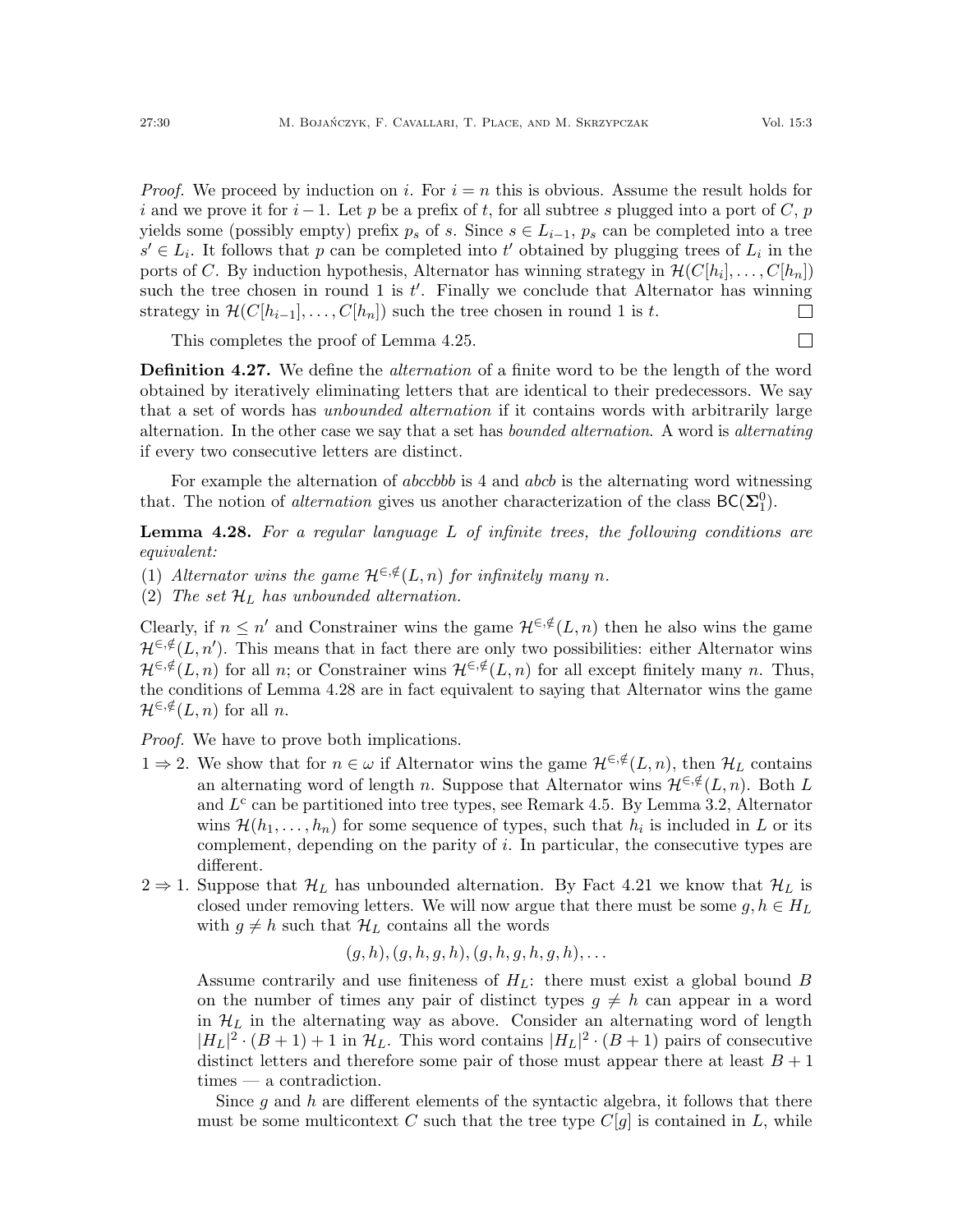the tree type  $C[h]$  is disjoint with L. By the first item of Lemma [4.25,](#page-28-1) we can conclude that  $\mathcal{H}_L$  contains all the words

 $(C[g], C[h]), (C[g], C[h], C[g], C[h]), (C[g], C[h], C[g], C[h], C[g], C[h]), \ldots$ 

It follows that Alternator can alternate arbitrarily long between the language L and its complement.  $\Box$ 

<span id="page-30-4"></span>**Lemma 4.29.** If  $V_L$  has unbounded alternation then so does  $\mathcal{H}_L$ .

*Proof.* Assume that  $V_L$  has unbounded alternation. Take  $n > 0$ , we will find a sequence in  $\mathcal{H}_L$  of alternation at least n. Let  $N \stackrel{\text{def}}{=} 2 \cdot n \cdot |V_L|^2$  and let  $(v_1, \ldots, v_N)$  be an alternating sequence in  $V_L$  of length  $N$  — such a sequence exists by the assumption and Fact [4.21.](#page-28-2) By Pigeon-hole Principle, there exist two types  $v \neq v' \in V_L$  such that the word  $(v, v')^n$  can be obtained from  $(v_1, \ldots, v_N)$  by removing letters. By the definition of  $V_L$  (see Definition [4.9\)](#page-21-3) we know that there exists a context environment E such that  $E[v] \neq E[v']$ . Thus, by Item [2](#page-28-3) of Lemma [4.25](#page-28-1) we know that the word  $(E[v], E[v'])^n$  is a member of  $\mathcal{H}_L$ . Since this word is alternating and has length 2n, the claim holds.  $\Box$ 

# <span id="page-30-3"></span><span id="page-30-2"></span>5. EFFECTIVE CHARACTERISATION OF  $\mathsf{BC}(\mathbf{\Sigma}_1^0)$

<span id="page-30-1"></span>In this section we state the crucial result of the paper, providing an effective characterisation of the class of regular tree languages in  $\mathsf{BC}(\Sigma_1^0)$ .

<span id="page-30-0"></span>**Theorem 5.1.** For a regular language  $L$  of infinite trees, the following conditions are equivalent.

- (1) L is a Boolean combination of open sets, i.e.  $L \in BC(\Sigma_1^0)$ .
- (2) Constrainer wins the game  $\mathcal{H}^{\in,\notin}(L,n)$  for all but finitely many n.
- (3) The set  $\mathcal{H}_L$  has bounded alternation.
- (4) The following identities are satisfied in the algebra  $(H_L, V_L)$ :

$$
u^{\sharp}uw^{\sharp} = u^{\sharp}vw^{\sharp} = u^{\sharp}ww^{\sharp} \qquad \qquad if (u, v, w) \in \mathcal{V}_L \text{ or } (w, v, u) \in \mathcal{V}_L \qquad (5.1)
$$

$$
\left(u_2 w_2^{\sharp} v\right)^{\sharp} u_1 w_1^{\infty} = \left(u_2 w_2^{\sharp} v\right)^{\infty} \qquad \text{if } v \in V_L \text{ and } (u_1, u_2), (w_1, w_2) \in \mathcal{V}_L \tag{5.2}
$$

We have already proved the implications  $1 \Leftrightarrow 2 \Leftrightarrow 3$  respectively in Corollary [3.10](#page-14-1) and Lemma [4.28.](#page-29-0) It remains to prove  $3 \Leftrightarrow 4$ . The direction  $3 \Rightarrow 4$  is not hard and we prove it in the next section, whereas the direction  $4 \Rightarrow 3$  forms the technical core of the paper.

**Corollary 5.2.** The problem whether a regular language L belongs to  $BC(\Sigma_1^0)$  is EXP-TIME -complete, when the language L is given as a parity non-deterministic automaton  $\mathcal A$ recognising L.

*Proof.* Given a representation of L, one can compute the algebra  $(H_L, V_L)$  in EXPTIME, see Fact [4.17.](#page-24-0) Then, verifying the equations from condition 4 of Theorem [5.1](#page-30-0) can be done in time polynomial in the size of the algebra (which is exponential in the number of states of the given automaton for  $L$ ).

Hardness follows immediately from EXPTime hardness of the universality problem for non-deterministic automata over finite trees [\[Sei89\]](#page-59-25), see [\[Wal02b,](#page-60-6) Theorem 4.1, page 8] for a generic reduction of problems about complexity of infinite tree languages to universality of finite tree languages. $\Box$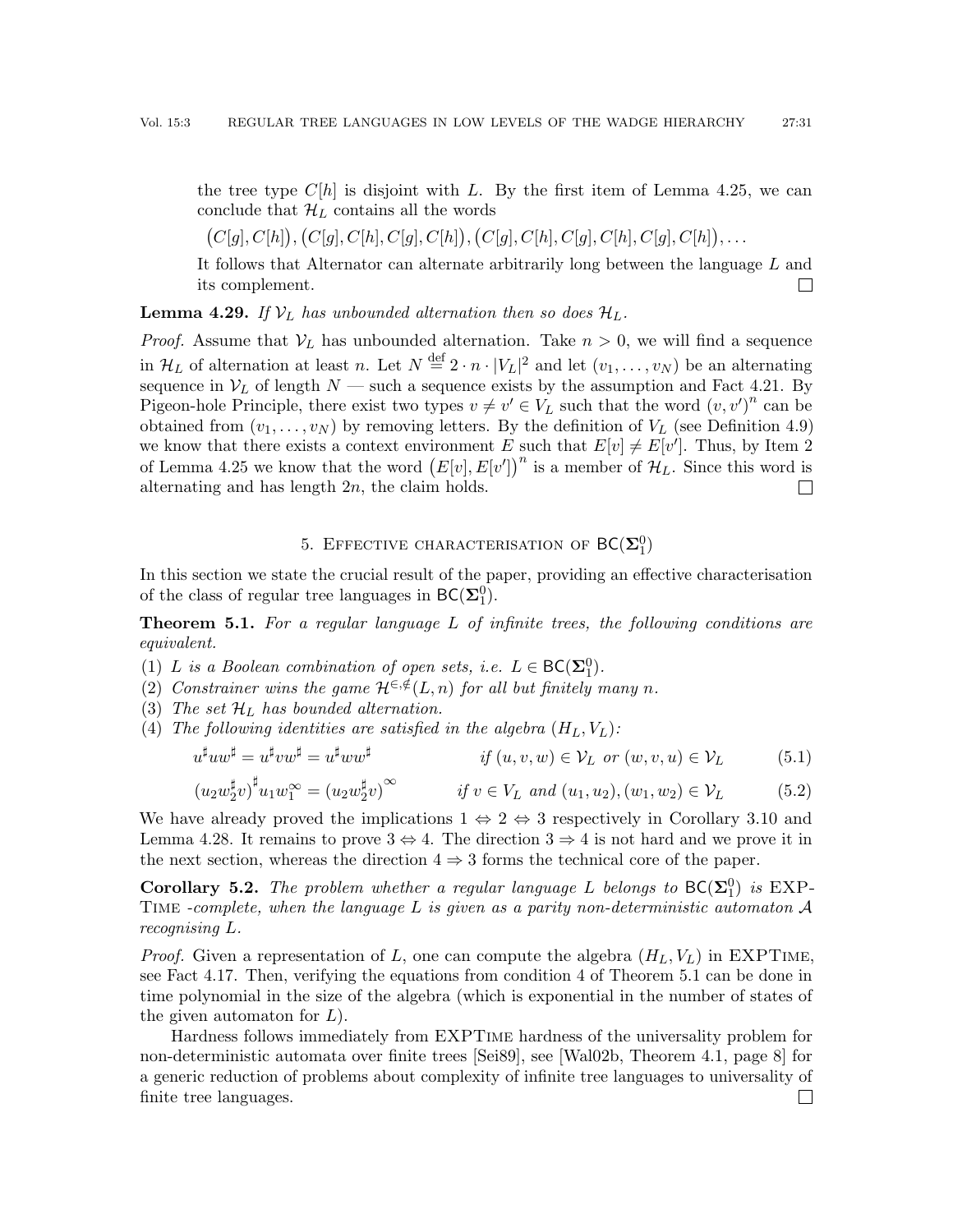5.1. Overview of the proof. The remaining part of the proof of Theorem [5.1](#page-30-0) consists of two implications:  $3 \Rightarrow 4$  (Subsection [5.2\)](#page-31-0) and  $4 \Rightarrow 3$  (Subsection [5.3\)](#page-33-0).

The proof of the implication  $3 \Rightarrow 4$  is rather straightforward: we assume that either [\(5.1\)](#page-30-2) or [\(5.2\)](#page-30-3) is violated and prove that the set  $\mathcal{H}_L$  has unbounded alternation. This is achieved by providing concrete strategies for Alternator in the game  $\mathcal{H}_L$ .

The proof of the implication  $4 \Rightarrow 3$  is more demanding. First, we introduce a concept of strategy trees that represent specific strategies of Alternator in  $\mathcal{H}$  (Subsections [5.3.1](#page-33-1) to [5.3.3\)](#page-37-1). We study properties of the set  $\Sigma_L$  of those strategies and notice two distinct cases of their behaviour: Case (C1) leading to a violation of [\(5.1\)](#page-30-2); and Case (C2) leading to a violation of [\(5.2\)](#page-30-3). See Subsection [5.3.4](#page-38-0) for the case distinction.

The first argument, provided in Subsection [5.4,](#page-39-0) utilises the assumption of Case (C1) to construct *strategy matrices* — finite combinatorial objects witnessing the assumptions of Case (C1). By applying Erdös–Szekeres Theorem and Ramsey Theorem for hypergraphs, we gradually simplify the structure of these matrices. Ultimately, we construct a strategy matrix that literally encodes a violation of  $(5.1)$  (see Lemma [5.38\)](#page-47-0).

The second argument, given in Subsection [5.5,](#page-48-0) works under the assumption of Case (C2). This proof involves another object for representing certain strategies in  $G_L$ : a strategy graph  $G_L$ . The edges of that directed graph encode special types of strategies of Alternator in the game  $\mathcal V$ , see Lemma [5.40.](#page-48-1) A relatively easy observation (Lemma [5.43\)](#page-49-0) shows that if the graph is recursive (i.e. contains certain loops) then it witnesses a violation of [\(5.2\)](#page-30-3). Subsection [5.5.2](#page-50-0) constructs inductively such a loop in  $G_L$  based on the assumption of Case (C2).

<span id="page-31-0"></span>5.2. The implication  $3 \Rightarrow 4$ . In this section we prove the implication  $3 \Rightarrow 4$  of Theorem [5.1](#page-30-0) in the contra positive, as stated below.

**Proposition 5.3.** If one of the identities  $(5.1)$  and  $(5.2)$  of Theorem [5.1](#page-30-0) is violated then the set  $\mathcal{H}_L$  has unbounded alternation.

5.2.1. The case when  $(5.1)$  is violated. The assumption that  $(5.1)$  is violated says that there are  $u, v, w \in V_L$  such that

$$
(u, v, w) \in \mathcal{V}_L
$$
 or  $(w, v, u) \in \mathcal{V}_L$ ,

but the three context types  $u^{\sharp}uw^{\sharp}$ ,  $u^{\sharp}vw^{\sharp}$ , and  $u^{\sharp}ww^{\sharp}$  are not all equal. If the three context types are not equal then the second one must be different from either the first one or the third one. We only do the proof for the case when  $(u, v, w) \in \mathcal{V}_L$  and when  $u^{\sharp}uw^{\sharp} \neq u^{\sharp}vw^{\sharp};$ the other cases are entirely dual. For  $n \geq 0$  and  $i \in \{1, ..., n\}$ , define

$$
\vec{w}_{(i,n)} \stackrel{\text{def}}{=} \left( \overbrace{u, u, \dots, u}^{2(n-i)+1}, v, \overbrace{w, w, \dots, w}^{2(i-1)} \right) \in (V_L)^{2n}.
$$

This word is obtained from  $(u, v, w)$  by duplicating some letters, and therefore it belongs to  $V_L$ . For a given *n*, consider the words

$$
\vec{w}_{(1,n)},\ldots,\vec{w}_{(n,n)}\in\mathcal{V}_L.
$$

These are n words of length  $2n$ . Let us multiply all these words coordinate-wise, yielding a word  $\vec{w}_n$ , also of length 2n, which is depicted in the following picture: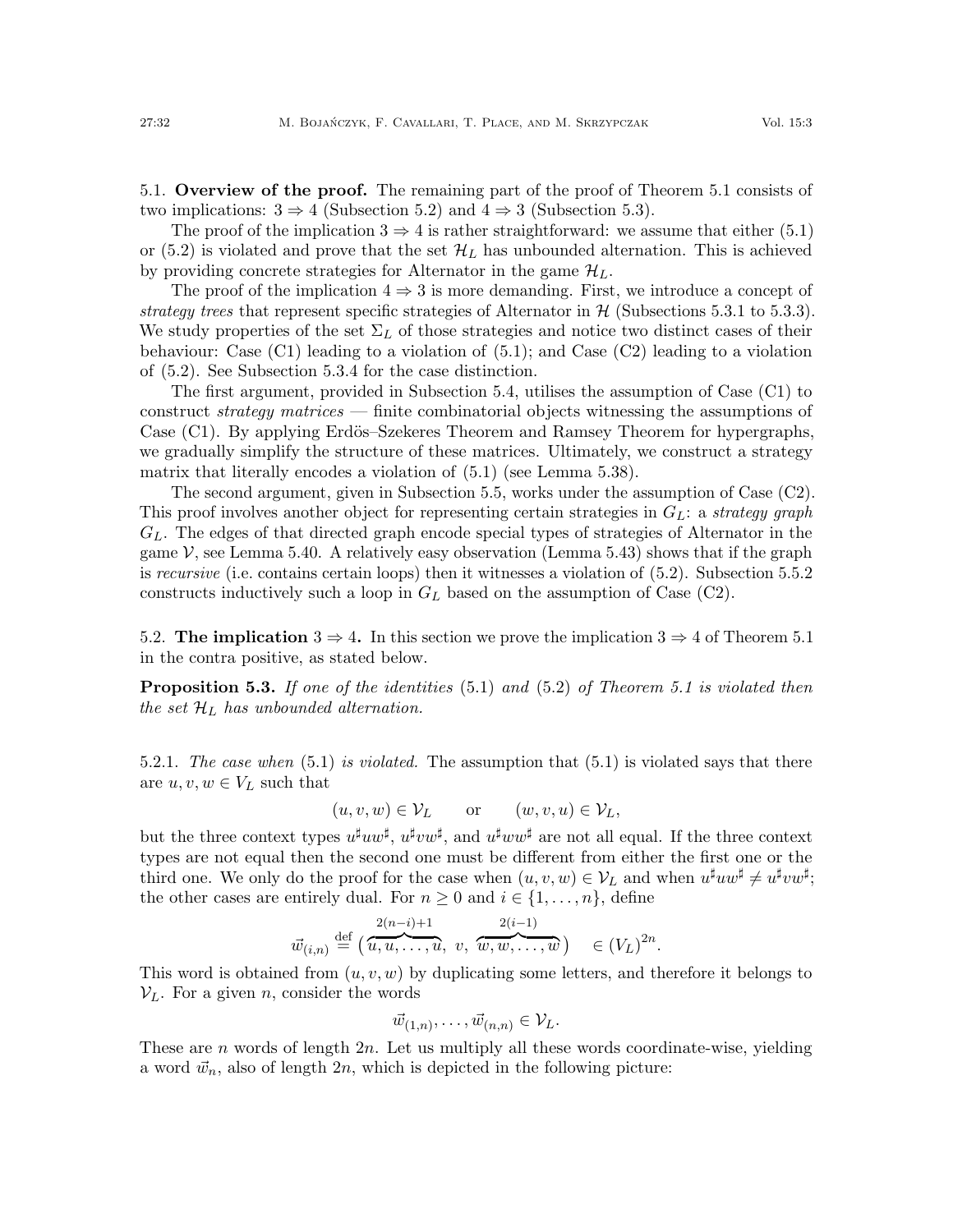|                                               |  |                    |   |                  | letter $2i-1$ letter $2i$           |             |                             |                  |
|-----------------------------------------------|--|--------------------|---|------------------|-------------------------------------|-------------|-----------------------------|------------------|
| $\vec{w}_{(1,n)} = u \quad u \quad u \quad u$ |  |                    | u | $\boldsymbol{u}$ |                                     |             | $u \quad u \quad u$         | $\boldsymbol{v}$ |
| $\vec{w}_{(2,n)} = u \quad u \quad u \quad u$ |  |                    | u |                  | $u \quad u \quad v \quad w \quad w$ |             |                             |                  |
| $\vec{w}_{(3,n)} = u \quad u \quad u \quad u$ |  |                    | u | $\upsilon$       |                                     |             | $w \quad w \quad w \quad w$ |                  |
| $\vec{w}_{(4,n)} = u \quad u \quad u \quad v$ |  |                    | w | w                |                                     | $w \quad w$ | $w - w$                     |                  |
| $\vec{w}_{(5,n)} = u \quad v \quad w \quad w$ |  |                    | w | w                |                                     | $w \quad w$ | $w - w$                     |                  |
|                                               |  | $u^{n-i+1}u^{i-1}$ |   |                  | $\sum_{n=1}^{\infty}$               |             |                             |                  |

As  $\vec{w}_n$  is obtained by a coordinate-wise multiplication of the rows of the above matrix, and all these rows belong to  $V_L$ , Lemma [4.25](#page-28-1) implies that also  $\vec{w}_n \in V_L$ .

Recall that  $\sharp$  is a number dependant on  $V_L$  such that for every  $z \in V_L$  we know that  $z^{\sharp}$  is an idempotent. Choose some k, and take  $n = k \cdot \sharp + 1$ , and  $i \in {\sharp +1, 2\sharp +1, \ldots, (k-1) \cdot \sharp + 1}.$ Consider the letters  $2i - 1$  and  $2i$  in the word  $\vec{w}_n$ , which are

$$
u^{n-i+1}w^{i-1} = u^{\sharp}uw^{\sharp} \qquad u^{n-i}vw^{i-1} = u^{\sharp}vw^{\sharp}.
$$

By the assumption, these letters are different, and therefore the word  $\vec{w}$  has alternation at least k. Because k was chosen arbitrarily, it follows that  $V_L$  has unbounded alternation. Lemma [4.29](#page-30-4) implies that in that case also  $\mathcal{H}_L$  has unbounded alternation.

5.2.2. The case when [\(5.2\)](#page-30-3) is violated. The assumption that (5.2) is violated says that  $V_L$ contains pairs  $(u_1, u_2)$  and  $(w_1, w_2)$  such that for some  $v \in V_L$ ,

$$
e^{\infty} \neq e u_1 w_1^{\infty} \qquad \text{for } e \stackrel{\text{def}}{=} (u_2 w_2^{\sharp} v)^{\sharp}.
$$

Let  $h_1 = e^{\infty}$  and  $h_2 = eu_1w_1^{\infty}$ , by the above assumption we know that  $h_1 \neq h_2$ . It turns out that a violation of Equation [\(5.2\)](#page-30-3) has even stronger consequences than a violation of Equation [\(5.1\)](#page-30-2), as expressed by the following claim. It speaks about the infinite variant of the game of types, which is defined analogously to the finite one, see Subsection [4.5.](#page-27-0)

**Claim 5.4.** If Equation [\(5.2\)](#page-30-3) is violated then Alternator wins  $\mathcal{H}^{\infty}(h_1, h_2, h_1, \ldots)$ .

The above claim implies in particular that for every  $n$  the sequence

$$
(h_1, h_2)^n
$$

belongs to  $\mathcal{H}_L$ , and thus  $\mathcal{H}_L$  has unbounded alternation.

*Proof.* Let  $C_{u_1}, C_{w_1}$  be contexts of types  $u_1, w_1$  that witness that  $(u_1, u_2), (w_1, w_2) \in V_L$ i.e. they are contexts played by Alternator in the first rounds of the respective games. Let  $C_{u_2}, C_{w_2}$ , and  $C_v$  be any three contexts of types  $u_2, w_2$ , and v respectively. Let  $C_e \stackrel{\text{def}}{=} (C_{u_2} C_{w_2}^{\sharp} C_v)^{\sharp}$ . The type of the context  $C_e$  is e.

Our aim is to provide an explicit strategy of Alternator in the game  $\mathcal{H}^{\infty}(h_1, h_2, h_1, \ldots)$ . This will be done inductively, considering the consecutive rounds of the game. The outcome will be a set of trees  $(t_i)_{i<\omega}$  that are played in the considered play of the game, with  $\alpha_L(t_i) = h_1$  for odd i and  $\alpha_L(t_i) = h_2$  for even i.

The strategy of Alternator starts with the tree  $t_1 = (C_e)^\infty$ . We will demonstrate how it works for the first three rounds of the game, the rest is analogous.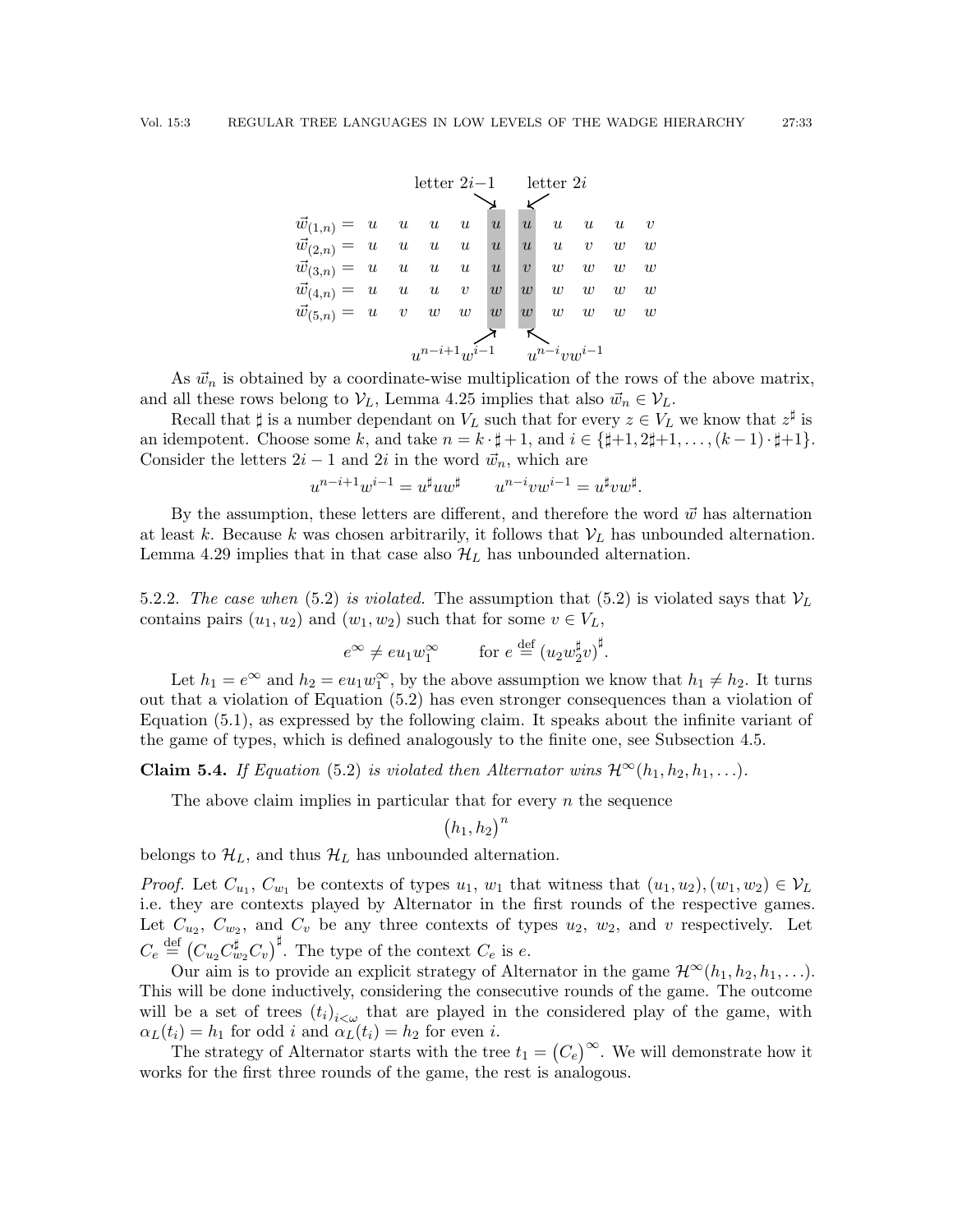Consider a prefix  $p_1$  of the tree  $t_1$  that is fixed by Constrainer. It must be the case that  $p_1$  is a prefix of  $(C_e)^{n_1}$  for some  $n_1$ . Thus, Alternator can now provide the tree

$$
t_2 = \left(C_e\right)^{n_1} \cdot C_{u_1} \cdot C_{w_1}^{\infty}.
$$

Now Constrainer chooses a prefix  $p_2$  of the above tree, in fact  $p_2$  is a prefix of  $(C_e)^{n_1} \cdot C_{u_1} \cdot C_{w_1}^{\sharp,n_2}$ for some  $n_2$ . Thus, by the assumptions on  $C_{u_1}$  and  $C_{u_2}$ , Alternator is able to provide a tree of the form

$$
t_2 = (C_e)^{n_1} \cdot (D_{u_2} \cdot D_{w_2}^{\sharp n_2} \cdot C_v) \cdot (C_e)^{\infty},
$$

where the contexts  $D_{u_2}$  and  $D_{w_2}$  depend on the prefix  $p_2$  and have types  $u_2$  and  $w_2$ respectively. Now we proceed inductively as before, because any prefix  $p_3$  of  $t_2$  must be a prefix of  $(C_e)^{n_1} \cdot (D_{u_2} \cdot D_{w_2}^{\sharp,n_2} \cdot C_v) \cdot (C_e)^{n_3}$ .

Notice that by the choice of e, the type of the context  $D_{u_2} \cdot D_{w_2}^{\sharp n_2} \cdot C_v$  is e. Therefore,  $\alpha_L(t_i) = e^{\infty} = h_1$  for odd *i* and  $\alpha_L(t_i) = eu_1w_1^{\infty} = h_2$  for even *i*.

Consider a pair of trees  $t_1$  and  $t_2$  of types  $h_1$  and  $h_2$  respectively. Since  $t_1 \overset{\text{T}_2}{\not\approx}_L t_2$ , there exists a multicontext  $C$  such that<sup>[4](#page-33-2)</sup>

<span id="page-33-3"></span>
$$
C[t_1] \in L \ \land \ C[t_2] \notin L,\tag{5.3}
$$

see Definition [4.4.](#page-20-2) Now, by Item 1 of Lemma [4.12](#page-21-2) we know that the types  $\alpha_L(C[t_1]),$  $\alpha_L(C[t_2])$  (and therefore the conditions in [\(5.3\)](#page-33-3)) do not depend on the actual choice of the trees  $t_1 \in h_1$  and  $t_2 \in h_2$ . Thus, by using the above strategy for Alternator under the multicontext  $C$ , we obtain the following corollary.

<span id="page-33-5"></span>**Corollary 5.5.** If Equation [\(5.2\)](#page-30-3) is violated then Alternator wins  $\mathcal{H}^{\infty}(L)$ .

<span id="page-33-0"></span>5.3. The implication  $4 \Rightarrow 3$  — case distinction. We now move to the implication  $4 \Rightarrow 3$  of Theorem [5.1,](#page-30-0) which is the most involved part of the article. To prove it, we need to introduce a crucial concept witnessing a large alternation of the set  $\mathcal{H}_L$ . The objects witnessing that will be called *strategy trees* and *locally optimal strategy trees*. Using these objects we will split the proof of that implication into two separate cases, see Subsection [5.3.4.](#page-38-0) We deal with these cases in Subsections [5.4](#page-39-0) and [5.5.](#page-48-0).

<span id="page-33-1"></span>5.3.1. Strategy trees. First, a type-labelled tree is a tree such that the nodes are labelled with tree types, i.e. it is a tree over the alphabet  $H_L$ .

**Definition 5.6.** If t is a tree over the alphabet A, the type-labelled tree induced by t is the type-labelled tree  $\sigma$  where the label of a node u is the tree type of the subtree t.u, i.e.  $\sigma(u) = \alpha_L(t.u)$ . In particular  $\sigma(\epsilon) = \alpha_L(t)$ .

**Definition 5.7.** Let  $\sigma$  be a type-labelled tree and let t be a tree over A. We say that  $\sigma$  is locally consistent with t if for every node  $u \in {\{\texttt{L},\texttt{R}\}}^*$ , whose label in t is a, we have that  $\sigma(u)$ is the type obtained by applying the letter a to the pair of types  $\sigma(u_k)$  and  $\sigma(u_k)$ , that is

<span id="page-33-4"></span>
$$
\sigma(u) = a(\sigma(uL), \Box) \cdot \sigma(uR). \tag{5.4}
$$

In other words, if we take a tree  $t_1$  inside  $\sigma(u)$  and a tree  $t_2$  inside  $\sigma(u)$  and we plug these two trees as the left and the right children of a, then the type of the result is  $\sigma(u)$ .

<span id="page-33-2"></span><sup>&</sup>lt;sup>4</sup>We swap  $h_1$  and  $h_2$  if needed.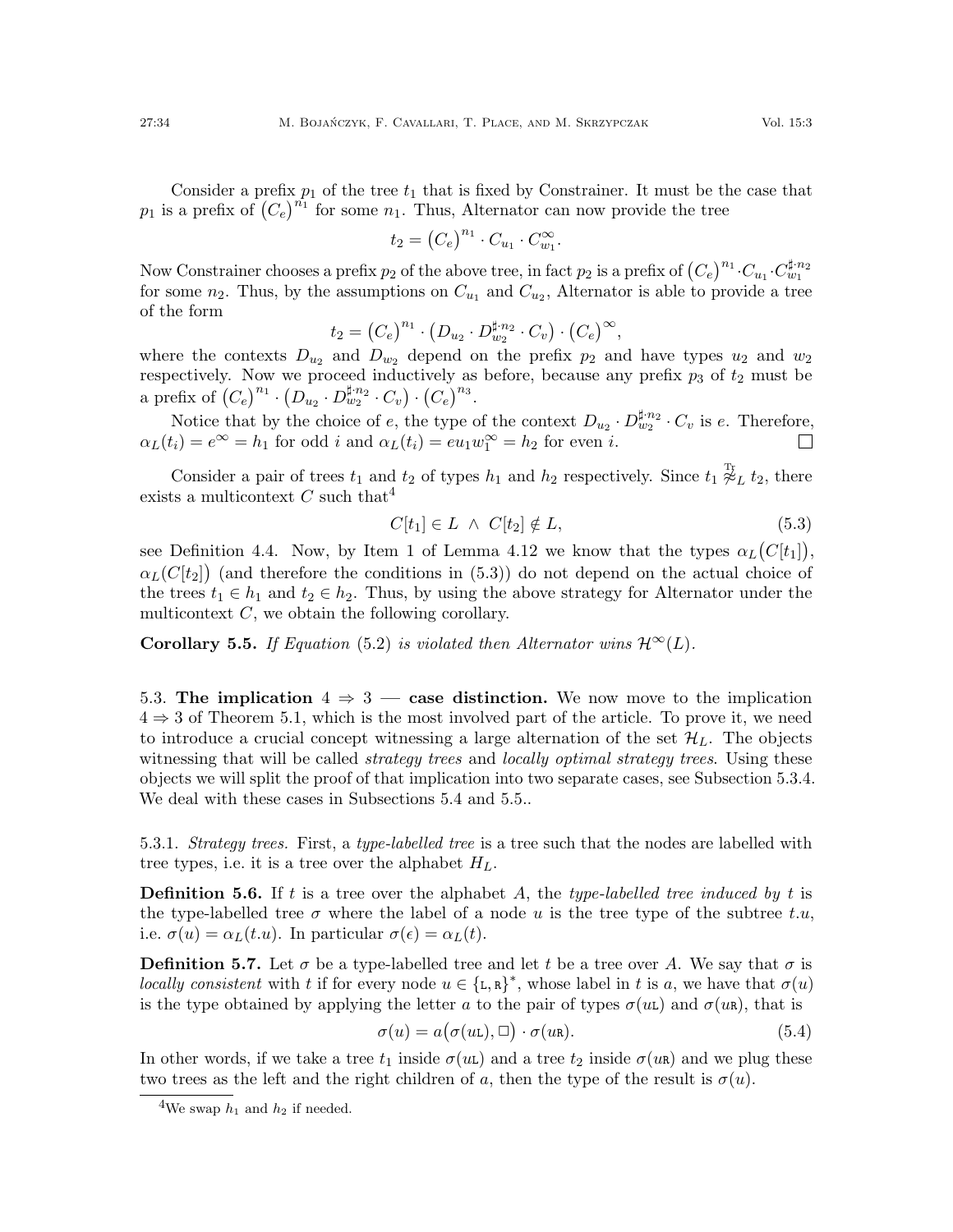**Remark 5.8.** The type-labelled tree induced by t is locally consistent with t.

Example 5.9. Consider the language

 $L = \{t \in \text{Tr}_A \mid t \text{ contains at least one } b\}$ 

over the alphabet  $A = \{a, b\}$ .  $H_L$  contains two tree types that (treated as sets of trees) are L and  $L^c$ . Now consider a type-labelled tree  $\sigma$  where every node is labelled with L. It is easy to check that  $\sigma$  is locally consistent with every tree  $t \in Tr_A$ , even with the tree that contains only letters a.

<span id="page-34-0"></span>Fact 5.10. The set of pairs

 $\{(t, \sigma) \in \text{Tr}_A \times \text{Tr}_{H_L} \mid \sigma \text{ is locally consistent with } t\}$ 

is closed in the product topology.

*Proof.* As Condition [\(5.4\)](#page-33-4) speaks about finitely many values of  $\sigma$  and t, it corresponds to a clopen set of pairs. A type-labelled tree  $\sigma$  is locally consistent with a tree t if they obey the local consistency conditions from [\(5.4\)](#page-33-4) in all the vertices. Thus, the above defined set of pairs is an intersection of a family of clopen sets.  $\Box$ 

<span id="page-34-2"></span>**Lemma 5.11.** Let  $(t_n)_{n\in\mathbb{N}}$  be a sequence of trees that converges to  $t_*$  and let  $(\sigma_n)_{n\in\mathbb{N}}$  be a sequence of type-labelled trees that converges to  $\sigma_*$ . If  $\sigma_n$  is locally consistent with  $t_n$  for every n then  $\sigma_*$  is locally consistent with  $t_*$ .

Proof. Follows directly from Fact [5.10.](#page-34-0)

Now we are ready to define strategy trees, a key concept of this paper.

<span id="page-34-1"></span>**Definition 5.12.** A *strategy tree* is a tuple  $\sigma = (t, \sigma_1, \ldots, \sigma_n)$  where:

- (1) t is a tree over A, called the *support* of  $\sigma$ .
- (2)  $\sigma_1$  is the type-labelled tree induced by t.

(3) The type-labelled trees  $\sigma_2, \ldots, \sigma_n$  are locally consistent with t.

(4) For each node u of t, the sequence  $(\sigma_2(u), \ldots, \sigma_n(u))$  belongs to  $\mathcal{H}_L$ .

Notice that the fourth condition of Definition [5.12](#page-34-1) does not mention the type-labelled tree  $\sigma_1$ . By the definition,  $\sigma$  can be interpreted as a single tree over the alphabet  $A \times H_L^n$ .

Intuitively speaking, a strategy tree represents a special kind of strategy for Alternator. In the first round, Alternator plays the support  $t$  of  $\sigma$ . However, Alternator also declares all the types that will appear in the nodes of  $t$  as the game progresses. More specifically, he declares that for every node u of t and round  $k \in \{2, \ldots, n\}$ , he has a strategy so that for the tree played in the round k, the subtree in the node u has type  $\sigma_k(u)$ .

**Alternations.** The number n is called the duration of a strategy tree  $\sigma = (t, \sigma_1, \ldots, \sigma_n)$ . We define the *root sequence* of a strategy tree to be the sequence of root labels of  $\sigma_1, \ldots, \sigma_n$ . If the duration is n, the root sequence is in  $H_L^n$ . We define the root alternation of a strategy tree  $\sigma$  to be the alternation of its root sequence. We define the *limit alternation* of  $\sigma$  to be the maximal number  $\ell$  such that infinitely many subtrees of  $\sigma$  have root alternation at least  $\ell$ . This means that if the limit alternation of  $\sigma$  is  $\ell$  then there exist infinitely many nodes  $u$  such that their root sequence (i.e. the root sequence of the strategy tree obtained by truncating  $\sigma$  in the node u) has alternation at least  $\ell$ .

 $\Box$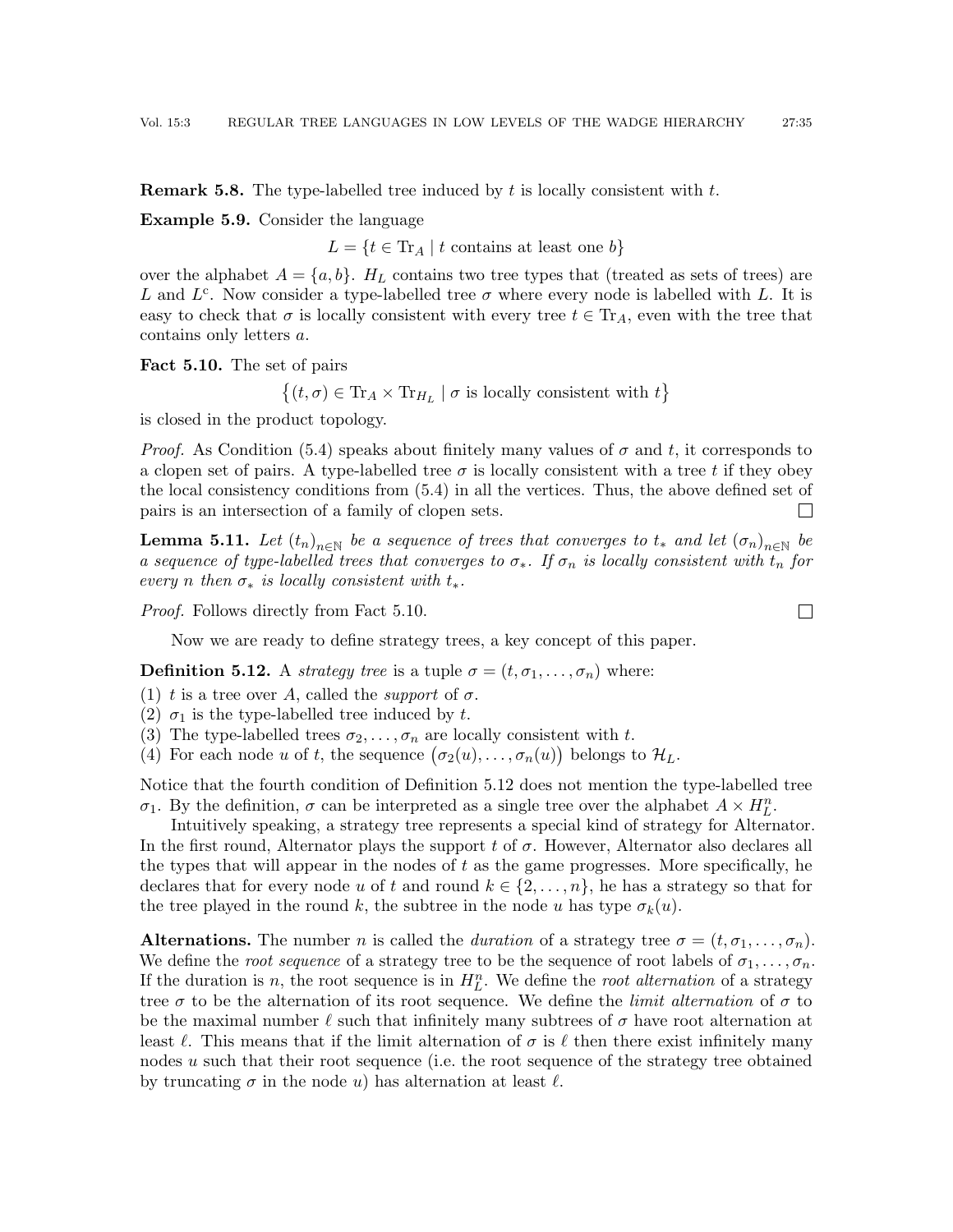

<span id="page-35-0"></span>Figure 5: An illustration to the value val $(t, \sigma, X)$ . The grey area is the set X, a label  $(a, h)$ of a node u represents the values of  $t(u) = a$  and  $\sigma(u) = h$  respectively. The symbol  $*$  indicates values that are irrelevant for the value of the set X.

**Context zones.** A *context zone* is a set  $X$  of nodes for which there exists a node  $u$ , called the root of X, and a node y, called the port of X, such that  $u \prec y$  and X contains the nodes that are in the subtree of  $u$ , but not in the subtree of  $y$ :

$$
X = \{x \in \{\mathbf{L}, \mathbf{R}\}^* \mid u \preceq x \land y \npreceq x\}.
$$

We say that context zones  $X_1, \ldots, X_n$  are *consecutive* if for each  $i \in \{1, \ldots, n-1\}$ , the port of  $X_i$  is the root of  $X_{i+1}$ . The union of consecutive context zones is a context zone.

Consider a tree t, a type-labelled tree  $\sigma$ , and a context zone X. X can be seen as a context inside t taking into account the types of the subtrees of t as declared in  $\sigma$ . This is achieved by defining a value val $(t, \sigma, X) \in V_L$ . The definition of val $(t, \sigma, X)$  is inductive on the number of nodes v in X such that  $v \preceq y$ , where y is the port of X. If there is only one such node then the port y of X is a child of its root u. Let a be the label of u in t and  $v \in X$  be the other child of u. We set val $(t, \sigma, X)$  as  $a(\Box, \sigma(v))$  if v is the right child and  $a(\sigma(v), \Box)$  if v is the left child. Otherwise, let u be the root of X, y its port and z the child of u such that  $z \preceq y$ . Let  $X_1$  be the context zone with root u and port z and  $X_2$  the context zone of root  $z$  and port  $y$ . We define

$$
\mathsf{val}(t, \sigma, X) \stackrel{\text{def}}{=} \mathsf{val}(t, \sigma, X_1) \cdot \mathsf{val}(t, \sigma, X_2).
$$

Figure [5](#page-35-0) illustrates an example of a tree and a context zone with

$$
\mathsf{val}(t,\sigma,X) = b(\square, h_1) \cdot c(h_2, \square) \in V_L.
$$

In other words,  $\mathsf{val}(t, \sigma, X)$  is the value of the context  $C \stackrel{\text{def}}{=} t | X$  when we assume that the subtrees of t aside of the branch leading to the port of C have types as declared by  $\sigma$ .

Now assume that  $\sigma = (t, \sigma_1, \ldots, \sigma_n)$  is a strategy tree. Let X be a context zone of  $\sigma$ (we can see  $\sigma$  as a single tree). For a round  $i \in \{1, \ldots, n\}$ , we define the type

$$
\mathsf{val}(\sigma, X, i) \stackrel{\text{def}}{=} \mathsf{val}(t, \sigma_i, X) \in V_L.
$$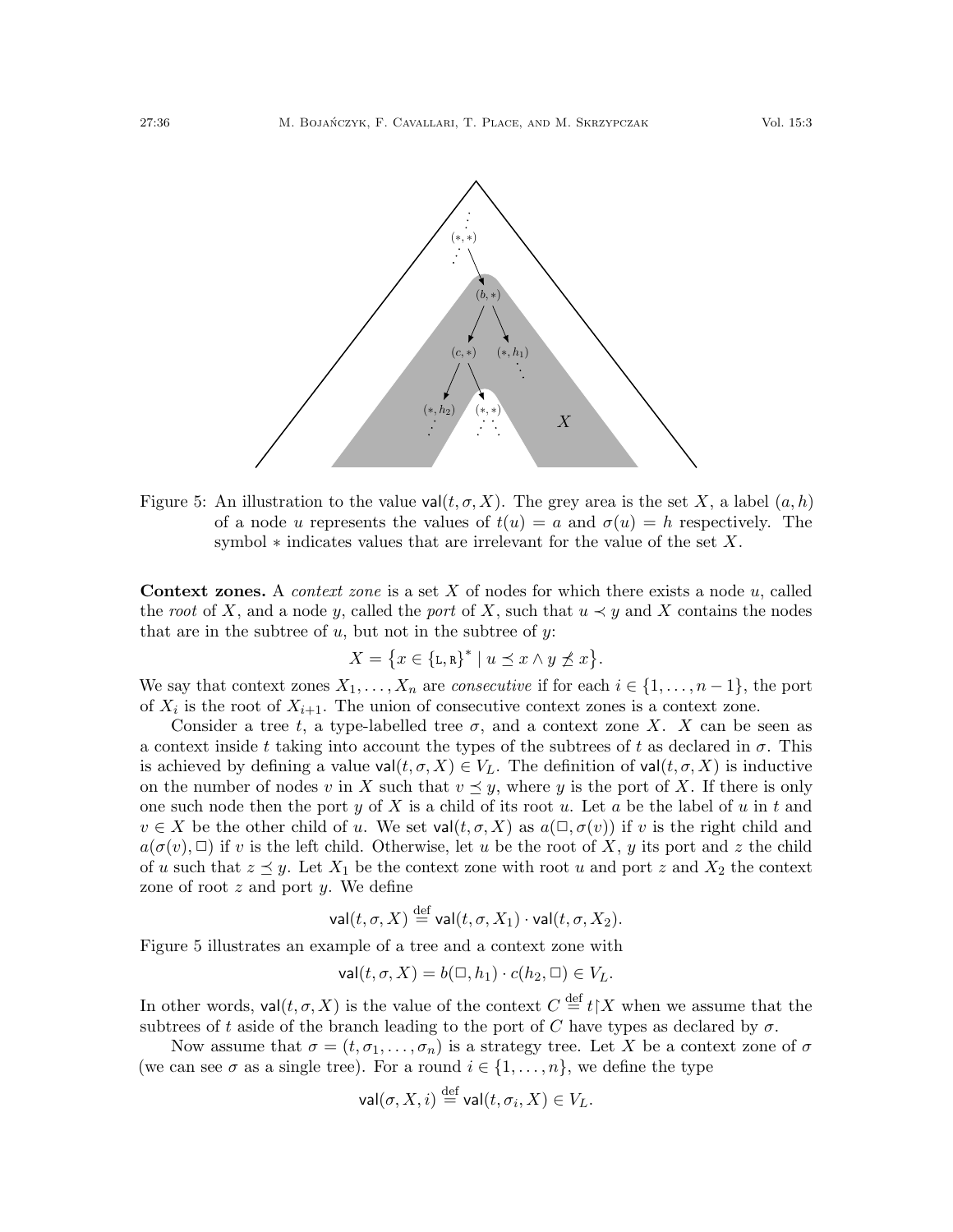<span id="page-36-1"></span>**Fact 5.13.** Let  $\sigma = (t, \sigma_1, \ldots, \sigma_n)$  be a strategy tree and X be a context zone. Then  $(\mathsf{val}(\sigma, X, 1), \ldots, \mathsf{val}(\sigma, X, n)) \in \mathcal{V}_L.$ 

Proof. This is by construction and Items 3, 6 and 7 of Lemma [4.25.](#page-28-1)

5.3.2. Existence of strategy trees. We will now prove that whenever Alternator has a strategy in  $H$  then this fact is witnessed by a strategy tree. This fact is expressed by the following two lemmas. For inductive reasons these lemmas are parametrised by a finite multicontext C. The games  $\mathcal{H}_C(h_1,\ldots,h_n)$  and  $\mathcal{V}_C(h_1,\ldots,h_n)$  are defined as the games  $\mathcal{H}_U(h_1,\ldots,h_n)$ and  $V_U(h_1,\ldots,h_n)$  respectively, where U is the open set of all trees (resp. contexts) that can be obtained from C, i.e.  $C[*]$ .

 $\Box$ 

<span id="page-36-0"></span>**Lemma 5.14.** Let  $C$  be a finite multicontext for strategy trees. Consider a sequence of valuations  $\eta_1, \ldots, \eta_n$  that map ports of C to H<sub>L</sub>. If

$$
(\eta_1(u),\ldots,\eta_n(u))\in\mathcal{H}_L
$$

for every port u, then Alternator wins the game

 $\mathcal{H}_C(C[\eta_1], \ldots, C[\eta_n]).$ 

*Proof.* For every port  $u$  of  $C$ , Alternator has a winning strategy for the game

$$
\mathcal{H}(\eta_1(u),\ldots,\eta_n(u)).
$$

We describe a winning strategy for Alternator in  $\mathcal{H}_C(C[\eta_1], \ldots, C[\eta_n])$ . Alternator starts with a tree obtained by plugging the initial tree from his winning strategy in the game  $\mathcal{H}(\eta_1(u), \ldots, \eta_n(u))$  in every port u of C. Then every prefix of this tree yields a prefix for each subtree plugged into a port of C and Alternator can then use his strategies for the game  $\mathcal{H}(\eta_1(u), \ldots, \eta_n(u))$  to answer.  $\Box$ 

**Lemma 5.15.** For a sequence  $(h_1, \ldots, h_n) \in H_L^*$  and a finite multicontext C the following conditions are equivalent:

- (1) Alternator wins  $\mathcal{H}_C(h_1, \ldots, h_n)$ .
- (2) There is a strategy tree whose support extends C, with root sequence  $(h_1, \ldots, h_n)$ .

*Proof.* We prove the lemma by induction on n. The base case when  $n = 0$  or  $n = 1$ , is trivial. We do the induction step. Let us begin with the easier implication from 2 to 1. Suppose that

$$
\sigma \equiv (t, \sigma_1, \ldots, \sigma_n)
$$

is a strategy tree as in item 2. Alternator's strategy is as follows. In the first round, he plays the tree t, which has type  $h_1$ . Suppose Constrainer chooses a prefix p of t. Let D be the multicontext obtained from p by labelling all the  $\preceq$ -minimal elements outside of dom(p) by  $\Box$ . Consider the valuations  $\eta_2, \ldots, \eta_n$  that map all the ports of D to  $H_L$  with  $\eta_i(u) = \sigma_i(u)$  for any port u of D. For every  $i \in \{2, \ldots, n\}$ , the root label of  $\sigma_i$  is the same as  $D[\eta_i]$ , because  $\sigma_i$  is locally consistent with t and D is obtained from a prefix of t. By Lemma [5.14,](#page-36-0) Alternator wins the game

$$
\mathcal{H}_D(D[\eta_2],\ldots,D[\eta_n]).
$$

This shows that for every choice of p, Alternator has a winning strategy in the remaining part of the game.

Now we move to the more difficult implication from 1 to 2.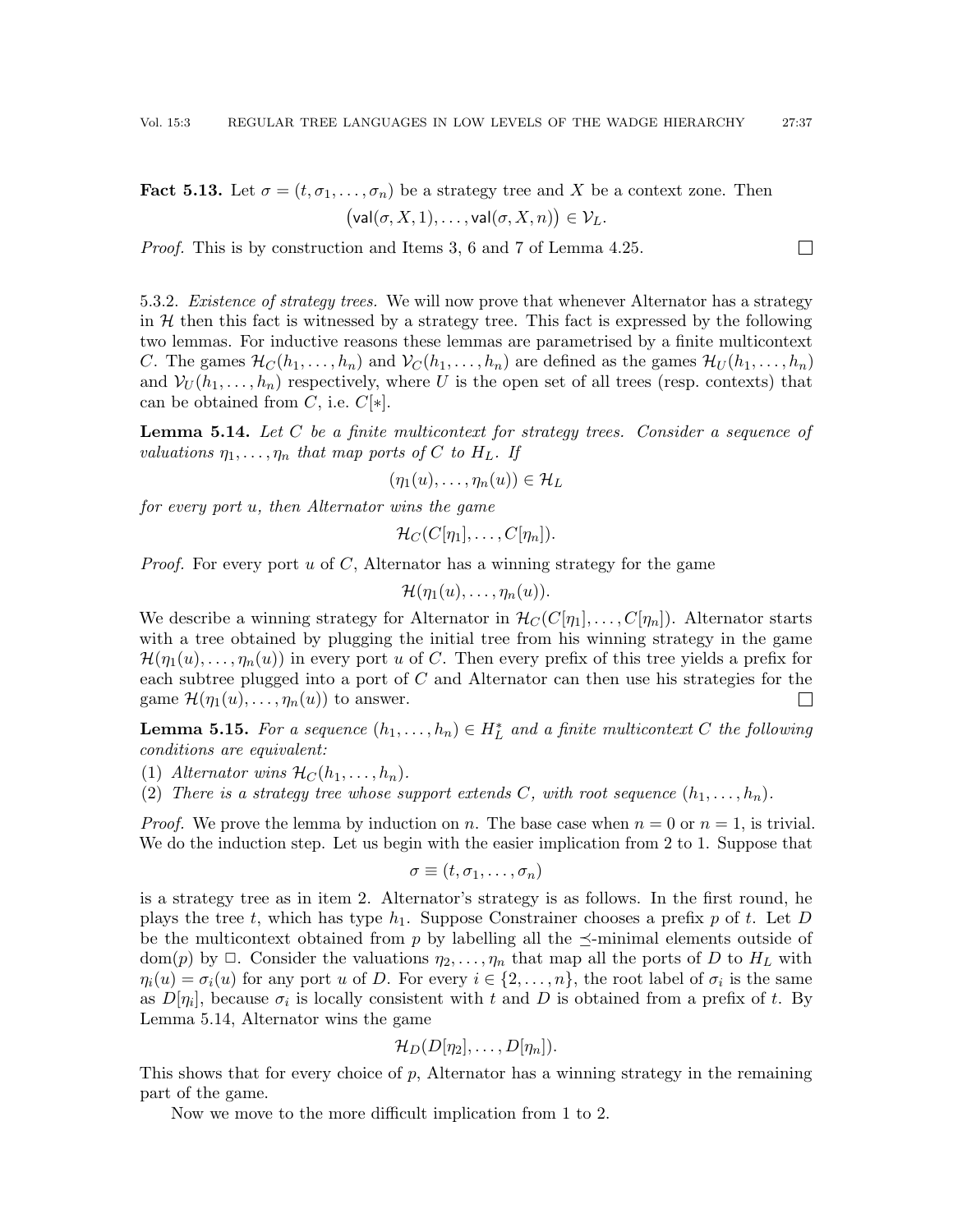Suppose that Alternator wins  $\mathcal{H}_C(h_1, \ldots, h_n)$ . Let t be the tree of type  $h_1$  that Alternator plays in the first round. This tree has prefix  $C$ . Also, for every finite prefix  $D$  of  $t$ , Alternator wins  $\mathcal{H}_D(h_2, \ldots, h_n)$ . By the induction assumption, for every finite prefix D of t, there is a strategy tree

$$
\sigma_D = (t_D, \sigma_{D_2}, \ldots, \sigma_{D_n})
$$

such that  $t_D$  has prefix D, and the root sequence of  $\sigma_D$  is  $(h_2, \ldots, h_n)$ .

A sequence of finite multicontexts  $(D_i)_{i \in \omega}$  is said to converge to  $t$  if all of the multicontexts are prefixes of t, and for every  $j \in \omega$ , only finitely many multicontexts have some port at depth at most  $j$ . By compactness, there is an infinite sequence of finite multicontexts  $(D_i)_{i \in \omega}$  which converges to the tree t and such that all of the sequences

> $(t_{D_i})_{i\in\omega}$  $\left(\sigma_{D_i2}\right)_{i\in\omega}$  $\dots \qquad \left(\sigma_{D_i n}\right)_{i \in \omega}$

are convergent. Let the limits of these sequences be

$$
t_* \qquad \sigma_{*2} \qquad \ldots \qquad \sigma_{*n}.
$$

Because the sequence  $(D_i)_{i \in \omega}$  converges to t, it follows that  $t_* = t$ . For each D, the type trees

 $(\sigma_{D2}, \ldots, \sigma_{Dn})$ 

are locally consistent with  $t_D$ . Therefore, by Lemma [5.11](#page-34-2) it follows that the limits  $\sigma_{*2}, \ldots, \sigma_{*n}$ are locally consistent with t. Finally, define  $\sigma_{*1}$  to be the unique type tree that is globally consistent with t. We have just proved that

 $(\sigma_{*1}, \ldots, \sigma_{*n})$ 

is a strategy tree. Because root values are preserved under limits, the root value of this strategy tree is the desired  $(h_1, \ldots, h_n)$ .  $\Box$ 

<span id="page-37-1"></span>5.3.3. Locally optimal strategy trees. To make the structure of a strategy tree more rigid, we will introduce the notion of a *locally optimal strategy tree*. In such a strategy tree, whenever  $\sigma_i(u) \neq \sigma_{i+1}(u)$ , there is some concrete reason for that fact.

<span id="page-37-0"></span>**Definition 5.16.** Consider a strategy tree  $(t, \sigma_1, \ldots, \sigma_n)$  and let  $v \in V_L \sqcup \{1_L\}$ . The strategy tree is called *locally optimal for* v if for every  $i \in \{2, ..., n\}$  and for every type-labelled tree σ', if σ' is locally consistent with t and  $v \cdot \sigma'(\epsilon) = v \cdot \sigma_i(\epsilon)$ , then

$$
\lambda(\sigma_{i-1}, \sigma_i) \leq \lambda(\sigma_{i-1}, \sigma'),
$$

where  $\lambda$  is the discounted distance.

If  $\sigma$  is optimal for the context type  $1_L$  of the trivial context  $\Box$  then we just say that  $\sigma$ is locally optimal. Let  $\Sigma_L$  denote the set of all locally optimal strategy trees for L.

<span id="page-37-3"></span>**Fact 5.17.** If  $\sigma$  is locally optimal for  $u \cdot v$  then  $\sigma$  is locally optimal for v as well.

<span id="page-37-4"></span>**Lemma 5.18.** Consider a strategy tree  $\sigma$  with root sequence  $(h_1, \ldots, h_n)$ . Let  $v \in V_L \sqcup \{1_L\}$ be a context type. Then there exists a locally optimal strategy tree  $\sigma'$  for v with root sequence  $(h'_1, \ldots, h'_n)$  such that

<span id="page-37-2"></span>
$$
v \cdot (h_1, \dots, h_n) = v \cdot (h'_1, \dots, h'_n). \tag{5.5}
$$

*Proof.* Take a strategy tree  $\sigma = (t, \sigma_1, \ldots, \sigma_n)$ . Consider the set  $\Sigma_2$  of type-labelled trees  $\sigma'_2$ that are: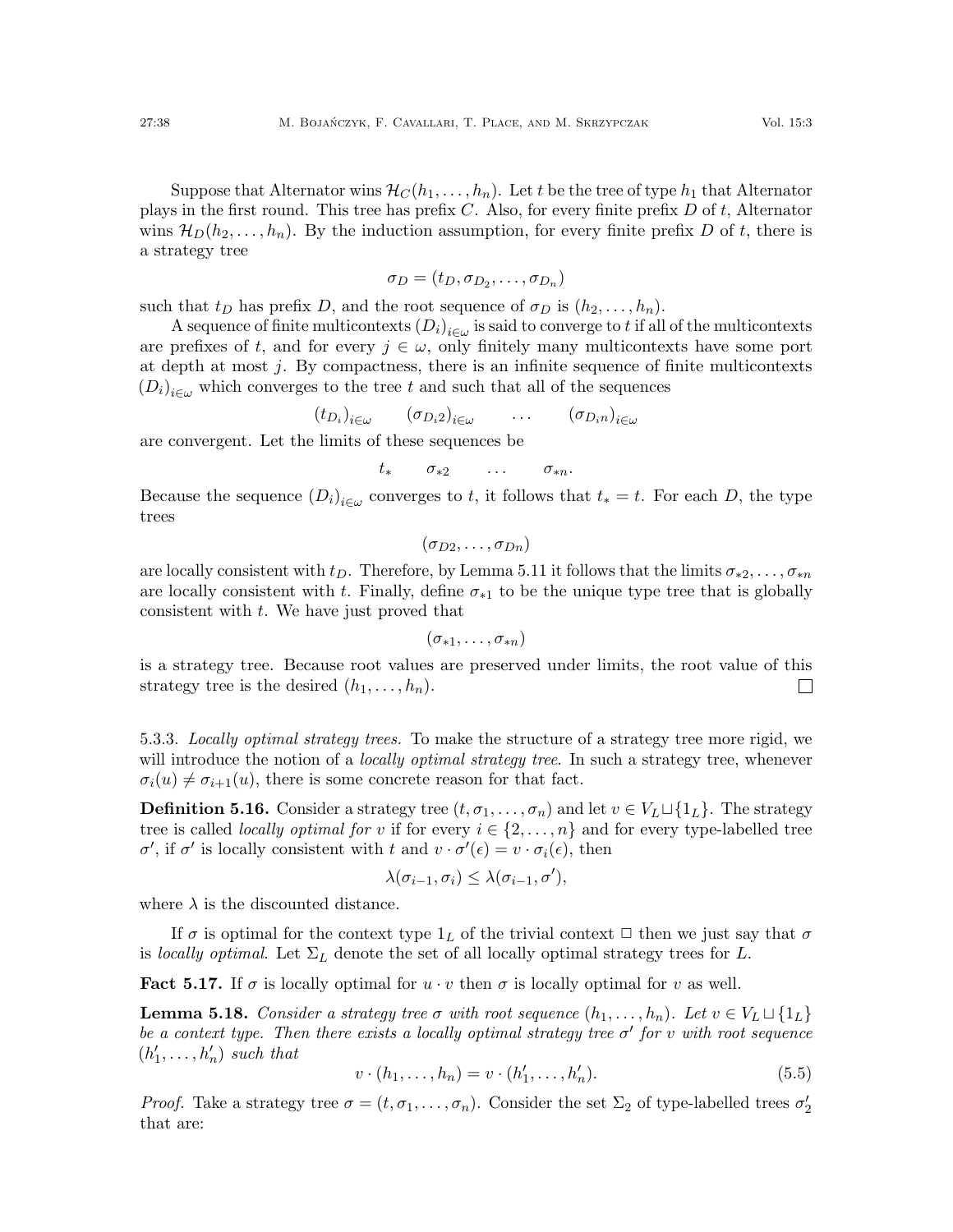• locally consistent with  $t$ ,

• if h (resp. h') is the root value of  $\sigma_2$  (resp.  $\sigma_2'$ ) then  $v \cdot h = v \cdot h'$ .

Fact [5.10](#page-34-0) implies that  $\Sigma_2$  is a closed set. As a closed subset of the compact space of all trees,  $\Sigma_2$  is compact. It follows that some elements of  $\Sigma_2$  minimise the discounted distance with respect to  $\sigma_1$ . We choose such an element as the new  $\sigma_2$  and we iterate this mechanism to build a locally optimal strategy tree  $\bar{\sigma}$ . This tree satisfies condition [\(5.5\)](#page-37-2).  $\Box$ 

Notice that in the above construction, if  $v \neq 1_L$  then the root sequence of the new strategy tree might be different than the original root sequence. However, if  $v = 1<sub>L</sub>$  then the root sequence is not modified.

<span id="page-38-1"></span>**Corollary 5.19.** If  $(h_1, h_2, \ldots, h_n) \in \mathcal{H}_L$  then there exists a locally optimal strategy tree  $\sigma$ with root sequence  $(h_1, \ldots, h_n)$ .

Using the above properties, without loss of generality we can restrict our attention to locally optimal strategy trees. One of the direct consequences of working with such strategy trees is expressed by the following lemma.

**Lemma 5.20.** If  $\sigma$  is a locally optimal strategy tree,  $u \preceq y$  two nodes of  $\sigma$  then for all  $i = 1, \ldots, n$  we have

$$
\sigma_i(y) \neq \sigma_{i+1}(y) \Rightarrow \sigma_i(u) \neq \sigma_{i+1}(u).
$$

*Proof.* Assume that  $\sigma_i(y) \neq \sigma_{i+1}(y)$  and  $\sigma_i(u) = \sigma_{i+1}(u)$ . We show that this contradicts local optimality. Consider the type-labelled tree  $\sigma'_{i+1}$  defined as follows:

- for every z such that  $u \preceq z$ ,  $\sigma'_{i+1}(z) = \sigma_i(z)$ ,
- for all other nodes  $z, \sigma'_{i+1}(z) = \sigma_{i+1}(z)$ .

By the construction,  $\sigma'_{i+1}$  is locally consistent with t (this is by the definition for all nodes  $z \neq u$ , and because  $\sigma_i(u) = \sigma_{i+1}(u)$ . Note that by the definition, for all nodes z:

$$
\mathsf{dist}(\sigma_i(z), \sigma'_{i+1}(z)) \leq \mathsf{dist}(\sigma_i(z), \sigma_{i+1}(z))
$$

Moreover,  $\text{dist}(\sigma_i(y), \sigma'_{i+1}(y)) = 0$  and  $\text{dist}(\sigma_i(y), \sigma_{i+1}(y)) = 1$ . Combining all this we obtain: •  $\lambda(\sigma_i, \sigma_{i+1}') < \lambda(\sigma_i, \sigma_{i+1}).$ 

•  $\sigma'_{i+1}(\epsilon) = \sigma_{i+1}(\epsilon)$ , as sequences in  $(H_L)^n$ .

This contradicts local optimality of  $\sigma$ .

<span id="page-38-2"></span>**Corollary 5.21.** If  $\sigma$  is a locally optimal strategy tree and  $u \preceq y$  are two nodes of  $\sigma$  then the root alternation of  $\sigma.u$  is not smaller than the root alternation of  $\sigma.y$ .

 $\Box$ 

<span id="page-38-0"></span>5.3.4. Case distinction. We can now split the proof of the implication  $4 \Rightarrow 3$  of Theorem [5.1](#page-30-0) into two subcases, as discussed below. Then we will treat these cases separately, as expressed by Propositions [5.22](#page-39-1) and [5.23.](#page-39-2)

Assume for the sake of contradiction that Condition 3 of Theorem [5.1](#page-30-0) is violated, what means that  $\mathcal{H}_L$  has unbounded alternation. Thus, by Corollary [5.19](#page-38-1) we know that the root alternation of the set  $\Sigma_L$  of all locally optimal strategy trees for L is unbounded. Now consider the following two dual subcases:

- **(C1):**  $\Sigma_L$  has unbounded root alternation and there exists a subset  $\Sigma' \subseteq \Sigma_L$  that has unbounded root alternation but bounded limit alternation.
- (C2):  $\Sigma_L$  has unbounded root alternation and every subset  $\Sigma' \subseteq \Sigma_L$  with unbounded root alternation has also unbounded limit alternation.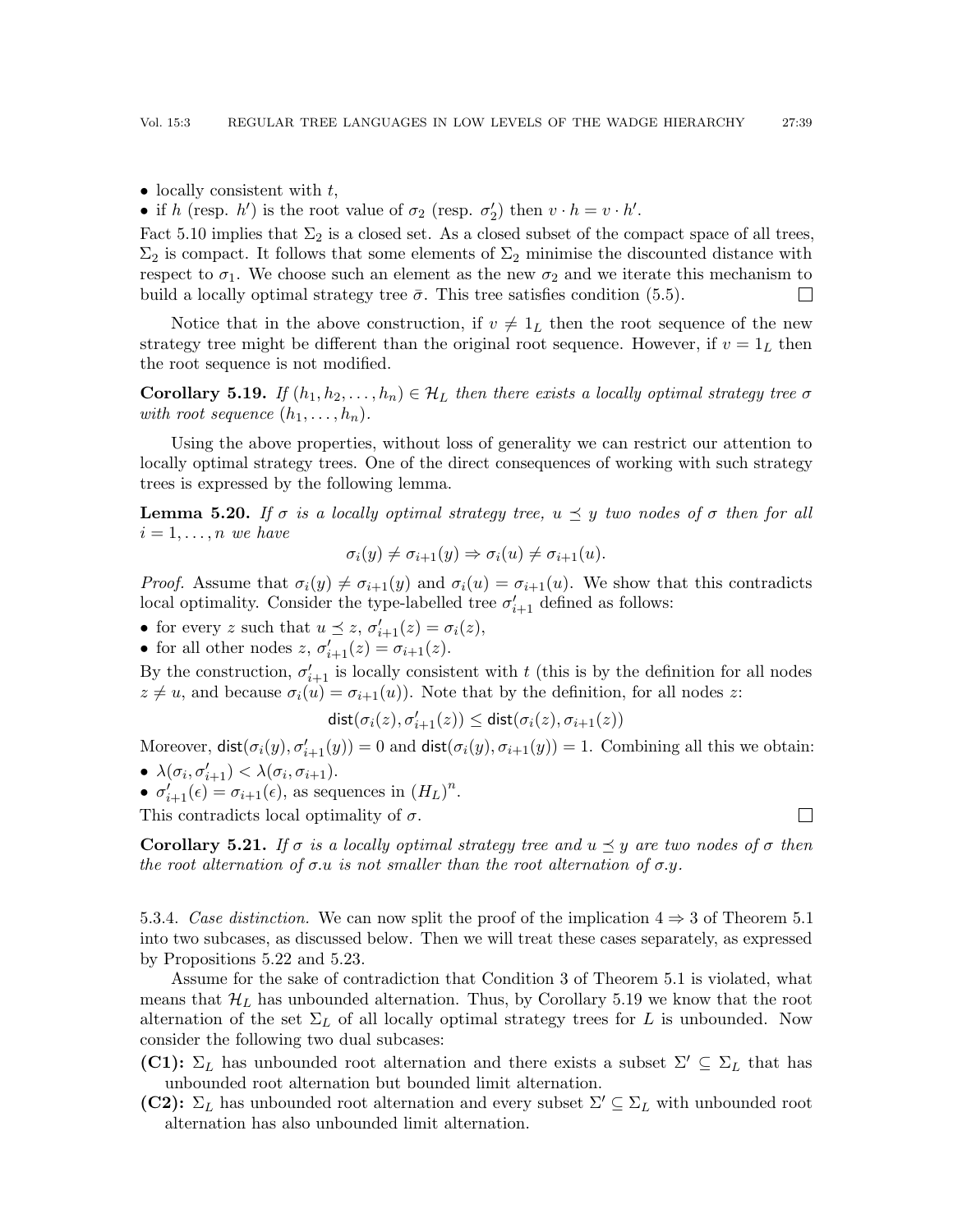The following two propositions consider these cases separately:

<span id="page-39-1"></span>**Proposition 5.22.** Assuming  $(Cl)$ , Equation  $(5.1)$  is violated.

<span id="page-39-2"></span>**Proposition 5.23.** Assuming  $(C2)$ , Equation  $(5.2)$  is violated.

The proofs of these propositions are given in Subsections [5.4](#page-39-0) and [5.5.](#page-48-0) Notice that since either Case (C1) or Case (C2) must hold, both these propositions together complete the proof of the implication  $4 \Rightarrow 3$  of Theorem [5.1.](#page-30-0)

Roughly speaking, Case (C1) corresponds to the situation in which the high alternation of  $\mathcal{H}_L$  is achieved by modifications in the strategy trees that are spread inside their structure. On the opposite, Case (C2) corresponds to the situation in which the high alternation occurs along some infinite branch of the considered strategy trees.

<span id="page-39-0"></span>5.4. Case (C1) — limit alternation is bounded. In this section we assume that  $\Sigma' \subseteq \Sigma_L$ is a set of locally optimal strategy trees such that the root alternation of  $\Sigma'$  is unbounded but the limit alternation of  $\Sigma'$  is bounded. Under that assumption we prove that Equation [\(5.1\)](#page-30-2) is violated. We do this in two steps, using a new object called *strategy matrix* as an intermediary. Strategy matrices represent special strategies for Alternator in the game on tree types. In our first step, we show that if the root alternation of  $\Sigma'$  is unbounded but the limit alternation of  $\Sigma'$  is bounded then there exist special strategy matrices of arbitrarily large size. Finally we show that the existence of sufficiently large special strategy matrices violates Equation [\(5.1\)](#page-30-2).

**Definition 5.24.** A *strategy matrix* is a rectangular matrix with entries from  $V<sub>L</sub>$  such that every row belongs to  $V_L$ . The *value* of a column of a strategy matrix is the value in  $V_L$ obtained by multiplying the entries in that column in  $V<sub>L</sub>$  in the top-to-bottom order.

**Definition 5.25.** A strategy matrix M is called *parity alternating* if for some  $n \in \omega$  it has 2n columns and n rows, and one of the following conditions holds (see Figure [6\)](#page-40-0):

- (a) For every  $i \in \{1, \ldots, n\},\$ 
	- Columns  $2i 1$  and  $2i$  have the same entries in all rows except for row i.
	- The values of columns  $2i 1$  and  $2i$  are different.
- (b) Condition (a) holds when the order of columns is reversed.

If the case  $(a)$  holds then the matrix is called *top-down* and if the case  $(b)$  holds then it is called *bottom-up*. The set of parity alternating matrices with n rows and  $2n$  columns is denoted by  $\mathbb{P}_n$ .

Figure [6](#page-40-0) depicts a top-down parity alternating strategy matrix in  $\mathbb{P}_6$ . The picture presents columns  $2i - 1$  and  $2i$  for  $i = 3$ , the entries of these columns agree everywhere except the third row, where the values x and y are distinct. The differences in all the other pairs of columns are indicated by grey rectangles, their values are not written down for the sake of clarity. It is important that the definition of a parity alternating strategy matrix requires the total values of the respective columns to differ, not only the entries in grey rectangles.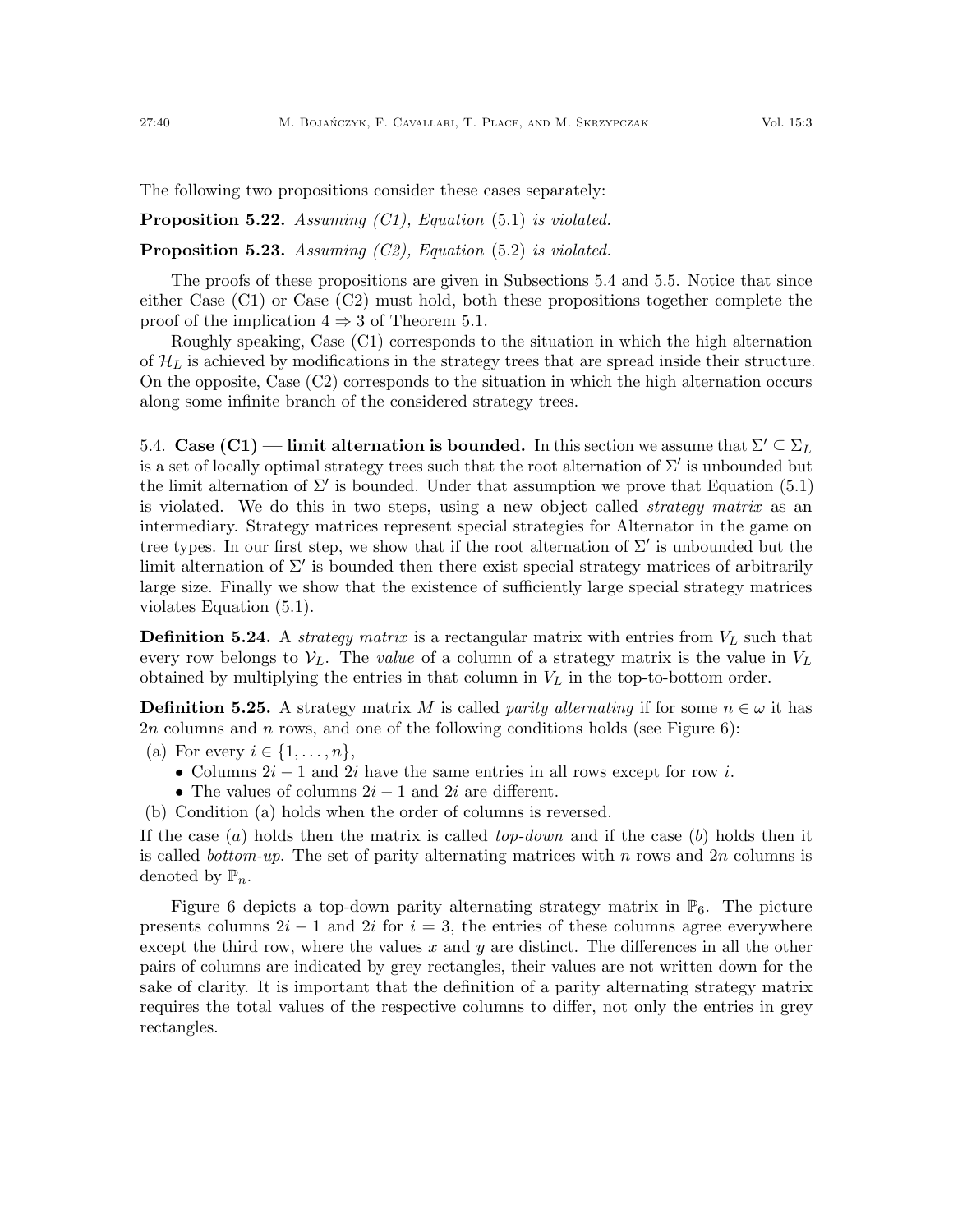|  | column $2i-1$ column $2i$ |                                                                   |  |  |
|--|---------------------------|-------------------------------------------------------------------|--|--|
|  |                           | $u_1 u_1$                                                         |  |  |
|  |                           | $u_2$ $u_2$                                                       |  |  |
|  |                           | $x \ y$                                                           |  |  |
|  |                           |                                                                   |  |  |
|  |                           | $\begin{vmatrix} w_4 & w_4 \ w_5 & w_5 \ w_6 & w_6 \end{vmatrix}$ |  |  |
|  |                           |                                                                   |  |  |

<span id="page-40-0"></span>Figure 6: A matrix in  $\mathbb{P}_6$ .

<span id="page-40-2"></span>5.4.1. Constructing strategy matrices. As we have already said, we want to prove that under our assumptions we can build arbitrary large strategy matrices: the goal that we aim now, is to prove that if  $\Sigma'$  has unbounded root alternation and bounded limit alternation, then  $\mathbb{P}_n$  is non-empty for every  $n \in \omega$ .

Fix some arbitrary  $n \in \omega$ . We want to construct a strategy matrix  $M \in \mathbb{P}_n$ . Let  $\ell$  be the maximal limit alternation among the strategy trees in  $\Sigma'$ . Choose a strategy tree  $\sigma \in \Sigma'$ with root alternation at least  $\ell \cdot 2^{n^2}$  and let m be the duration of  $\sigma$ , i.e.  $\sigma = (t, \sigma_1, \ldots, \sigma_m)$ .

During the proof we will use a known combinatorial fact that we recall now.

**Theorem 5.26** (Erdös–Szekeres Theorem, see [\[ES35\]](#page-59-26)). For given  $r, s \in \mathbb{N}$ , any sequence of length at least  $(r-1)(s-1)+1$  contains a monotonically increasing subsequence of length r or a monotonically decreasing subsequence of length s.

<span id="page-40-1"></span>**Lemma 5.27.** There are consecutive contexts zones  $X_1, \ldots, X_n$  in  $\sigma$  and a sequence of rounds  $i_1, \ldots, i_n \in \{1, \ldots, m-1\}$  such that the sequence of rounds is either strictly increasing or strictly decreasing, and

$$
\mathsf{val}(\sigma, X_j, i_j) \neq \mathsf{val}(\sigma, X_j, i_j+1) \qquad \text{for every } j \in \{1, \dots, n\}
$$

*Proof.* For a round  $i \in \{1, \ldots, m-1\}$ , define:

$$
\mathsf{change}_i(\sigma) = \{x \in {\mathsf{L},\mathsf{R}}\}^* \mid \sigma_i(x) \neq \sigma_{i+1}(x)\}.
$$

Now we prove three different claims. Once these claims are proved, we easily finish the proof of the lemma.

**Claim 1.** Let X be a context zone, and let  $\pi$  be an infinite path that passes through the root of  $X$ , but not through the port. Then

 $\pi \subseteq \mathsf{change}_i(\sigma) \quad \Longrightarrow \quad \mathsf{val}(\sigma,X,i) \neq \mathsf{val}(\sigma,X,i{+}1)$ 

holds for every round  $i \in \{1, \ldots, m-1\}$ .

Proof of Claim 1. This is by local optimality of  $\sigma$ . Assume that  $\pi \subseteq \text{change}_i(\sigma)$  and  $\mathsf{val}(\sigma, X, i) = \mathsf{val}(\sigma, X, i+1)$  for some round i. We construct a type-labelled tree  $\sigma'_{i+1}$  that is closer to  $\sigma_i$  than  $\sigma_{i+1}$  regarding the discounted distance  $\lambda$  and with the same root value as  $\sigma_{i+1}$ , contradicting local optimality.

Consider the type-labelled tree  $\sigma'_{i+1}$  defined as follows:

• For nodes  $x \in X$   $\sigma'_{i+1}(x) = \sigma_i(x)$ . Hence, for  $x \in X$ 

$$
\text{dist}(\sigma_i(x),\sigma_{i+1}'(x))=0\leq \text{dist}(\sigma_i(x),\sigma_{i+1}(x))
$$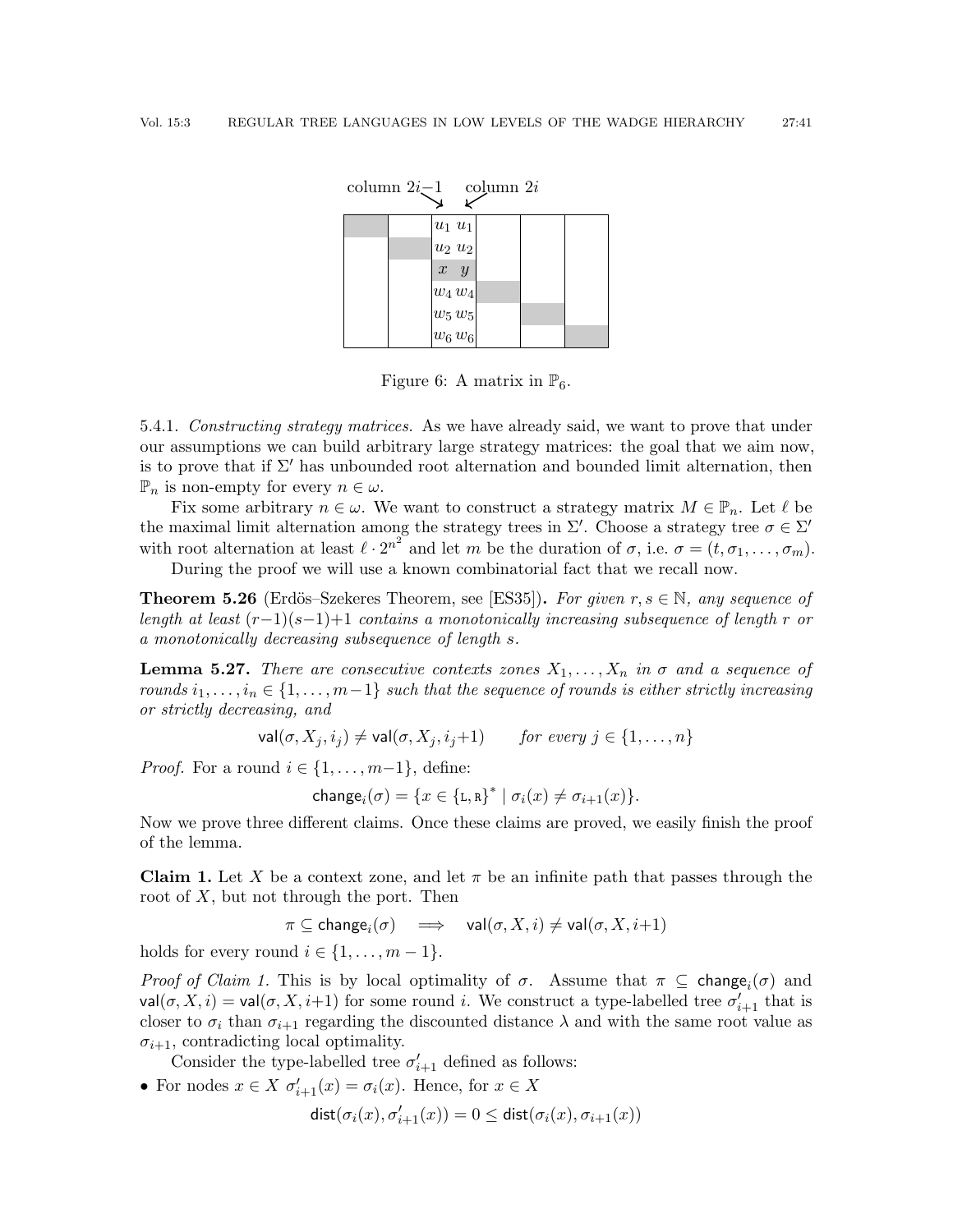• For other nodes y we define  $\sigma'_{i+1}(y) = \sigma_{i+1}(y)$ . Hence

$$
\mathsf{dist}(\sigma_i(y), \sigma'_{i+1}(y)) = \mathsf{dist}(\sigma_i(y), \sigma_{i+1}(y)).
$$

Because  $\pi \subseteq \text{change}_i(\sigma)$ , there exists at least one node  $x \in X$  such that s

 $dist(\sigma_i(x), \sigma_{i+1}(x)) = 1.$ 

It follows that:

$$
\lambda(\sigma_i,\sigma_{i+1}')<\lambda(\sigma_i,\sigma_{i+1})
$$

Moreover since  $val(\sigma, X, i) = val(\sigma, X, i+1)$ , we have  $\sigma'_{i+1}(\epsilon) = \sigma_{i+1}(\epsilon)$ . This contradicts local optimality of  $\sigma$ .

Claim 2. There is a set  $\Pi$  of at least  $2^{n^2}$  distinct infinite paths, and a function when:  $\Pi \rightarrow$  $\{1, \ldots, m-1\}$  such that for every  $\pi \in \Pi$ 

$$
\pi \subseteq \mathsf{change}_{\mathsf{when}(\pi)}(\sigma).
$$

*Proof of Claim 2.* By consistency of a strategy tree, every node in change<sub>j</sub> $(\sigma)$  has at least one child in change<sub>j</sub> $(\sigma)$ . Therefore, each of the non-empty sets change<sub>j</sub> $(\sigma)$  contains at least one infinite path. By the assumption on the root alternation there are at least  $\ell \cdot 2^{n^2}$  rounds j where change<sub>j</sub> $(\sigma)$  is non-empty. By the assumption on limit alternation, an infinite path can be contained in sets  $\mathsf{change}_j(\sigma)$  for at most  $\ell$  different values of  $j$ .  $\Box$ 

Claim 3. Let  $\Pi$  be a set of  $2^k$  distinct infinite paths in a binary tree. There exist consecutive context zones  $X_1, \ldots, X_k$  and paths  $\pi_1, \ldots, \pi_k \in \Pi$  such that for every  $i \in \{1, \ldots, k\}$ , the path  $\pi_i$  passes through the ports of the context zones  $X_1, \ldots, X_{i-1}$ , but not through the port of  $X_i$ .

*Proof of Claim 3.* The proof is by induction on k. The induction base of  $k = 1$  is obvious.

Now assume that the thesis holds for k and consider a set  $\Pi$  of  $2^{k+1}$  paths. Let u be the deepest node in the tree that belongs to all paths of  $\Pi$  (*u* exists since the root belongs to all paths of  $\Pi$ ). Let  $\Pi_L$  (respectively,  $\Pi_R$ ) be those paths in  $\Pi$  that pass through the left child of u (respectively, the right child of u). One of the sets  $\Pi_L$  or  $\Pi_R$  must have at least half of the paths, i.e. at least  $2^k$  paths. By symmetry, assume that  $\Pi_L$  has at least  $2^k$  paths and let y be the left child of u. We apply the induction hypothesis to  $\Pi_L$  and obtain paths  $\pi_2, \ldots, \pi_{k+1} \in \Pi_L$  and consecutive context zones  $X_2, \ldots, X_{k+1}$  such that for every  $i \in \{2, \ldots, k+1\}$ , path  $\pi_i$  passes through the ports of contexts  $X_2, \ldots, X_{i-1}$ , but not through the port of  $X_i$ .

We slightly modify  $X_2$  by setting y as its root. Note that this does not affect the properties of the paths  $\pi_2, \ldots, \pi_{k+1} \in \Pi_L$ . Now, we define  $X_1$  as the context zone with the root u and the root of  $X_2$  as the port. Let  $\pi_1$  be some arbitrary path in  $\Pi_R$ . By the definition,  $X_1, \ldots, X_{k+1}$  are consecutive context zones. Moreover, the paths  $\pi_2, \ldots, \pi_{k+1}$ are paths of  $\Pi_L$  and therefore pass through y, i.e. the port of  $X_L$ . Finally, by the definition  $\pi_1$  passes through the right child of u and therefore not through the port of  $X_1$ .  $\Box$ 

Now we can easily complete the proof of Lemma [5.27.](#page-40-1) Let  $\Pi$  and the function when be as in Claim 2. Apply Claim 3 to Π, yielding a sequence of paths,  $\tau_1, \ldots, \tau_n$ , and a sequence of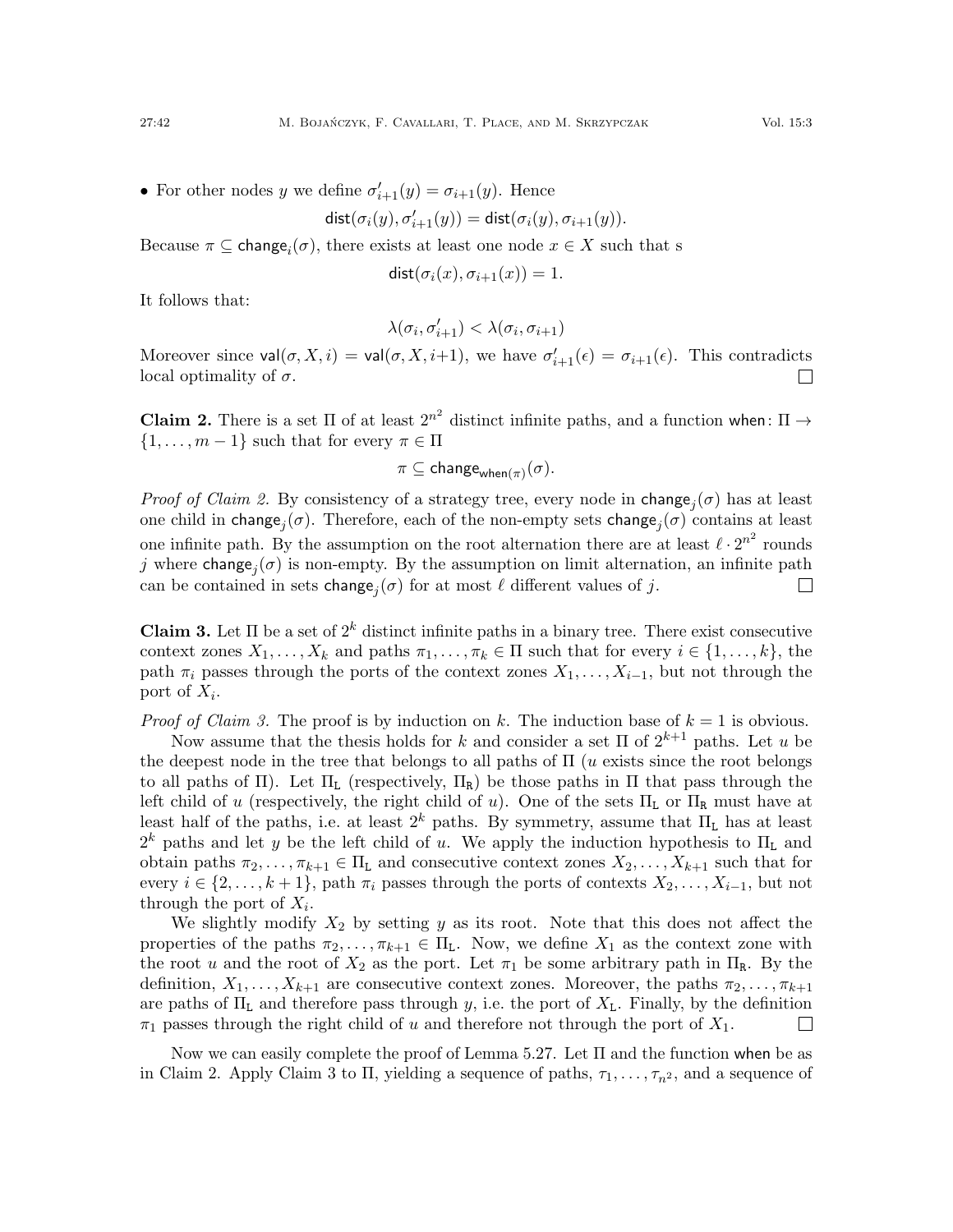context zones,  $Y_1, \ldots, Y_{n^2}$ , such that for every  $i \in \{1, \ldots, n^2\}$ , the path  $\tau_i$  passes through the ports of context zones  $Y_1, \ldots, Y_{i-1}$ , but not through the port of  $Y_i$ . Consider the sequence

$$
\mathsf{when}(\tau_1),\ldots,\mathsf{when}(\tau_{n^2})\in\{1,\ldots,m-1\}.
$$

By Erdös–Szekeres Theorem, we can find a sequence of indexes

$$
j_1 < \cdots < j_n \in \{1, \ldots, n^2\}
$$

such that the sequence

$$
\mathsf{when}(\tau_{j_1}),\ldots,\mathsf{when}(\tau_{j_n})
$$

is either increasing or decreasing. For  $i \in \{1, \ldots, n\}$ , define  $\pi_i$  to be  $\tau_{j_i}$  and  $X_i$  to be the union of the context zones

 $Y_{j_i} \cup \cdots \cup Y_{j_{i+1}-1}.$ 

By the construction, we know that the path  $\pi_i$  passes through the ports of the context zones  $X_1, \ldots, X_{i-1}$ , but not through the port of the context zone  $X_i$ . By Claim 1 we know that

$$
\mathsf{val}\big(\sigma,X_i,\mathsf{when}(\pi_i)\big)\neq \mathsf{val}\big(\sigma,X_i,\mathsf{when}(\pi_i){+}1\big).
$$

Therefore, the proof of Lemma [5.27](#page-40-1) is complete if we define  $i_1, \ldots, i_n$  to be

$$
\mathsf{when}(\pi_1),\ldots,\mathsf{when}(\pi_n).
$$

**Definition 5.28.** Let M be a matrix and consider a row j and a column i of M which is not the first column. We define a new column, denoted by

$$
\text{almostcopy}_i^{\neq j}(M),
$$

as follows: almostcopy $\overline{\phi}^{j}(M)$  is equal to column i of M in all rows except for row j, where it is equal to column  $i - 1$  of M.

**Definition 5.29.** Let  $\sigma$  be a strategy tree of duration m and let  $X_1, \ldots, X_n$  be consecutive context zones. We define a matrix with n rows and m columns as follows (for  $i = 1, \ldots, m$ ) and  $j = 1, ..., n$ :

$$
\text{matrix}(\sigma, X_1, \dots, X_n) [i, j] \stackrel{\text{def}}{=} \text{val}(\sigma, X_j, i).
$$

Note that it follows from Fact [5.13](#page-36-1) that every row of  $\text{matrix}(\sigma, X_1, \ldots, X_n)$  belongs to  $V_L$  and therefore it is a strategy matrix.

<span id="page-42-0"></span>**Lemma 5.30.** Let  $N$  be a strategy matrix defined by

$$
N = \text{matrix}(\sigma, X_1, \dots, X_n),
$$

for some locally optimal strategy tree  $\sigma$  and consecutive context zones  $X_1, \ldots, X_n$ . Let j be a row and i a column, which is not the first column. If columns i and  $i - 1$  in N have different entries in row j then the value of the column

$$
\mathrm{almostcopy}_i^{\neq j}(N)
$$

is different from the value of column i in N.

*Proof.* This is a consequence of local optimality of  $\sigma$ . The proof is the same as Claim 2 in the proof of Lemma [5.27.](#page-40-1)  $\Box$ 

Now we are ready to prove the first intermediary step: constructing a matrix in  $\mathbb{P}_n$ .

**Proposition 5.31.** Under our assumptions about the strategy tree  $\sigma$  we can construct a matrix  $M \in \mathbb{P}_n$ .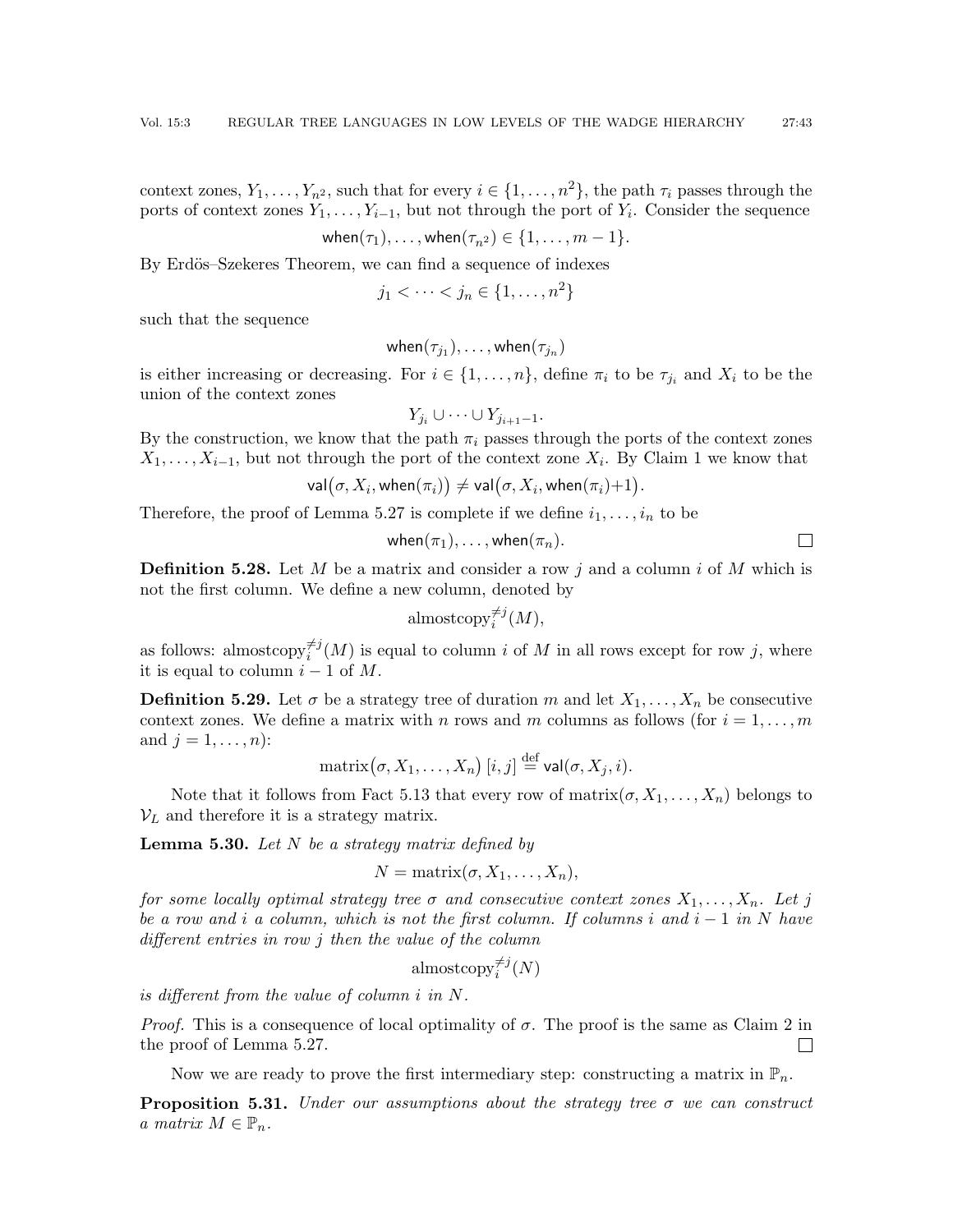

<span id="page-43-0"></span>Figure 7: Construction of the matrix M from N. Column  $2j-1$  of M equals almostcopy of column  $i_j + 1$  of N (i.e. the dashed part), while column 2j just equals column  $i_j + 1$  of N.

*Proof.* Let  $X_1, \ldots, X_n$  and  $i_1, \ldots, i_n$  be as in Lemma [5.27.](#page-40-1) Consider the strategy matrix  $N = \text{matrix}(\sigma, X_1, \ldots, X_n).$ 

By Lemma [5.27](#page-40-1) we know that for every  $j \in \{1, \ldots, n\}$  the entries in row j are different in columns  $i_j$  and  $i_j + 1$ .

Suppose first that the sequence  $i_1, \ldots, i_n$  is strictly increasing. Define a new matrix M, which has  $n$  rows and  $2n$  columns as follows.

- For  $j \in \{1, \ldots, n\}$ , column  $2j 1$  of M is almostcopy $\neq_{i,j+1}^{j} (N)$ .
- For  $j \in \{1, \ldots, n\}$ , column  $2j$  of M is column  $i_j + 1$  of N.

Figure [7](#page-43-0) depicts the process of constructing the matrix  $M$ . Gray regions in the matrix  $N$ indicate pairs of distinct values in a row j of the consecutive columns  $i_j$  and  $i_j + 1$ . We assume that the sequence  $i_j$  is strictly increasing (the other case leads to a bottom-up parity alternating strategy matrix).

Now we show that  $M \in \mathbb{P}_n$ . The dimensions of the matrix M are correct: it has n rows and  $2n$  columns. We now show that  $M$  is a strategy matrix, which means that each row belongs to  $\mathcal{V}_L$ . For  $j \in \{1, \ldots, n\}$ , let us see how row j of M

$$
M[j,1],\ldots,M[j,2n]
$$

depends on row  $i$  of  $N$ 

$$
N[j,1],\ldots,N[j,m].
$$

By reading the definition of  $M$ , we see that the dependency is

- When  $k \neq j$ , then  $M[j, 2k 1] = M[j, 2k] = N[j, i_k + 1]$ .
- When  $k = j$ , then  $M[j, 2k 1] = N[j, i_k]$  and  $M[j, 2k] = N[j, i_k + 1]$ .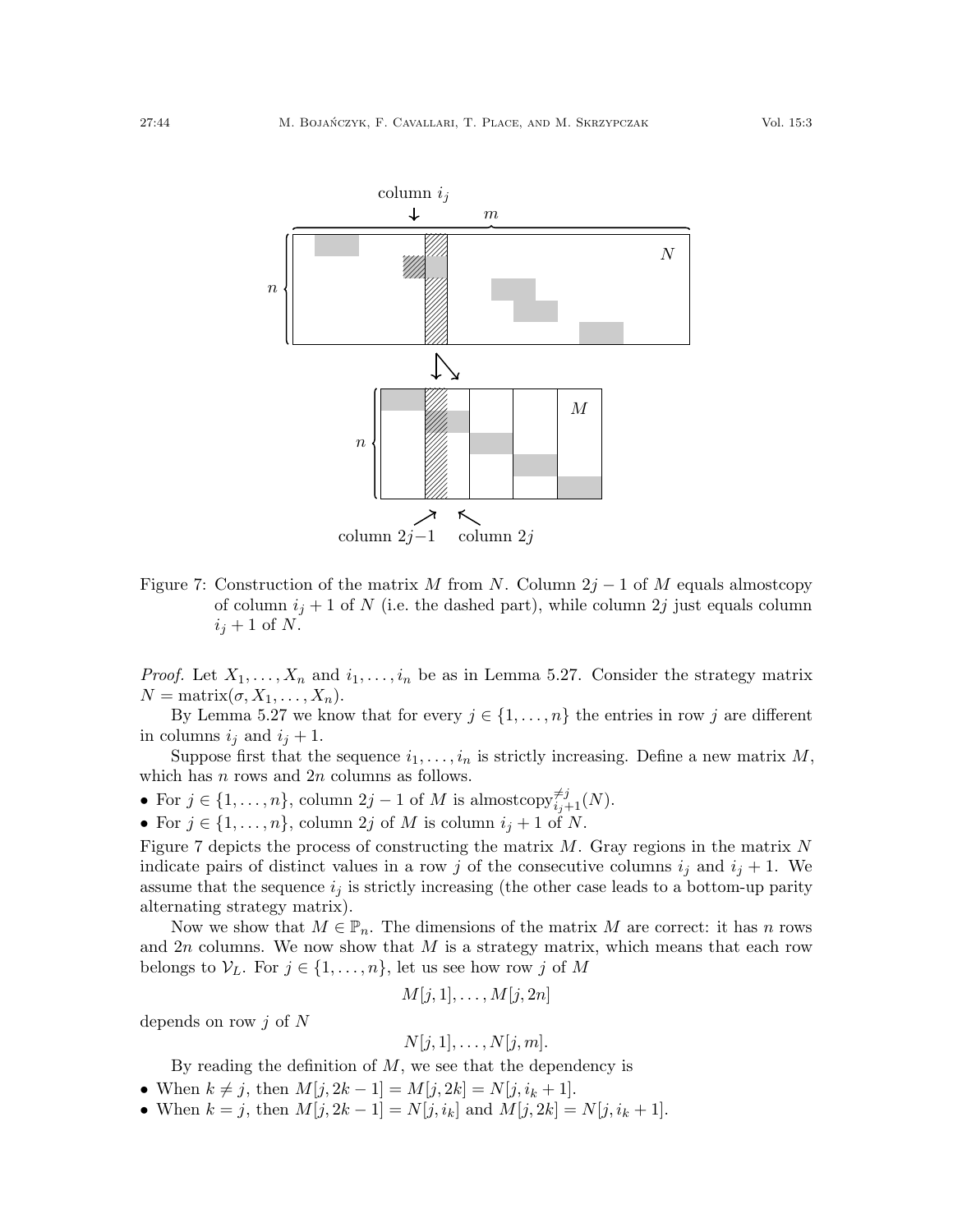It follows that row j of M is obtained from row j of N by eliminating some letters and duplicating some other letters. Since  $V_L$  is closed under eliminating and duplicating letters, and since  $N$  was a strategy matrix, it follows that also  $M$  is a strategy matrix.

By Lemma [5.30,](#page-42-0) for every  $j \in \{1, \ldots, n\}$ , the values of columns  $2j - 1$  and  $2j$  in M are different. By the construction, columns  $2j - 1$  and  $2j$  in M have the same entries, except for row j. So  $M$  is parity alternating.

When the sequence  $i_1, \ldots, i_n$  is strictly decreasing, the matrix M is defined like for a strictly increasing sequence, except that the columns of M are filled in not from left to right, but from right to left. Formally speaking:

 $\Box$ 

 $\Box$ 

- For  $j \in \{1, \ldots, n\}$ , column  $2(n-j+1)-1$  of M is almostcopy $\neq_{i,j+1}^{j}(N)$ .
- For  $j \in \{1, \ldots, n\}$ , column  $2(n-j+1)$  of M is column  $i_j + 1$  of N.
- The proof that M belongs to  $\mathbb{P}_n$  is the same as above.

5.4.2. From strategy matrices to violation of [\(5.1\)](#page-30-2). So now we can do the second intermediary step. Let us assume that  $\mathbb{P}_n$  is non-empty for any n. By the symmetry we can assume that for every n there exists a top-down parity alternating matrix of size  $n$  (the other case is handled symmetrically): under this assumption we prove that Equation [\(5.1\)](#page-30-2) is violated. To do that, we need to start from a parity alternating matrix of a large size, and by consecutive simplifications, construct a small matrix from which the violation can be easily extracted.

Take a strategy matrix  $M$ . Our aim is define a matrix obtained form  $M$  by merging two consecutive rows i and  $i+1$  of M. Let

$$
(v_{1,1},\ldots,v_{1,n}),\ldots,(v_{k,1},\ldots,v_{k,n})\in V_L^n.
$$

be the rows in  $M$ . The merge operation removes rows

 $(v_{i,1},\ldots,v_{i,n})$  and  $(v_{(i+1),1},\ldots,v_{(i+1),n})$ 

and replaces them by the row

$$
(v_{i,1} \cdot v_{(i+1),1}, \ldots, v_{i,n} \cdot v_{(i+1),n}),
$$

which is the product of the two removed rows in the monoid  $V_L^n$ . Clearly, the result of the merging operation is also a strategy matrix with the same values of all the columns.

Now we define four *safe rules*, i.e. rules that preserve parity alternating strategy matrices.

**Lemma 5.32.** For every  $M \in \mathbb{P}_n$  that is top-down and  $i \in \{1, \ldots, n\}$ , applying the following rules yields a parity alternating strategy matrix in  $\mathbb{P}_{n-1}$ :

- remove columns  $2i 1$  and  $2i$  and then merge row i with  $i+1$ ;
- remove columns  $2i 1$  and  $2i$  and then merge row i–1 with i;
- remove the first two columns and remove the first row;
- remove the last two columns and remove the last row.

The same holds for a bottom-up parity alternating matrices but then we count the columns in the reversed order.

Proof. Immediate by the definition of the rules.

Notice that  $ux \neq uy$  implies that  $x \neq y$ , but  $uvx \neq uvy$  does not imply that  $ux \neq uy$ , therefore we cannot safely remove columns  $2i - 1$  and  $2i$  and remove row i except for  $i = 1$ or  $i = n$ .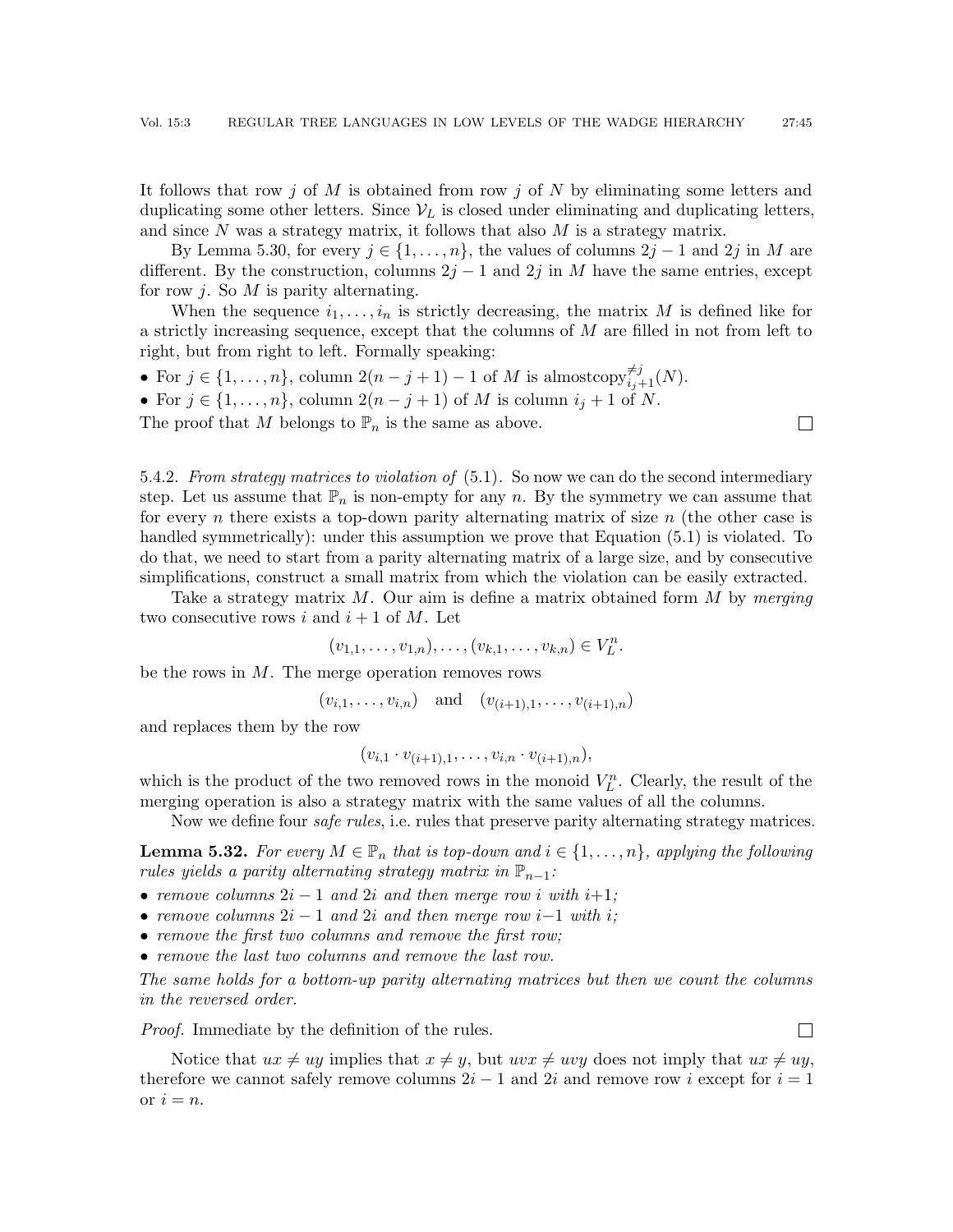Consider a parity alternating strategy matrix  $M \in \mathbb{P}_n$  and two indices  $i \in \{1, \ldots, n\}$ and  $j \in \{1, \ldots, 2n\}$ . We say that the entry  $M[i, j]$  is above diagonal (resp. below diagonal) if:

- if M is top-down then 2i must be smaller than j (resp. 2i must be grater than  $j + 1$ ),
- if M is bottom-up parity alternating then  $2(n-i)$  must be greater than  $j-1$  (resp.  $2(n-i)$  must be smaller than  $j-2$ ).

The following picture depicts the regions above and below the diagonal of a top-down parity alternating matrix in  $\mathbb{P}_6$ .



**Definition 5.33.** A parity alternating strategy matrix  $M$  is upper (resp. lower) *idempotent* if there exists an idempotent  $e \in V_L$  such that every entry above (resp. below) the diagonal of M equals e. M is called just *idempotent* if it is both upper and lower idempotent (possibly with two distinct idempotents  $e, e' \in V_L$ .

Fact 5.34. The safe rules preserve the fact that a given parity alternating matrix is upper (resp. lower) idempotent.

<span id="page-45-0"></span>**Lemma 5.35.** For each  $m \in \mathbb{N}$  there is some  $n \in \mathbb{N}$  such that for any matrix in  $\mathbb{P}_n$  there is a sequence of safe rules that yields a matrix  $N \in \mathbb{P}_m$  that is upper (resp. lower) idempotent.

Proof. By the symmetry we will only deal with the upper idempotent case. The proof uses Ramsey Theorem for hypergraphs with edges of size 3. This theorem says that for every  $m \in \mathbb{N}$  there exists a number  $f(m)$  such that for any complete hypergraph with edges coloured over  $V_L$ , there exists a complete sub-hypergraph of size m in which all edges share the same colour. We choose  $n = f(m + 1)$ .

Fix a matrix  $M \in \mathbb{P}_n$ . Again by the symmetry we assume that M is a top-down parity alternating matrix. Consider the hypergraph where the nodes are  $\{1,\ldots,n\}$  and an edge  $\{i < j < k\}$  is coloured by the value obtained by multiplying, in the monoid  $V_L$ , the entries that appear in rows  $i + 1, \ldots, j$  of column 2k. By the choice of n, we can apply Ramsey Theorem to this colouring and get a subset of size  $m + 1$ :

$$
I = \{i_0 < i_1 < \dots < i_m\} \subseteq \{1, \dots, n\}
$$

such that all the hyperedges on I have the same colour, say  $e \in V_L$ . This colour must be an idempotent, i.e. it must satisfy  $e = ee$ . This situation is illustrated below, with a matrix in  $\mathbb{P}_{10}$ . The multiplication in  $V<sub>L</sub>$  of the entries in the regions marked by red rectangles always gives the idempotent e. The regions come in pairs, for columns  $2i_\ell$  and  $2i_\ell - 1$  but as the matrix is parity alternating, the entries in these columns agree (except row  $i_\ell$ ).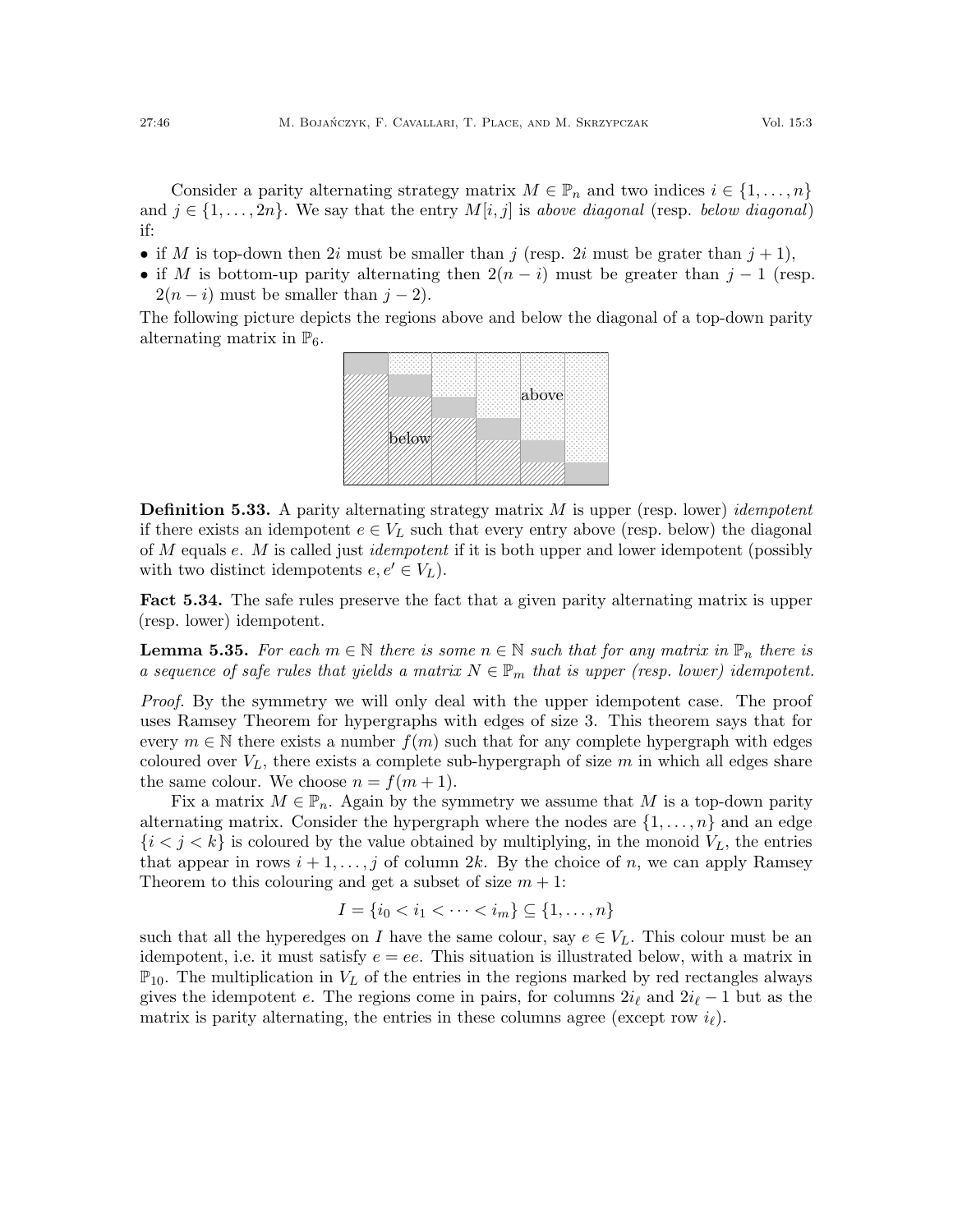

Now we apply a sequence of safe rules. First, we remove the first  $i_0$  rows and first  $2i_0$ columns. Then we remove the last  $n - i_m$  rows and last  $2(n - i_m)$  columns. We assume that the indices of rows and columns are shifted accordingly to the operations we perform; i.e. now  $i_{\ell} \stackrel{\text{def}}{=} i_{\ell} - i_0$  for  $\ell = 0, \ldots, m$ . After these operations, the matrix gets the following shape.



Now, for  $\ell = 1, 2, \ldots, m$  we remove columns  $2i_{\ell-1} + 1, \ldots, 2i_{\ell} - 2$  and merge rows  $i_{\ell-1} + 1, \ldots, i_{\ell}$  into one row (with value e in columns  $2i_{\ell+1}, \ldots, 2i_m$ ). This way, we get the following matrix, which is upper idempotent.

|  | and the state of the state of the state of the state of the state of the state of the state of the state of th | <b>Service Service</b>                                                                                                                                                      |  |  |
|--|----------------------------------------------------------------------------------------------------------------|-----------------------------------------------------------------------------------------------------------------------------------------------------------------------------|--|--|
|  |                                                                                                                | $\mathcal{L}^{\text{max}}_{\text{max}}$ and $\mathcal{L}^{\text{max}}_{\text{max}}$ and $\mathcal{L}^{\text{max}}_{\text{max}}$ and $\mathcal{L}^{\text{max}}_{\text{max}}$ |  |  |
|  |                                                                                                                |                                                                                                                                                                             |  |  |

 $\Box$ 

<span id="page-46-0"></span>**Corollary 5.36.** For each  $m \in \mathbb{N}$  there is some  $n \in \mathbb{N}$  such that for any matrix in  $\mathbb{P}_n$  there is a sequence of safe rules that yields a matrix  $N \in \mathbb{P}_m$  that is idempotent.

Proof. Since the safe rules preserve the fact that a matrix is upper (resp. lower) idempotent, we can apply Lemma [5.35](#page-45-0) twice, once to get an upper idempotent matrix and then to make it also lower idempotent.  $\Box$ 

<span id="page-46-1"></span>**Fact 5.37.** If  $M$  is an idempotent parity alternating matrix, the operation that removes columns 2i and  $2i - 1$  and removes row i preserves the fact that the matrix is idempotent parity alternating.

*Proof.* If  $i = 1$  or  $i = n$  then the above operation is safe. For  $1 < i < n$  we use the fact that the matrix is idempotent, so the values of columns  $2i - 1$  and  $2i$  depend only on the unique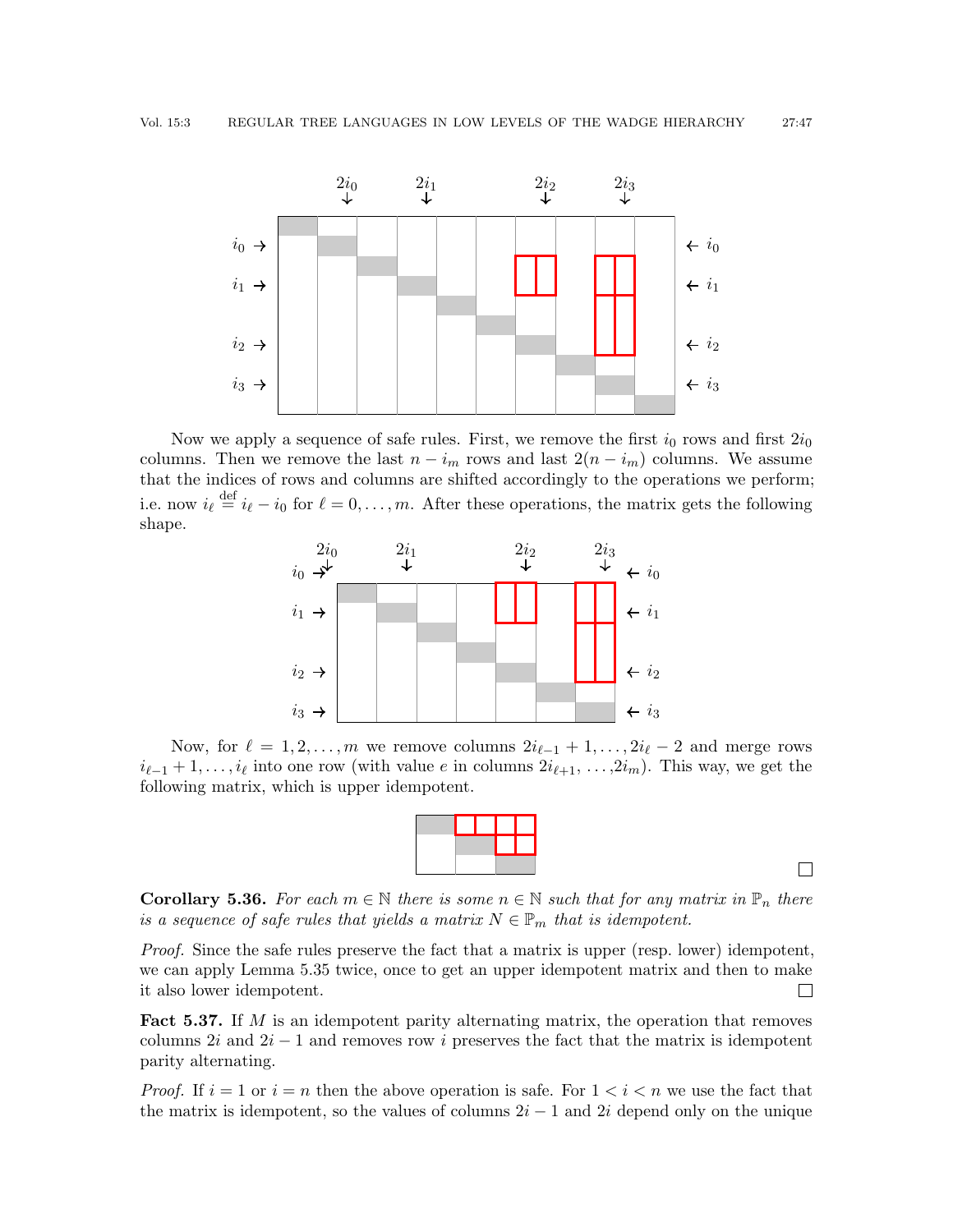entry in that column which is neither above nor below the diagonal. The following picture depicts an idempotent parity alternating matrix in  $\mathbb{P}_6$  where the upper idempotent is u and the lower idempotent is  $w$ . Removing row 4 and columns 7 and 8 of that matrix preserves the fact that the matrix is idempotent parity alternating.

|  | $ x_1 y_1 u u u u$ / $\mathscr{W}\llbracket x_1\rrbracket u u u u u$                                                                                                                                                                                                                                                                                                                                                                      |  |  |  |  |  |
|--|-------------------------------------------------------------------------------------------------------------------------------------------------------------------------------------------------------------------------------------------------------------------------------------------------------------------------------------------------------------------------------------------------------------------------------------------|--|--|--|--|--|
|  | $\mid w\>\> w\>\> x_2\>\> y_2\>\> u\>\> u\>\> \wedge\!\!\!\!\!/\!\!\!\!\!\wedge\!\!\!\!\!/\!\!\!\!\wedge\!\!\!\!\wedge\!\!\!\!\wedge\!\!\!\!\wedge\!\!\!\!\wedge\!\!\!\wedge\!\!\!\wedge\!\!\!\wedge\!\!\!\wedge\!\!\!\wedge\!\!\!\wedge\!\!\!\wedge\!\!\!\wedge\!\!\!\wedge\!\!\!\wedge\!\!\!\wedge\!\!\!\wedge\!\!\!\wedge\!\!\!\wedge\!\!\!\wedge\!\!\!\wedge\!\!\!\wedge\!\!\!\wedge\!\!\!\wedge\!\!\!\wedge\!\!\!\wedge\!\!\!\wedge$ |  |  |  |  |  |
|  | $ w\>\>\> w\>\>\> w\>\>\> w\>\>\> x_3\>\> y_3 \,\mathscr{W\!/\!\!/} \mathscr{W}\!/\! \mu\>\>\> u\>\>\> u\>\>\> u\>\>\> u\>\>\>$                                                                                                                                                                                                                                                                                                           |  |  |  |  |  |
|  | (168/168/166/166/166/166/                                                                                                                                                                                                                                                                                                                                                                                                                 |  |  |  |  |  |
|  | $\  w\>\> w\>\> w\>\> w\>\> w\nonumber \gg \langle w\rangle / \langle w\rangle x_5\>\> y_5\>\> u\>\> u\>\ $                                                                                                                                                                                                                                                                                                                               |  |  |  |  |  |
|  | $\vert\, w\, \vert\, w\, \vert\, w\, \vert\, w\, \vert\, w\, \vert\, w\, w\, \vert\, w\, \vert\, w\, \vert\, w\, \vert\, w\, \vert\, w\, \vert\, w\, \vert\, w\, \vert\, w\, \vert\, w\, \vert\, w\, \vert\, w\, \vert\, w\, \vert\, w\, \vert\, w\, \vert\, w\, \vert\, w\, \vert\, w\, \vert\, w\, \vert\, w\, \vert\, w\, \vert\, w\, \vert\, w\, \vert\, w\, \vert\, w\, \vert\, w\,$                                                 |  |  |  |  |  |

<span id="page-47-0"></span>**Lemma 5.38.** If  $\mathbb{P}_n$  is non-empty for arbitrarily big n then there are  $u, w, x, y \in V_L$  such that u and w are idempotents and  $\mathbb{P}_4$  contains the matrix

| $\begin{array}{ cccccccc } \hline x & y & u & u & u & u & u \hline \end{array}$                     |  |  |  |  |
|-----------------------------------------------------------------------------------------------------|--|--|--|--|
| $\boxed{w\ \ w\ \ x\ \ y\ \ \color{red}{u\ \ u\ \ u\ \ u}}$                                         |  |  |  |  |
| $\begin{array}{ ccc ccc ccc ccc ccc ccc ccc ccc ccc } \hline w & w & w & w & w & w & w \end{array}$ |  |  |  |  |
| w w w w w w x y                                                                                     |  |  |  |  |

*Proof.* By the hypothesis, we can apply Corollary [5.36](#page-46-0) for  $m = 4 * |V_L|^2$ . Let N be the resulting matrix. Each row of that matrix is of the form  $w \cdots w \cdot x_i \cdot y_i \cdot u \cdots u$ . Thus, there exists a pair  $(x, y)$  that appears as  $(x_i, y_i)$  in at least 4 rows. Using Fact [5.37](#page-46-1) we can remove all the remaining rows (and the corresponding pairs of columns) from  $N$  and the result has the above form.  $\Box$ 

We can conclude the proof of Proposition [5.22](#page-39-1) by showing that under our assumptions Equation [\(5.1\)](#page-30-2) is violated.

Let M be the matrix described in Lemma [5.38.](#page-47-0) Let  $\{u_1, \ldots, u_8\}$  be the values of all the columns in M. The matrix is in  $\mathbb{P}_4$  so  $u_3 \neq u_4$ . Because u and w are idempotent,

$$
u_3 = uxww = uxw = uuxw = u_5
$$

For the same reason,  $u_4 = u_6$ . This is depicted in the picture below

|  |                   | $\begin{array}{ c cccc } \hline x&y&u&u&u&u&u\\ w&w&x&y&u&u&u\\ w&w&w&x&y&u&u\\ w&w&w&w&w&x&y\\ \hline \end{array}$ |  |
|--|-------------------|---------------------------------------------------------------------------------------------------------------------|--|
|  |                   |                                                                                                                     |  |
|  |                   |                                                                                                                     |  |
|  |                   |                                                                                                                     |  |
|  | <b>ተ ተ ተ ተ</b>    |                                                                                                                     |  |
|  | $u_3 u_4 u_3 u_4$ |                                                                                                                     |  |

Since  $u_3$  and  $u_4$  are different, at least one of them is different than uw. Without loss of generality suppose that  $u_3 \neq uw$ . Because each row of the matrix belongs to  $V_L$  and  $V_L$  is closed under removing letters, it follows that

$$
(w, x, u) \in \mathcal{V}_L.
$$

This means that we have a violation of Equation [\(5.1\)](#page-30-2), which requires that

$$
uw = u^{\sharp} \cdot u \cdot w^{\sharp} = u^{\sharp} \cdot x \cdot w^{\sharp} = u_3.
$$

This concludes the proof of Proposition [5.22.](#page-39-1)

 $\Box$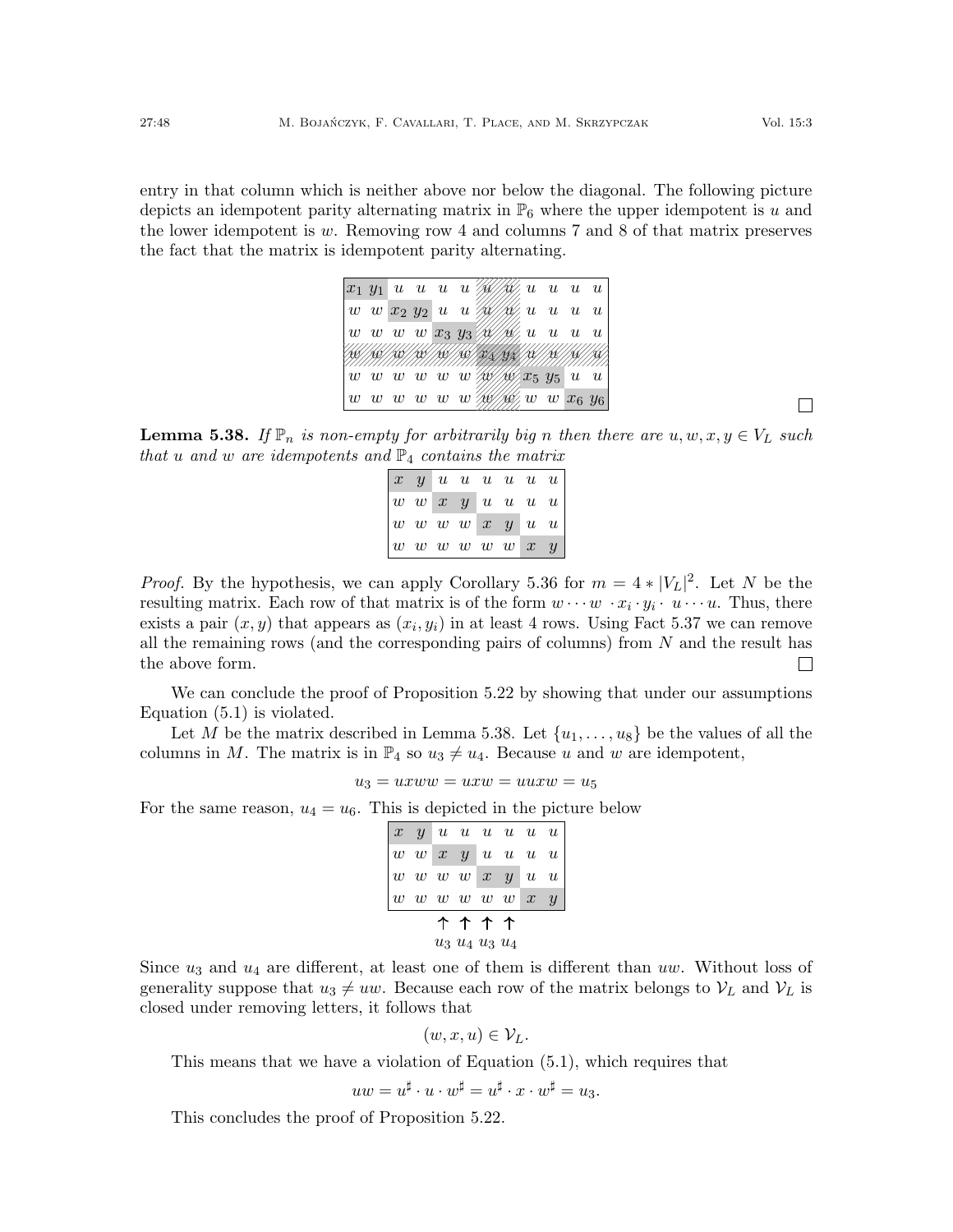<span id="page-48-0"></span>5.5. Case (C2) — limit alternation is unbounded. In this section we assume that  $\Sigma_L$ has unbounded root alternation and every subset  $\Sigma' \subseteq \Sigma_L$  with unbounded root alternation has also unbounded limit alternation. Under that assumption we need to prove that Equation [\(5.2\)](#page-30-3) is violated.

We start by constructing a finite directed graph  $G_L$  (called the *strategy graph* of L) that represents very specific strategies of Alternator in the game on types. We then show that the above assumptions imply that the strategy graph needs to be  $recursive<sup>5</sup>$  $recursive<sup>5</sup>$  $recursive<sup>5</sup>$  — roughly speaking it contains complicated connected components. Then we finish the proof of Proposition [5.23](#page-39-2) by showing that recursivity of the strategy graph gives rise to a violation of Equation [\(5.2\)](#page-30-3).

5.5.1. Strategy graph. Given a language L, the strategy graph of L (denoted  $G_L$ ) is defined as follows. The set of nodes of  $G_L$  is  $(V_L \sqcup \{1_L\}) \times H_L$ . There is an edge from a node  $(v, h)$ to a node  $(v', h')$  if there exist:

$$
(u_1, u_2), (w_1, w_2) \in \mathcal{V}_L, \ z \in V_L \sqcup \{1_L\}
$$

such that

 $h = vu_1w_1^{\infty}$  and  $v' = vu_2w_2^{\sharp}$  $rac{1}{2}z$ .

Notice that the above definition does not invoke  $h'$  (the value of  $h'$  matters for a successive edge from  $(v', h')$ .

The following lemma provides a less explicit definition of edges in  $G<sub>L</sub>$ , via the notion of path-switching.

<span id="page-48-3"></span>**Definition 5.39.** Consider a tree type  $h \in H_L$  and a pair of context types  $v, v' \in V_L$ . We say that the pair  $(v, h)$  is path-switching into v' if there exists a tree  $t \in \mathrm{Tr}_A$  such that  $v \cdot \alpha_L(t) = h$  and there exists an infinite path  $\pi$  of t such that if D is a finite prefix of t then D can be completed into a context C' with the port located on  $\pi$  such that  $v \cdot \alpha_L(C') \cdot z = v'$ for some  $z \in V_L \sqcup \{1_L\}.$ 

<span id="page-48-1"></span>**Lemma 5.40.** There exists an edge from  $(v, h)$  to  $(v', h')$  in  $G_L$  if and only if  $(v, h)$  is  $path-switching$  into  $v'$ .

*Proof.* First assume that there exists an edge from  $(v, h)$  to  $(v', h')$  in  $G_L$  with  $(u_1, u_2)$ ,  $(w_1, w_2)$ , z witnessing that. Let  $C_u$ ,  $C_w$ ,  $C_z$  be contexts of types  $u_1, w_1$ , z respectively. Take  $t \stackrel{\text{def}}{=} C_u \cdot C_w^{\infty}$ . In that case  $v \cdot \alpha_L(t) = h$  and let  $\pi$  be the infinite path that contains all the ports of the contexts  $C_u \cdot C_w^k$  for  $k = 0, 1, \ldots$ 

Consider a finite prefix  $D$  of  $t$ . Let  $D'$  be an extension of  $D$  that is also finite, contains exactly one port, and D' is a prefix of  $C_u \cdot C_w^{(\sharp \cdot k)}$  for some k.

By the definition,  $D'$  can be written as

$$
D=D_0\cdot D_1\cdot\ldots\cdot D_{\sharp\cdot k},
$$

where  $D_0, \ldots, D_{\sharp,k}$  are finite prefixes of contexts (i.e. each of them has exactly one port); and moreover  $D_0$  is a prefix of  $C_u$  and all  $D_1, \ldots, D_{\sharp k}$  are prefixes of  $C_w$ . By the assumption that  $(u_1, u_2), (w_1, w_2) \in \mathcal{V}_L$  we know that we can extend all  $D_0, D_1, \ldots, D_{\sharp k}$  into contexts  $C_0, C_1, \ldots, C_{\sharp k}$  such that  $\alpha_L(C_0) = u_2$  and  $\alpha_L(C_i) = w_2$  for  $i = 1, \ldots, \sharp k$ . Take  $C' =$  $C_0 \cdot C_1 \cdot \ldots \cdot C_{\sharp \cdot k}$ . Clearly the port of C' is located on  $\pi$ . Notice that

$$
\alpha_L(C') = u_2 \cdot w_2^{\sharp \cdot k} = u_2 \cdot w_2^{\sharp}.
$$

<span id="page-48-2"></span><sup>&</sup>lt;sup>5</sup>This notion, used previously in [\[BP12\]](#page-58-0) and [\[FM14\]](#page-59-6), has nothing to do with recursion theory, it speaks about the possibility to traverse certain edges in the graph and to go back to the beginning.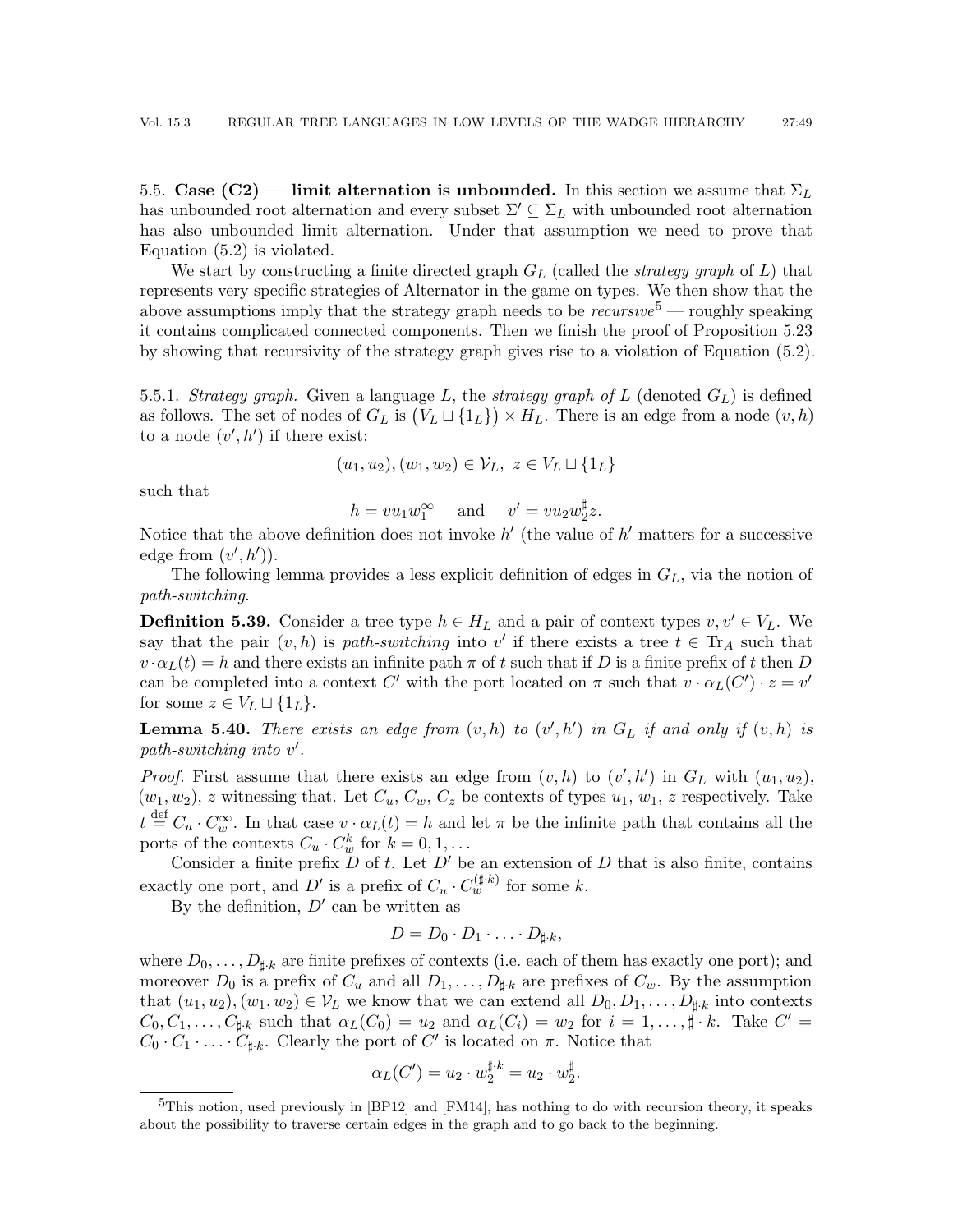Therefore,  $v \cdot \alpha_L(C') \cdot z = v'$  by the assumption that there is an edge from  $(v, h)$  to  $(v', h')$ .

Now we assume that  $(v, h)$  is path-switching into  $v'$  and we prove that there is an edge between  $(v, h)$  and  $(v', h')$  in  $G_L$ . This will be achieved by the Ramsey theorem. Consider a triple of nodes  $x \prec y \prec \delta$  on  $\pi$ . Let  $d = |\delta|$  be the depth of  $\delta$  and let  $D_d$  be the  $(d+1)$ -prefix of t (i.e.  $D_d$  is t restricted to the subset  $\{L, R\}^{\leq d}$  of its domain). Let  $C'_d$  be given from the assumption in Definition [5.39](#page-48-3) for  $D = D_d$ .

Let  $u_1, u_2, w_1, w_2$  be the  $\alpha_L$ -types of the following context zones:

•  $u_1$  (resp.  $u_2$ ) the type of the context zone rooted in  $\epsilon$  with the port in x of t (resp. of  $C'_d$ ); •  $w_1$  (resp.  $w_2$ ) the type of the context zone rooted in x with the port in y of t (resp. of  $\overrightarrow{C_d}$ ). Let z be the type given by the assumption for  $C_d'$ .

Define  $f(x, y, \delta)$  as the quintuple  $(u_1, u_2, w_1, w_2, z) \in (V_L \sqcup {\{1_L\}})^5$ . Apply the Ramsey theorem for triples to f to get an infinite set P of nodes on  $\pi$ . We know that for all the triples from P the function f is constantly equal a fixed quintuple  $(u_1, u_2, w_1, w_2, z)$ . It is easy to see that  $\alpha_L(t) = u_1 \cdot w_1^{\infty}$ . Thus,  $h = vu_1w_1^{\infty}$ . Similarly, the Ramsey theorem guarantees that  $w_2 \cdot w_2 = w_2$  and therefore  $v' = v u_2 w_2^{\sharp}$  $2^{\frac{\pi}{2}}z$ . Thus, to know that there is an edge from  $(v, h)$  to  $(v'h')$  in  $G_L$  it is enough to prove that  $(u_1, u_2)$  and  $(w_1, w_2)$  are both elements of  $\mathcal{V}_L$ .

We will show that Alternator has a winning strategy in the game  $\mathcal{V}(u_1, u_2)$  (the case of  $\mathcal{V}(w_1, w_2)$  is analogous). Fix  $x \prec y \in P$  and let  $C_1$  be the context zone rooted in  $\epsilon$  with the port in x of t. Assume that Alternator plays  $C_1$  as the first context in the game  $\mathcal{V}(u_1, u_2)$ . Consider a finite prefix  $D$  that is played by Constrainer. Since  $D$  is finite and  $P$  is infinite, there exists  $\delta \in P$  such that  $d \stackrel{\text{def}}{=} |\delta|$  is greater than the depth of all the nodes in  $D_1$ . Let Alternator reply with  $C_d'$ . By the assumption on d, we know that  $C_d'$  indeed extends D. By the choice of P we know that  $\alpha_L(C'_d) = u_2$ . Thus, we have proved that Alternator wins  $\Box$  $\mathcal{V}(u_1, u_2)$ .

<span id="page-49-1"></span>**Lemma 5.41.** The strategy graph  $G_L$  is transitive.

*Proof.* Consider an edge between  $(v, h)$  and  $(v', h')$  witnessed by  $(u_1, u_2)$ ,  $(w_1, w_2)$ , and z; and an edge between  $(v', h')$  and  $(v'', h'')$  witnessed by  $(u'_1, u'_2), (w'_1, w'_2), z'$ . Then  $h = vu_1w_1^{\infty}$ and  $v'' = vu_2w_2^{\sharp}$  $\frac{\sharp}{2}(zu_2'(w_2')^{\sharp}z')$ . It means that there is an edge between  $(v, h)$  and  $(v'', h'')$ with  $(u_1, u_2), (w_1, w_2) \in \mathcal{V}_L$ , and  $z'' \stackrel{\text{def}}{=} z u_2'(w_2')^{\sharp} z'.$  $\Box$ 

Recall that a strongly connected component of a directed graph  $G$  is a set of nodes  $X$ such that for each  $x \neq x' \in X$  there exists a path in G leading from x to x'. If G is transitive then this condition boils down to saying that there is a single edge from  $x$  to  $x'$ .

**Definition 5.42** (*Recursive strategy graphs*). We say that a strategy graph  $G_L$  is recursive if there exists a strongly connected component of  $G_L$  that contains two nodes  $(v, h), (v', h')$ with  $h \neq h'$ .

## <span id="page-49-0"></span>**Lemma 5.43.** If the strategy graph  $G_L$  is recursive then Equation [\(5.2\)](#page-30-3) is violated.

*Proof.* Assume contrarily that  $G_L$  is recursive but Equation [\(5.2\)](#page-30-3) holds. Consider a pair of nodes  $(v, h)$  and  $(v', h')$  with  $h \neq h'$  that witness recursivity of  $G_L$ . By Lemma [5.41](#page-49-1) there must exist edges in  $G_L$  from  $(v, h)$  to  $(v', h')$  and back. Let  $(u_1, u_2), (w_1, w_2), z$ ; and  $(u'_1, u'_2),$  $(w_1^\prime, w_2^\prime),\, z^\prime$  witness the existence of these edges respectively.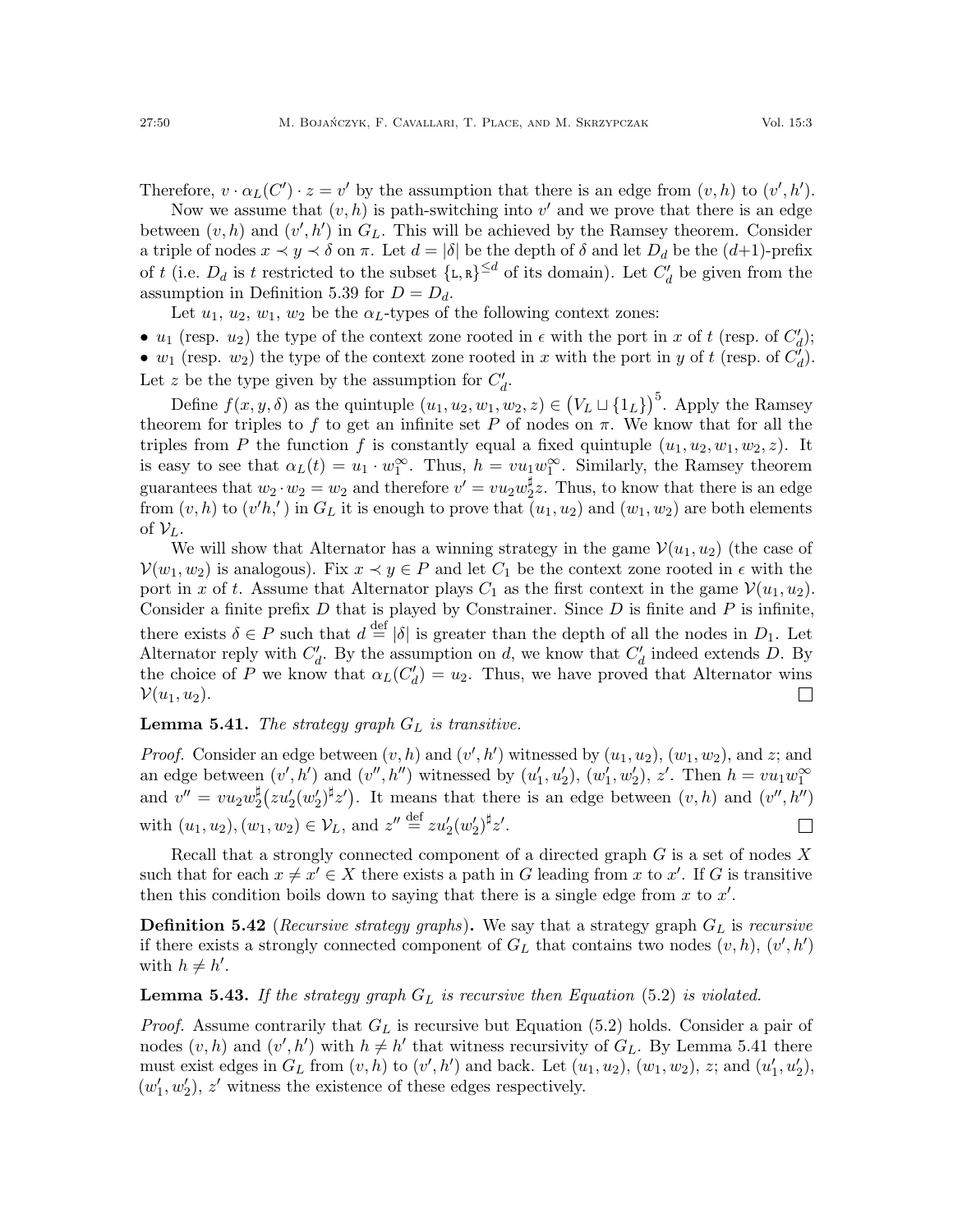Apply Equation [\(5.2\)](#page-30-3) to obtain that:

$$
(u_2(w_2)^{\sharp} z u_2'(w_2')^{\sharp} z')^{\sharp} u_1(w_1)^{\infty} = (u_2(w_2)^{\sharp} z u_2'(w_2')^{\sharp} z')^{\infty}
$$
  

$$
(u_2'(w_2')^{\sharp} z' u_2(w_2)^{\sharp} z)^{\sharp} u_1'(w_1')^{\infty} = (u_2'(w_2')^{\sharp} z' u_2(w_2)^{\sharp} z)^{\infty}
$$

Let  $W = u_2(w_2)^{\sharp} z$  and  $W' = u_2'(w_2')^{\sharp} z'$ . Then by the assumptions on the edges between  $(v, h)$  and  $(v', h')$  we get that  $vW = v'$  and  $v'W' = v$ . Moreover, the above equations get the form

$$
(WW')^{\sharp}u_1(w_1)^{\infty} = (WW')^{\infty}
$$

$$
(W'W)^{\sharp}u_2(w_2)^{\infty} = (W'W)^{\infty}
$$

And therefore, by using the values of  $h$ ,  $h'$  and multiplying these equations by v and v' respectively we get:

$$
h = v \cdot u_1(w_1)^{\infty} = v \cdot (WW')^{\sharp} u_1(w_1)^{\infty} = v \cdot (WW')^{\infty}
$$
  

$$
h' = v' \cdot u_1'(w_1')^{\infty} = v' \cdot (W'W)^{\sharp} u_1'(w_1')^{\infty} = v' \cdot (W'W)^{\infty}
$$

Now since  $h = v \cdot (WW')^{\infty} = vW \cdot (W'W)^{\infty} = v' \cdot (W'W)^{\infty} = h'$  we obtain the contradiction as we assumed that  $h \neq h'$ .  $\Box$ 

<span id="page-50-0"></span>5.5.2. Constructing a path in  $G_L$ . We will now use the assumption that Case (C2) holds to construct an infinite path in  $G_L$  such that every two consecutive nodes on that path  $(v, h), (v', h')$  satisfy  $h \neq h'$ . Since  $G_L$  is finite, such an infinite path witnesses that some strongly connected component of  $G_L$  contains such two nodes and therefore  $G_L$  is recursive. By Lemma [5.43](#page-49-0) it means a violation of Equation [\(5.2\)](#page-30-3) and the proof of Proposition [5.23](#page-39-2) is finished.

The construction of the path will be inductive, preserving an invariant that the last node constructed on the path is *alternating*: a node  $(v, h)$  in  $G_L$  is *alternating* if  $v \cdot \mathcal{H}_L$ contains words that begin with  $h$  and have arbitrarily high alternation.

**Lemma 5.44.**  $G_L$  contains at least one alternating node.

*Proof.* This is because  $\mathcal{H}_L$  has unbounded alternation. Therefore, by Pigeon-hole Principle there exists some  $h \in H_L$  such that  $H_L$  contains words that begin with h that have arbitrarily high alternation. By the definition, this means that the node  $(1_L, h)$  is alternating in  $G_L$ .

The inductive step of the construction will be based on the following lemma.

<span id="page-50-1"></span>**Lemma 5.45.** If  $(v, h)$  is an alternating node of  $G<sub>L</sub>$  and Case (C2) holds then there exists an edge in  $G_L$  from  $(v, h)$  to  $(v', h')$  such that  $h \neq h'$  and  $(v', h')$  is also alternating.

The rest of the section is devoted to a proof of Lemma [5.45.](#page-50-1) Let  $\Sigma_{(v,h)}$  be the set of all strategy trees  $\sigma$  (with root sequences of the form  $(h_1, \ldots, h_n)$ ) such that:

•  $\sigma$  is locally optimal for v (see Definition [5.16\)](#page-37-0),

 $\bullet v \cdot h_1 = h,$ 

• the sequence  $(vh_1, \ldots, vh_n)$  is alternating (i.e. every two consecutive values in the sequence are distinct, see Definition [4.27\)](#page-29-1).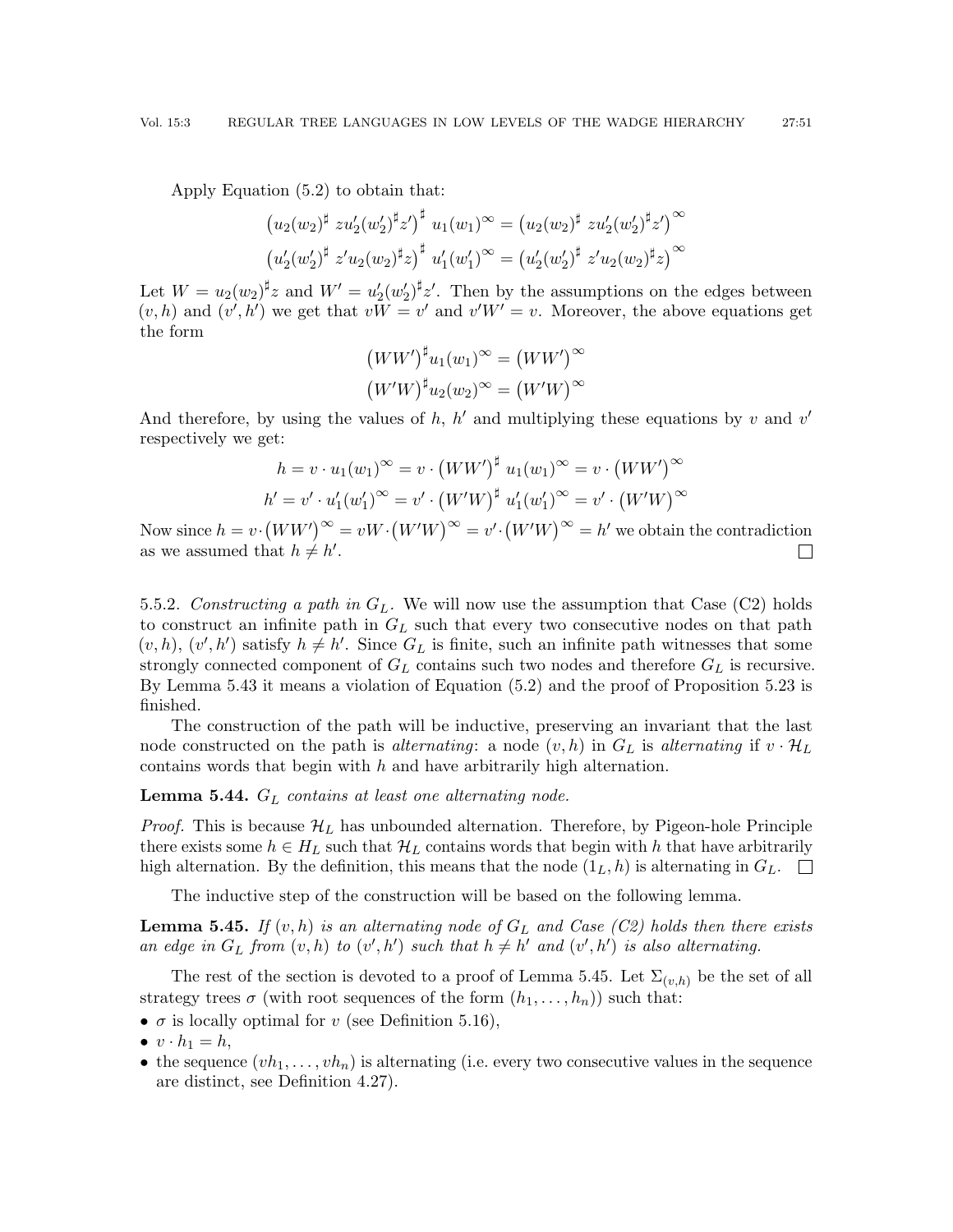**Fact 5.46.** The set  $\Sigma_{(v,h)}$  is a subset of  $\Sigma_L$  that has unbounded both root and limit alternation.

*Proof.* Fact [5.17](#page-37-3) implies that all strategy trees in  $\Sigma_{(v,h)}$  belong also to  $\Sigma_L$ . By the fact that  $(v, h)$  is alternating and by Lemma [5.18](#page-37-4) we know that  $\Sigma_{(v,h)}$  has unbounded root alternation. Therefore, Case (C2) guarantees that  $\Sigma_{(v,h)}$  has also unbounded limit alternation.

Now observe that for each  $g, g' \in H_L$  either  $(g, g')^k \in \mathcal{H}_L$  for all  $k \in \omega$ , or there exists a unique  $k_{g,g'} \in \omega$  such that  $(g, g')^{k_{g,g'}} \in \mathcal{H}_L$  but  $(g, g')^{1+k_{g,g'}} \notin \mathcal{H}_L$ . Since the set  $H_L$  is finite, there exists a number K that is greater than all the defined numbers  $k_{q,q'}$ . Thus, the following fact holds.

<span id="page-51-0"></span>**Fact 5.47.** If for some pair  $g, g' \in H_L$  we have  $(g, g')^K \in \mathcal{H}_L$  then  $(g, g')^k \in \mathcal{H}_L$  for all  $k \in \omega$ .

Let  $\ell \stackrel{\text{def}}{=} |H_L|^2 \cdot K$  and let  $\sigma = (t, \sigma_1, \ldots, \sigma_n)$  be a strategy tree in  $\Sigma_{(v,h)}$  that has limit alternation greater than  $\ell$ .

We will now construct a path  $\pi$  in t on which the high limit alternation of  $\sigma$  is located. Let Z be the set of nodes z of t such that the root alternation of  $\sigma$ , z is greater than  $\ell$ . By Corollary [5.21](#page-38-2) we know that  $Z$  is prefix closed and by the fact that the limit alternation of  $\sigma$  is greater than  $\ell$  we know that Z is infinite. Therefore, by König lemma we know that Z contains an infinite path  $\pi$ .

**Lemma 5.48.** There exists an infinite set  $P \subseteq \pi$  and two sequences  $(h_1, \ldots, h_n) \in H_L^*$  and  $(v_1, \ldots, v_n) \in V_L^*$  such that for all nodes  $x \in P$ :

- $\bullet$   $(\sigma_1(x), \ldots, \sigma_n(x)) = (h_1, \ldots, h_n),$
- $( val(\sigma, X, 1), \ldots, val(\sigma, X, n)) = (v_1, \ldots, v_n),$  where X is the context zone with the root in  $\epsilon$  and port in x.

Moreover,  $(h_1, \ldots, h_n) \in \mathcal{H}_L$  and  $(v_1, \ldots, v_n) \in \mathcal{V}_L$ .

*Proof.* The choice of P and the sequences  $(h_1, \ldots, h_n) \in H_L^*$ ,  $(v_1, \ldots, v_n) \in V_L^*$  is just by Pigeon-hole Principle. By the definition of a strategy tree we know that  $(h_1, \ldots, h_n) \in \mathcal{H}_L$ . By Fact [5.13](#page-36-1) we know that also  $(v_1, \ldots, v_n) \in \mathcal{V}_L$ .  $\Box$ 

Since the alternation of  $(h_1, \ldots, h_n)$  is greater than  $\ell = |H_L|^2 \cdot K$ , we know that there exists a pair  $g \neq g' \in H_L$  and a set of indices  $I \subseteq \{1, \ldots, n-1\}$  such that  $|I| \geq K$  and for all  $i \in I$  we have  $h_i = g$  and  $h_{i+1} = g'$ . Fix as  $i_0$  the minimal element of I. By closure of  $\mathcal{H}_L$  under subwords, we know that  $(g, g')^K \in \mathcal{H}_L$ . By Fact [5.47](#page-51-0) it implies that

<span id="page-51-1"></span>
$$
(g, g')^k \in \mathcal{H}_L \qquad \text{for all } k \in \omega. \tag{5.6}
$$

Let  $u = v_{i_0}$  and  $u' = v_{i_0+1}$  where  $i_0$  is the minimal element of I. We will finish the proof by showing the following three lemmas.

<span id="page-51-2"></span>**Lemma 5.49.** The values  $vu'g$  and  $vu'g'$  are distinct.

*Proof.* Recall that  $g = h_{i_0}$  and  $g' = h_{i_0+1}$ . Assume that the value  $vu'g$  is equal to  $vu'g'$ . Consider a strategy tree  $\sigma'$  that equals  $\sigma$  except for the subtree  $\sigma'_{i_0+1}$ . *x* where *x* is the  $\preceq$ -minimal element of X. Over that subtree, let  $\sigma'_{i_0+1}$  be equal to  $\sigma_{i_0}$ . Let  $(h'_1, \ldots, h'_n)$  be the root sequence of  $\sigma'$ . We know that  $v \cdot (h'_1, \ldots, h'_n) = (h_1, \ldots, h_n)$  and  $dist(\sigma_{i_0}, \sigma'_{i_0+1})$  is strictly smaller than  $dist(\sigma_{i_0}, \sigma_{i_0+1})$ , what contradicts local minimality of  $\sigma$  for v.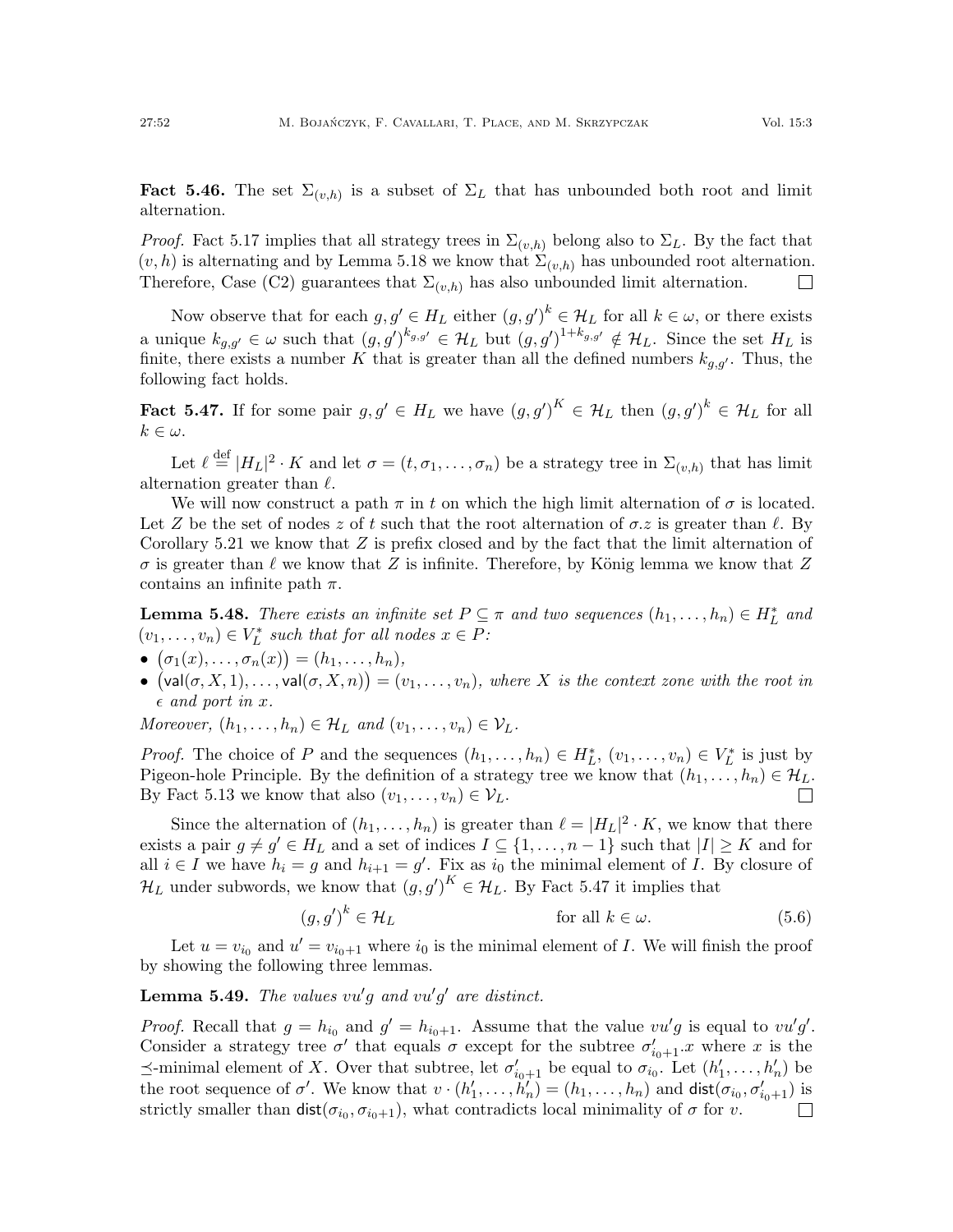<span id="page-52-2"></span>**Lemma 5.50.** The nodes  $(vu', vu'g)$  and  $(vu', vu'g')$  are both alternating in  $G_L$ .

*Proof.* By [\(5.6\)](#page-51-1) and Fact [4.25](#page-28-1) we know that  $(vu'g, vu'g')^k \in \mathcal{H}_L$  for all  $k \in \omega$ . Moreover, Lemma [5.49](#page-51-2) says that  $vu'g \neq vu'g'$ .  $\mathbf{L}$ 

Now it remains to prove the following lemma.

<span id="page-52-3"></span>**Lemma 5.51.** There exist edges in  $G_L$  from  $(v, h)$  to both  $(vu', vu'g)$  and  $(vu', vu'g')$ .

*Proof.* Using Lemma [5.40](#page-48-1) it is enough to show that  $(v, h)$  is path-switching into  $vu'$ . Let  $\sigma'$  be the strategy tree obtained from  $\sigma$  by removing the first  $i_0$  rounds:  $\sigma' = (t, \sigma_{i_0+1}, \sigma_{i_0+2}, \ldots, \sigma_n)$  $(i_0$  is the minimal element of  $I$ ).

Consider the tree t from the strategy tree  $\sigma$  and the path  $\pi$ . By the definition of  $\sigma$  we know that  $v \cdot \alpha_L(t) = h$ . Let D be a finite prefix of t. The strategy tree  $\sigma'$  witnesses that D can be extended into a context C' with a port located on  $\pi$  such that that  $\alpha_L(C') = v_{i_0+1} = u'$ . Therefore  $v \cdot \alpha_L(C') \cdot 1_{V_L} = v u'$ . This concludes the proof that  $(v, h)$  is path-switching into  $vu'$ .  $\Box$ 

Thus, Lemma [5.49](#page-51-2) implies that at least one of the nodes  $(vu', vu'g)$  and  $(vu', vu'g')$  has the second coordinate distinct than  $h$ , Lemma [5.50](#page-52-2) implies that this node is alternating, and Lemma [5.51](#page-52-3) implies that  $G_L$  contains an edge from  $(v, h)$  to that node. Thus, the proof of Lemma [5.45](#page-50-1) is concluded.

# 6. EFFECTIVE CHARACTERISATION OF  ${\bf \Delta}_2^0$

<span id="page-52-0"></span>This final section is devoted to the effective characterisation of the Borel class  $\Delta_2^0$  (that corresponds to the union of the first  $\omega_1$  Wadge degrees). Decidability of the class  $\Delta_2^0$  can be actually obtained as a direct corollary of [\[CMS17\]](#page-59-3): in this work the authors proved that it is decidable if a regular tree language is in the Borel class  $\Pi_2^0$ ; since regular languages are closed under complement and  $\Delta_2^0 = \Pi_2^0 \cap \Sigma_2^0$ , we automatically obtain that it is decidable if a regular tree language is in  $\overline{\mathbf{\Delta}}_2^0$ . However, here we show that the algebraic approach developed in the previous sections covers the case of the Borel class  $\mathbf{\Delta}^0_2$  as well. What we will prove is the following:

<span id="page-52-1"></span>**Theorem 6.1.** A regular tree language L belongs to the class  $\Delta_2^0$  if and only if its syntactic algebra satisfies Equation [\(5.2\)](#page-30-3) from Theorem [5.1.](#page-30-0)

This theorem is the main result of [\[FM14\]](#page-59-6); unfortunately the proof provided there is wrong:

• Proposition 4 in [\[FM14\]](#page-59-6) cites Lemma G.2 from [\[BP12\]](#page-58-0) in a wrong way. The logical claim in Proposition F.2 is of the form: if there is a set  $\Sigma$  of unbounded root alternation then there is a set  $\Sigma'$  of unbounded limit alternation<sup>[6](#page-52-4)</sup>. Lemma G.2 says that if Proposition F.2 is violated then the strategy graph is recursive. Logically, it takes the form: if there is a set  $\Sigma$  of unbounded root alternation but no set  $\Sigma'$  has unbounded limit alternation then the graph is recursive. The way Proposition 4 summarises that statement is: if there exists a set  $\Sigma$  of unbounded limit alternation then the strategy graph is recursive. This statement does not follow from [\[BP12\]](#page-58-0).

<span id="page-52-4"></span> ${}^{6}$ Unbounded limit alternation implies unbounded root alternation.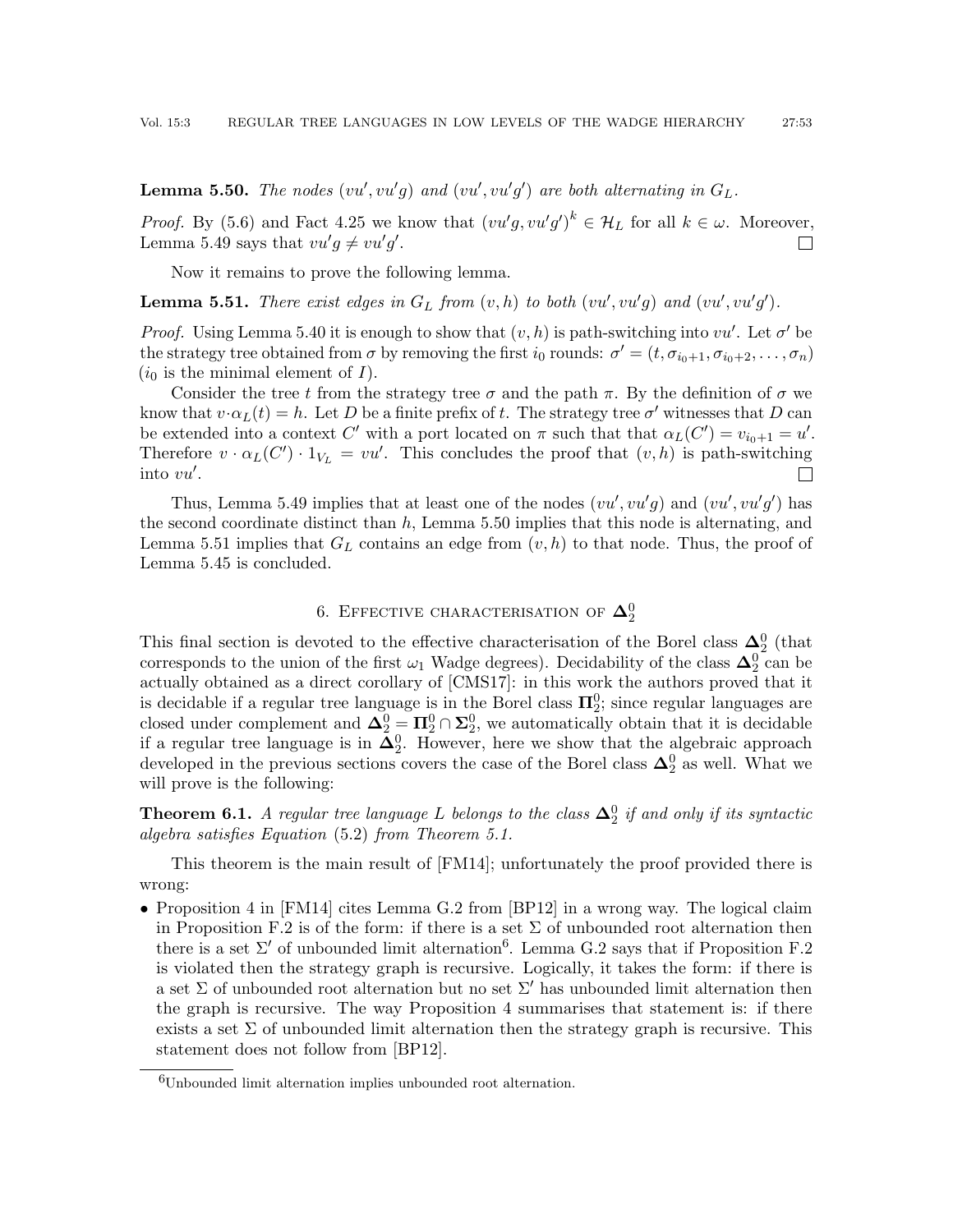• The proof of Theorem 1 in [\[FM14\]](#page-59-6) in the implication  $(2) \Rightarrow (1)$ , shows how to construct, given an infinite strategy tree  $s^{\infty}$ , a family of strategy trees of unbounded limit alternation. The first step of the proof is to construct a family  $\mathcal G$  of strategy trees of finite duration but unbounded root alternation. Then, an invalid application of a compactness argument (to find the set X) shows that  $\mathcal G$  has in fact unbounded limit alternation. Such a set X doesn't need to exist, it can be the case that the limit alternation of s is 2 but for each pair  $k < k' \leq j$  there are infinitely many nodes n in s such that  $\sigma_k(n) \neq \sigma_{k'}(n)$  — it is enough that the nodes for distinct values  $k, k'$  lie on distinct infinite branches.

Additionally, if it was the case that every set of strategy trees of unbounded root alternation has unbounded limit alternation; Proposition F.1 would hold always, nevertheless of the assumption of Identity (2).

The proof we provide here follows the logical structure of [\[FM14\]](#page-59-6), with the following differences:

- Instead of the wrong reference used in Proposition 4 of [\[FM14\]](#page-59-6) we show recursivity of  $G_L$ using a new Lemma [5.40](#page-48-1) that characterises existence of edges in  $G_L$ .
- $\bullet$  Instead of the statement about existence of the set X from the proof of Theorem 1 in [\[FM14\]](#page-59-6) we provide here a direct construction (Lemma [6.6\)](#page-54-0) showing that a winning strategy of Alternator in  $\mathcal{H}^{\infty}(L)$  must take a specific structure that fits the characterisation from Lemma [5.40](#page-48-1)

As observed in [\[FM14\]](#page-59-6), the techniques used to characterise  $BC(\Sigma_1^0)$  provide a big part of a proof of Theorem [6.1.](#page-52-1) First, Proposition [3.20](#page-17-0) says that L is  $\Delta_2^0$  if and only if Constrainer wins  $\mathcal{H}^{\infty}(L)$ . Corollary [5.5](#page-33-5) says that if Equation [\(5.2\)](#page-30-3) is violated then Alternator wins  $\mathcal{H}^{\infty}(L)$ . Thus, the "only if" part of Theorem [6.1](#page-52-1) follows.

On the other hand, Lemma [5.43](#page-49-0) says that if the strategy graph  $G_L$  is recursive then Equation [\(5.2\)](#page-30-3) is violated. It means that the only remaining statement to prove Theorem [6.1](#page-52-1) is expressed by the following proposition.

# <span id="page-53-0"></span>**Proposition 6.2.** If Alternator wins  $\mathcal{H}^{\infty}(L)$  then the strategy graph  $G_L$  is recursive.

The rest of this section is devoted to a proof of the above proposition. During the proof we will inductively construct an infinite path  $(v_n, h_n)_{n \in \omega}$  in the strategy graph such that the sequence  $h_n$  alternates between L and  $L^c$ . The invariant of our construction is expressed by the following definition, using the notions of quotients from Subsection [4.4.](#page-26-1)

**Definition 6.3.** Consider a node  $(v, h)$  of the strategy graph  $G_L$ . We say that  $(v, h)$ is prolongable if there exists a winning strategy  $\sigma$  of Alternator in  $\mathcal{H}^{\infty}(v^{-1}(L))$  or in  $\mathcal{H}^{\infty}(v^{-1}(L)^{c})$  such that if t is the tree played by  $\sigma$  in the first round then  $v \cdot \alpha_{L}(t) = h$ .

We begin with an introduction of an object called *essential node* and a study of its properties.

6.1. **Essential nodes.** Let  $(v, h)$  be a prolongable node, as witnessed by a strategy  $\sigma$  and a tree t. By the symmetry we can assume that  $\sigma$  is winning in  $\mathcal{H}^{\infty}(v^{-1}(L)^{c})$ .

<span id="page-53-1"></span>**Definition 6.4.** Consider a node  $u \in \{L, R\}^d$  for  $d > 0$ . Let p be the d-prefix of t (i.e.  $p \stackrel{\text{def}}{=}$  $t\left[\{L,R\}^{< d}\right]$ . We say that u is essential if there exists a context C of a type  $w \in V_L$ , such that the port of C is in u, C extends p, and we have  $(vw)^{-1}(L) \notin \Delta_2^0$ .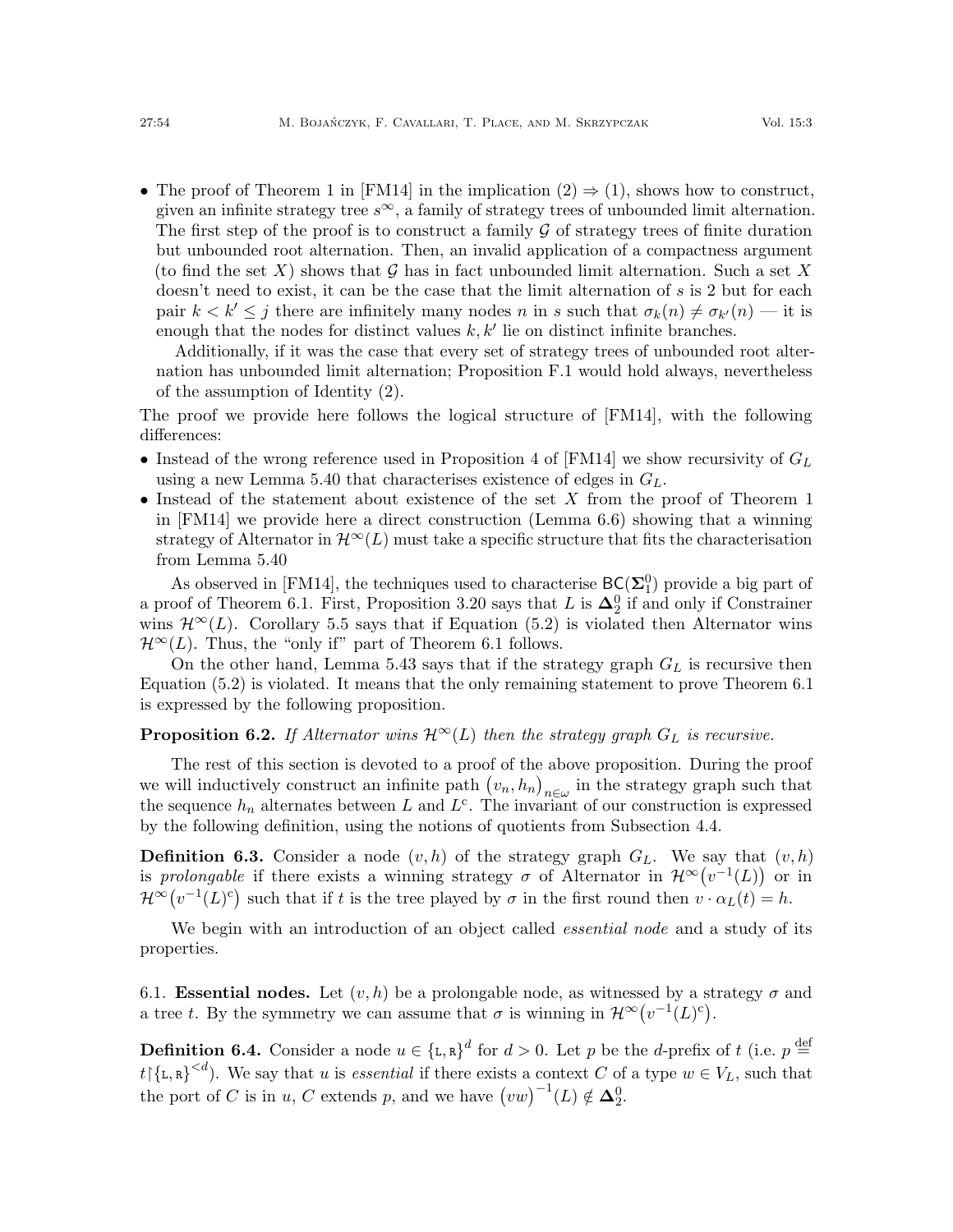The last condition implies that Alternator has a winning strategy in<sup>[7](#page-54-1)</sup>  $\mathcal{H}^{\infty}((vw)^{-1}(L))$ . Let t' be a tree played by one of such winning strategies of Alternator and let  $g = \alpha_L(t')$ . Using the above notions we say that u is  $(w, q)$ -essential.

<span id="page-54-5"></span>**Fact 6.5.** If C is a context then the function  $t \mapsto C[t]$  is continuous. Therefore, if  $w^{-1}(K) \notin$  $\Delta_2^0$  then also  $K \notin \Delta_2^0$ . In particular, using [\(4.2\)](#page-27-1) we obtain that for  $v, w \in V_L \sqcup \{1_L\}$  if  $(vw)^{-1}(L) \notin \Delta_2^0$  then also  $v^{-1}(L) \notin \Delta_2^0$ . It means that if  $\epsilon \prec u \preceq u'$  and  $u'$  is essential then also u is essential.

The crucial part in the proof of Proposition [6.2](#page-53-0) is expressed by the following lemma.

<span id="page-54-0"></span>**Lemma 6.6.** If  $(v, h)$  be a prolongable node, witnessed by a strategy  $\sigma$  and a tree t, then for every  $d > 0$  there exists an essential node u in t such that  $|u| = d$ .

The rest of this subsection is devoted to a proof of this lemma. Consider a number  $d > 0$  and let p be the d-prefix of t. We will find an essential node  $u \in {\{\texttt{L},\texttt{R}\}}^d$ . Let D be the multicontext obtained from p by making all the nodes in  $\{\mathbf{L}, \mathbf{R}\}^d$  ports; let  $u_1, \ldots, u_N$  be the list of these ports  $(N = 2^d)$ ; and  $U \stackrel{\text{def}}{=} D[*]$  be the basic open set defined by p. Finally, put

$$
M \stackrel{\text{def}}{=} D^{-1}(v^{-1}(L)) \subseteq \text{Tr}_A^N.
$$

<span id="page-54-2"></span>**Remark 6.7.** The fact whether  $(t_1, \ldots, t_N) \in M$  depends only on the tuple of types  $(\alpha_L(t_1), \ldots, \alpha_L(t_N)).$ 

Since  $(v, h)$  is prolongable and U is a valid response of Constrainer to Alternator playing t in  $\mathcal{H}^{\infty}(v^{-1}(L)^{c}),$  we know that Alternator has a winning strategy in  $\mathcal{H}_U^{\infty}(v^{-1}(L)).$  This game is equivalent to the game  $\mathcal{H}^{\infty}(M)$  played in the topological space  $\text{Tr}_{A}^{N}$  — the N-fold product of the space  $Tr_A$ , with the induced product topology. Therefore, by Proposition [3.20](#page-17-0) we know that  $M \notin \mathbf{\Delta}^0_2$ .

**Definition 6.8.** A section of  $M \subseteq \mathrm{Tr}_{A}^{N}$  is any set of the form

<span id="page-54-3"></span>
$$
\{t \in \text{Tr}_A \mid (t_1, \ldots, t_{i-1}, t, t_{i+1}, \ldots, t_N) \in M\}.
$$

for  $i \in \{1, ..., N\}$ .

Due to Remark [6.7,](#page-54-2) taking  $h_j = \alpha_L(t_j)$  for  $j = 1, ..., N, j \neq i$ , we can equivalently define the above section as

$$
(h_1, \ldots, h_{i-1}, \square, h_{i+1}, \ldots, h_N) \stackrel{\text{def}}{=} \{t \in \text{Tr}_A \mid h_1 \times \cdots \times h_{i-1} \times \{t\} \times h_{i+1} \times \cdots \times h_N \subseteq M\}.
$$
 (6.1)

Notice that the notation from [\(6.1\)](#page-54-3) naturally extends to formulae with more than one  $\Box$ . Such sets are called *multisections*. The number of holes in a multisection is called its dimension, i.e. a multisection of dimension n is a subset  $\text{Tr}_{A}^{n}$ . There is one multisection of the maximal dimension  $N: (\square, \dots, \square) = M$ .

<span id="page-54-4"></span>Lemma 6.9. Each multisection can be obtained from sections by taking finite unions, finite intersections, and products.

<span id="page-54-1"></span><sup>7</sup>We have assumed that  $\sigma$  is winning in  $\mathcal{H}^{\infty}(v^{-1}(L)^c)$  and therefore we have no complement here; in the dual case  $\sigma$  is winning in  $\mathcal{H}^{\infty}(v^{-1}(L))$  and here we consider a winning strategy in  $\mathcal{H}^{\infty}((vw)^{-1}(L)^{c})$ .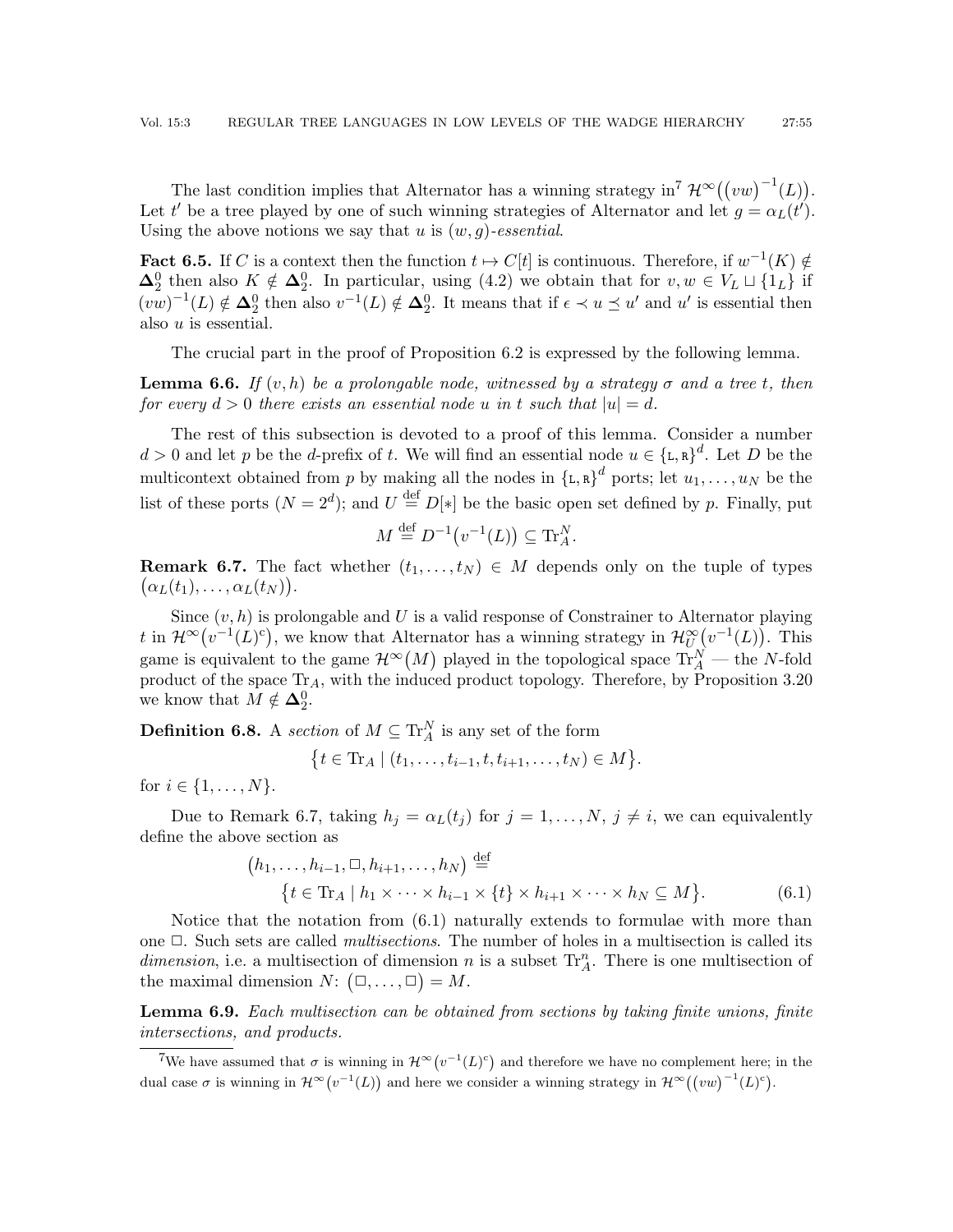Proof. The proof will be inductive on the dimension of the given multisection. For the sake of simplicity of notation we even consider multisections of dimension zero, i.e. expressions of the form  $(h_1, \ldots, h_N)$  with no holes. Formally such an expression is either the empty set, or

a set containing the empty tuple () (depending on whether  $h_1 \times \cdots \times h_N \subseteq M$  or not). A multisection of dimension 1 is just a section, so the claim follows. Consider a multi-

section of the form (this form is generic up to rearranging the coordinates):

 $N = (\square, \square, \ldots, \square, h_{i+1}, h_{i+2}, \ldots, h_N).$ 

We will prove that  $N$  can be represented as in Lemma [6.9.](#page-54-4)

Consider a tuple  $h_1, \ldots, h_{i-1}$ . If  $(h_1, \ldots, h_{i-1}, \Box, h_{i+1}, \ldots, h_N)$  is empty then let us put  $S(h_1, \ldots, h_{i-1}) = \emptyset$  and otherwise let  $S(h_1, \ldots, h_{i-1})$  be

$$
\bigcap_{h_i\subseteq (h_1,\ldots,h_{i-1},\square,h_{i+1},\ldots,h_N)} (\square,\ldots,\square,h_i,\ldots,h_N)\times (h_1,\ldots,h_{i-1},\square,h_{i+1},\ldots,h_N).
$$

Now consider the set  $K$  defined as

$$
\bigcup_{h_1,\ldots,h_{i-1}} S(h_1,\ldots,h_{i-1}).
$$

By the inductive assumption the set  $K$  can be obtained from sections by finite unions, finite intersections, and products. It remains to prove that  $K = N$ .

First consider a tuple of types  $(g_1, g_2, \ldots, g_i)$  such that

<span id="page-55-0"></span>
$$
g_1 \times \cdots \times g_i \subseteq N. \tag{6.2}
$$

We will show that this product is contained in  $S(g_1, \ldots, g_{i-1})$ . First, by [\(6.2\)](#page-55-0) we know that  $g_i \subseteq (g_1, \ldots, g_{i-1}, \Box, h_{i+1}, \ldots, h_N)$  and therefore the later set is not empty. Consider any value  $h_i \subseteq (g_1, \ldots, g_{i-1}, \Box, h_{i+1}, \ldots, h_N)$ . By the assumption about the considered values  $h_i$ we know that  $g_1 \times \cdots \times g_{i-1} \subseteq (\square, \ldots, \square, h_i, \ldots, h_N)$ . Therefore,  $g_1 \times \cdots \times g_i$  is contained in the product  $(\Box, \ldots, \Box, h_i, \ldots, h_N) \times (h_1, \ldots, h_{i-1}, \Box, h_{i+1}, \ldots, h_N)$ .

Now consider the other implication: take a tuple of types  $(g_1, g_2, \ldots, g_i)$  such that

$$
g_1 \times \cdots \times g_i \subseteq S(h_1, \ldots, h_{i-1}), \tag{6.3}
$$

for some choice of types  $h_1, \ldots, h_{i-1}$ . It means that there must exist a type  $h_i$  contained in  $(h_1, \ldots, h_{i-1}, \Box, h_{i+1}, \ldots, h_N)$ , because the later set cannot be empty. Therefore,  $g_i \subseteq$  $(h_1, \ldots, h_{i-1}, \Box, h_{i+1}, \ldots, h_N)$  and it means that  $g_i$  is among the values  $h_i$  over which we take the intersection. Thus

$$
g_1 \times \cdots \times g_i \subseteq (\square, \ldots, \square, g_i, \ldots, h_N) \times (h_1, \ldots, h_{i-1}, \square, h_{i+1}, \ldots, h_N).
$$

In particular  $g_1 \times \cdots \times g_{i-1} \subseteq (\square, \ldots, \square, g_i, \ldots, h_N)$  what implies that

$$
g_1 \times \cdots \times g_i \subseteq N.
$$

This concludes the proof that  $N = K$  and thus the claim is proved.

**Corollary 6.10.** There exists a section of M that is not  $\Delta_2^0$ .

*Proof.* Assume that all the sections of M are  $\Delta_2^0$ . Since  $\Delta_2^0$  sets are closed under finite unions, finite intersections, and products, Lemma [6.9](#page-54-4) implies that the multisection  $(\Box, \ldots, \Box) = M$ is also  $\Delta_2^0$ . A contradiction.  $\Box$ 

 $\Box$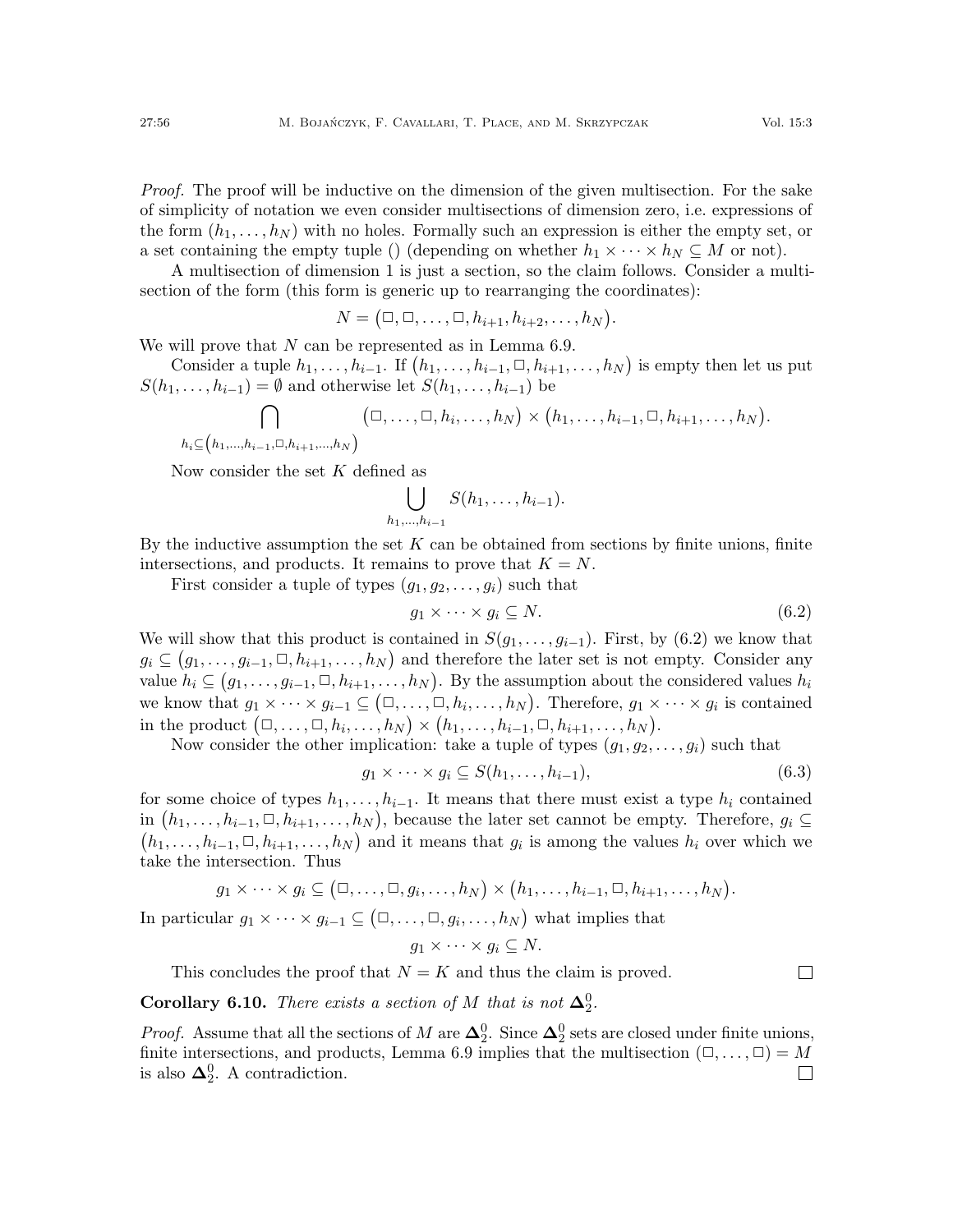Let 
$$
\{t \in \text{Tr}_A \mid (t_1, \ldots, t_{i-1}, t, t_{i+1}, \ldots, t_N) \in M\}
$$
 be a section of  $M$  that is not  $\Delta_2^0$ . Put  $C \stackrel{\text{def}}{=} D[t_1, \ldots, t_{i-1}, \Box, t_{i+1}, \ldots, t_N].$ 

By the assumption about the chosen section, we have  $C^{-1}(v^{-1}(L)) \notin \Delta_2^0$ . Thus, by putting  $w \stackrel{\text{def}}{=} \alpha_L(C)$  we know that  $(vw)^{-1}(L) \notin \Delta_2^0$  and therefore the context C witnesses that  $u_i$  is essential. This concludes the proof of Lemma [6.6.](#page-54-0)

6.2. Constructing a path in  $G_L$ . Lets fix a strategy  $\sigma$  of Alternator in  $\mathcal{H}^{\infty}(L)$  and let  $t_0$  be the tree played by  $\sigma$  in the first round. Let  $v_0 = 1_L$  and  $h_0 = \alpha_L(t_0)$ . Directly from the definition we know that  $(v_0, h_0)$  is prolongable. Therefore, to prove Proposition [6.2](#page-53-0) it is enough to prove the following inductive lemma.

<span id="page-56-0"></span>**Lemma 6.11.** If  $(v, h)$  is prolongable then there exists a node  $(v', h')$  in the strategy graph  $G_L$  such that  $h' \neq h$ ,  $(v', h')$  is prolongable, and there is an edge from  $(v, h)$  to  $(v', h')$ .

Lets fix a node  $(v, h)$  that is prolongable, as witnessed by a strategy  $\sigma$  and a tree t. By the symmetry we can assume that  $\sigma$  is winning in  $\mathcal{H}^{\infty}(v^{-1}(L)^{c})$ .

Since there are infinitely many essential nodes in  $t$ , and a prefix of an essential node is also essential (see Fact [6.5\)](#page-54-5), there exists a path  $\pi$  such that for all  $\epsilon \prec u \prec \pi$  the node u is essential. Notice that each of these nodes u comes with at least one pair  $(w_u, q_u) \in V_L \times H_L$ such that u is  $(w_u, g_u)$ -essential, see Definition [6.4.](#page-53-1) Let  $(w, g)$  be a pair that equals  $(w_u, g_u)$ for infinitely many u. Let  $v' = vw$  and  $h' = vwg$ . By the choice of h and h' we know that  $h \subseteq L^c$  and  $h' \subseteq L$  and therefore  $h' \neq h$ . Also, directly from the definition of a  $(w, g)$ -essential node we know that the node  $(v', h')$  is prolongable.

Therefore, to conclude Lemma [6.11](#page-56-0) it is enough check that  $(v, h)$  is path-switching into  $v'$  (see Lemma [5.40\)](#page-48-1). Consider a finite prefix D of t. There must exist an essential node  $u \lt \pi$  such that  $u \in {\{\texttt{L},\texttt{R}\}}^d$  for some  $d > 0$ ;  $(w_u, g_u) = (w, g)$ ; and D is a prefix of the d-prefix of t. Since  $u$  is essential,  $D$  can be completed into a context  $C$  with the port located in u, such that  $\alpha_L(C) = w$ . Thus,  $v \cdot \alpha_L(C) \cdot 1_L = v \cdot w = v'$ . This fulfils the requirements of Definition [5.39](#page-48-3) and therefore  $G_L$  contains an edge from  $(v, h)$  to  $(v', h')$ .

## 7. Conclusions

This paper utilises the syntactic algebra of a given regular language L to understand the topological complexity of L. The main result (Theorem [5.1\)](#page-30-0) says that the language is  $\mathsf{BC}(\mathbf{\Sigma}_1^0)$ if and only if its syntactic algebra satisfies Identities [\(5.1\)](#page-30-2) and [\(5.2\)](#page-30-3).

The first equation speaks about the *branching* structure of alternations between the language and the complement. The combinatorial background of this equation is represented by the three claims from Subsection [5.4.1,](#page-40-2) which show that one can alternate using distinct infinite branches of a given tree.

The second equation is focused on alternations that continue along a single branch, see Lemma [5.40](#page-48-1) for the explicit form of such an alternation.

As observed by Facchini and Michalewski [\[FM14\]](#page-59-6), languages outside the class  $\mathbf{\Delta}^0_2$  should admit the second kind of alternation. Although the original paper contained certain mistakes, the claim is correct (Theorem [6.1\)](#page-52-1): a regular language is  $\Delta_2^0$  if and only if its syntactic algebra satisfies Identity [\(5.2\)](#page-30-3).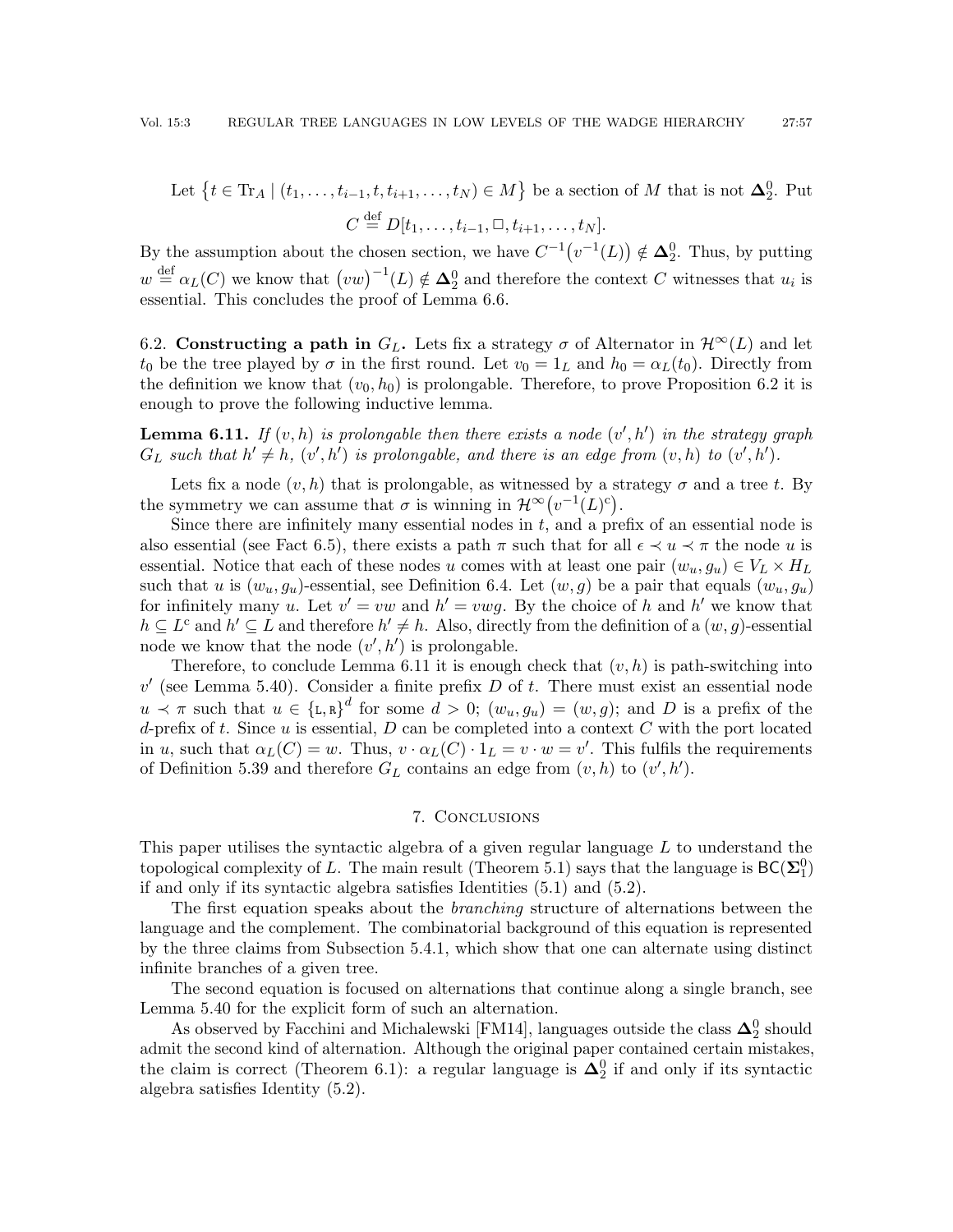<span id="page-57-0"></span>7.1. Limitations. In general there is no proper algebraic framework for analysing all regular languages of infinite trees. The available algebras are either too weak [\[BI09a,](#page-58-5) [BS13\]](#page-58-4), too strong [\[Boj10\]](#page-58-2), or not closed under homomorphic images (i.e. contain a hidden existential quantifier) [\[Blu11\]](#page-58-3). Therefore, effective characterisations based on algebraic approach are limited either to certain subclasses of languages as the input; or to simple classes that are being characterised.

In this paper the input is not restricted (i.e. the characterisation works for all regular languages as the input); but the characterised classes are low in the Borel hierarchy. It is not surprising, as the structure of the considered algebras is quite weak, as expressed by the following remark.

**Remark 7.1.** For every non-trivial language  $L_0 \subseteq Tr_A$  the syntactic algebra of the language  $\{t \in \text{Tr}_A \mid \forall u \exists v \succeq u. t \, | \, v \in L_0\}$ 

is the same, with both  $H$  and  $V$  being two-element sets.

Notice that if  $L_0 = \{t \in \text{Tr}_{\{a,b\}} \mid t(\epsilon) = a\}$  then the above language belongs to  $\mathbf{\Pi}_2^0$ , while for  $L_0 = \{ t \in \text{Tr}_{\{a,b,c\}} \mid \text{if } t(\epsilon) = c \text{ then } t \text{ contains a branch with infinitely many } a \}$  the above language is non-Borel ( $\Sigma_1^1$ -complete). This shows that the structure of the considered algebras is not strong enough to distinguish the complexity of languages right above the class  $\Delta_2^0$ . To climb higher in the Borel hierarchy one should consider some class of algebras with richer structure; unfortunately there is no natural candidate for such a class at the moment. The known characterisations of classes higher in the hierarchy<sup>[8](#page-57-1)</sup> [\[SW16,](#page-60-1) [CMS17\]](#page-59-3) are based directly on games instead of using algebras.

7.2. Comparison with original papers. Comparing to the original work [\[BP12\]](#page-58-0), this work provides more detailed and polished proofs, more pictures, and certain minor glitches corrected. Moreover, the newly added Lemma [5.40](#page-48-1) provides an explicit characterisation of the edges in the strategy graph  $G_L$ .

As discussed in Section [6,](#page-52-0) the logical structure of [\[FM14\]](#page-59-6) is not sound. In this work we repair the gap by providing a direct proof of existence of certain edges in the strategy graph  $G_L$ . For that, we introduce a new concept of an *essential node* (see Definition [6.4\)](#page-53-1) and a combinatorial lemma about sections of matrices, see Lemma [6.9.](#page-54-4)

7.3. Further work. There are still natural classes of languages within  $\Delta_2^0$  that await characterisations.

Equations for finite levels. In this work we remark that the finite levels of the difference hierarchy can be characterised using sentences of mso. It remains open whether these finite levels correspond to equations (or their ordered variants) in the syntactic algebra of the language.

<span id="page-57-1"></span> ${}^{8}$ There are other characterisations where the input is restricted to languages with limited use of non-determinism, see [\[Mur08b,](#page-59-1) [FMM16\]](#page-59-2).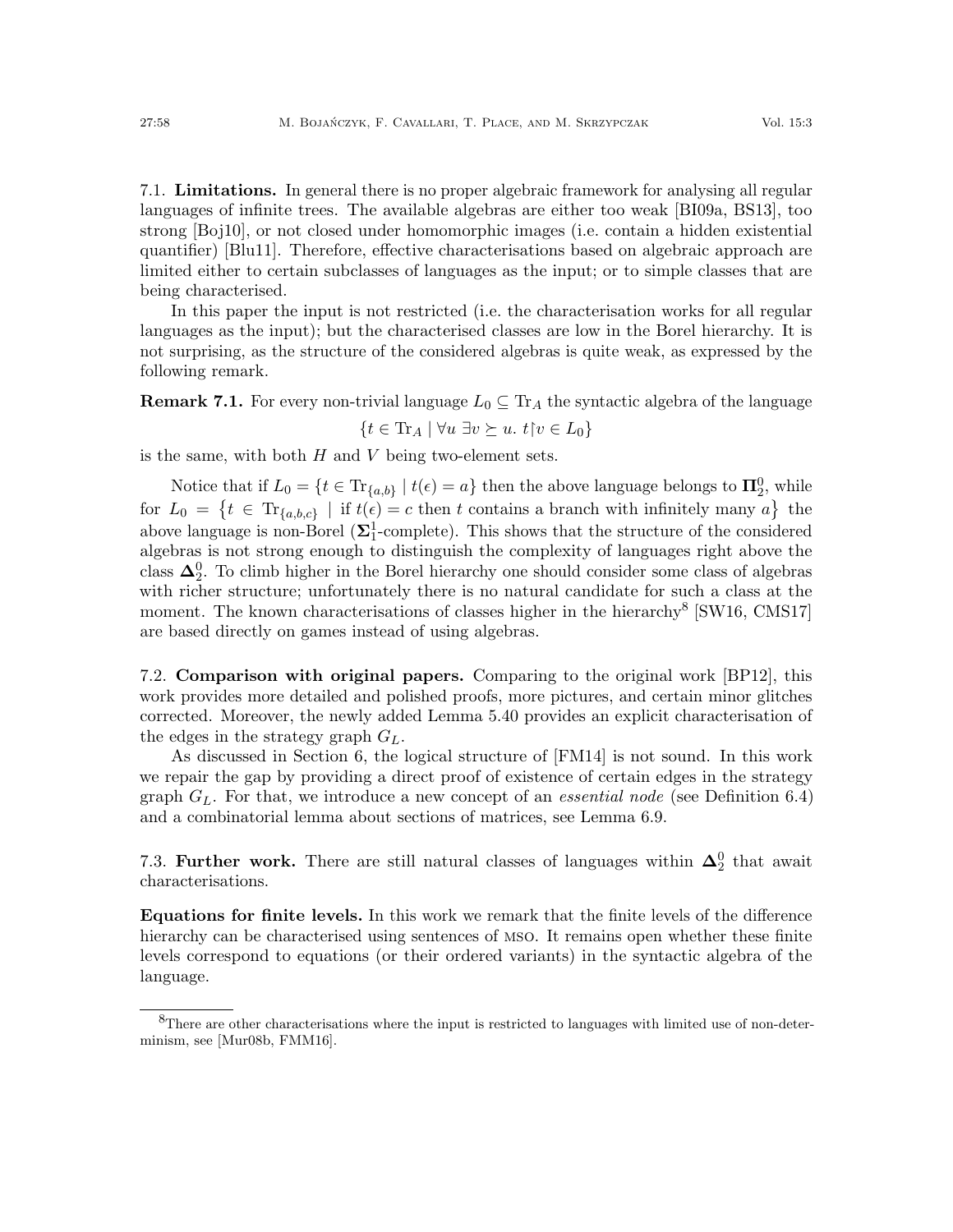**Bounds for infinite levels.** In [\[DM07\]](#page-59-4) it has been proved that if  $L_1$  and  $L_2$  are regular tree languages with Wadge rank  $\alpha_1$  and  $\alpha_2$  respectively, then we can build regular languages  $L_1 \oplus L_2$  and  $L_1 \otimes \omega$  with Wadge rank  $\alpha_1 + \alpha_2$  and  $\alpha_1 \times \omega$  respectively. Hence, every Wadge degree with Wadge rank below  $\omega^{\omega}$  is inhabited by regular languages. In particular, there are examples of regular tree languages in  $\Delta_2^0 \setminus BC(\Sigma_1^0)$ . However, as the Wadge hierarchy over  $\Sigma_1^0$  has length  $\omega_1$  and there are only countably many regular languages, there must exist a bound on the levels of the Wadge hierarchy occupied by regular languages. The ordinal  $\omega^{\omega}$  is a natural candidate for the upper bound, as all the examples of the regular languages inside  $\Delta_2^0$  exhaust exactly the first  $\omega^{\omega}$  levels of the Wadge hierarchy.

Characterisations of transfinite levels. Not only we don't know how many transfinite levels of the difference hierarchy are occupied, but there is no effective characterisation of any transfinite level known. Thus, one can ask for instance how to verify if the Wadge degree  $\eta$  of a regular tree language verifies  $\omega \leq \eta \leq \omega \cdot 2$ .

Higher in the hierarchy. The operations of the algebras used in this paper seem to be suited exactly to the classes up to  $\Delta_2^0$ . However, one might imagine enriching their algebraic structure just a bit in such a way to cover one more level of the Borel hierarchy. This motivates the following problem.

**Problem 7.2.** Is there a natural algebraic structure extending the algebras given in this paper which allow an equational characterisation of the Borel class  $\Delta_3^0$ .

7.4. Acknowledgements. The authors would like to express their gratitude to Henryk Michalewski for a number of insightful discussions on the subject. Additionally, the authors than anonymous referees for their helpful comments and suggestions.

#### **REFERENCES**

- <span id="page-58-7"></span>[AC13] Alessandro Andretta and Riccardo Camerlo. The descriptive set theory of the Lebesgue density theorem. Advances in Mathematics, 234:1–42, 2013.
- <span id="page-58-5"></span>[BI09a] Mikołaj Bojańczyk and Tomasz Idziaszek. Algebra for infinite forests with an application to the temporal logic EF. In CONCUR, pages 131–145, 2009.
- <span id="page-58-11"></span>[BI09b] Mikołaj Bojańczyk and Tomasz Idziaszek. Algebra for infinite forests with an application to the temporal logic EF. In CONCUR, pages 131–145, 2009.
- <span id="page-58-3"></span>[Blu11] Achim Blumensath. Recognisability for algebras of infinite trees. Theor. Comput. Sci., 412(29):3463– 3486, 2011.
- <span id="page-58-9"></span>[Boj04] Mikołaj Bojańczyk. A bounding quantifier. In CSL, pages 41–55, 2004.
- <span id="page-58-2"></span>[Boj10] Mikołaj Bojańczyk. Algebra for trees. A draft version of a chapter that will appear in the AutomathA handbook, 2010.
- <span id="page-58-8"></span>[Boj15a] Mikołaj Bojańczyk. Recognisable languages over monads. In DLT, pages 1–13, 2015.
- <span id="page-58-10"></span>[Boj15b] Mikolaj Boja'nczyk. Recognisable languages over monads. CoRR, abs/1502.04898, 2015.
- <span id="page-58-0"></span>[BP12] Mikołaj Bojańczyk and Thomas Place. Regular languages of infinite trees that are Boolean combinations of open sets. In ICALP, pages 104–115, 2012.
- <span id="page-58-4"></span>[BS13] Marcin Bilkowski and Michał Skrzypczak. Unambiguity and uniformization problems on infinite trees. In CSL, volume 23 of LIPIcs, pages 81–100, 2013.
- <span id="page-58-1"></span>[BW08] Mikołaj Bojańczyk and Igor Walukiewicz. Forest algebras. In Logic and Automata, pages 107-132, 2008.
- <span id="page-58-6"></span>[CKLV13] Thomas Colcombet, Denis Kuperberg, Christof Löding, and Michael Vanden Boom. Deciding the weak definability of Büchi definable tree languages. In CSL, pages 215–230, 2013.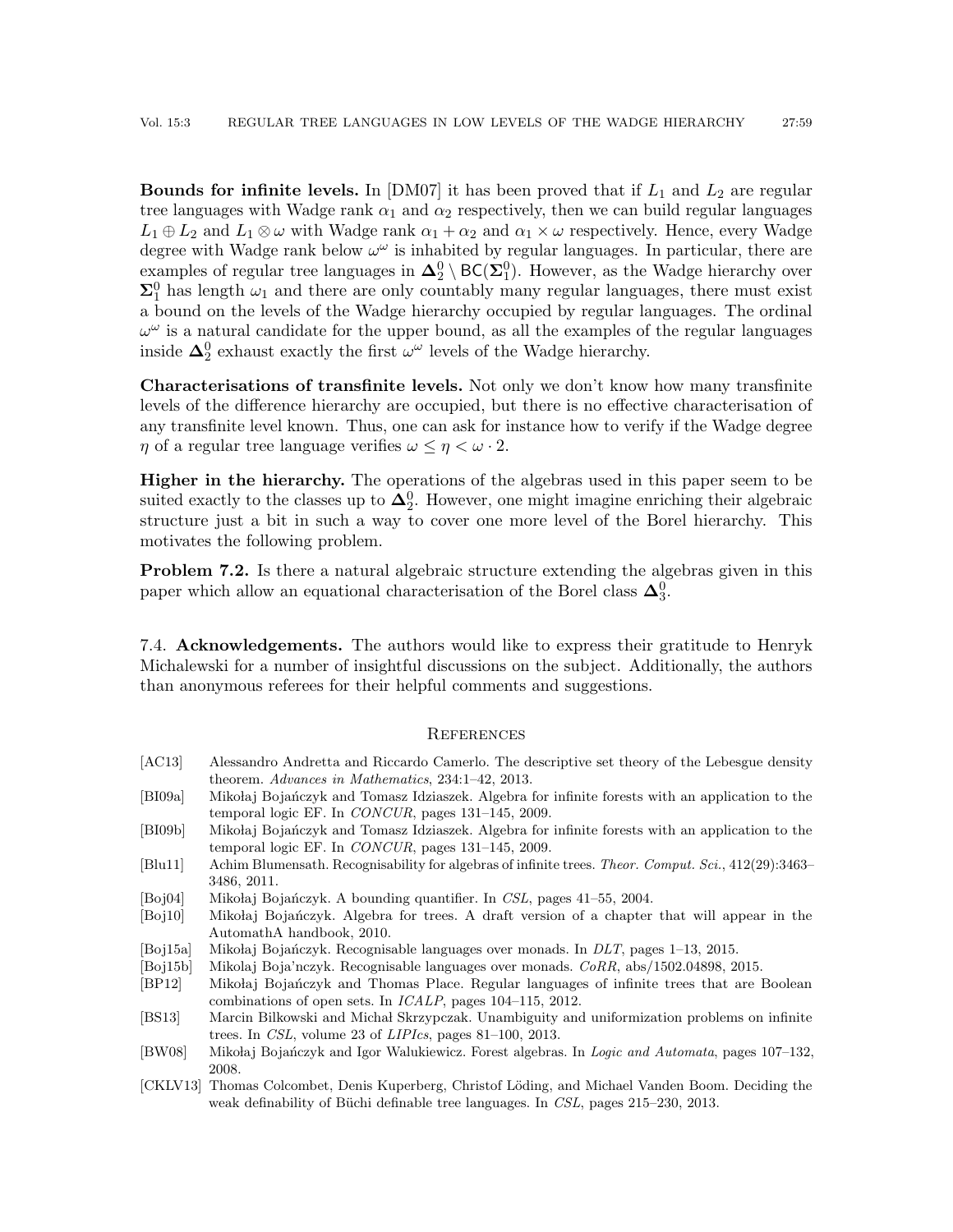- <span id="page-59-14"></span>[CL08] Thomas Colcombet and Christof Löding. The non-deterministic Mostowski hierarchy and distanceparity automata. In  $ICALP$  (2), pages 398-409, 2008.
- <span id="page-59-3"></span>[CMS17] Filippo Cavallari, Henryk Michalewski, and Michal Skrzypczak. A characterisation of Pi^0.2 regular tree languages. In MFCS, pages 56:1–56:14, 2017.
- <span id="page-59-4"></span>[DM07] Jacques Duparc and Filip Murlak. On the topological complexity of weakly recognizable tree languages. Fundamentals of computation theory, 2007.
- <span id="page-59-26"></span><span id="page-59-17"></span>[Eng89] Ryszard Engelking. General topology. Sigma series in pure mathematics. Heldermann Verlag, 1989. [ES35] Paul Erdös and George Szekeres. A combinatorial problem in geometry. Compositio Mathematica, 2:463–470, 1935.
- <span id="page-59-6"></span>[FM14] Alessandro Facchini and Henryk Michalewski. Deciding the Borel complexity of regular tree languages. In CiE 2014, pages 163–172, 2014.
- <span id="page-59-2"></span>[FMM16] Alessandro Facchini, Filip Murlak, and Michał Skrzypczak. Index problems for game automata. ACM Trans. Comput. Log., 17(4):24:1–24:38, 2016.
- <span id="page-59-20"></span>[GS53] David Gale and Frank M. Stewart. Infinite games with perfect information. In Contributions to the theory of games, volume 2 of Annals of Mathematics Studies, no. 28, pages 245–266. Princeton University Press, 1953.
- <span id="page-59-15"></span>[GTW02] Erich Grädel, Wolfgang Thomas, and Thomas Wilke, editors. Automata, Logics, and Infinite Games: A Guide to Current Research, volume 2500 of Lecture Notes in Computer Science. Springer, 2002.
- <span id="page-59-24"></span>[Hig52] Graham Higman. Ordering by divisibility in abstract algebras. Proceedings of the London Mathematical Society, s3-2(1):326–336, 1952.
- <span id="page-59-23"></span>[Idz12] Tomasz Idziaszek. Algebraic methods in the theory of infinite trees. PhD thesis, University of Warsaw, 2012. unpublished.
- <span id="page-59-22"></span>[ISB16] Tomasz Idziaszek, Michał Skrzypczak, and Mikołaj Bojańczyk. Regular languages of thin trees. Theory Comput. Syst., 58(4):614–663, 2016.
- <span id="page-59-16"></span>[Kec95] Alexander Kechris. Classical descriptive set theory. Springer-Verlag, New York, 1995.
- <span id="page-59-9"></span>[KW02] Ralf Küsters and Thomas Wilke. Deciding the first level of the mu-calculus alternation hierarchy. In FST TCS 2002, volume 2556 of LNCS, pages 241–252, 2002.
- <span id="page-59-21"></span>[Mar75] Donald A. Martin. Borel determinacy. Annals of Mathematics, 102(2):363–371, 1975.
- <span id="page-59-18"></span>[MRS14] Luca Motto Ros and Philipp Schlicht. Lipschitz and uniformly continuous reducibilities on ultrametric polish spaces. V. Brattka, H. Diener, and D. Spreen (Eds.), Logic, Computation, Hierarchies, Ontos Mathematical Logic, 4:213–258, 2014.
- <span id="page-59-19"></span>[MRSS15] Luca Motto Ros, Philipp Schlicht, and Victor Selivanov. Wadge-like reducibilities on arbitrary quasi-polish spaces. Mathematical Structures in Computer Science, 25:1705–1754, 2015.
- <span id="page-59-10"></span>[Mur08a] Filip Murlak. Effective topological hierarchies of recognizable tree languages. PhD thesis, University of Warsaw, 2008.
- <span id="page-59-1"></span>[Mur08b] Filip Murlak. The Wadge hierarchy of deterministic tree languages. Logical Methods in Computer Science, 4(4), 2008.
- <span id="page-59-13"></span>[NW03] Damian Niwiński and Igor Walukiewicz. A gap property of deterministic tree languages. Theor. Comput. Sci., 1(303):215–231, 2003.
- <span id="page-59-12"></span>[NW05] Damian Niwiński and Igor Walukiewicz. Deciding nondeterministic hierarchy of deterministic tree automata. Electr. Notes Theor. Comput. Sci., 123:195–208, 2005.
- <span id="page-59-8"></span>[PP04] Dominique Perrin and Jean-Éric Pin. *Infinite Words: Automata, Semigroups, Logic and Games.* Elsevier, 2004.
- <span id="page-59-7"></span>[PZ15] Thomas Place and Marc Zeitoun. The tale of the quantifier alternation hierarchy of first-order logic over words. SIGLOG News, 2015.
- <span id="page-59-11"></span>[Rab69] Michael Oser Rabin. Decidability of second-order theories and automata on infinite trees. Trans. of the American Math. Soc., 141:1–35, 1969.
- <span id="page-59-5"></span>[Sch65] Marcel Paul Schützenberger. On finite monoids having only trivial subgroups. Information and Control, 8(2):190–194, 1965.
- <span id="page-59-25"></span>[Sei89] Helmut Seidl. Deciding equivalence of finite tree automata. In STACS, pages 480–492, Berlin, Heidelberg, 1989. Springer Berlin Heidelberg.
- <span id="page-59-0"></span>[Sku93] Jerzy Skurczyński. The Borel hierarchy is infinite in the class of regular sets of trees. Theoretical Computer Science, 112(2):413–418, 1993.